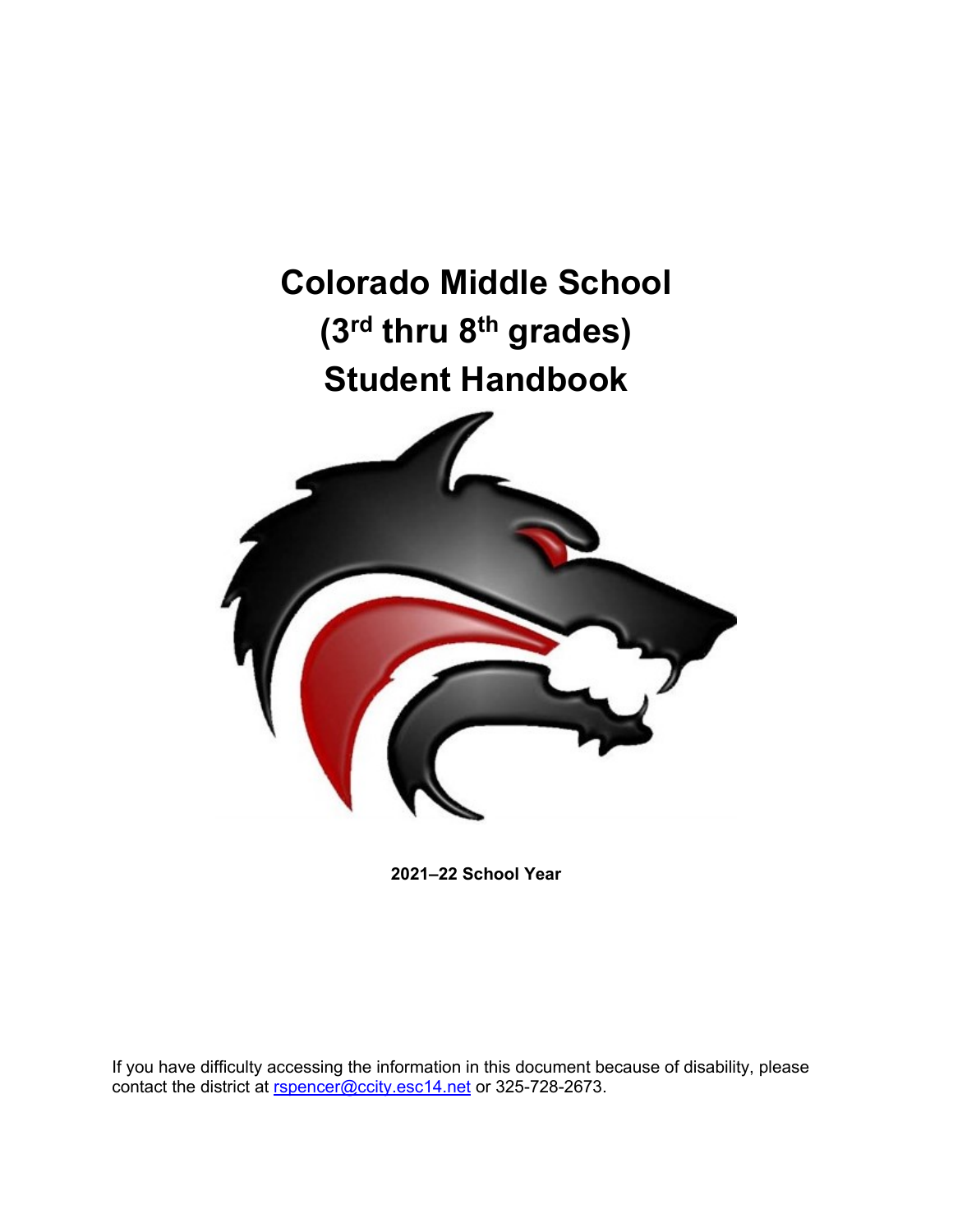# **Contents**

| Consent to Display a Student's Original Works and Personal Information9<br>Consent to Receive Parenting and Paternity Awareness Instruction if a Student is under<br>Consent to Video or Audio Record a Student when Not Already Permitted by Law 10<br>Limiting Electronic Communications between Students and District Employees10<br>Objecting to the Release of Student Information to Military Recruiters and Institutions of<br>Removing a Student from Instruction or Excusing a Student from a Required Component of<br>Reciting a Portion of the Declaration of Independence in Grades 3-1213<br>Right of Access to Student Records, Curriculum Materials, and District Records/Policies14<br>Participation in Federally Required, State-Mandated, and District Assessments15<br>A Student in the Conservatorship of the State (Foster Care)<br>A Student Who Has Learning Difficulties or Who Needs Special Education or Section 504<br>A Student Who Receives Special Education Services with Other School-Aged Children in<br>A Student with Physical or Mental Impairments Protected under Section 50424<br>Section Two: Other Important Information for Parents and Students25 |
|----------------------------------------------------------------------------------------------------------------------------------------------------------------------------------------------------------------------------------------------------------------------------------------------------------------------------------------------------------------------------------------------------------------------------------------------------------------------------------------------------------------------------------------------------------------------------------------------------------------------------------------------------------------------------------------------------------------------------------------------------------------------------------------------------------------------------------------------------------------------------------------------------------------------------------------------------------------------------------------------------------------------------------------------------------------------------------------------------------------------------------------------------------------------------------------------|
|                                                                                                                                                                                                                                                                                                                                                                                                                                                                                                                                                                                                                                                                                                                                                                                                                                                                                                                                                                                                                                                                                                                                                                                              |
|                                                                                                                                                                                                                                                                                                                                                                                                                                                                                                                                                                                                                                                                                                                                                                                                                                                                                                                                                                                                                                                                                                                                                                                              |
|                                                                                                                                                                                                                                                                                                                                                                                                                                                                                                                                                                                                                                                                                                                                                                                                                                                                                                                                                                                                                                                                                                                                                                                              |
|                                                                                                                                                                                                                                                                                                                                                                                                                                                                                                                                                                                                                                                                                                                                                                                                                                                                                                                                                                                                                                                                                                                                                                                              |
|                                                                                                                                                                                                                                                                                                                                                                                                                                                                                                                                                                                                                                                                                                                                                                                                                                                                                                                                                                                                                                                                                                                                                                                              |
|                                                                                                                                                                                                                                                                                                                                                                                                                                                                                                                                                                                                                                                                                                                                                                                                                                                                                                                                                                                                                                                                                                                                                                                              |
|                                                                                                                                                                                                                                                                                                                                                                                                                                                                                                                                                                                                                                                                                                                                                                                                                                                                                                                                                                                                                                                                                                                                                                                              |
|                                                                                                                                                                                                                                                                                                                                                                                                                                                                                                                                                                                                                                                                                                                                                                                                                                                                                                                                                                                                                                                                                                                                                                                              |
|                                                                                                                                                                                                                                                                                                                                                                                                                                                                                                                                                                                                                                                                                                                                                                                                                                                                                                                                                                                                                                                                                                                                                                                              |
|                                                                                                                                                                                                                                                                                                                                                                                                                                                                                                                                                                                                                                                                                                                                                                                                                                                                                                                                                                                                                                                                                                                                                                                              |
|                                                                                                                                                                                                                                                                                                                                                                                                                                                                                                                                                                                                                                                                                                                                                                                                                                                                                                                                                                                                                                                                                                                                                                                              |
|                                                                                                                                                                                                                                                                                                                                                                                                                                                                                                                                                                                                                                                                                                                                                                                                                                                                                                                                                                                                                                                                                                                                                                                              |
|                                                                                                                                                                                                                                                                                                                                                                                                                                                                                                                                                                                                                                                                                                                                                                                                                                                                                                                                                                                                                                                                                                                                                                                              |
|                                                                                                                                                                                                                                                                                                                                                                                                                                                                                                                                                                                                                                                                                                                                                                                                                                                                                                                                                                                                                                                                                                                                                                                              |
|                                                                                                                                                                                                                                                                                                                                                                                                                                                                                                                                                                                                                                                                                                                                                                                                                                                                                                                                                                                                                                                                                                                                                                                              |
|                                                                                                                                                                                                                                                                                                                                                                                                                                                                                                                                                                                                                                                                                                                                                                                                                                                                                                                                                                                                                                                                                                                                                                                              |
|                                                                                                                                                                                                                                                                                                                                                                                                                                                                                                                                                                                                                                                                                                                                                                                                                                                                                                                                                                                                                                                                                                                                                                                              |
|                                                                                                                                                                                                                                                                                                                                                                                                                                                                                                                                                                                                                                                                                                                                                                                                                                                                                                                                                                                                                                                                                                                                                                                              |
|                                                                                                                                                                                                                                                                                                                                                                                                                                                                                                                                                                                                                                                                                                                                                                                                                                                                                                                                                                                                                                                                                                                                                                                              |
|                                                                                                                                                                                                                                                                                                                                                                                                                                                                                                                                                                                                                                                                                                                                                                                                                                                                                                                                                                                                                                                                                                                                                                                              |
|                                                                                                                                                                                                                                                                                                                                                                                                                                                                                                                                                                                                                                                                                                                                                                                                                                                                                                                                                                                                                                                                                                                                                                                              |
|                                                                                                                                                                                                                                                                                                                                                                                                                                                                                                                                                                                                                                                                                                                                                                                                                                                                                                                                                                                                                                                                                                                                                                                              |
|                                                                                                                                                                                                                                                                                                                                                                                                                                                                                                                                                                                                                                                                                                                                                                                                                                                                                                                                                                                                                                                                                                                                                                                              |
|                                                                                                                                                                                                                                                                                                                                                                                                                                                                                                                                                                                                                                                                                                                                                                                                                                                                                                                                                                                                                                                                                                                                                                                              |
|                                                                                                                                                                                                                                                                                                                                                                                                                                                                                                                                                                                                                                                                                                                                                                                                                                                                                                                                                                                                                                                                                                                                                                                              |
|                                                                                                                                                                                                                                                                                                                                                                                                                                                                                                                                                                                                                                                                                                                                                                                                                                                                                                                                                                                                                                                                                                                                                                                              |
|                                                                                                                                                                                                                                                                                                                                                                                                                                                                                                                                                                                                                                                                                                                                                                                                                                                                                                                                                                                                                                                                                                                                                                                              |
|                                                                                                                                                                                                                                                                                                                                                                                                                                                                                                                                                                                                                                                                                                                                                                                                                                                                                                                                                                                                                                                                                                                                                                                              |
|                                                                                                                                                                                                                                                                                                                                                                                                                                                                                                                                                                                                                                                                                                                                                                                                                                                                                                                                                                                                                                                                                                                                                                                              |
|                                                                                                                                                                                                                                                                                                                                                                                                                                                                                                                                                                                                                                                                                                                                                                                                                                                                                                                                                                                                                                                                                                                                                                                              |
|                                                                                                                                                                                                                                                                                                                                                                                                                                                                                                                                                                                                                                                                                                                                                                                                                                                                                                                                                                                                                                                                                                                                                                                              |
|                                                                                                                                                                                                                                                                                                                                                                                                                                                                                                                                                                                                                                                                                                                                                                                                                                                                                                                                                                                                                                                                                                                                                                                              |
|                                                                                                                                                                                                                                                                                                                                                                                                                                                                                                                                                                                                                                                                                                                                                                                                                                                                                                                                                                                                                                                                                                                                                                                              |
|                                                                                                                                                                                                                                                                                                                                                                                                                                                                                                                                                                                                                                                                                                                                                                                                                                                                                                                                                                                                                                                                                                                                                                                              |
|                                                                                                                                                                                                                                                                                                                                                                                                                                                                                                                                                                                                                                                                                                                                                                                                                                                                                                                                                                                                                                                                                                                                                                                              |
|                                                                                                                                                                                                                                                                                                                                                                                                                                                                                                                                                                                                                                                                                                                                                                                                                                                                                                                                                                                                                                                                                                                                                                                              |
|                                                                                                                                                                                                                                                                                                                                                                                                                                                                                                                                                                                                                                                                                                                                                                                                                                                                                                                                                                                                                                                                                                                                                                                              |
|                                                                                                                                                                                                                                                                                                                                                                                                                                                                                                                                                                                                                                                                                                                                                                                                                                                                                                                                                                                                                                                                                                                                                                                              |
|                                                                                                                                                                                                                                                                                                                                                                                                                                                                                                                                                                                                                                                                                                                                                                                                                                                                                                                                                                                                                                                                                                                                                                                              |
|                                                                                                                                                                                                                                                                                                                                                                                                                                                                                                                                                                                                                                                                                                                                                                                                                                                                                                                                                                                                                                                                                                                                                                                              |
|                                                                                                                                                                                                                                                                                                                                                                                                                                                                                                                                                                                                                                                                                                                                                                                                                                                                                                                                                                                                                                                                                                                                                                                              |
|                                                                                                                                                                                                                                                                                                                                                                                                                                                                                                                                                                                                                                                                                                                                                                                                                                                                                                                                                                                                                                                                                                                                                                                              |
|                                                                                                                                                                                                                                                                                                                                                                                                                                                                                                                                                                                                                                                                                                                                                                                                                                                                                                                                                                                                                                                                                                                                                                                              |
|                                                                                                                                                                                                                                                                                                                                                                                                                                                                                                                                                                                                                                                                                                                                                                                                                                                                                                                                                                                                                                                                                                                                                                                              |
|                                                                                                                                                                                                                                                                                                                                                                                                                                                                                                                                                                                                                                                                                                                                                                                                                                                                                                                                                                                                                                                                                                                                                                                              |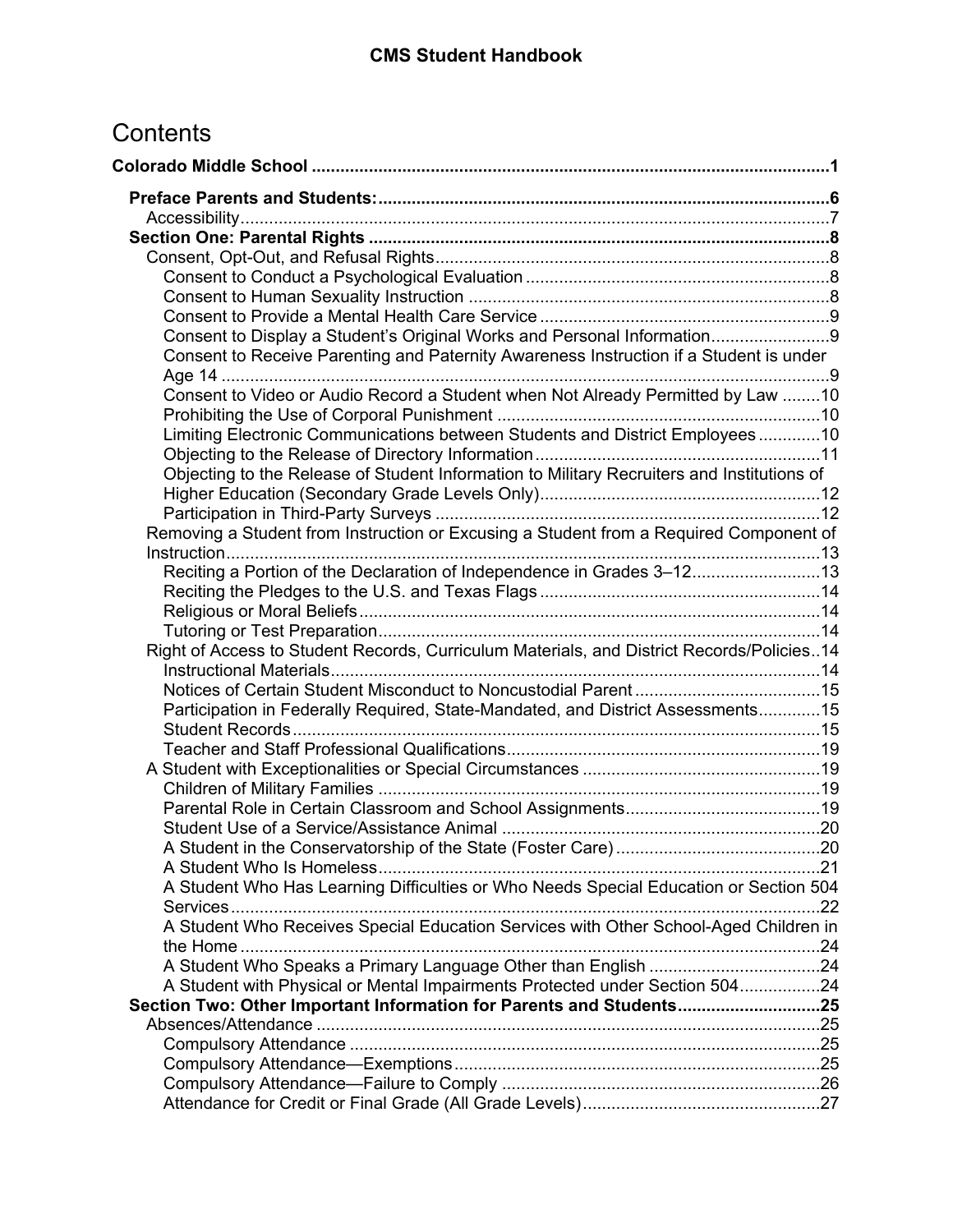| Child Sexual Abuse, Trafficking, and Other Maltreatment of Children (All Grade Levels)31  |  |
|-------------------------------------------------------------------------------------------|--|
|                                                                                           |  |
|                                                                                           |  |
| Reporting and Responding to Sexual Abuse, Trafficking, and Other Maltreatment of          |  |
|                                                                                           |  |
| Further Resources on Sexual Abuse, Trafficking, and Other Maltreatment of Children33      |  |
|                                                                                           |  |
|                                                                                           |  |
|                                                                                           |  |
|                                                                                           |  |
|                                                                                           |  |
|                                                                                           |  |
|                                                                                           |  |
|                                                                                           |  |
|                                                                                           |  |
|                                                                                           |  |
|                                                                                           |  |
|                                                                                           |  |
|                                                                                           |  |
|                                                                                           |  |
| Credit by Examination—If a Student Has Taken the Course/Subject (Grades 6-12)36           |  |
| Credit by Examination for Advancement/Acceleration-If a Student Has Not Taken the         |  |
|                                                                                           |  |
|                                                                                           |  |
|                                                                                           |  |
| Dating Violence, Discrimination, Harassment, and Retaliation (All Grade Levels) 37        |  |
|                                                                                           |  |
|                                                                                           |  |
|                                                                                           |  |
|                                                                                           |  |
|                                                                                           |  |
|                                                                                           |  |
|                                                                                           |  |
|                                                                                           |  |
|                                                                                           |  |
| Texas Virtual School Network (TXVSN) (Secondary Grade Levels)41                           |  |
| Distribution of Literature, Published Materials, or Other Documents (All Grade Levels) 41 |  |
|                                                                                           |  |
|                                                                                           |  |
|                                                                                           |  |
| Electronic Devices and Technology Resources (All Grade Levels) 43                         |  |
| Possession and Use of Personal Telecommunications Devices, Including Cell Phones,         |  |
|                                                                                           |  |
| Instructional Use of Personal Telecommunications and Other Electronic Devices44           |  |
|                                                                                           |  |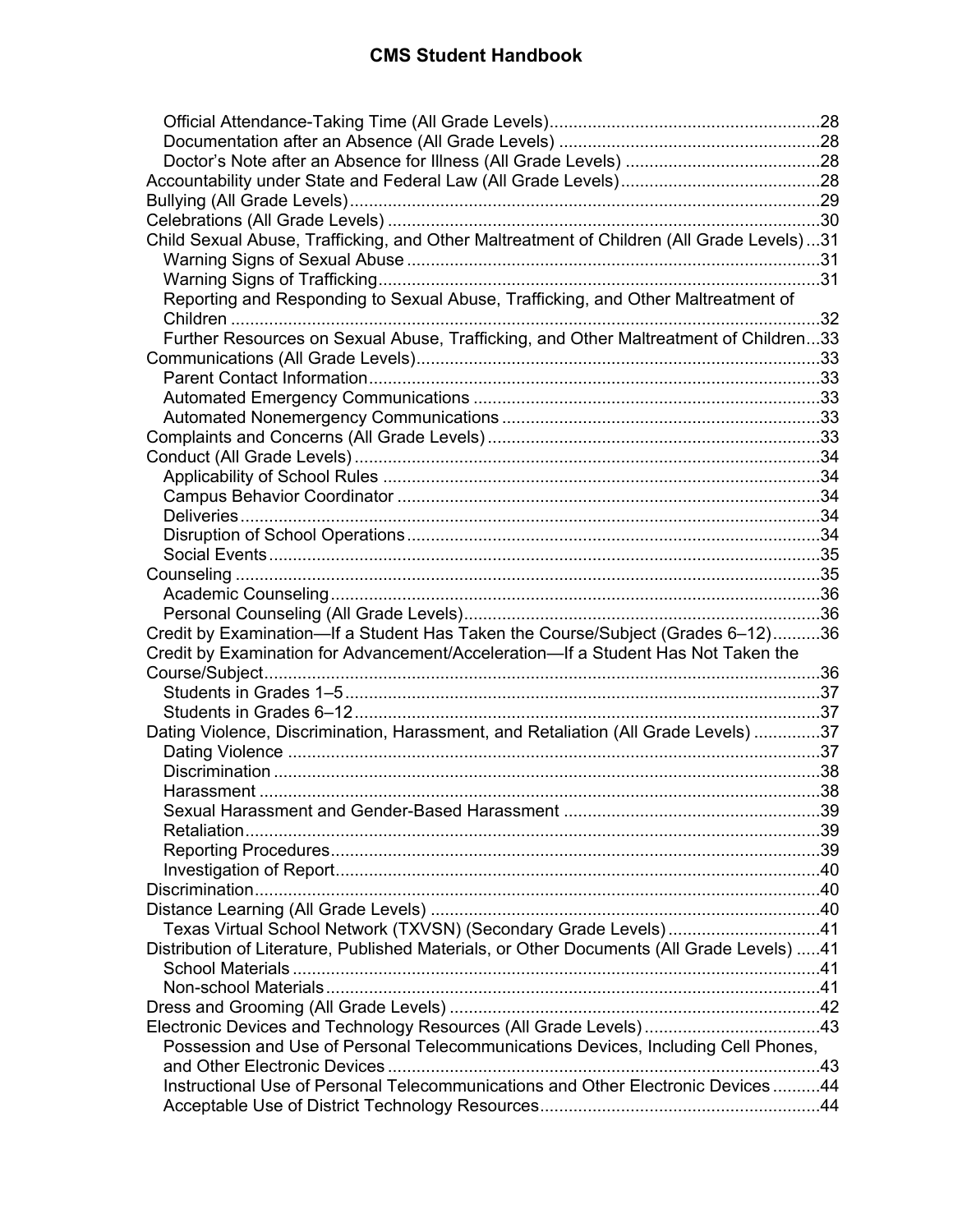| Extracurricular Activities, Clubs, and Organizations (All Grade Levels)45          |  |
|------------------------------------------------------------------------------------|--|
|                                                                                    |  |
|                                                                                    |  |
|                                                                                    |  |
|                                                                                    |  |
|                                                                                    |  |
|                                                                                    |  |
|                                                                                    |  |
|                                                                                    |  |
|                                                                                    |  |
|                                                                                    |  |
|                                                                                    |  |
|                                                                                    |  |
|                                                                                    |  |
|                                                                                    |  |
|                                                                                    |  |
|                                                                                    |  |
|                                                                                    |  |
|                                                                                    |  |
|                                                                                    |  |
|                                                                                    |  |
|                                                                                    |  |
| Tobacco and E-Cigarettes Prohibited (All Grade Levels and All Others on School     |  |
|                                                                                    |  |
|                                                                                    |  |
|                                                                                    |  |
|                                                                                    |  |
|                                                                                    |  |
| Policies and Procedures that Promote Student Physical and Mental Health (All Grade |  |
|                                                                                    |  |
|                                                                                    |  |
|                                                                                    |  |
|                                                                                    |  |
|                                                                                    |  |
|                                                                                    |  |
|                                                                                    |  |
|                                                                                    |  |
|                                                                                    |  |
|                                                                                    |  |
|                                                                                    |  |
|                                                                                    |  |
|                                                                                    |  |
|                                                                                    |  |
| In-School Suspension (ISS) and Out-of-School Suspension (OSS) Makeup Work (All     |  |
|                                                                                    |  |
|                                                                                    |  |
|                                                                                    |  |
|                                                                                    |  |
|                                                                                    |  |
|                                                                                    |  |
|                                                                                    |  |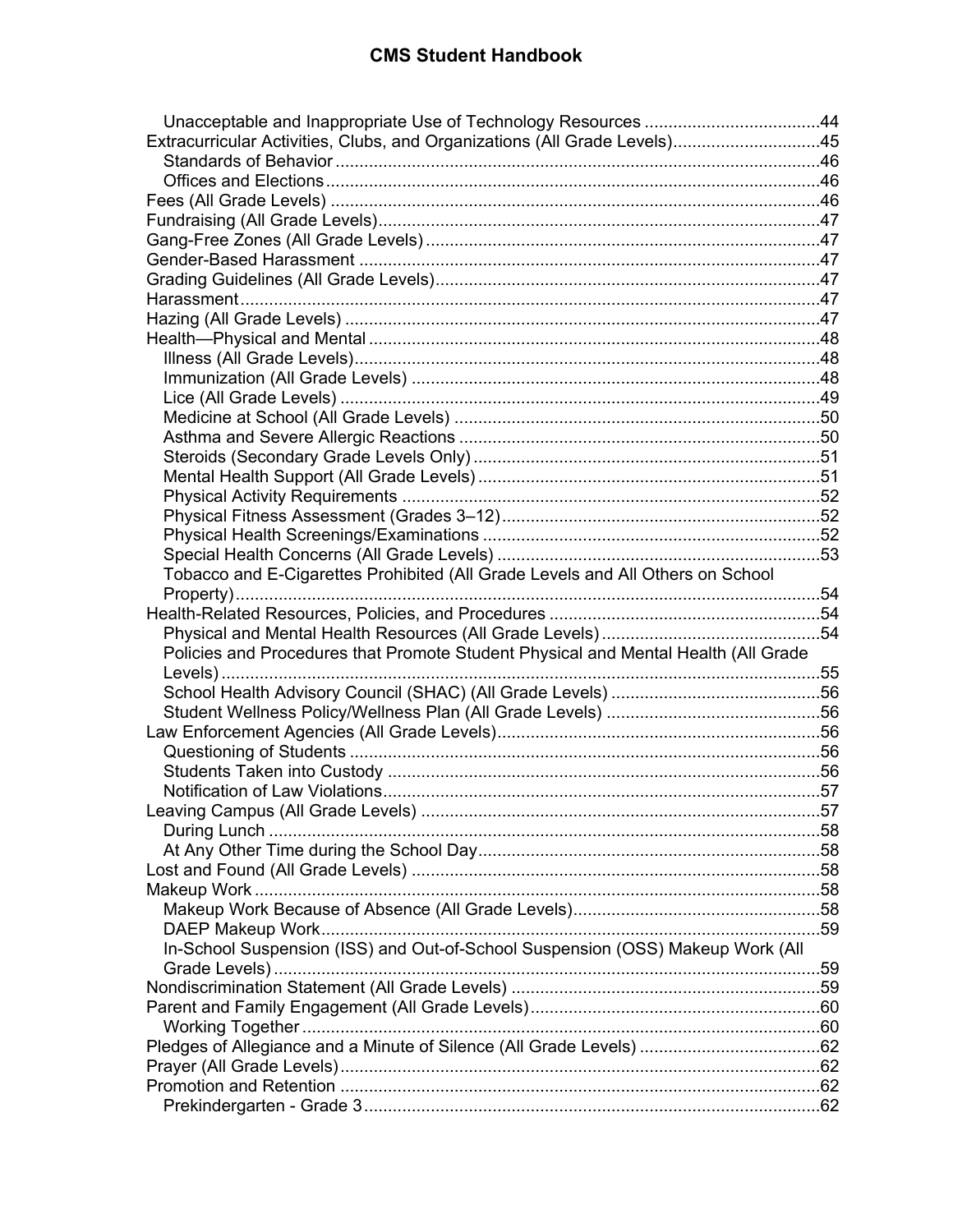| Report Cards/Progress Reports and Conferences (All Grade Levels)63                   |  |
|--------------------------------------------------------------------------------------|--|
|                                                                                      |  |
|                                                                                      |  |
|                                                                                      |  |
|                                                                                      |  |
| Preparedness Drills: Evacuation, Severe Weather, and Other Emergencies 64            |  |
|                                                                                      |  |
|                                                                                      |  |
|                                                                                      |  |
|                                                                                      |  |
| Schedule Changes (Middle/Junior High and High School Grade Levels)65                 |  |
| Any request for schedule changes should be made to Lorianne Toombs, principal by the |  |
|                                                                                      |  |
|                                                                                      |  |
|                                                                                      |  |
|                                                                                      |  |
|                                                                                      |  |
|                                                                                      |  |
|                                                                                      |  |
|                                                                                      |  |
| Meetings of Non-curriculum-Related Groups (Secondary Grade Levels Only)67            |  |
|                                                                                      |  |
|                                                                                      |  |
|                                                                                      |  |
|                                                                                      |  |
|                                                                                      |  |
| Telecommunications and Other Electronic Devices (All Grade Levels) 68                |  |
| Trained Dogs (All Grade Levels) ………………………………………………………………………………68                     |  |
|                                                                                      |  |
|                                                                                      |  |
|                                                                                      |  |
|                                                                                      |  |
|                                                                                      |  |
|                                                                                      |  |
|                                                                                      |  |
|                                                                                      |  |
|                                                                                      |  |
|                                                                                      |  |
|                                                                                      |  |
|                                                                                      |  |
| Textbooks, Electronic Textbooks, Technological Equipment, and Other Instructional    |  |
|                                                                                      |  |
|                                                                                      |  |
|                                                                                      |  |
|                                                                                      |  |
|                                                                                      |  |
|                                                                                      |  |
|                                                                                      |  |
|                                                                                      |  |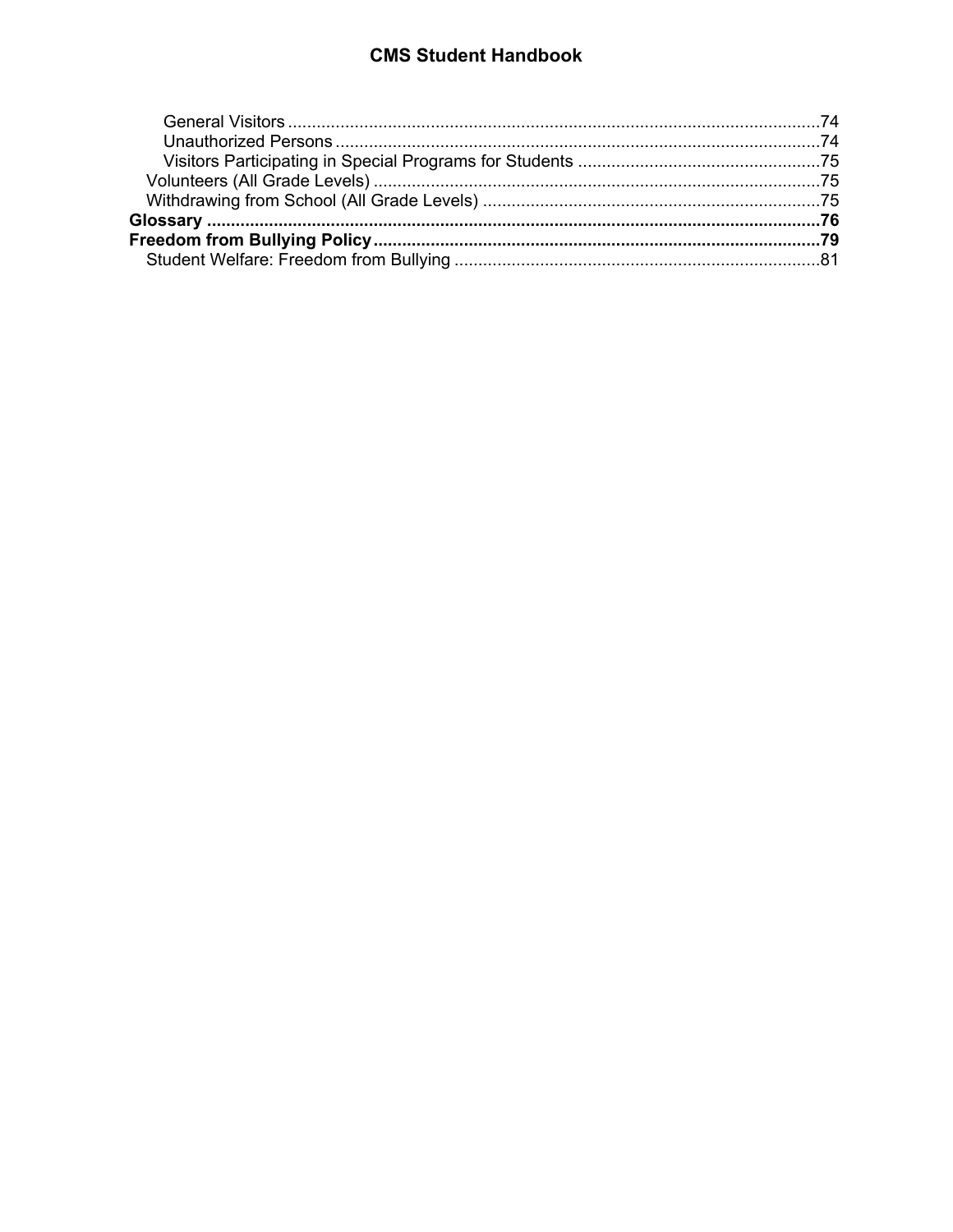## <span id="page-6-0"></span>**Preface Parents and Students:**

Welcome to the new school year!

Education is a team effort. Students, parents, teachers, and other staff members working together will make this a successful year.

The Colorado Student Handbook is a general reference guide that is divided into two sections:

**Section One: Parental Rights** describes certain parental rights as specified in state or federal law.

**Section Two: Other Important Information for Parents and Students** is organized alphabetically by topic. Where applicable, the topics are further organized by grade level.

**Note:** Unless otherwise noted, the term "parent" refers to the parent, legal guardian, any person granted some other type of lawful control of a student, or any other person who has agreed to assume school-related responsibility for a student.

The Student Handbook is designed to align with law, board-adopted policy, and the Student Code of Conduct, a board-adopted document intended to promote school safety and an atmosphere for learning. The Student Handbook is not meant to be a complete statement of all policies, procedures, or rules in any given circumstance.

In case of conflicts between board policy (including the Student Code of Conduct) and any Student Handbook provision, the district will follow board policy and the Student Code of Conduct.

Therefore, parents and students should become familiar with the Colorado Middle School Student Code of Conduct. To review the Code of Conduct, visit the district's website at www.ccity.esc14.net. State law requires that the Code of Conduct be prominently displayed or made available for review at each campus.

The Student Handbook is updated annually; however, policy adoption and revisions may occur throughout the year. The district encourages parents to stay informed of proposed policy changes by attending board meetings and reviewing newsletter and other communications explaining changes in policy or other rules that affect Student Handbook provisions. The district reserves the right to modify the Student Handbook at any time. Notice of revisions will be provided as is reasonably practical.

Although the Student Handbook may refer to rights established through law or district policy, it does not create additional rights for parents and students. It does not, nor is it intended to, represent a contract between any parent or student and the district.

A hard copy of either the Student Code of Conduct or Student Handbook can be requested at Colorado Middle School Office.

**Note:** References to board policy codes are included for ease of reference. The hard copy of the district's official policy manual is available for review in [(the district administration office), and an unofficial electronic copy is available at www.ccity.esc14.net.

The policy manual includes:

 Legally referenced (LEGAL) policies that contain provisions from federal and state laws and regulations, case law, and other legal authorities that provide the legal framework for school districts.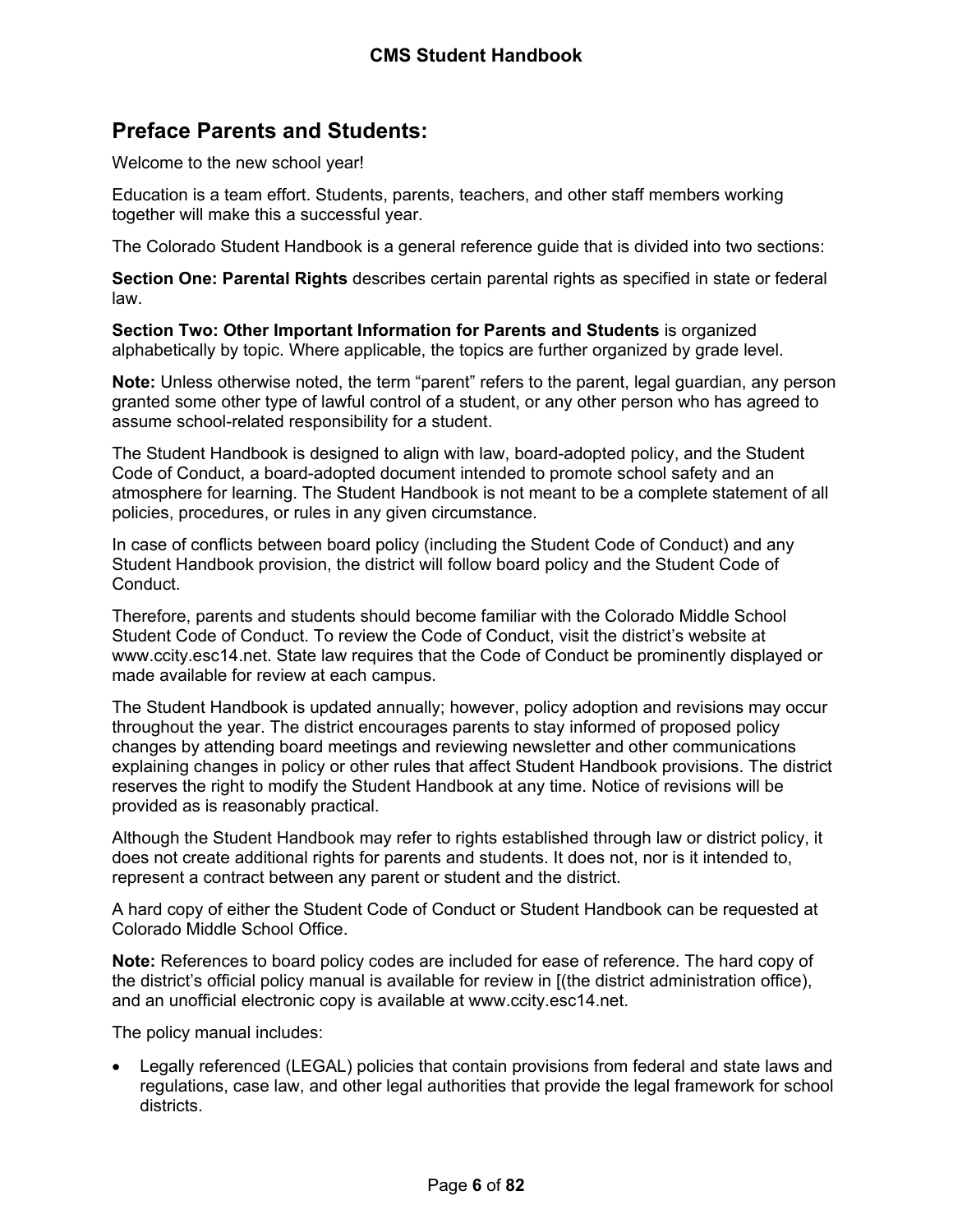• Board-adopted (LOCAL) policies that articulate the board's choices and values regarding district practices.

For questions about the material in this handbook, please contact:

*Robby Russell, 3rd thru 6th principal; russell@ccity.esc14.net*

*Lorianne Toombs, 7th/8th principal; ltoombs@ccity.esc14.net*

*1244 E. 10th, Colorado City, TX 79512*

#### *325-728-2673*

Complete and return to the student's campus the following forms (provided in the forms packet distributed at the beginning of the year or upon enrollment):

- Acknowledgment of Electronic Distribution of Student Handbook,
- Notice Regarding Directory Information and Parent's Response Regarding Release of Student Information,
- Parent's Objection to the Release of Student Information to Military Recruiters and Institutions of Higher Education (if you choose to restrict the release of information to these entities), and
- Consent/Opt-Out Form for participation in third-party surveys.

[See **Objecting to the Release of Directory Information** on page [11](#page-11-0) and **Consent Required Before Student Participation in a Federally Funded Survey** on page [12](#page-12-2) for more information.]

## <span id="page-7-0"></span>**Accessibility**

If you have difficulty accessing this handbook because of a disability, please contact:

*Robby Russell, 3rd thru 6th principal; russell@ccity.esc14.net*

*Lorianne Toombs, 7th/8th principal; ltoombs@ccity.esc14.net*

*1244 E. 10th, Colorado City, TX 79512*

*325-728-2673*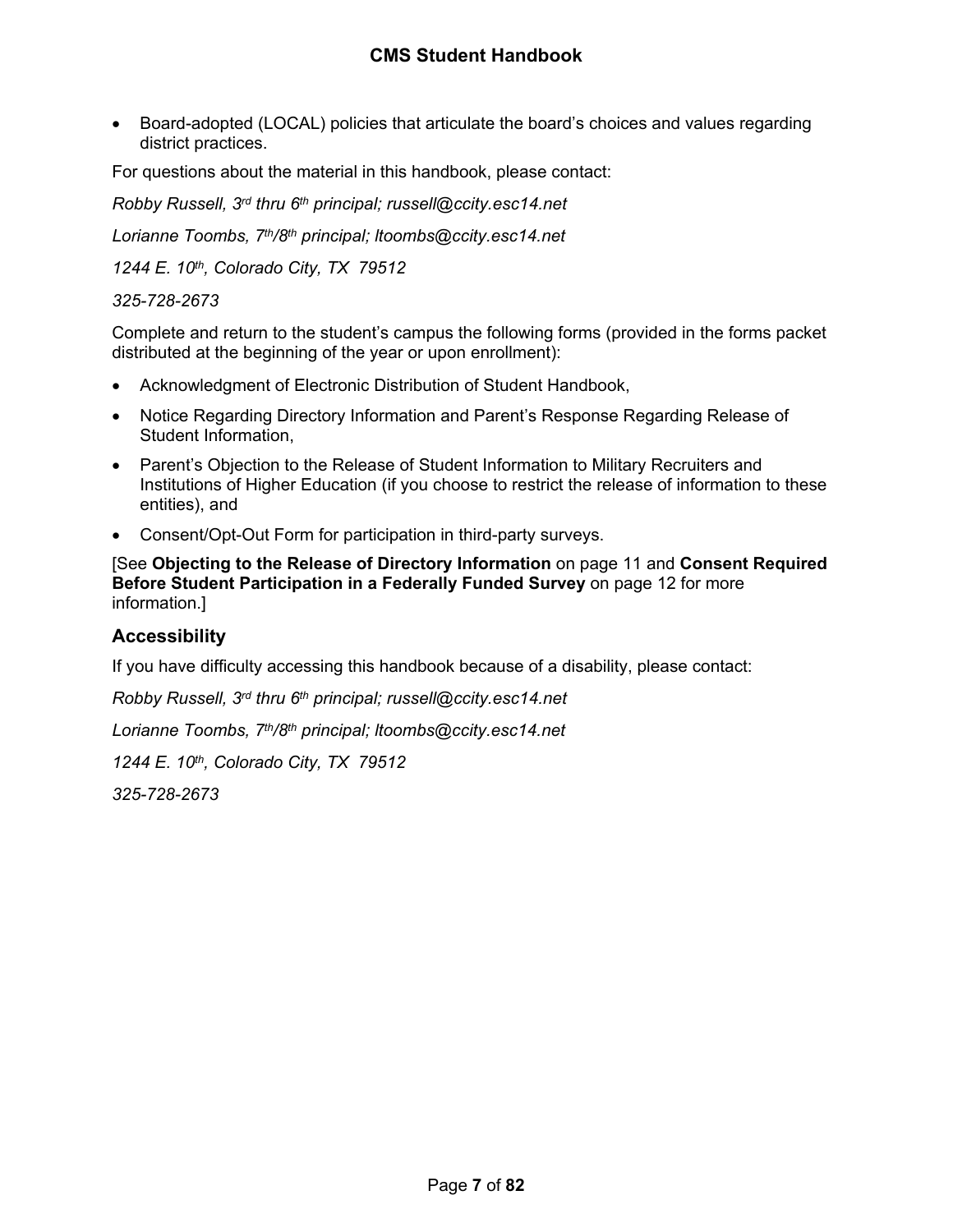## <span id="page-8-0"></span>**Section One: Parental Rights**

This section describes certain parental rights as specified in state or federal law.

## <span id="page-8-1"></span>**Consent, Opt-Out, and Refusal Rights**

#### <span id="page-8-2"></span>**Consent to Conduct a Psychological Evaluation**

Unless required under state or federal law, a district employee will not conduct a psychological examination, test, or treatment without obtaining prior written parental consent.

**Note:** An evaluation may be legally required under special education rules or by the Texas Education Agency for child abuse investigations and reports.

#### <span id="page-8-3"></span>**Consent to Human Sexuality Instruction**

#### *Annual Notification*

As a part of the district's curriculum, students receive instruction related to human sexuality. The School Health Advisory Council (SHAC) makes recommendations for curriculum materials, and the school board adopts the materials and determines the specific content of the instruction.

In accordance with state law, a parent may:

- Review, receive a copy of, or purchase a copy of curriculum materials depending on the copyright of the materials.
- Remove his or her child from any part of the human sexuality instruction without academic, disciplinary, or other penalties.
- Become involved in the development of this curriculum by becoming a member of the district's SHAC or attending SHAC meetings. (See the campus principal for details.)
- Use the district's grievance procedure concerning a complaint. See **Complaints and Concerns (All Grade Levels)** on page [33](#page-34-1) and FNG(LOCAL).

State law also requires that instruction related to human sexuality, sexually transmitted diseases, or human immunodeficiency virus (HIV) or acquired immune deficiency syndrome (AIDS):

- Present abstinence from sexual activity as the preferred choice in relationship to all sexual activity for unmarried persons of school age;
- Devote more attention to abstinence from sexual activity than to any other behavior;
- Emphasize that abstinence, if used consistently and correctly, is the only method that is 100 percent effective in preventing pregnancy, sexually transmitted infections, and the emotional trauma associated with adolescent sexual activity;
- Direct adolescents to abstain from sexual activity before marriage as the most effective way to prevent pregnancy and sexually transmitted diseases; and
- If included in the content of the curriculum, teach contraception and condom use in terms of human use reality rates instead of theoretical laboratory rates.

#### *Consent Before Instruction*

Before a student receives human sexuality instruction, the district must obtain written consent from the student's parent. Parents will be sent a request for written consent at least 14 days before the instruction.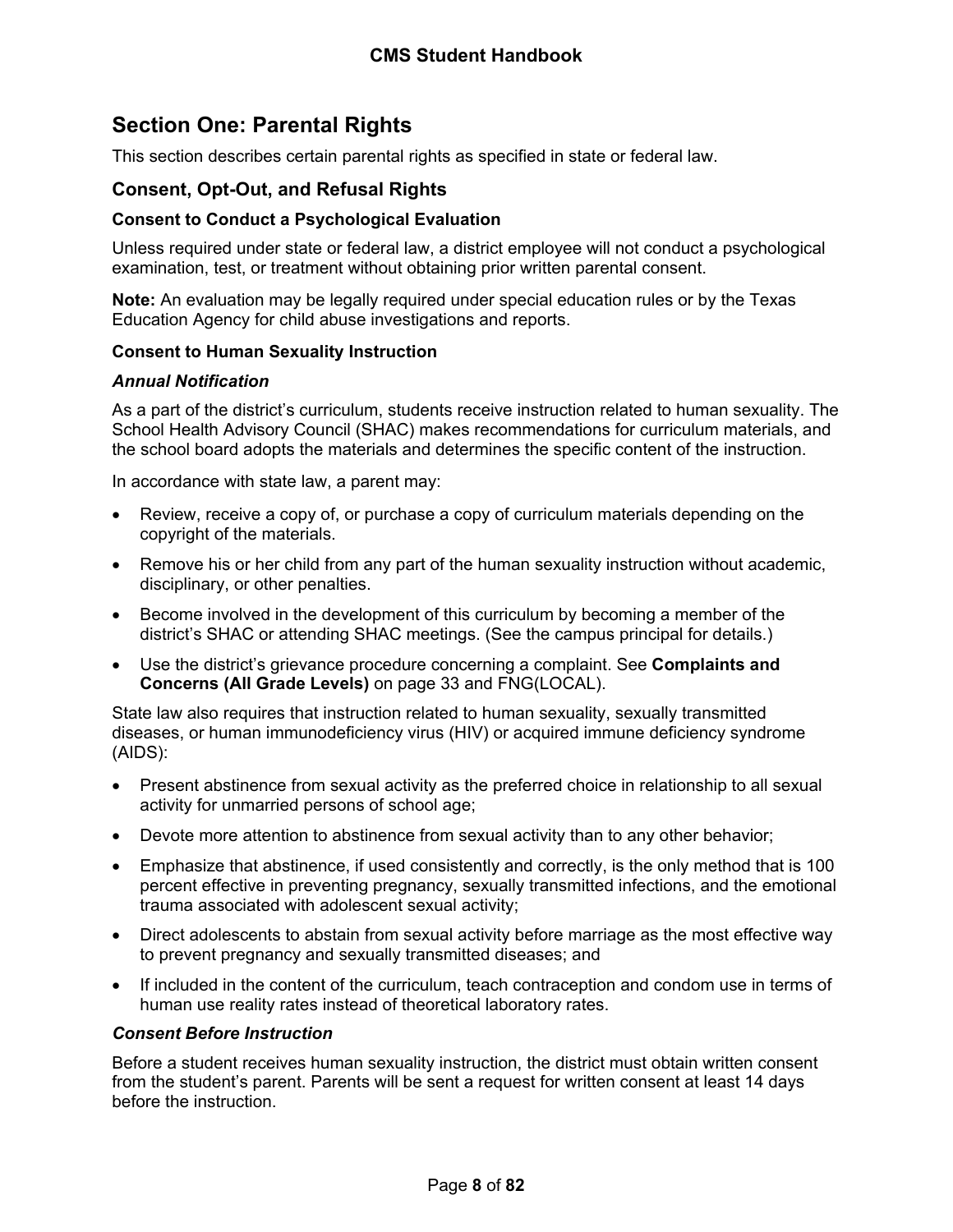## <span id="page-9-0"></span>**Consent to Provide a Mental Health Care Service**

The district will not provide a mental health care service to a student or conduct a medical screening of a student as part of the district's intervention procedures except as permitted by law.

The district has established procedures for recommending to a parent an intervention for a student with early warning signs of mental health concerns, substance abuse, or suicide risk. The district's mental health liaison will notify the student's parent within a reasonable amount of time after the liaison learns that a student has displayed early warning signs and provide information about available counseling options.

The district will notify MHMR at 1-800-375-4357.

The district has also established procedures for staff to notify the mental health liaison regarding a student who may need intervention.

The mental health liaison can be reached at:

*Lorianne Toombs 1244 E. 10th, Colorado City, TX 79512 ltoombs@ccity.esc14.net 325-728-2673*

The mental health liaison can provide further information regarding these procedures as well as educational materials on identifying risk factors, accessing resources for treatment or support on and off campus, and accessing available student accommodations provided on campus.

## [See **Mental Health Support** on page [51.](#page-51-2)]

## <span id="page-9-1"></span>**Consent to Display a Student's Original Works and Personal Information**

Teachers may display a student's work in classrooms or elsewhere on campus as recognition of student achievement without seeking prior parental consent. These displays may include personally identifiable student information. Student work includes:

- Artwork,
- Special projects,
- Photographs,
- Original videos or voice recordings, and
- Other original works.

However, the district will seek parental consent before displaying a student's work on the district's website, a website affiliated or sponsored by the district (such as a campus or classroom website), or in district publications, which may include printed materials, videos, or other methods of mass communication.

#### <span id="page-9-2"></span>**Consent to Receive Parenting and Paternity Awareness Instruction if a Student is under Age 14**

A student under age 14 must have parental permission to participate in the district's parenting and paternity awareness program. This program was developed by the Office of the Texas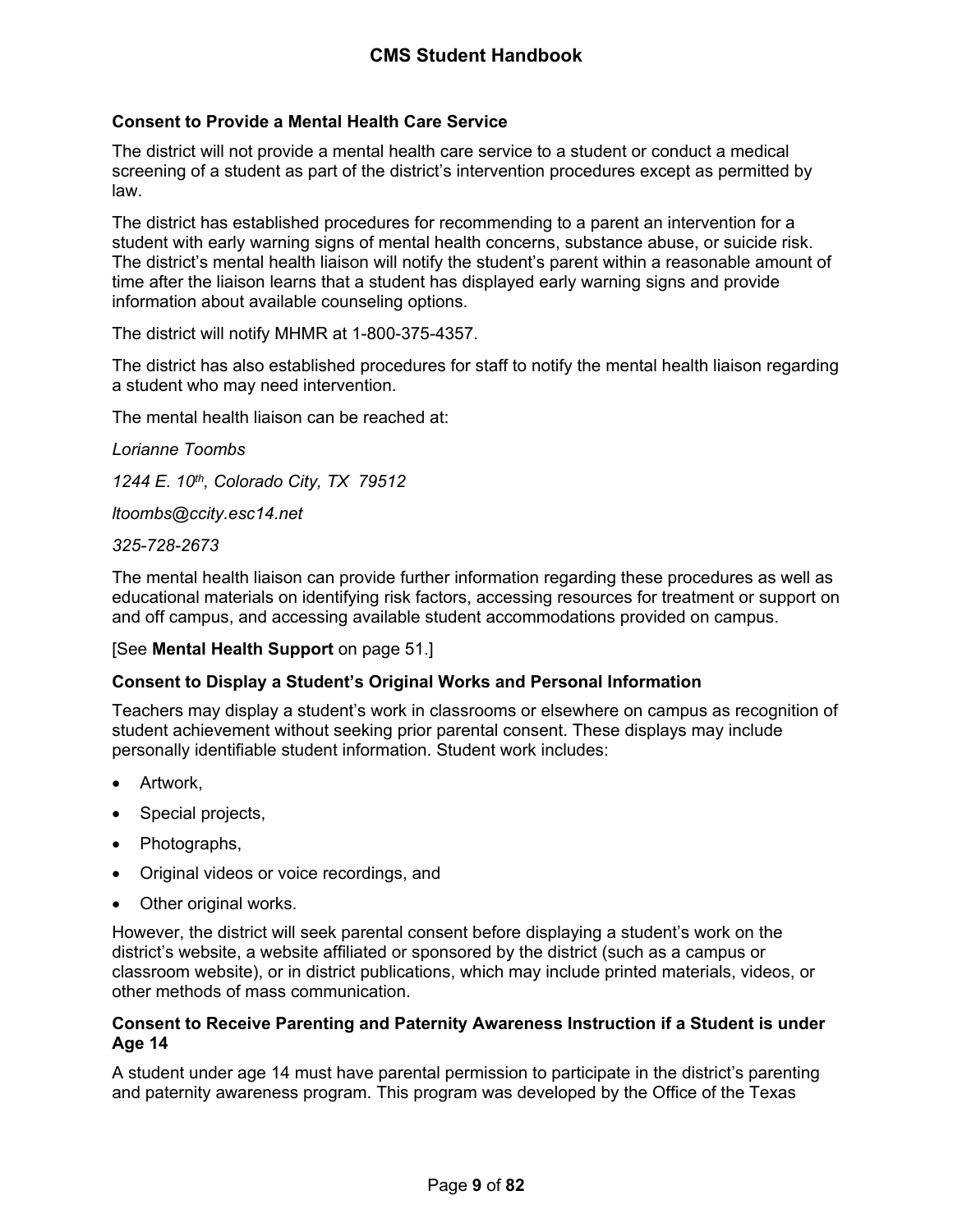Attorney General and the State Board of Education (SBOE) to be incorporated into health education classes.

## <span id="page-10-0"></span>**Consent to Video or Audio Record a Student when Not Already Permitted by Law**

State law permits the school to make a video or voice recording without parental permission when it:

- Is to be used for school safety,
- Relates to classroom instruction or a co-curricular or extracurricular activity,
- Relates to media coverage of the school, or
- Relates to the promotion of student safety as provided by law for a student receiving special education services in certain settings.

In other circumstances, the district will seek written parental consent before making a video or voice recording of a student.

Please note that parents and visitors to a classroom, both virtual and in person, may not record video or audio or take photographs or other still images without permission from the teacher or other school official.

## <span id="page-10-1"></span>**Prohibiting the Use of Corporal Punishment**

Corporal punishment—spanking or paddling a student—may be used as a discipline management technique in accordance with the Student Code of Conduct and district policy FO(LOCAL).

However, in accordance with law, the district may not administer corporal punishment if a student's parent submits a signed, written statement prohibiting its use.

A parent who does not want corporal punishment administered to his or her child must return the form included in the forms packet *Or* submit a written statement to the campus principal stating this decision. This signed statement must be submitted each school year. A parent may revoke this prohibition at any time during the school year by providing a signed statement to the campus principal.

## **Note:**

- District personnel may use discipline methods other than corporal punishment if a parent requests that corporal punishment not be used.
- If the district knows that a student is in temporary or permanent custody of the state (through foster care, kinship care, or other arrangements), corporal punishment will not be administered, even when the student's caregiver or caseworker has not submitted a signed statement prohibiting its use.

## <span id="page-10-2"></span>**Limiting Electronic Communications between Students and District Employees**

The district permits teachers and other approved employees to use electronic communications with students within the scope of professional responsibilities, as described by district guidelines.

For example, a teacher may create a social networking page for his or her class to relay information regarding class work, homework, and tests. A parent is welcome to access such a page.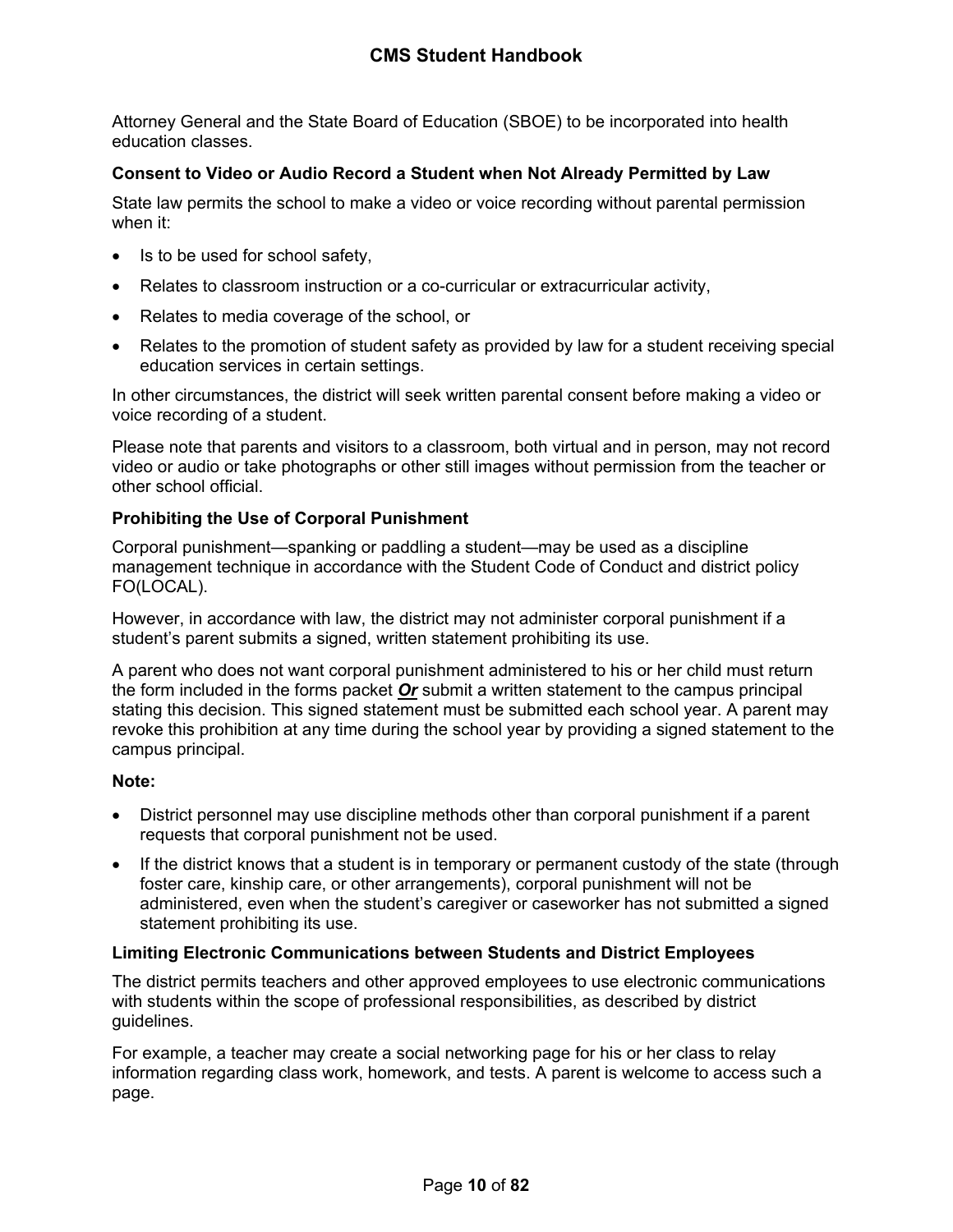However, text messages sent to an individual student are only allowed if a district employee with responsibility for an extracurricular activity must communicate with a student participating in that activity.

The employee is required to include the student's parent as a recipient on all text messages.

### And/Or

The employee is required to include his or her immediate supervisor and the student's parent as recipients on all text messages.

#### And/Or

The employee is required to send a copy of the text message to the employee's district email address.

A parent who does not want his or her child to receive one-to-one electronic communications from a district employee should contact the campus principal.

## <span id="page-11-0"></span>**Objecting to the Release of Directory Information**

The Family Educational Rights and Privacy Act, or FERPA, permits the district to disclose appropriately designated "directory information" from a student's education records without written consent.

"Directory information" is information that, if released, is generally not considered harmful or an invasion of privacy. Examples include:

- A student's photograph (for publication in the school yearbook);
- A student's name and grade level (for communicating class and teacher assignments);
- The name, weight, and height of an athlete (for publication in a school athletic program);
- A list of student birthdays (for generating school wide or classroom recognition),
- A student's name and photograph (posted on a district-approved and -managed social media platform); and
- The names and grade levels of students submitted by the district to a local newspaper or other community publication (to recognize the A/B honor roll for a specific grading period.)

Directory information will be released to anyone who follows procedures for requesting it.

However, a parent or eligible student may object to the release of this information. Any objection must be made in writing to the principal before the student's first day of instruction, August 12 for this school year *Or when a student enrolls.* [See **Notice Regarding Directory Information and Parent's Response Regarding Release of Student Information**, included in the forms packet.]

The district requests that families living in a shelter for survivors of family violence or trafficking notify district personnel that the student currently resides in such a shelter. Families may want to opt out of the release of directory information so that the district does not release any information that might reveal the location of such a shelter.

The district has identified the following as directory information: student name, address, telephone listing, electronic mail address, photograph, date and place of birth, major field of study and degrees, honors, awards, dates of attendance, grade level, most recent educational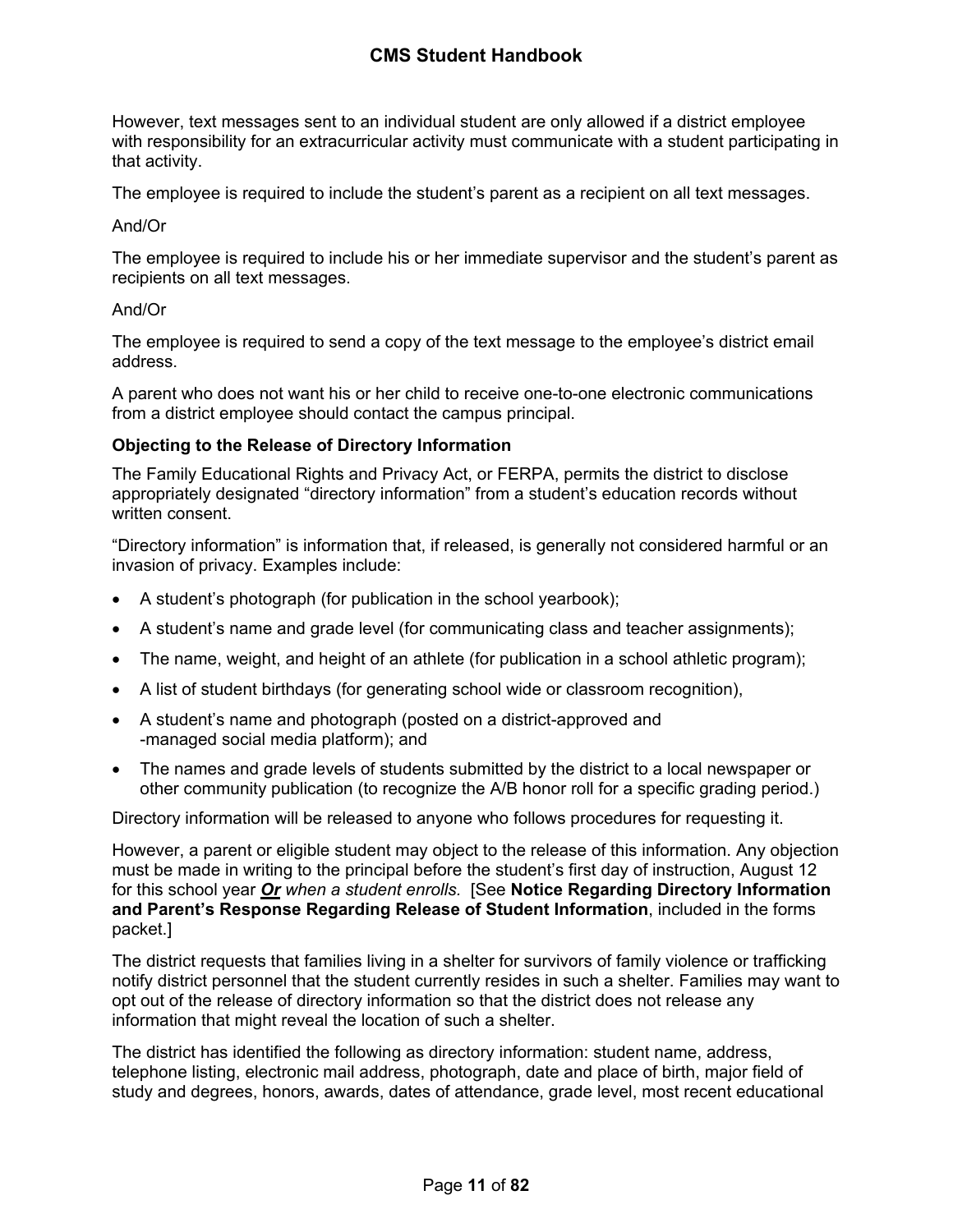institution attended; participation in officially recognized activities and sports; and weight and height of members of athletic teams. If a parent objects to the release of the student's information included on the directory information response form, this objection also applies to the use of that information for school-sponsored purposes, such as:

- Honor roll,
- School newspaper,
- Yearbook,
- Recognition activities,
- News releases, and
- Athletic programs.

**Note:** Review **Authorized Inspection and Use of Student Records** on page [15](#page-15-3).

#### <span id="page-12-0"></span>**Objecting to the Release of Student Information to Military Recruiters and Institutions of Higher Education (Secondary Grade Levels Only)**

Unless a parent has advised the district not to release his or her student's information, the Every Student Succeeds Act (ESSA) requires the district to comply with requests from military recruiters or institutions of higher education for the student's:

- Name,
- Address, and
- Telephone listing.

Military recruiters may also have access to a student's district-provided email address, unless a parent has advised the district not to release this information.

[See **Parent's Objection to the Release of Student Information to Military Recruiters and Institutions of Higher Education**, included in the forms packet.]

## <span id="page-12-1"></span>**Participation in Third-Party Surveys**

## <span id="page-12-2"></span>*Consent Required Before Student Participation in a Federally Funded Survey*

The Protection of Pupil Rights Amendment (PPRA) provides parents certain rights regarding participation in surveys, the collection and use of information for marketing purposes, and certain physical exams.

A parent has the right to consent before a student is required to submit to a survey funded by the U.S. Department of Education that concerns any of the following protected areas:

- Political affiliations or beliefs of the student or the student's parent;
- Mental or psychological problems of the student or the student's family;
- Sex behavior or attitudes;
- Illegal, antisocial, self-incriminating, or demeaning behavior;
- Critical appraisals of individuals with whom the student has a close family relationship;
- Legally recognized privileged relationships, such as with lawyers, doctors, and ministers;
- Religious practices, affiliations, or beliefs of the student or parent; or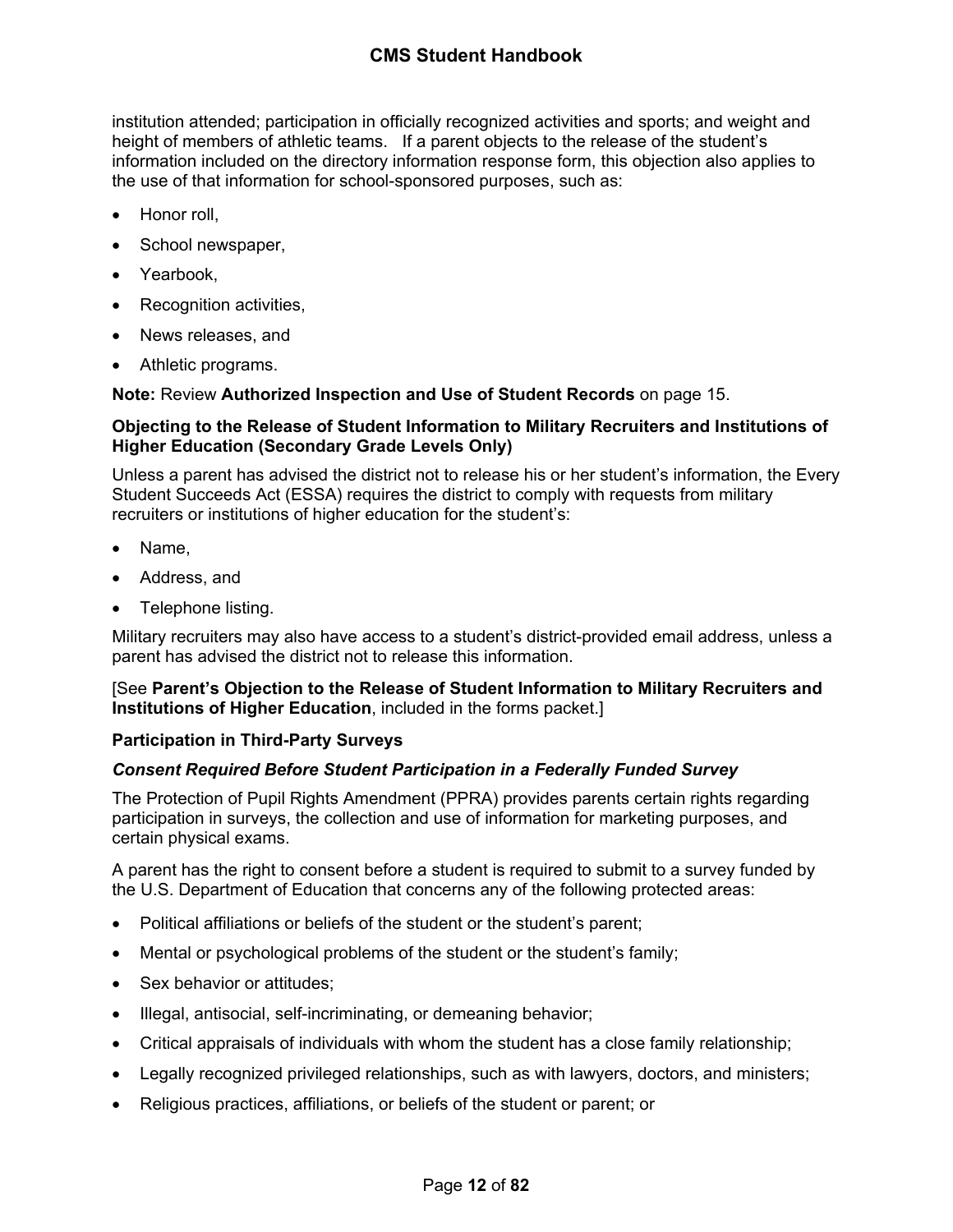• Income, except when the information is required by law and will be used to determine the student's eligibility for a program.

A parent can inspect the survey or other instrument and any corresponding instructional materials used in connection with such a survey. [See policy EF(LEGAL) for more information.]

## *"Opting Out" of Participation in Other Types of Surveys or Screenings and the Disclosure of Personal Information*

The PPRA gives parents the right to receive notice and an opportunity to opt a student out of:

- Activities involving the collection, disclosure, or use of personal information gathered from the child for the purpose of marketing, selling, or otherwise disclosing that information to others.
- Any nonemergency, invasive physical examination or screening required as a condition of attendance, administered by the school or its agent, and not necessary to protect the immediate health and safety of the student.

Exceptions are hearing, vision, or spinal screenings, or any physical examination or screening permitted or required under state law. [See policies EF and FFAA for more information.]

A parent may inspect:

- Protected information surveys of students and surveys created by a third party;
- Instruments used to collect personal information from students for any of the above marketing, sales, or other distribution purposes; and
- Instructional material used as part of the educational curriculum.

The ED provides extensive information about the [Protection of Pupil Rights Amendment,](https://studentprivacy.ed.gov/resources/protection-pupil-rights-amendment-ppra-general-guidance) including a [PPRA Complaint Form.](https://studentprivacy.ed.gov/file-a-complaint)

## <span id="page-13-0"></span>**Removing a Student from Instruction or Excusing a Student from a Required Component of Instruction**

## <span id="page-13-1"></span>**Reciting a Portion of the Declaration of Independence in Grades 3–12**

State law designates the week of September 17 as Celebrate Freedom Week and requires all social studies classes provide:

- Instruction concerning the intent, meaning, and importance of the Declaration of Independence and the U.S. Constitution, and
- A specific recitation from the Declaration of Independence for students in grades 3–12.

Per state law, a student may be excused from recitation of a portion of the Declaration of Independence if:

- A parent provides a written statement requesting that his or her child be excused,
- The district determines that the student has a conscientious objection to the recitation, or
- A parent is a representative of a foreign government to whom the U.S. government extends diplomatic immunity.

[See policy EHBK(LEGAL) for more information.]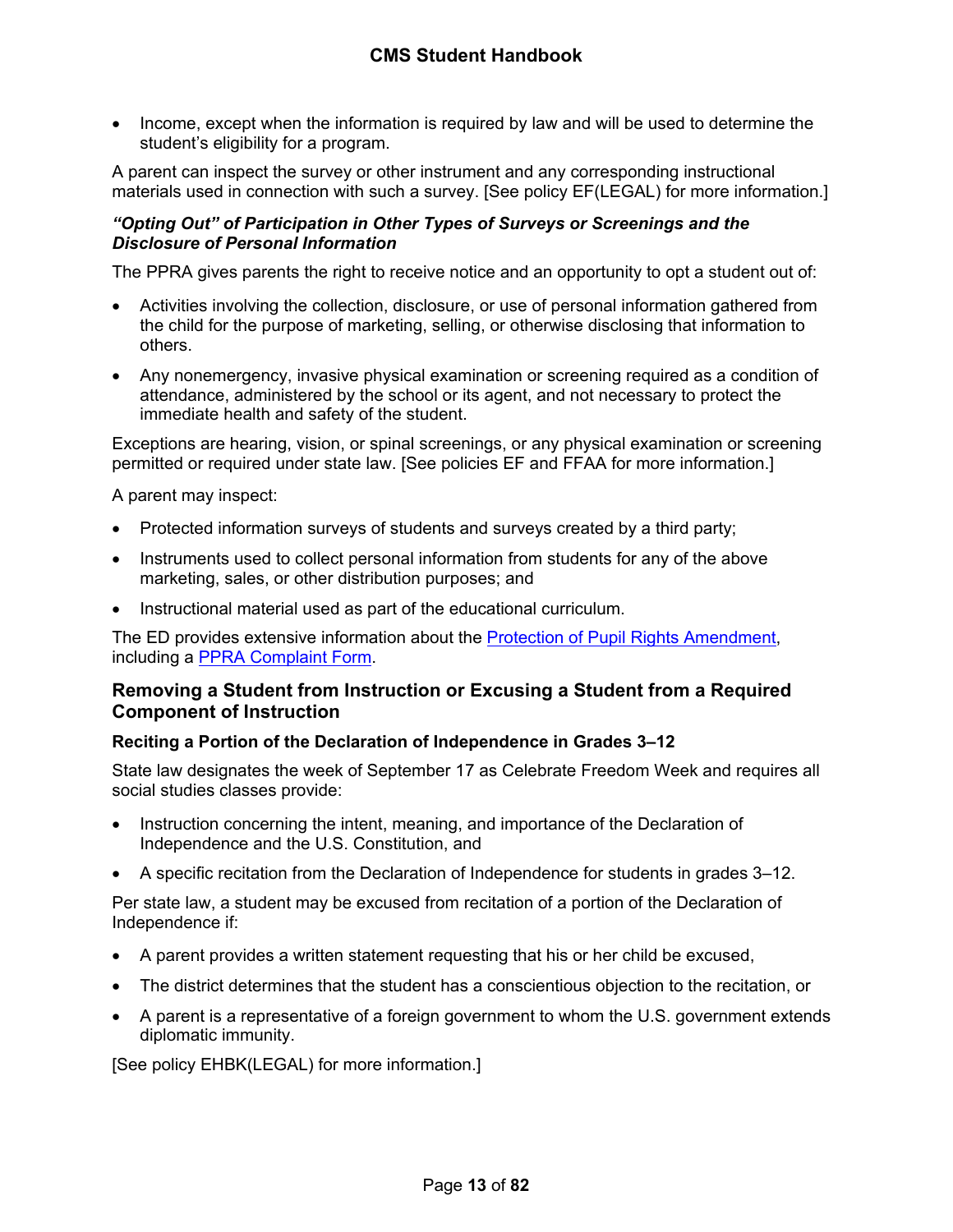## <span id="page-14-0"></span>**Reciting the Pledges to the U.S. and Texas Flags**

A parent may request that his or her child be excused from participation in the daily recitation of the Pledge of Allegiance to the U.S. flag and the Pledge of Allegiance to the Texas flag. The request must be made in writing.

State law, however, requires that all students participate in one minute of silence following recitation of the pledges.

[See **Pledges of Allegiance and a Minute of Silence** on page [62](#page-62-0) and policy EC(LEGAL) for more information.]

#### <span id="page-14-1"></span>**Religious or Moral Beliefs**

A parent may remove his or her child temporarily from the classroom if a scheduled instructional activity conflicts with the parent's religious or moral beliefs.

The removal may not be used to avoid a test and may not extend for an entire semester. Further, the student must satisfy grade-level and graduation requirements as determined by the school and by state law.

## <span id="page-14-2"></span>**Tutoring or Test Preparation**

A teacher may determine that a student needs additional targeted assistance for the student to achieve mastery in state-developed essential knowledge and skills based on:

- Informal observations,
- Evaluative data such as grades earned on assignments or tests, or
- Results from diagnostic assessments.

The school will always attempt to provide tutoring and strategies for test-taking in ways that prevent removal from other instruction as much as possible.

In accordance with state law and policy EC, districts must obtain parental permission before removing a student from a regularly scheduled class for remedial tutoring or test preparation for more than ten percent of the days the class is offered.

Under state law, students with grades below 70 for a reporting period are required to attend tutorial services—if the district offers these services.

[For questions about school-provided tutoring programs, contact the student's teacher and see policies EC and EHBC. See **Standardized Testing** on page [69](#page-69-3) for information regarding required accelerated instruction after a student fails to perform satisfactorily on certain statemandated tests.]

## <span id="page-14-3"></span>**Right of Access to Student Records, Curriculum Materials, and District Records/Policies**

## <span id="page-14-4"></span>**Instructional Materials**

A parent has the right to review teaching materials, textbooks, and other teaching aids and instructional materials used in the curriculum, and to examine tests that have been administered, whether instruction is delivered in-person, virtually, or remotely.

A parent is also entitled to request that the school allow the student to take home instructional materials the student uses. The school may ask the student to return the materials at the beginning of the next school day.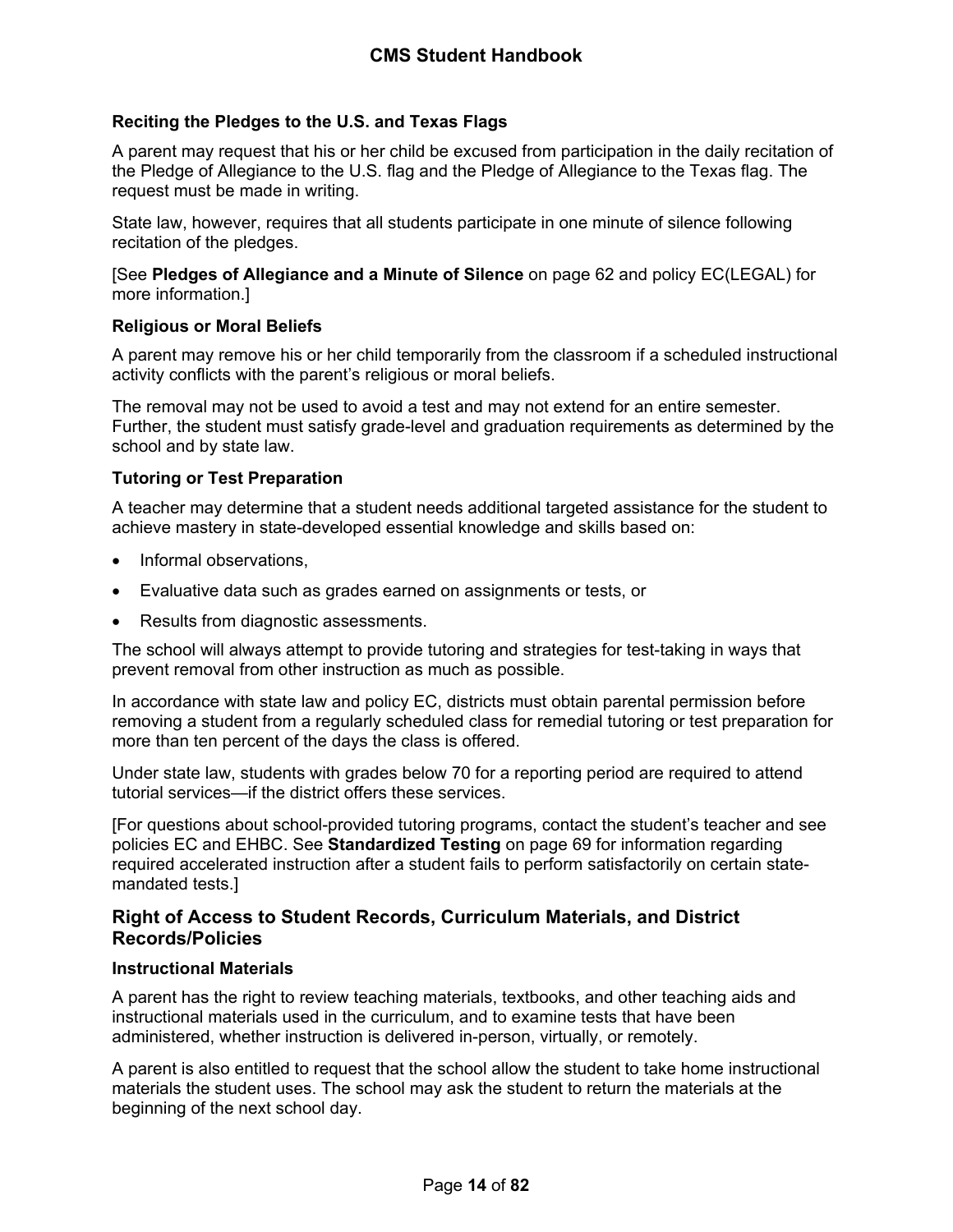A school must provide printed versions of electronic instructional materials to a student if the student does not have reliable access to technology at home.

## <span id="page-15-0"></span>**Notices of Certain Student Misconduct to Noncustodial Parent**

A noncustodial parent may request in writing that he or she be provided, for the remainder of the school year, a copy of any written notice usually provided to a parent related to his or her child's misconduct that may involve placement in a disciplinary alternative education program (DAEP) or expulsion. [See the Student Code of Conduct and policy FO(LEGAL) for more information.]

## <span id="page-15-1"></span>**Participation in Federally Required, State-Mandated, and District Assessments**

In accordance with the Every Student Succeeds Act (ESSA), a parent may request information regarding any federal, state, or district policy related to his or her child's participation in required assessments.

## <span id="page-15-2"></span>**Student Records**

## *Accessing Student Records*

A parent may review his or her child's records. These records include:

- Attendance records,
- Test scores,
- Grades,
- Disciplinary records,
- Counseling records,
- Psychological records,
- Applications for admission,
- Health and immunization information,
- Other medical records,
- Teacher and school counselor evaluations,
- Reports of behavioral patterns,
- Records relating to assistance provided for learning difficulties, including information collected regarding any intervention strategies used with the child, as the term "intervention strategy" is defined by law,
- State assessment instruments that have been administered to the child, and
- Teaching materials and tests used in the child's classroom.

## <span id="page-15-3"></span>*Authorized Inspection and Use of Student Records*

The Family Educational Rights and Privacy Act (FERPA) affords parents and eligible students certain rights regarding student education records.

For purposes of student records, an "eligible" student is anyone age 18 or older or who attends a postsecondary educational institution. These rights, as discussed here and at **Objecting to the Release of Directory Information** on page [11,](#page-11-0) are the right to: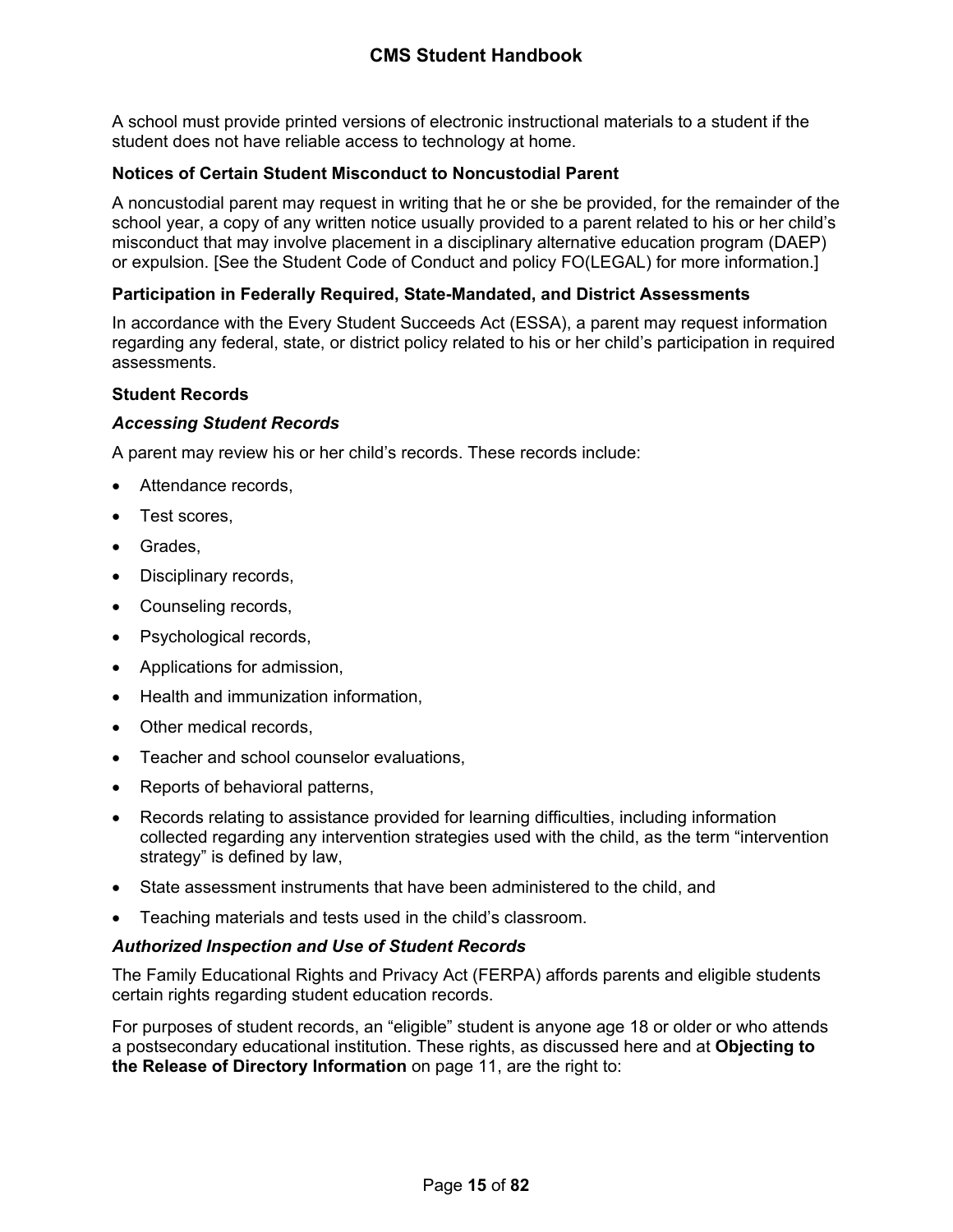- Inspect and review student records within 45 days after the day the school receives a request for access;
- Request an amendment to a student record the parent or eligible student believes is inaccurate, misleading, or otherwise in violation of FERPA;
- Provide written consent before the school discloses personally identifiable information from the student's records, except to the extent that FERPA authorizes disclosure without consent; and
- File a complaint with the U.S. Department of Education concerning failures by the school to comply with FERPA requirements.
- For more information about how to file a complaint, see [https://studentprivacy.ed.gov/file-a](https://studentprivacy.ed.gov/file-a-complaint)[complaint](https://studentprivacy.ed.gov/file-a-complaint).

Both FERPA and state laws safeguard student records from unauthorized inspection or use and provide parents and eligible students certain rights of privacy.

Before disclosing personally identifiable information from a student's records, the district must verify the identity of the person, including a parent or the student, requesting the information.

Virtually all information pertaining to student performance—including grades, test results, and disciplinary records—is considered confidential educational records.

Inspection and release of student records is restricted to an eligible student or a student's parent unless the school receives a copy of a court order terminating parental rights or the right to access a student's education records. A parent's rights regarding access to student records are not affected by the parent's marital status.

Federal law requires that control of the records goes to the student as soon as the student:

- Reaches the age of 18,
- Is emancipated by a court, or
- Enrolls in a postsecondary educational institution.

However, the parent may continue to have access to the records if the student is a dependent for tax purposes and, under limited circumstances, when there is a threat to the health and safety of the student or other individuals.

FERPA permits the disclosure of personally identifiable information from a student's education records without written consent of the parent or eligible student when school officials have what federal law refers to as a "legitimate educational interest" in a student's records.

- Legitimate educational interest may include:
	- Working with the student;
	- Considering disciplinary or academic actions, the student's case, or an individualized education program for a student with disabilities;
	- Compiling statistical data;
	- Reviewing an educational record to fulfill the official's professional responsibility; or
	- Investigating or evaluating programs.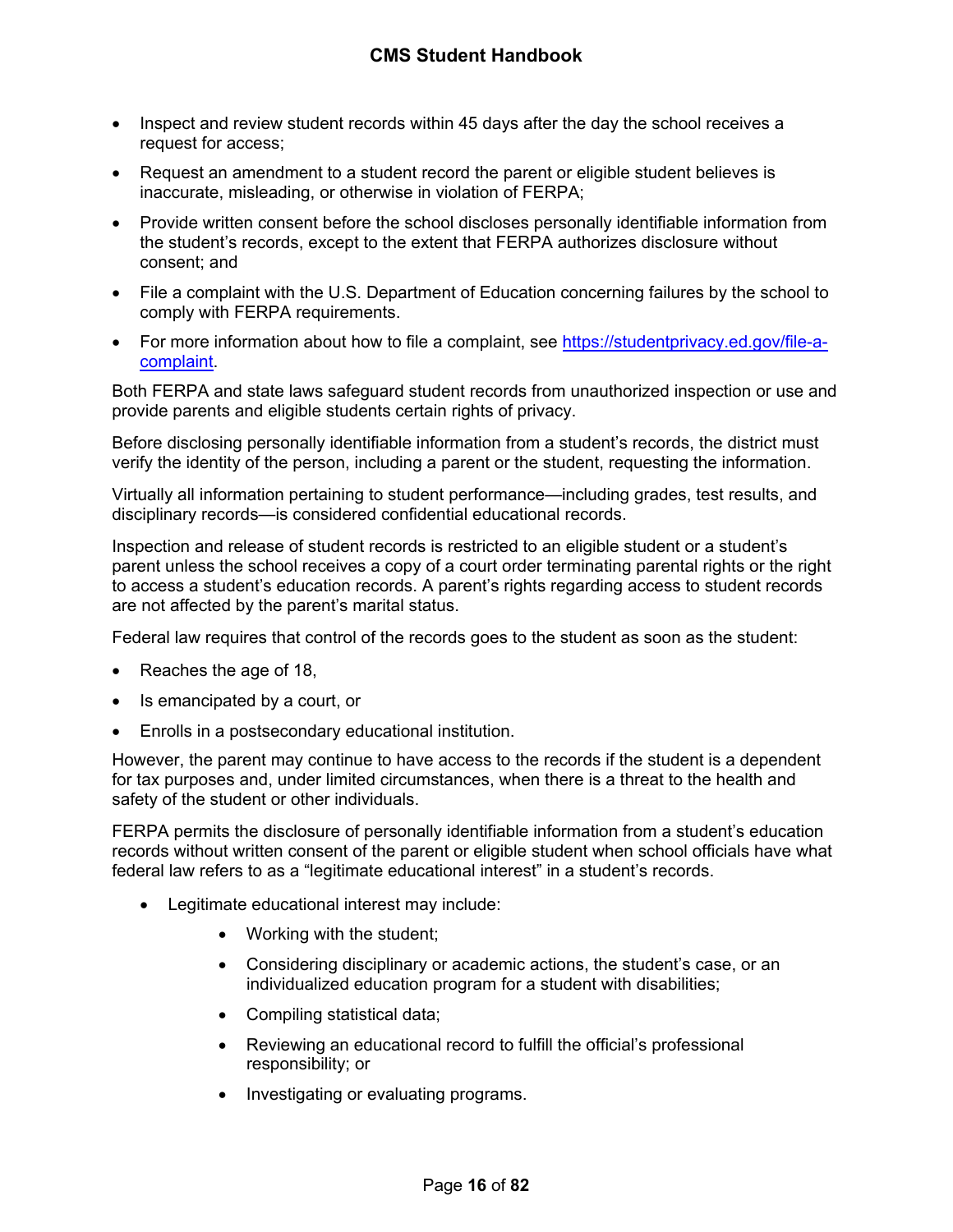- School officials may include:
	- Board members and employees, such as the superintendent, administrators, and principals;
	- Teachers, school counselors, diagnosticians, and support staff (including district health or medical staff);
	- A person or company with whom the district has contracted or allowed to provide a specific institutional service or function (such as an attorney, consultant, third-party vendor that offers online programs or software, auditor, medical consultant, therapist, school resource officer, or volunteer);
	- A person appointed to serve on a team to support the district's safe and supportive school program;
	- A parent or student serving on a school committee; or
	- A parent or student assisting a school official in the performance of his or her duties.

FERPA also permits the disclosure of personally identifiable information without written consent:

- To authorized representatives of various governmental agencies, including juvenile service providers, the U.S. Comptroller General's office, the U.S. Attorney General's office, the U.S. Secretary of Education, the Texas Education Agency, the U.S. Secretary of Agriculture's office, and Child Protective Services (CPS) caseworkers or, in certain cases, other child welfare representatives.
- To individuals or entities granted access in response to a subpoena or court order.
- To another school, district/system, or postsecondary educational institution to which a student seeks or intends to enroll or in which the student already is enrolled.
- In connection with financial aid for which a student has applied or has received.
- To accrediting organizations to carry out accrediting functions.
- To organizations conducting studies for, or on behalf of, the school to develop, validate, or administer predictive tests; administer student aid programs; or improve instruction.
- To appropriate officials in connection with a health or safety emergency.
- When the district discloses directory information-designated details. [See **Objecting to the Release of Directory Information** on page [11](#page-11-0) to prohibit this disclosure.]

Release of personally identifiable information to any other person or agency—such as a prospective employer or for a scholarship application—will occur only with parental or student permission as appropriate.

The Superintendent is custodian of all records for currently enrolled students at the assigned school. The *Superintendent* is the custodian of all records for students who have withdrawn or graduated.

A parent or eligible student who wants to inspect the student's records should submit a written request to the custodian of records identifying the records he or she wants to inspect.

Records may be reviewed in person during regular school hours. The records custodian or designee will be available to explain the record and to answer questions.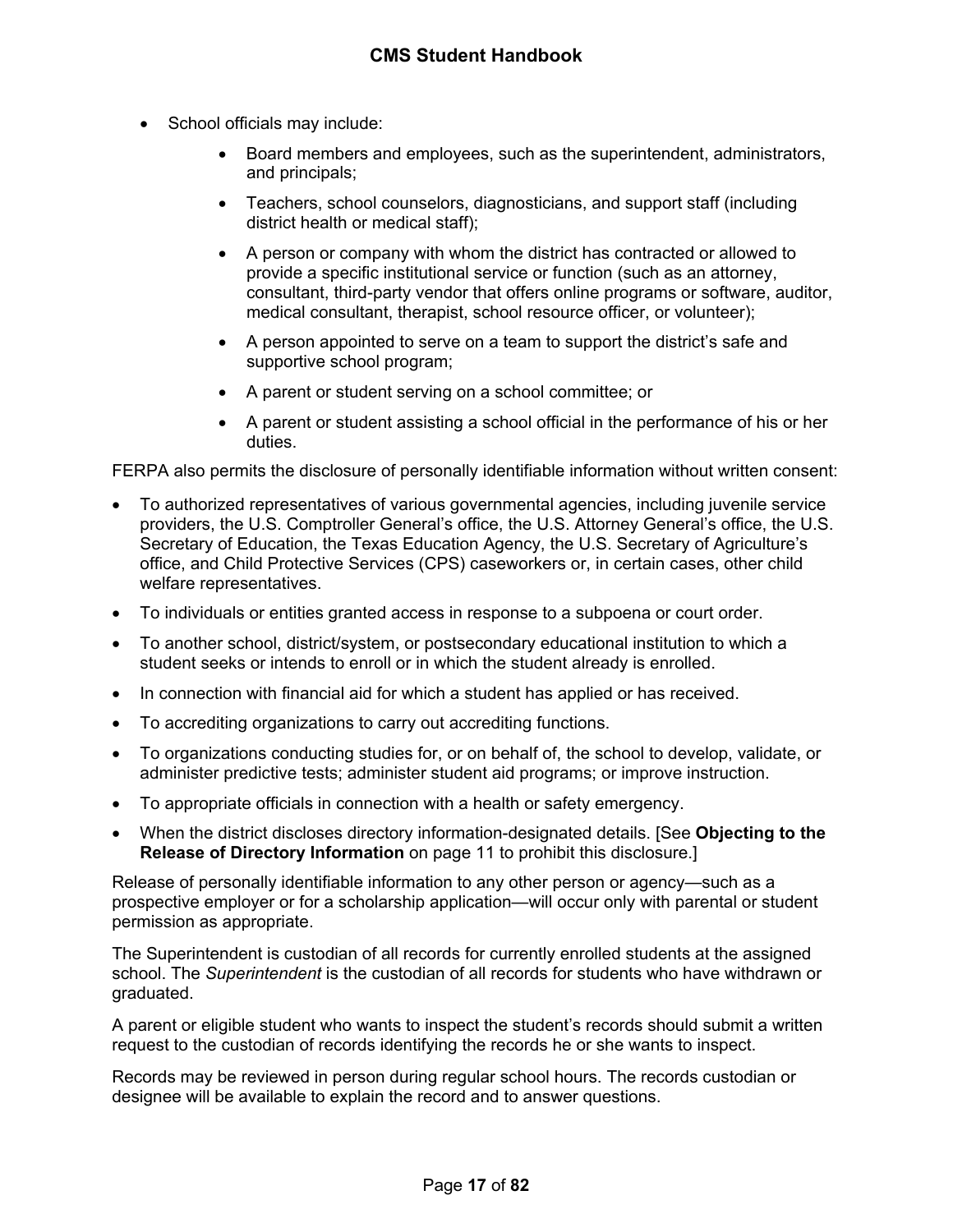A parent or eligible student who submits a written request and pays copying costs of ten cents per page may obtain copies. If circumstances prevent inspection during regular school hours and the student qualifies for free or reduced-price meals, the district will either provide a copy of the records requested or make other arrangements for the parent or student to review the records.

You may contact the custodian of records for currently enrolled students at:

*Robby Russell, 3rd thru 6th principal; russell@ccity.esc14.net*

*Lorianne Toombs, 7th/8th principal; ltoombs@ccity.esc14.net*

*1244 E. 10th, Colorado City, TX 79512*

*325-728-2673*

You may contact the custodian of records for students who have withdrawn or graduated at:

*Reggy Spencer*

*Superintendent*

*1132 Hickory, Colorado City, TX 79512*

*rspencer@ccity.esc14.net*

*325-728-2673*

A parent or eligible student may inspect the student's records and request a correction or amendment if the records are considered inaccurate, misleading, or otherwise in violation of the student's privacy rights.

A request to correct a student's record should be submitted to the appropriate records custodian. The request must clearly identify the part of the record that should be corrected and include an explanation of how the information is inaccurate. If the district denies the request to amend the records, the parent or eligible student has the right to request a hearing. If after the hearing the records are not amended, the parent or eligible student has 30 school days to place a statement in the student's record.

Although improperly recorded grades may be challenged, contesting a student's grade in a course or on an examination is handled through the complaint process found in policy FNG(LOCAL). A grade issued by a teacher can be changed only if, as determined by the board of trustees, the grade is arbitrary, erroneous, or inconsistent with the district's grading guidelines.

[See **Report Cards/Progress Reports and Conferences** on page [63](#page-63-1), **Complaints and Concerns** on page [33,](#page-34-1) and Finality of Grades at policy FNG(LEGAL).]

The district's student records policy is found at policy FL(LEGAL) and (LOCAL) and is available at the principal's or superintendent's office or the district website at www.ccity.esc14.net

**Note:** The parent's or eligible student's right of access to and copies of student records does not extend to all records. Materials that are not considered educational records—such as a teacher's personal notes about a student shared only with a substitute teacher—do not have to be made available.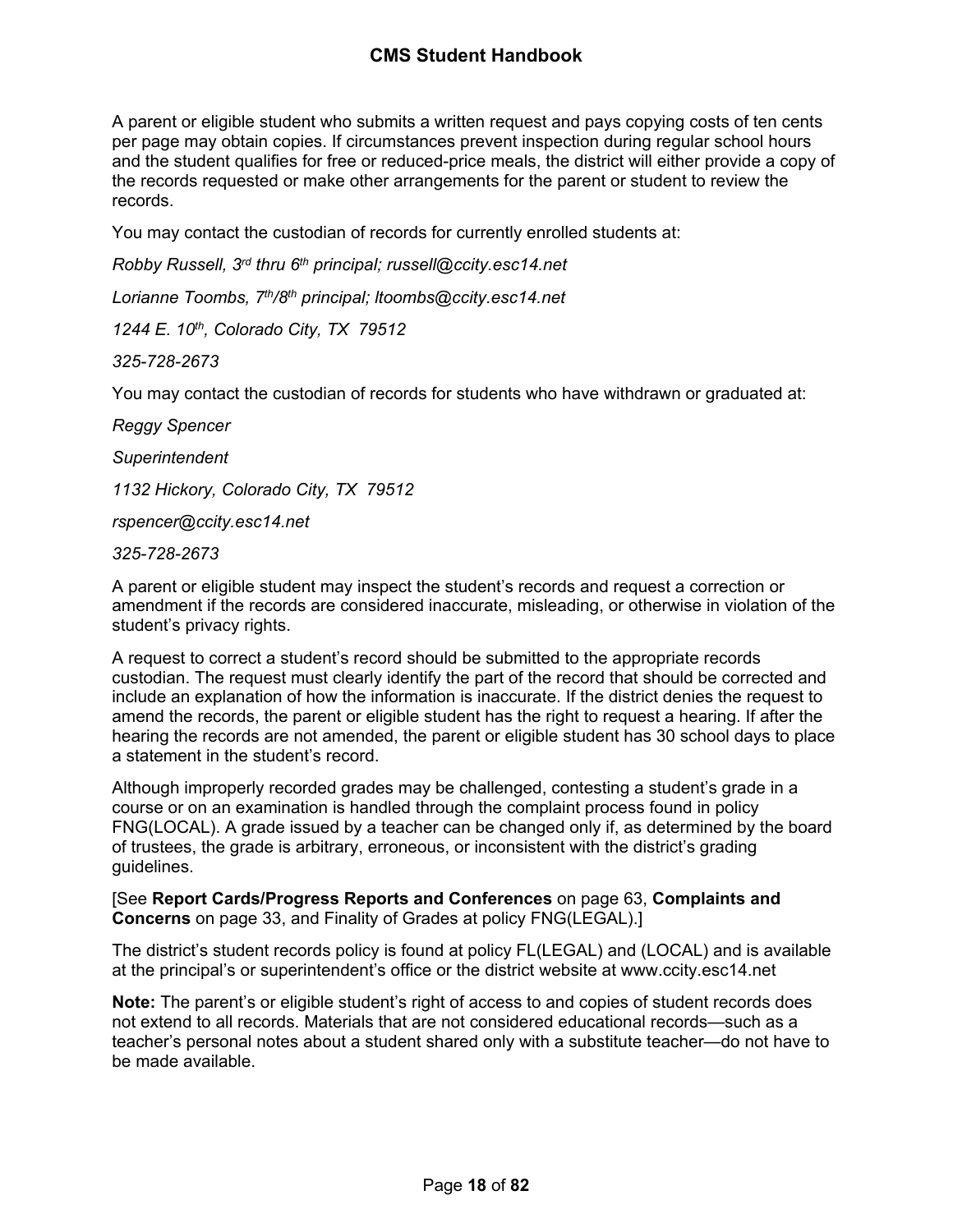## <span id="page-19-0"></span>**Teacher and Staff Professional Qualifications**

A parent may request information regarding the professional qualifications of his or her child's teachers, including whether the teacher:

- Has met state qualification and licensing criteria for the grade levels and subject areas in which the teacher provides instruction,
- Has an emergency permit or other provisional status for which state requirements have been waived, and
- Is currently teaching in the field of discipline of his or her certification.

The parent also has the right to request information about the qualifications of any paraprofessional who may provide services to the child.

## <span id="page-19-1"></span>**A Student with Exceptionalities or Special Circumstances**

#### <span id="page-19-2"></span>**Children of Military Families**

The Interstate Compact on Educational Opportunities for Military Children entitles children of military families to flexibility regarding certain district and state requirements, including:

- Immunization requirements;
- Grade level, course, or educational program placement;
- Eligibility requirements for participation in extracurricular activities;
- Enrollment in the Texas Virtual School Network (TXVSN); and
- Graduation requirements.

The district will excuse absences related to a student visiting a parent, including a stepparent or legal guardian, who is:

- Called to active duty,
- On leave, or
- Returning from a deployment of at least four months.

The district will permit **no more than five** excused absences per year for this purpose. For the absence to be excused, the absence must occur no earlier than the 60th day before deployment or no later than the 30th day after the parent's return from deployment.

Additional information may be found at [Military Family Resources at the Texas Education](http://tea.texas.gov/index2.aspx?id=7995)  [Agency.](http://tea.texas.gov/index2.aspx?id=7995)

#### <span id="page-19-3"></span>**Parental Role in Certain Classroom and School Assignments**

#### *Multiple-Birth Siblings*

State law permits a parent of multiple-birth siblings (e.g., twins, triplets) assigned to the same grade and campus to request in writing that the children be placed in either the same classroom or separate classrooms.

Written requests must be submitted by the 14th day after the students' enrollment. [See policy FDB(LEGAL) for more information.]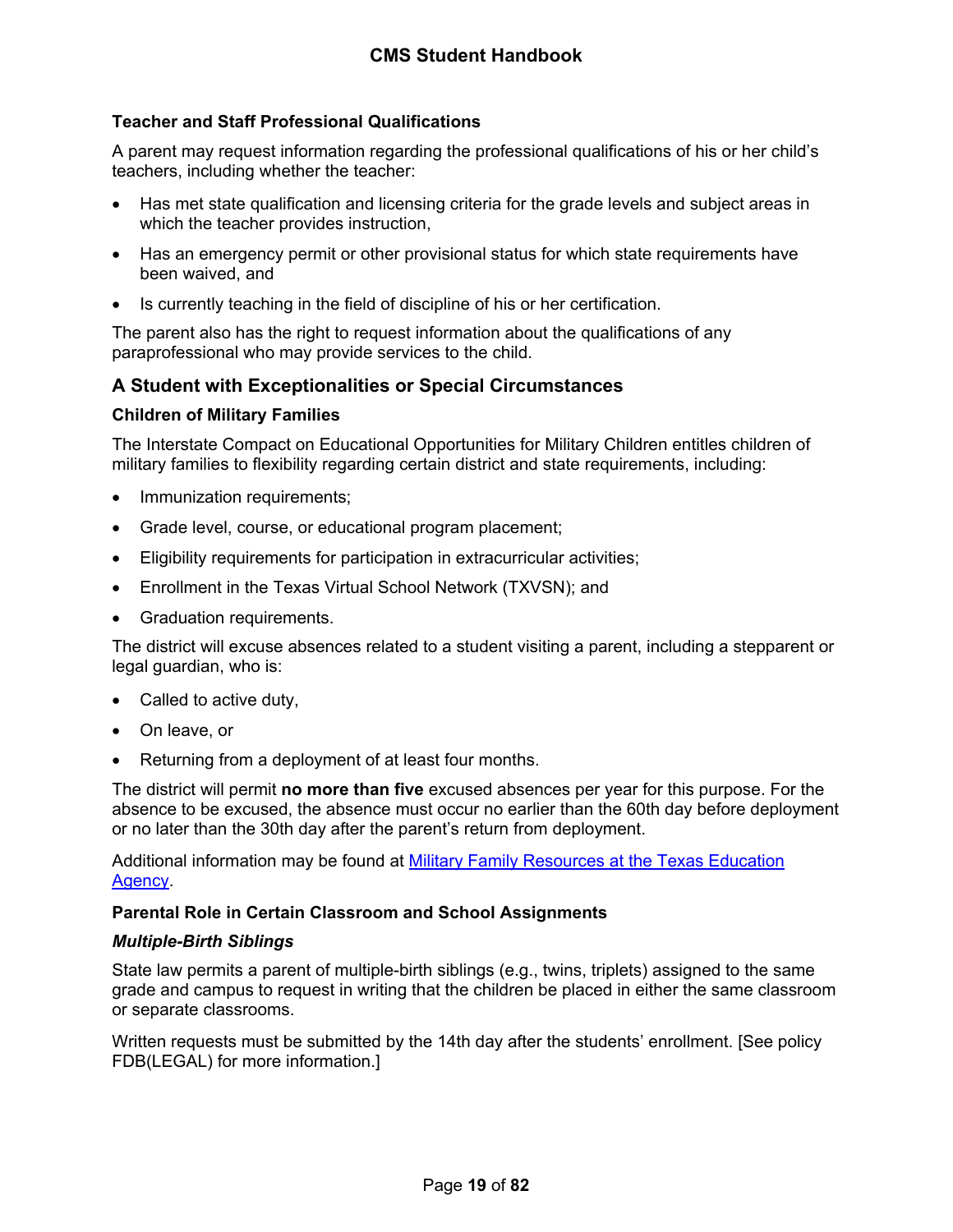## <span id="page-20-2"></span>*Safety Transfers/Assignments*

The board or its designee will honor a parent's request to transfer his or her child to another classroom or campus if the district has determined that the child has been a victim of bullying, including cyberbullying, as defined by Education Code 37.0832.

The board may transfer a student who has engaged in bullying to another classroom

Transportation is not provided for a transfer to another campus. See the [superintendent *Or* principal] for more information.

[See **Bullying** on page [29](#page-29-0), and policies FDB and FFI for more information.]

The district will honor a parent's request for the transfer of his or her child to a safe public school in the district if the child attends a school identified by the Texas Education Agency as persistently dangerous or if the child has been a victim of a violent criminal offense while at school or on school grounds.

[See policy FDE for more information.]

The board will honor a parent's request for the transfer of his or her child to a neighboring district if the child has been the victim of sexual assault by another student assigned to the same campus, whether the assault occurred on or off campus, and that student has been convicted of or placed on deferred adjudication for the assault. In accordance with policy FDE, if the victim does not wish to transfer, the board will transfer the assailant.

## <span id="page-20-0"></span>**Student Use of a Service/Assistance Animal**

A parent of a student who uses a service/assistance animal because of the student's disability must submit a written request to the principal before bringing the service/assistance animal on campus. The district will try to accommodate a request as soon as possible but will do so within ten district business days.

## <span id="page-20-1"></span>**A Student in the Conservatorship of the State (Foster Care)**

A student in the conservatorship (custody) of the state who enrolls in the district after the beginning of the school year will be allowed credit-by-examination opportunities at any point during the year.

The district will assess the student's available records to determine transfer of credit for subjects and courses taken before the student's enrollment in the district.

The district will award partial course credit when the student only passes one half of a two-half course.

A student in the conservatorship of the state who is moved outside the district's or school's attendance boundaries—or who is initially placed in the conservatorship of the state and moved outside the district's or school's boundaries—is entitled to remain at the school the student was attending prior to the placement or move until the student reaches the highest grade level at that particular school.

If a student in grade 11 or 12 transfers to another district but does not meet the graduation requirements of the receiving district, the student can request a diploma from the previous district if the student meets its graduation criteria.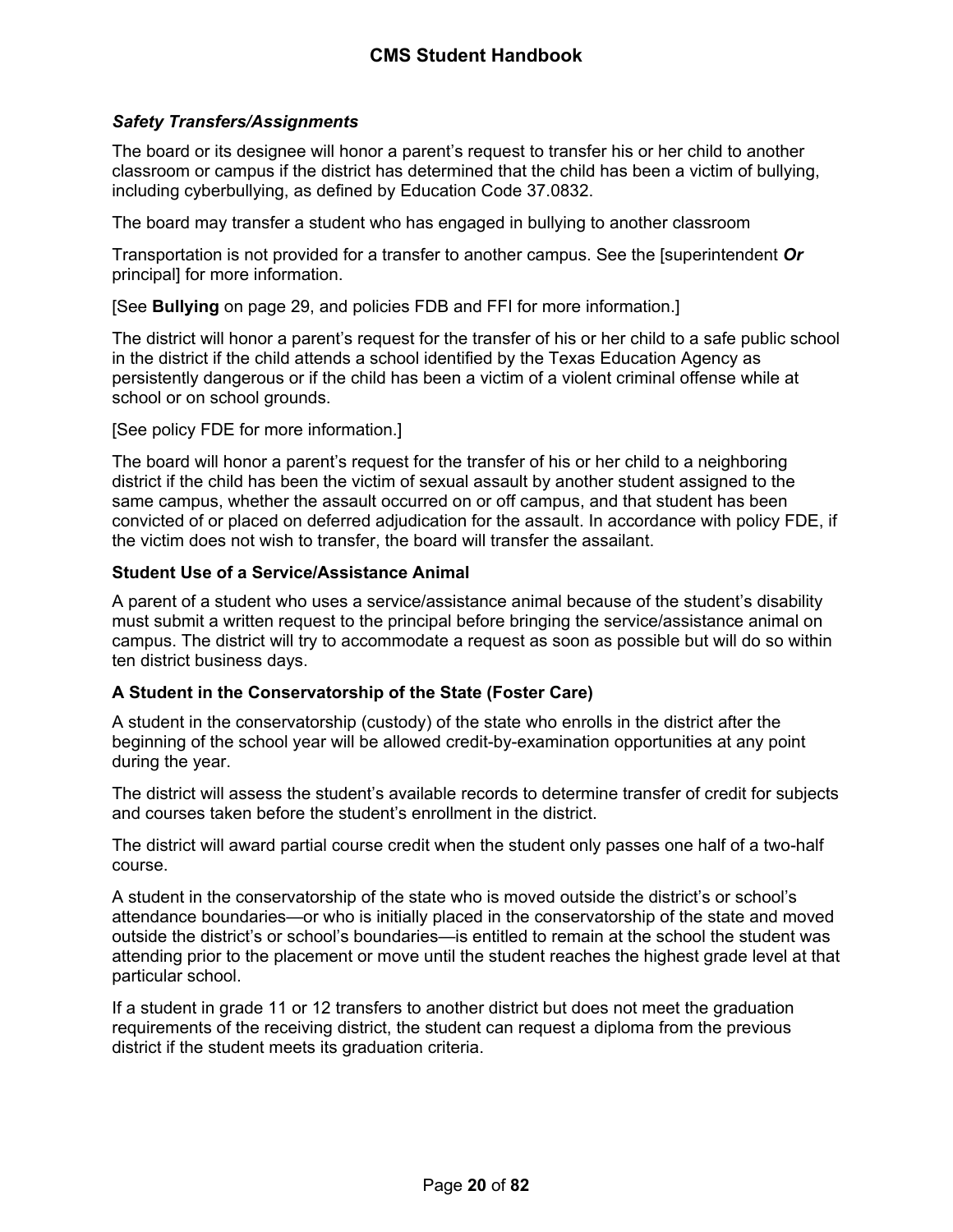For a student in the conservatorship of the state who is eligible for a tuition and fee exemption under state law and likely to be in care on the day preceding the student's 18th birthday, the district will:

- Assist the student with the completion of applications for admission or financial aid;
- Arrange and accompany the student on campus visits;
- Assist in researching and applying for private or institution-sponsored scholarships;
- Identify whether the student is a candidate for appointment to a military academy;
- Assist the student in registering and preparing for college entrance examinations, including (subject to the availability of funds) arranging for the payment of examination fees by the Texas Department of Family and Protective Services (DFPS); and
- Coordinate contact between the student and a liaison officer for students formerly in the conservatorship of the state.

[See **Credit by Examination for Advancement/Acceleration** on page [36,](#page-37-0) **Course Credit** on page **Error! Bookmark not defined.**, and **Students in Foster Care** on page [71](#page-71-0).]

#### <span id="page-21-0"></span>**A Student Who Is Homeless**

A student who is homeless will be provided flexibility regarding certain district provisions, including:

- Proof of residency requirements;
- Immunization requirements;
- Educational program placement (if the student is unable to provide previous academic records or misses an application deadline during a period of homelessness);
- Credit-by-examination opportunities at any point during the year (if the student enrolled in the district after the beginning of the school year), per State Board of Education (SBOE) rules;
- Assessment of the student's available records to determine transfer of credit for subjects and courses taken before the student's enrollment in the district;
- Awarding partial credit when a student passes only one half of a two-half course;
- Eligibility requirements for participation in extracurricular activities; and
- Graduation requirements.

Federal law allows a student who is homeless to remain enrolled in the "school of origin" or to enroll in a new school in the attendance area where the student is currently residing.

If a student who is homeless in grade 11 or 12 transfers to another district but does not meet the graduation requirements of the receiving district, state law allows the student to request a diploma from the previous district if the student meets the criteria to graduate from the previous district.

A student or parent who is dissatisfied by the district's eligibility, school selection, or enrollment decision may appeal through policy FNG(LOCAL). The district will expedite local timelines, when possible, for prompt dispute resolution.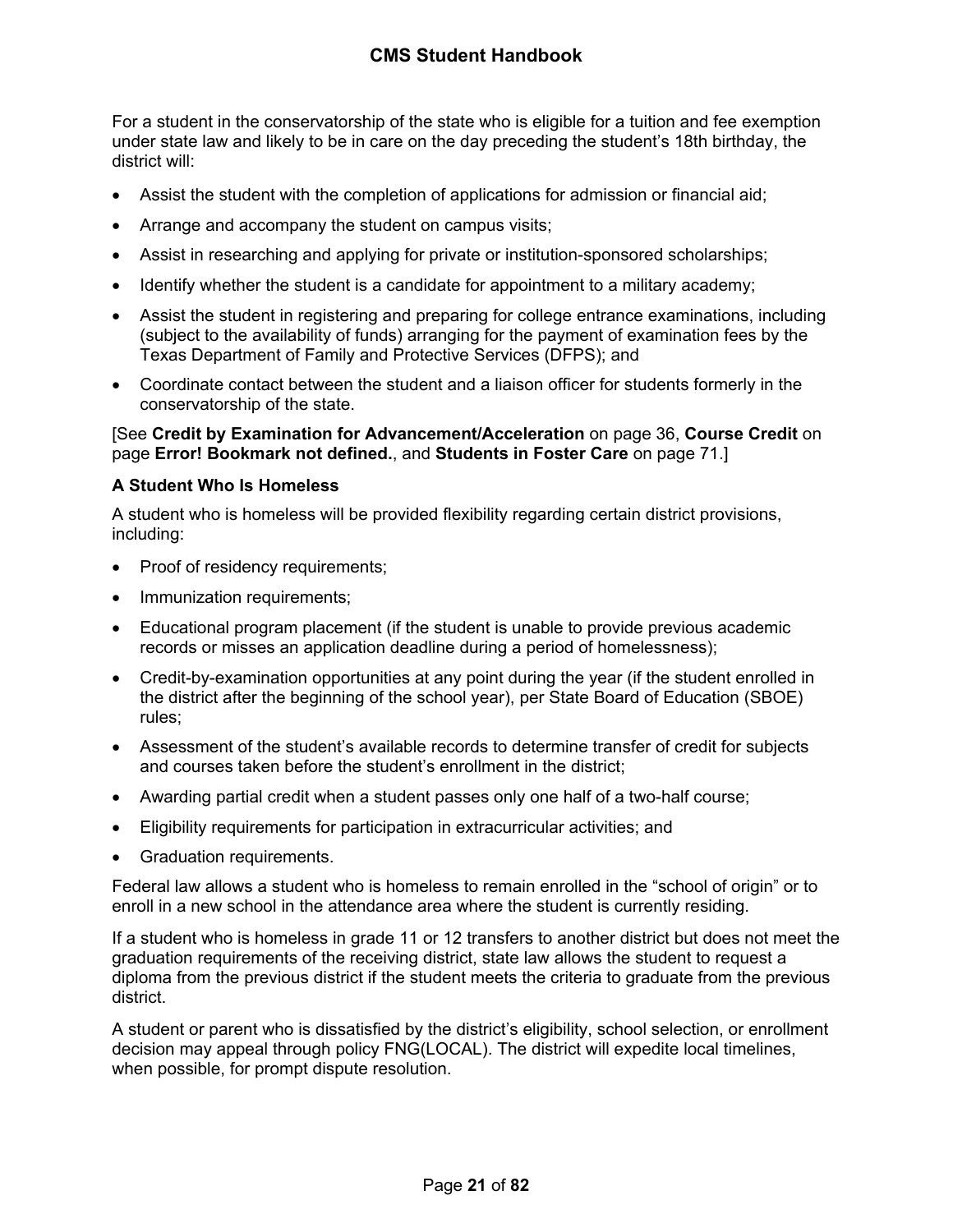[See **Credit by Examination for Advancement/Acceleration** on page [36,](#page-37-0) **Course Credit** on page **Error! Bookmark not defined.**, and **Students who are Homeless** on page [71.](#page-71-1)]

## <span id="page-22-0"></span>**A Student Who Has Learning Difficulties or Who Needs Special Education or Section 504 Services**

For those students who are having difficulty in the regular classroom, all school districts must consider tutorial, compensatory, and other academic or behavior support services that are available to all students, including a process based on Response to Intervention (RtI). The implementation of RtI has the potential to have a positive impact on the ability of districts to meet the needs of all struggling students.

If a student is experiencing learning difficulties, his or her parent may contact the individuals listed below to learn about the school's overall general education referral or screening system for support services.

This system links students to a variety of support options, including making a referral for a special education evaluation or for a Section 504 evaluation to determine whether the student needs specific aids, accommodations, or services. A parent may request an evaluation for special education or Section 504 services at any time.

## *Special Education Referrals*

If a parent makes a written request for an initial evaluation for special education services to the director of special education services or to a district administrative employee of the school district, the district must respond no later than 15 school days after receiving the request. At that time, the district must give the parent prior written notice of whether it agrees or refuses to evaluate the student, along with a copy of the *Notice of Procedural Safeguards*. If the district agrees to evaluate the student, it must also give the parent the opportunity to give written consent for the evaluation.

**Note:** A request for a special education evaluation may be made verbally; it does not need to be made in writing. Districts must still comply with all federal prior-written notices and procedural safeguard requirements as well as the requirements for identifying, locating, and evaluating children who are suspected of having a disability and in need of special education. However, a verbal request does not require the district to respond within the 15 school-day timeline.

If the district decides to evaluate the student, it must complete the student's initial evaluation and evaluation report no later than 45 school days from the day it receives a parent's written consent. However, if the student is absent from school during the evaluation period for three or more school days, the evaluation period will be extended by the number of school days equal to the number of school days that the student is absent.

There is an exception to the 45-school-day timeline. If the district receives a parent's consent for the initial evaluation at least 35 but less than 45 school days before the last instructional day of the school year, it must complete the written report and provide a copy of the report to the parent by June 30 of that year. However, if the student is absent from school for three or more days during the evaluation period, the June 30 due date no longer applies. Instead, the general timeline of 45 school days plus extensions for absences of three or more days will apply.

Upon completing the evaluation, the district must give the parent a copy of the evaluation report at no cost.

Additional information regarding special education is available from the school district in a companion document titled *Parent's Guide to the Admission, Review, and Dismissal Process*.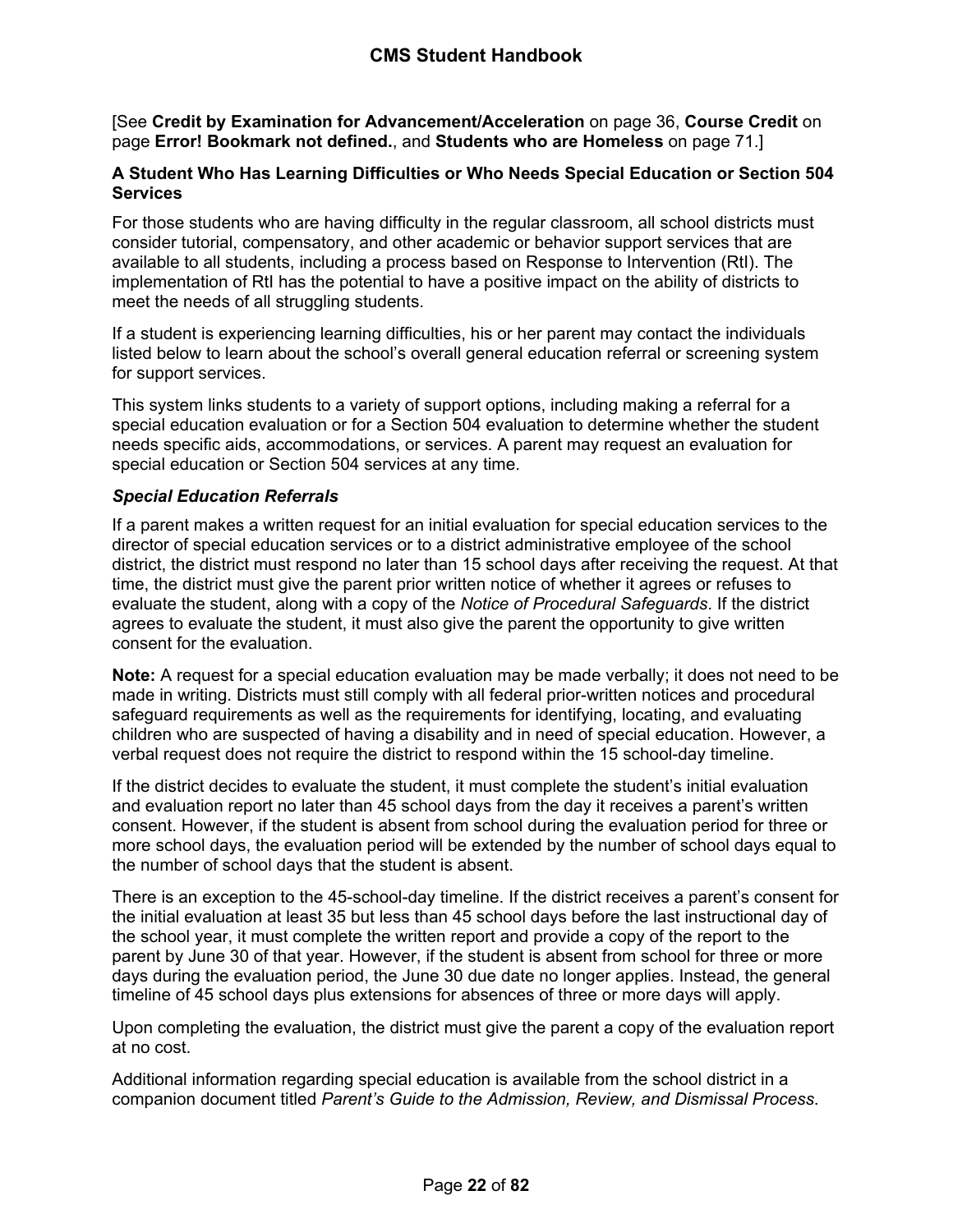## *Contact Person for Special Education Referrals*

The designated contact person regarding options for a student experiencing learning difficulties or regarding a referral for evaluation for special education services is:

*Robby Russell, 3rd thru 6th principal; russell@ccity.esc14.net*

*Lorianne Toombs, 7th/8th principal; ltoombs@ccity.esc14.net*

*1244 E. 10th, Colorado City, TX 79512*

#### *325-728-2673*

For questions regarding post-secondary transitions, including the transition from education to employment, for students receiving special education services, contact the district's transition and employment designee:

*Special Education Co-op*

*1132 Hickory, Colorado City, TX 79512*

*kstroman@ccity.esc14.net*

*325-728-2673*

#### *Section 504 Referrals*

Each school district must have standards and procedures in place for the evaluation and placement of students in the district's Section 504 program. Districts must also implement a system of procedural safeguards that includes:

- Notice,
- An opportunity for a parent or guardian to examine relevant records,
- An impartial hearing with an opportunity for participation by the parent or guardian and representation by counsel, and
- A review procedure.

#### *Contact Person for Section 504 Referrals*

The designated person to contact regarding options for a student experiencing learning difficulties or regarding a referral for evaluation for Section 504 services is:

*Robby Russell, 3rd thru 6th principal; russell@ccity.esc14.net*

*Lorianne Toombs, 7th/8th principal; ltoombs@ccity.esc14.net*

*1244 E. 10th, Colorado City, TX 79512*

#### *325-728-2673*

 [See **A Student with Physical or Mental Impairments Protected under Section 504** on page [24.](#page-24-2)]

Visit these websites for information regarding students with disabilities and the family:

- [Legal Framework for the Child-Centered Special Education Process](http://framework.esc18.net/display/Webforms/LandingPage.aspx)
- [Partners Resource Network](http://www.partnerstx.org/)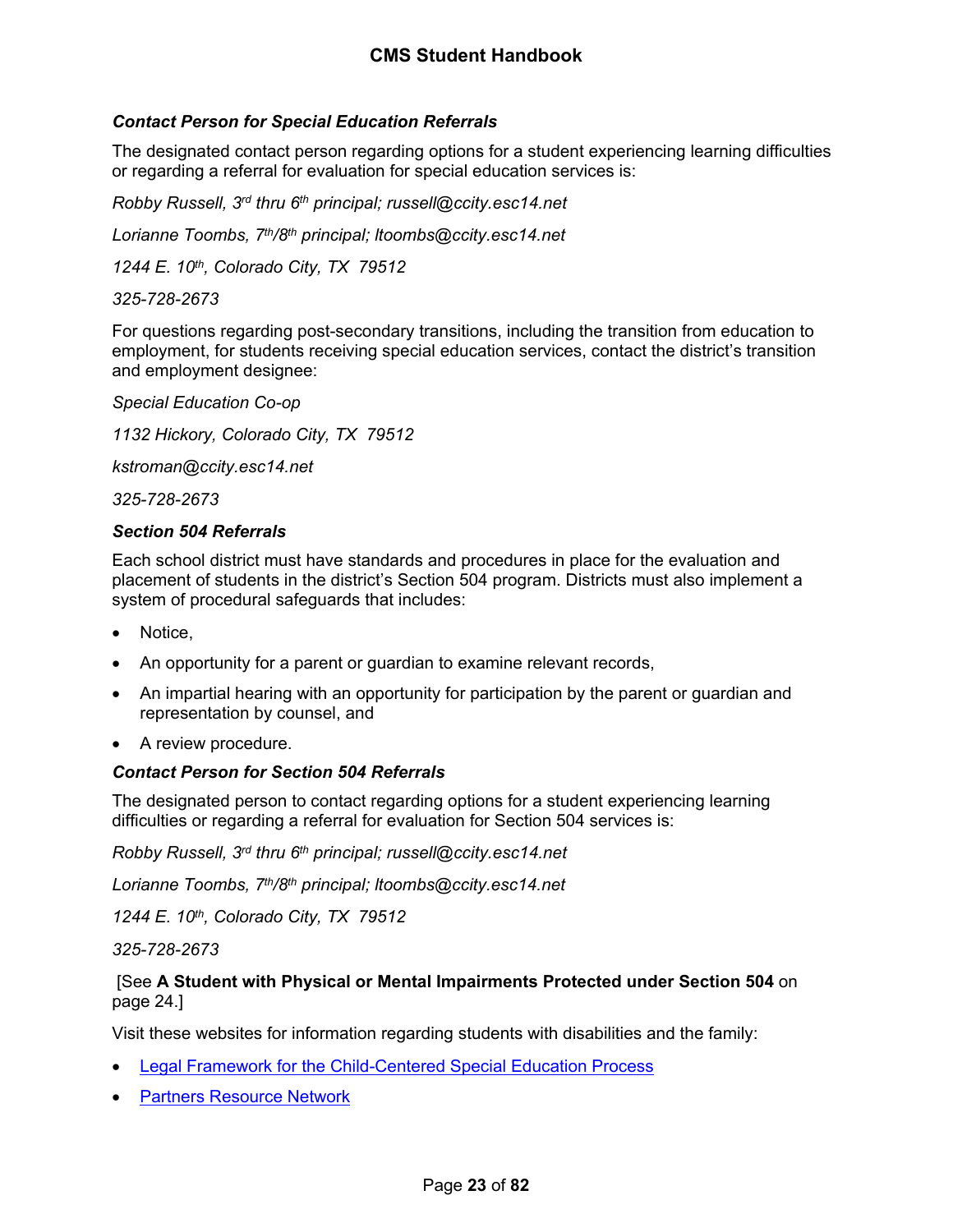- [Special Education Information Center](http://www.spedtex.org/)
- [Texas Project First](http://www.texasprojectfirst.org/)

#### *Notification to Parents of Intervention Strategies for Learning Difficulties Provided to Students in General Education*

In accordance with state law, the district will annually notify parents if their child receives assistance for learning difficulties. Details of such assistance can include intervention strategies. This notice is not intended for those students already enrolled in a special education program.

#### <span id="page-24-0"></span>**A Student Who Receives Special Education Services with Other School-Aged Children in the Home**

If a student is receiving special education services at a campus outside his or her attendance zone, state law permits the parent or guardian to request that other students residing in the household be transferred to the same campus—if the grade level for the transferring student is offered on that campus.

The student receiving special education services would be entitled to transportation; however, the district is not required to provide transportation to other children in the household.

The parent or guardian should contact the school principal regarding transportation needs prior to requesting a transfer for other children in the home. [See policy FDB(LOCAL) for more information.]

#### <span id="page-24-1"></span>**A Student Who Speaks a Primary Language Other than English**

A student may be eligible to receive specialized support if his or her primary language is not English, and the student has difficulty performing ordinary class work in English.

If the student qualifies for these services, the Language Proficiency Assessment Committee (LPAC) will determine the types of services the student needs, including accommodations or modifications related to classroom instruction, local assessments, and state-mandated assessments.

[See **English Learners** on page **Error! Bookmark not defined.** and **Special Programs** on page [69.](#page-69-2)]

#### <span id="page-24-2"></span>**A Student with Physical or Mental Impairments Protected under Section 504**

A student with a physical or mental impairment that substantially limits a major life activity, as defined by law—and who does not otherwise qualify for special education services—may qualify for protections under Section 504 of the Rehabilitation Act.

Section 504 is a federal law designed to prohibit discrimination against individuals with disabilities.

When an evaluation is requested, a committee will be formed to determine whether the student needs services and supports under Section 504 in order to receive a free appropriate public education (FAPE), as defined in federal law.

#### [See **A Student Who Has Learning Difficulties or Who Needs Special Education or Section 504 Services** on page [22](#page-22-0) and policy FB for more information.]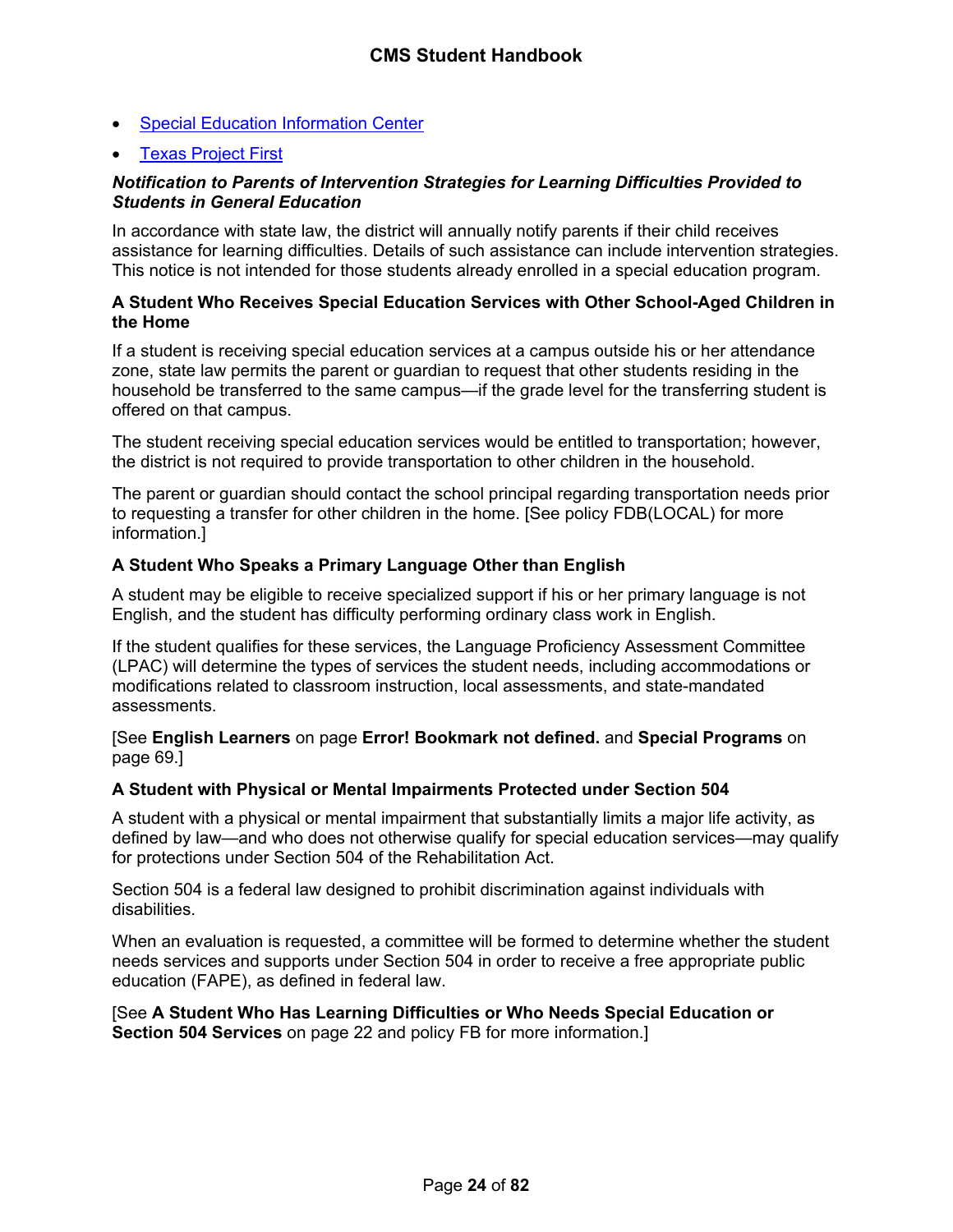## <span id="page-25-0"></span>**Section Two: Other Important Information for Parents and Students**

This section contains important information on academics, school activities, and school operations and requirements.

It is organized alphabetically to serve as a quick-reference guide. Where applicable, the topics are further organized by grade level.

Parents and children should take a moment together to become familiar with the issues addressed in this section. For guidance on a particular topic, please contact Robby Russell or Lorianne Toombs, principals.

## <span id="page-25-1"></span>**Absences/Attendance**

Regular school attendance is essential. Absences from class may result in serious disruption of a student's education. The student and parent should avoid unnecessary absences.

Two important state laws—one dealing with compulsory attendance and the other with how attendance affects the award of a student's final grade or course credit—are discussed below.

#### <span id="page-25-2"></span>**Compulsory Attendance**

#### *Ages 6–18*

State law requires that a student who is at least six years of age, or who is younger than six years of age and has previously been enrolled in first grade, and who has not yet reached their 19th birthday, shall attend school, as well as any applicable accelerated instruction program, extended-year program, or tutorial session, unless the student is otherwise excused from attendance or legally exempt.

State law requires a student in kindergarten–grade 2 to attend any assigned accelerated reading instruction program. Parents will be notified in writing if their child is assigned to an accelerated reading instruction program based on a diagnostic reading instrument.

A student will be required to attend any assigned accelerated instruction program before or after school or during the summer if the student does not meet the passing standards on an applicable subject area state assessment.

#### <span id="page-25-3"></span>**Compulsory Attendance—Exemptions**

## *All Grade Levels*

State law allows exemptions to the compulsory attendance requirements for the following activities and events, as long as the student makes up all work:

- Religious holy days;
- Required court appearances;
- Activities related to obtaining U.S. citizenship;
- Documented health-care appointments for the student or a child of the student, including absences related to autism services, if the student returns to school on the same day of the appointment and brings a note from the health-care provider;
- Absences resulting from a serious or life-threatening illness or related treatment that makes a student's attendance infeasible, with certification by a physician;
- For students in the conservatorship of the state,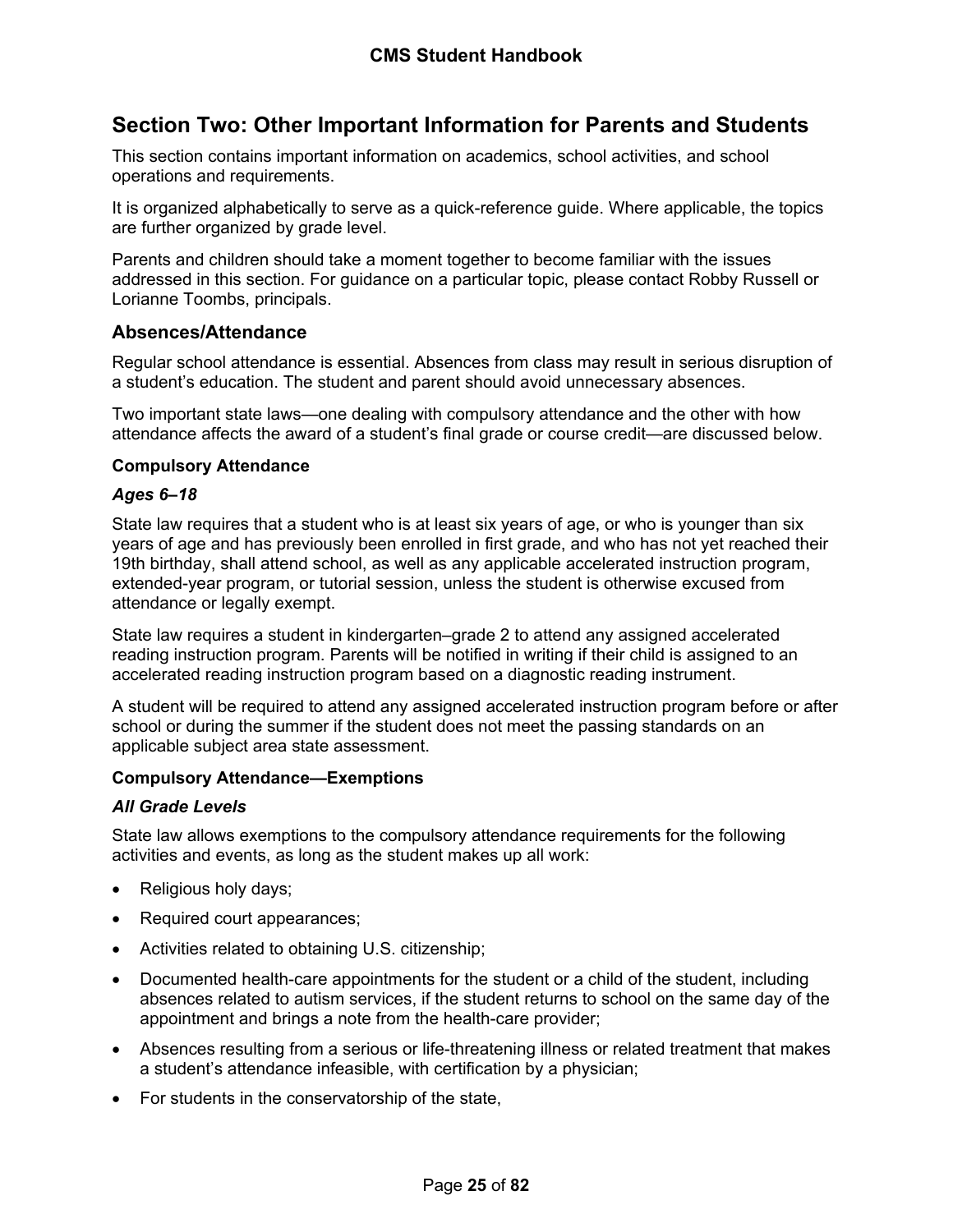- An activity required under a court-ordered service plan; or
- Any other court-ordered activity, provided it is not practicable to schedule the student's participation in the activity outside of school hours.

For children of military families, absences of up to five days will be excused for a student to visit a parent, stepparent, or legal guardian going to, on leave from, or returning from certain deployments. [See **Children of Military Families** on page [19.](#page-19-2)]

The district will allow a student to be absent for up to two days per school year to serve as:

- An early voting clerk, provided the district's board has authorized this in policy FEA(LOCAL), the student notifies his or her teachers, and the student receives approval from the principal prior to the absences; or
- An election clerk, if the student makes up any work missed.

The district will allow a student in grades 6–12 to be absent for the purpose of sounding "Taps" at a military honors funeral for a deceased veteran.

## <span id="page-26-0"></span>**Compulsory Attendance—Failure to Comply**

#### *All Grade Levels*

School employees must investigate and report violations of the compulsory attendance law.

A student absent without permission from school, any class, any required special program, or any required tutorial will be considered in violation of the compulsory attendance law and subject to disciplinary action.

#### *Students with Disabilities*

If a student with a disability is experiencing attendance issues, the student's ARD or Section 504 committee will determine whether the attendance issues warrant an evaluation, a reevaluation, and/or modifications to the student's individualized education program or Section 504 plan, as appropriate.

#### *Ages 6–18*

When a student ages 6–18 incurs three or more unexcused absences within a four-week period, the law requires the school to send notice to the parent.

The notice will:

- Remind the parent of his or her duty to monitor the student's attendance and require the student to attend school;
- Request a conference between school administrators and the parent; and
- Inform the parent that the district will initiate truancy prevention measures, including a behavior improvement plan, school-based community service, referrals to counseling or other social services, or other appropriate measures.

The truancy prevention facilitator for the district is:

*Robby Russell, 3rd thru 6th principal; russell@ccity.esc14.net*

*Lorianne Toombs, 7th/8th principal; ltoombs@ccity.esc14.net*

*1244 E. 10th, Colorado City, TX 79512*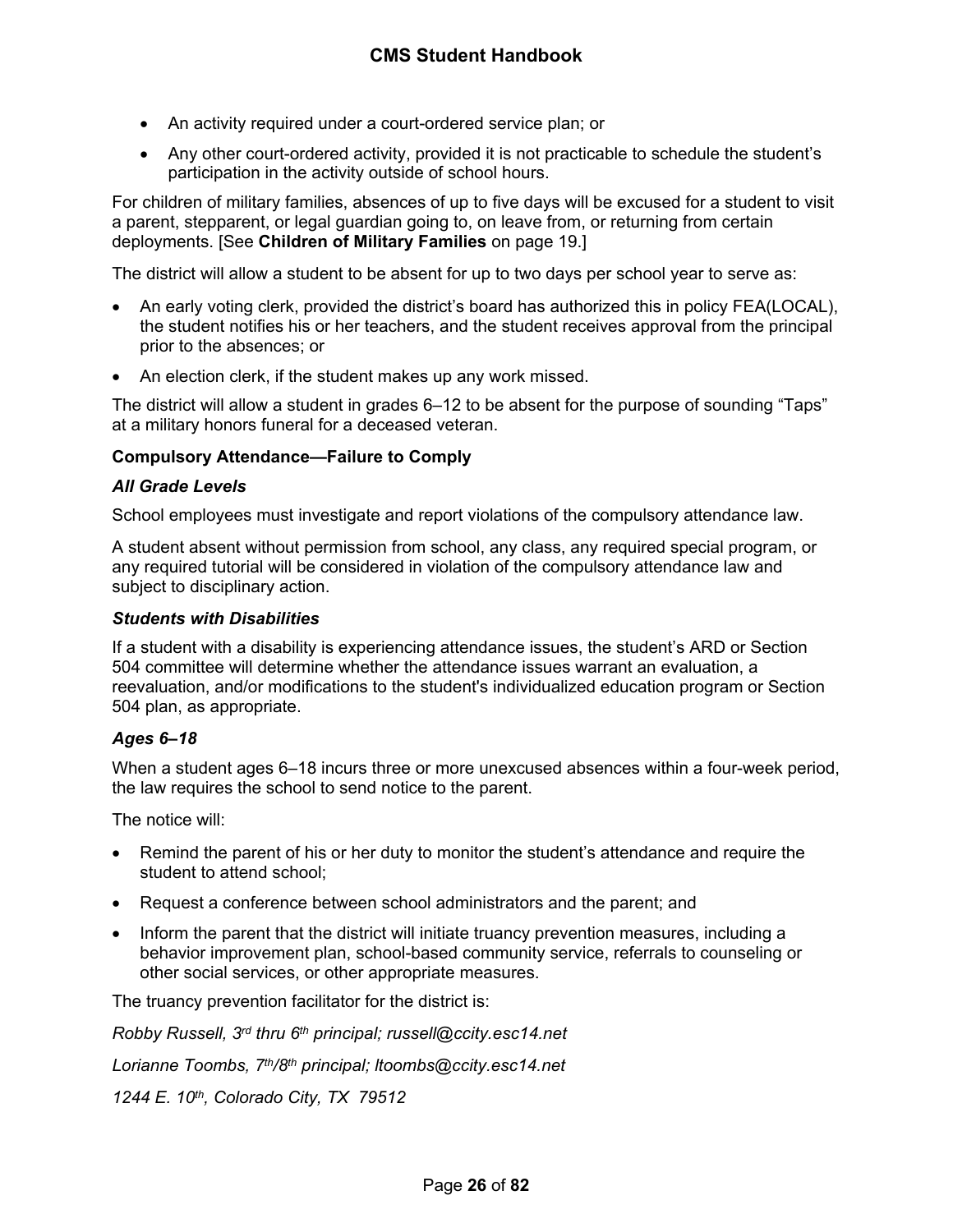#### *325-728-2673*

For any questions about student absences, parents should contact the facilitator or any other campus administrator.

A court of law may impose penalties against the parent if a school-aged student is deliberately not attending school. The district may file a complaint against the parent if the student incurs ten or more unexcused absences within a six-month period in the same school year.

If a student age 12–18 incurs ten or more unexcused absences within a six-month period in the same school year, the district, in most circumstances, will refer the student to truancy court.

[See policies FEA(LEGAL) and FED(LEGAL) for more information.]

#### <span id="page-27-0"></span>**Attendance for Credit or Final Grade (All Grade Levels)**

To receive credit or a final grade in a class, a student must attend the class at least 90 percent of the days it is offered. A student who attends at least 75 percent but fewer than 90 percent of the days may receive credit or a final grade if he or she completes a plan, approved by the principal, that allows the student to fulfill the class's instructional requirements. If a student is involved in a criminal or juvenile court proceeding, the judge presiding over the case must also approve the plan before the student receives credit or a final grade.

If a student attends fewer than 75 percent of the class days or does not complete the principalapproved plan, then the attendance review committee will determine whether there are extenuating circumstances for the absences and how the student can regain credit or a final grade. [See policy FEC for more information.

With the exception of absences due to serious or life-threatening illness or related treatment, all absences, excused or unexcused, may be held against a student's attendance requirement. To determine whether there were extenuating circumstances for any absences, the attendance committee will use the following guidelines:

- If makeup work is completed, absences listed under **Compulsory Attendance— Exemptions** on page [25](#page-25-3) will be considered extenuating circumstances.
- A transfer or migrant student incurs absences only after he or she has enrolled in the district.
- Absences incurred due to the student's participation in board-approved extracurricular activities will be considered by the attendance committee as extenuating circumstances if the student makes up the work missed in each class.
- The committee will consider the acceptability and authenticity of documented reasons for the student's absences.
- The committee will consider whether the student or student's parent had any control over the absences.
- The committee will consider the extent to which the student has completed all assignments, mastered the essential knowledge and skills, and maintained passing grades in the course or subject.
- The student or parent will be given an opportunity to present any information to the committee about the absences and discuss ways to earn or regain credit or a final grade.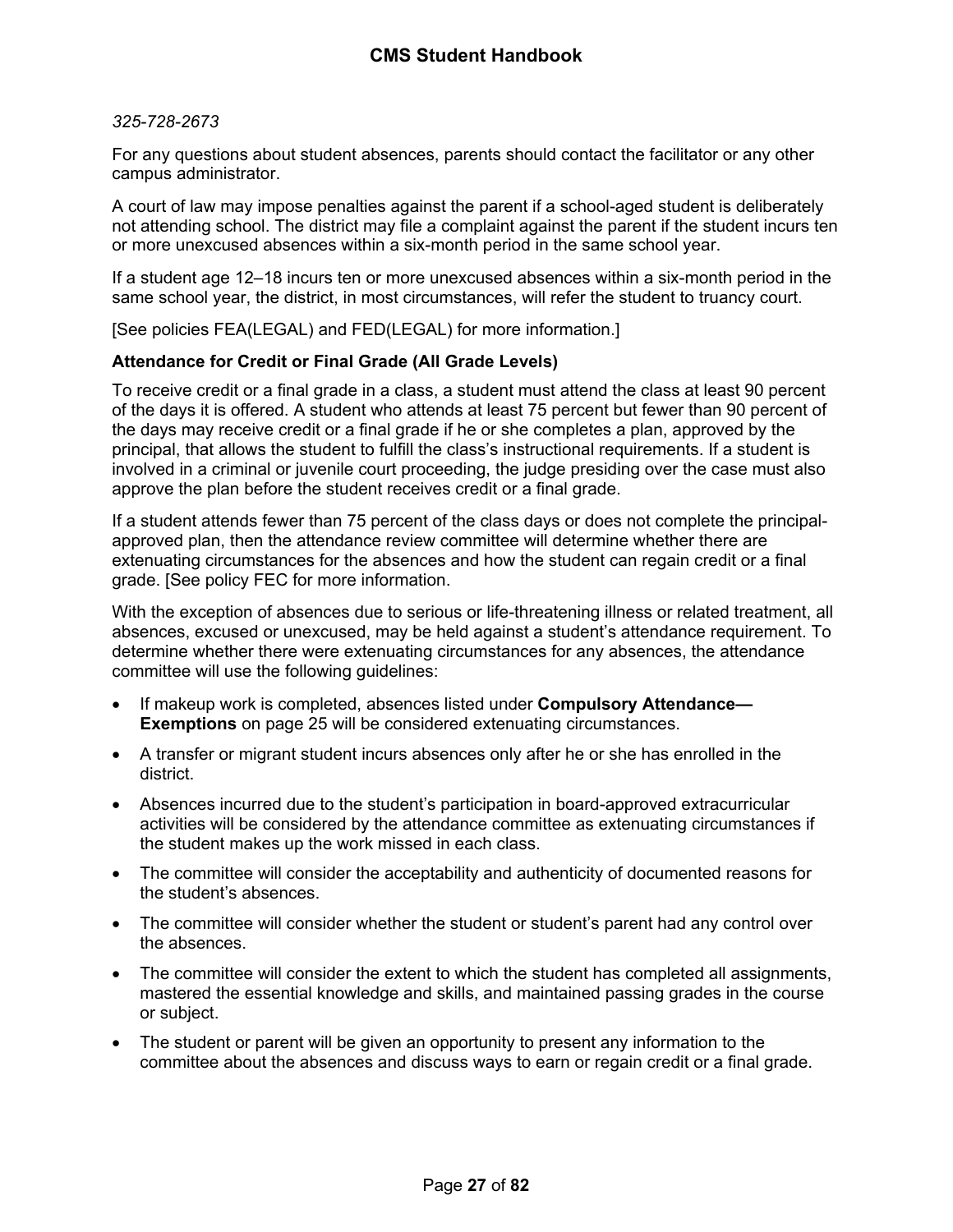The student or parent may appeal the committee's decision to the board by following policy FNG(LOCAL).

## <span id="page-28-0"></span>**Official Attendance-Taking Time (All Grade Levels)**

The district will take official attendance every day at 9:30 a.m. and/or second period.

A student absent for any portion of the day, should follow the procedures below to provide documentation of the absence.

### <span id="page-28-1"></span>**Documentation after an Absence (All Grade Levels)**

A parent must provide an explanation for any absence upon the student's arrival or return to school. The student must submit a note signed by the parent. The campus may accept a phone call from the parent but reserves the right to require a written note.

A note signed by the student will not be accepted unless the student is age 18 or older or is an emancipated minor under state law.

The campus will document in its attendance records whether the absence is excused or unexcused.

**Note:** The district is not required to excuse any absence, even if the parent provides a note explaining the absence, unless the absence is an exemption under compulsory attendance laws.

#### <span id="page-28-2"></span>**Doctor's Note after an Absence for Illness (All Grade Levels)**

Within 3 days of returning to school, a student absent for more than *3* consecutive days because of a personal illness must bring a statement from a doctor or health clinic verifying the illness or condition that caused the absence. Otherwise, the absence may be considered unexcused and in violation of compulsory attendance laws.

Should the student develop a questionable pattern of absences, the principal or attendance committee may require a statement from a doctor or health clinic verifying the illness or condition that caused the absence to determine whether an absence will be excused or unexcused.

## *Certification of Absence Due to Severe Illness or Treatment*

If a student is absent because of a serious or life-threatening illness or related treatment that makes a student's attendance infeasible, a parent must provide certification from a physician licensed to practice in Texas specifying the student's illness and the anticipated period of absence related to the illness or treatment.

## <span id="page-28-3"></span>**Accountability under State and Federal Law (All Grade Levels)**

Colorado ISD and each of its campuses are held to certain standards of accountability under state and federal law. A key component of accountability is the dissemination and publication of certain reports and information, including:

- The Texas Academic Performance Report (TAPR) for the district, compiled by the Texas Education Agency (TEA), based on academic factors and ratings;
- A School Report Card (SRC) for each campus in the district, compiled by TEA;
- The district's financial management report, which includes the financial accountability rating assigned to the district by TEA; and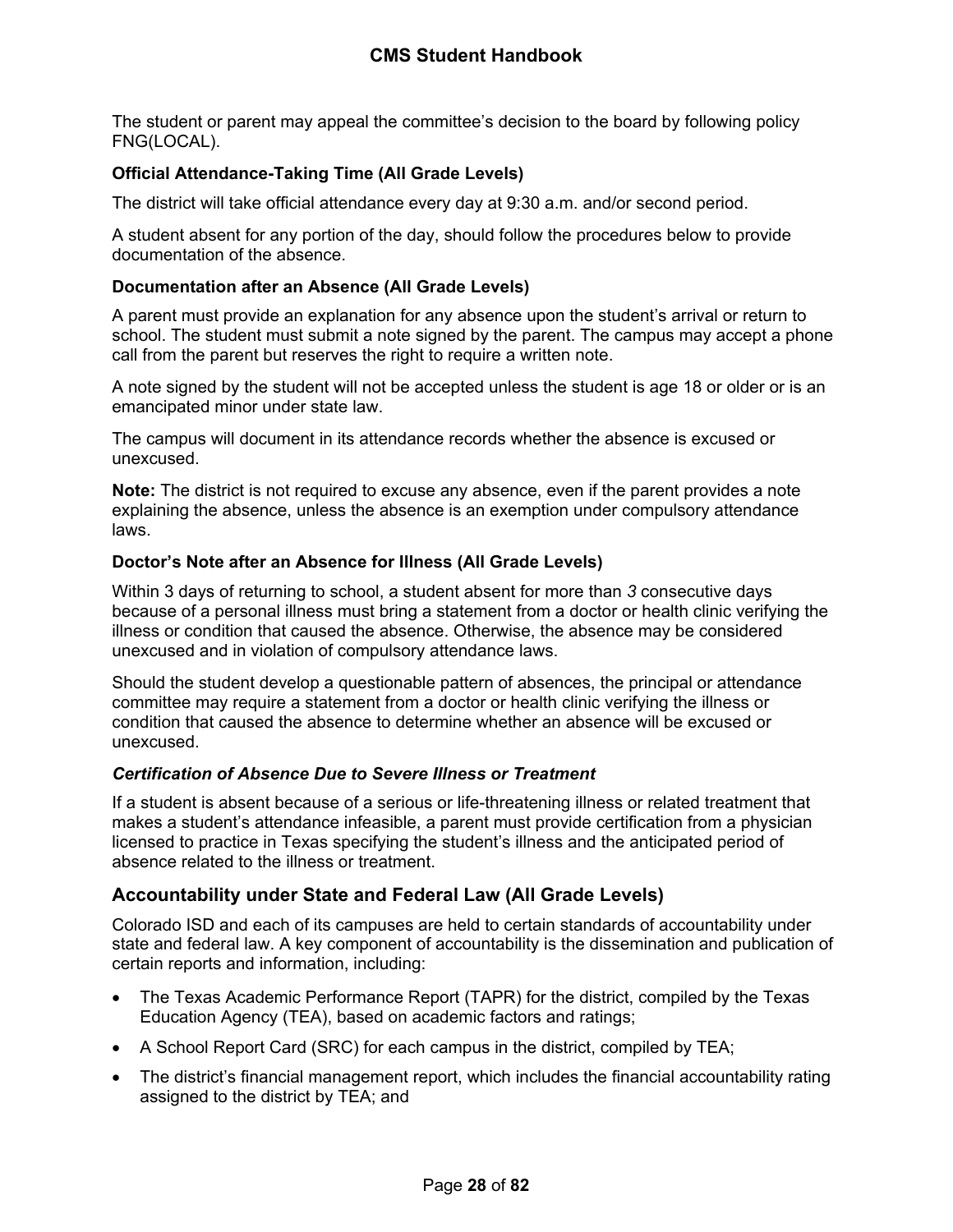Information compiled by TEA for the submission of a federal report card that is required by federal law.

Accountability information can be found on the district's website at www.ccity.esc14.net. Hard copies of any reports are available upon request to the district's administration office.

TEA maintains additional accountability and accreditation information at [TEA Performance](http://www.tea.texas.gov/perfreport/)  [Reporting Division](http://www.tea.texas.gov/perfreport/).

## <span id="page-29-0"></span>**Bullying (All Grade Levels)**

The district strives to prevent bullying, in accordance with the district's policies, by promoting a respectful school climate; encouraging reporting of bullying incidents, including anonymous reporting; and investigating and addressing reported bullying incidents.

Bullying is defined in state law as a single significant act or a pattern of acts by one or more students directed at another student that exploits an imbalance of power and involves engaging in written or verbal expression, expression through electronic means, or physical conduct that:

- Has the effect or will have the effect of physically harming a student, damaging a student's property, or placing a student in reasonable fear of harm to the student's person or of damage to the student's property;
- Is sufficiently severe, persistent, or pervasive enough that the action or threat creates an intimidating, threatening, or abusive educational environment for a student;
- Materially and substantially disrupts the educational process or the orderly operation of a classroom or school; or
- Infringes on the rights of the victim at school.

Bullying includes cyberbullying. Cyberbullying is defined in state law as bullying that is done through the use of any electronic communication device, including through the use of:

- A cellular or other type of telephone
- A computer
- A camera
- Electronic mail
- Instant messaging
- Text messaging
- A social media application
- An internet website
- Any other internet-based communication tool.

Bullying is prohibited by the district and could include:

- Hazing
- Threats
- **Taunting**
- **Teasing**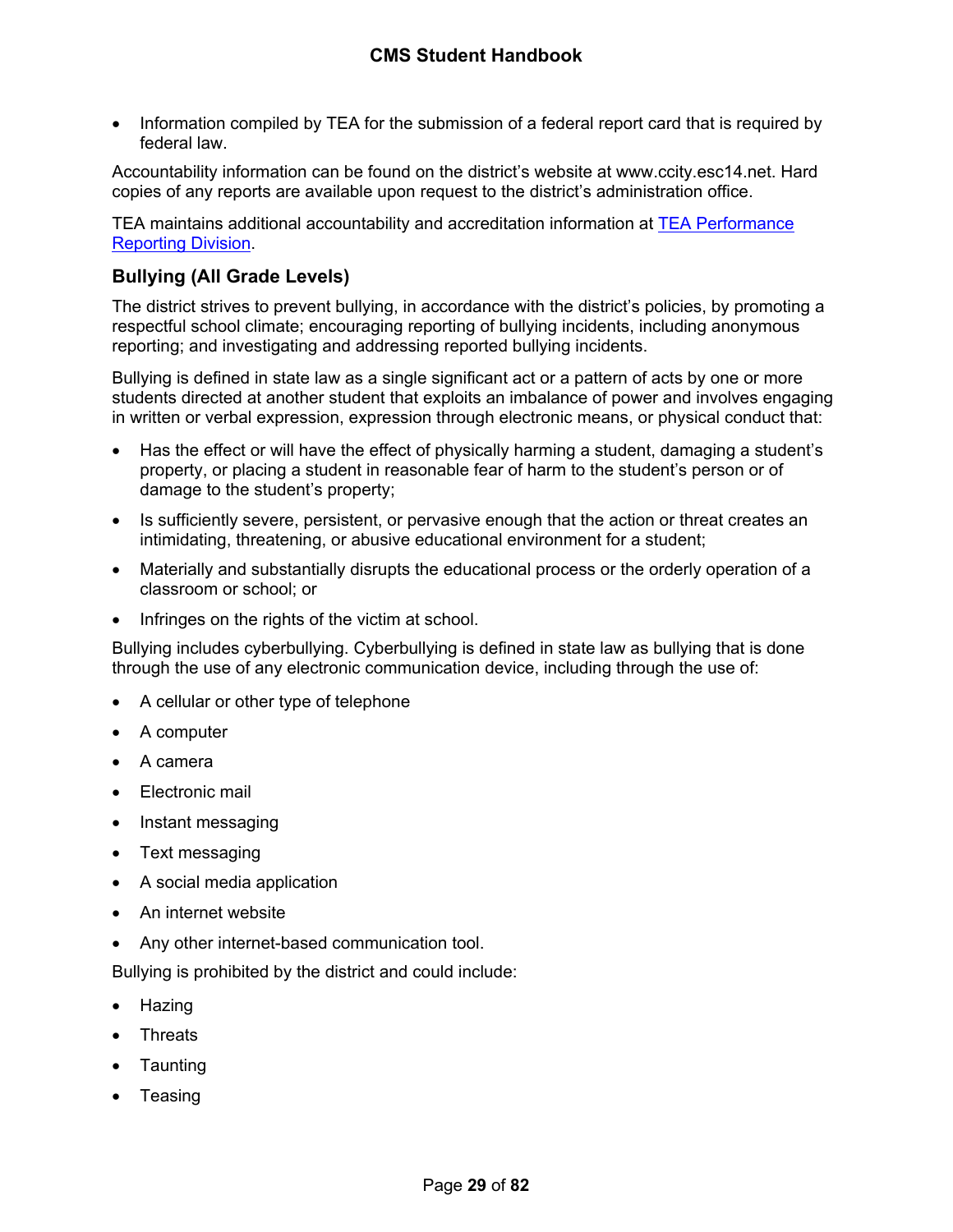- Confinement
- Assault
- Demands for money
- Destruction of property
- Theft of valued possessions
- Name-calling
- Rumor-spreading
- Ostracism.

If a student believes that he or she has experienced bullying or witnesses the bullying of another student, the student or parent should notify a teacher, school counselor, principal, or another district employee as soon as possible. Procedures for reporting allegations of bullying may be found on the district's website.

A student may anonymously report an alleged incident of bullying by filling out an anonymous report on https://www.ccity.esc14.net/page/bullying.

The administration will investigate any allegations of bullying and related misconduct. The district will also provide notice to the parent of the alleged victim and the parent of the student alleged to have engaged in bullying.

If an investigation determines that bullying occurred, the administration will take appropriate disciplinary action and may, in certain circumstances, notify law enforcement. Disciplinary or other action may be taken even if the conduct did not rise to the level of bullying.

Available counseling options will be provided to the affected individuals, including any student who witnessed the bullying.

Any retaliation against a student who reports an incident of bullying is prohibited.

Upon recommendation of the administration, the board may transfer a student found to have engaged in bullying to another classroom at the campus. In consultation with the student's parent, the board may transfer the student to another campus in the district.

The parent of a student who has been determined to be a victim of bullying may request that the student be transferred to another classroom or campus within the district. [See **Safety Transfers/Assignments** on page [20](#page-20-2).]

A copy of the district's bullying policy is available in the principal's office, superintendent's office, and on the district's website, and is included at the end of this handbook as an appendix.

A student or parent who is dissatisfied with the outcome of an investigation may appeal through policy FNG(LOCAL).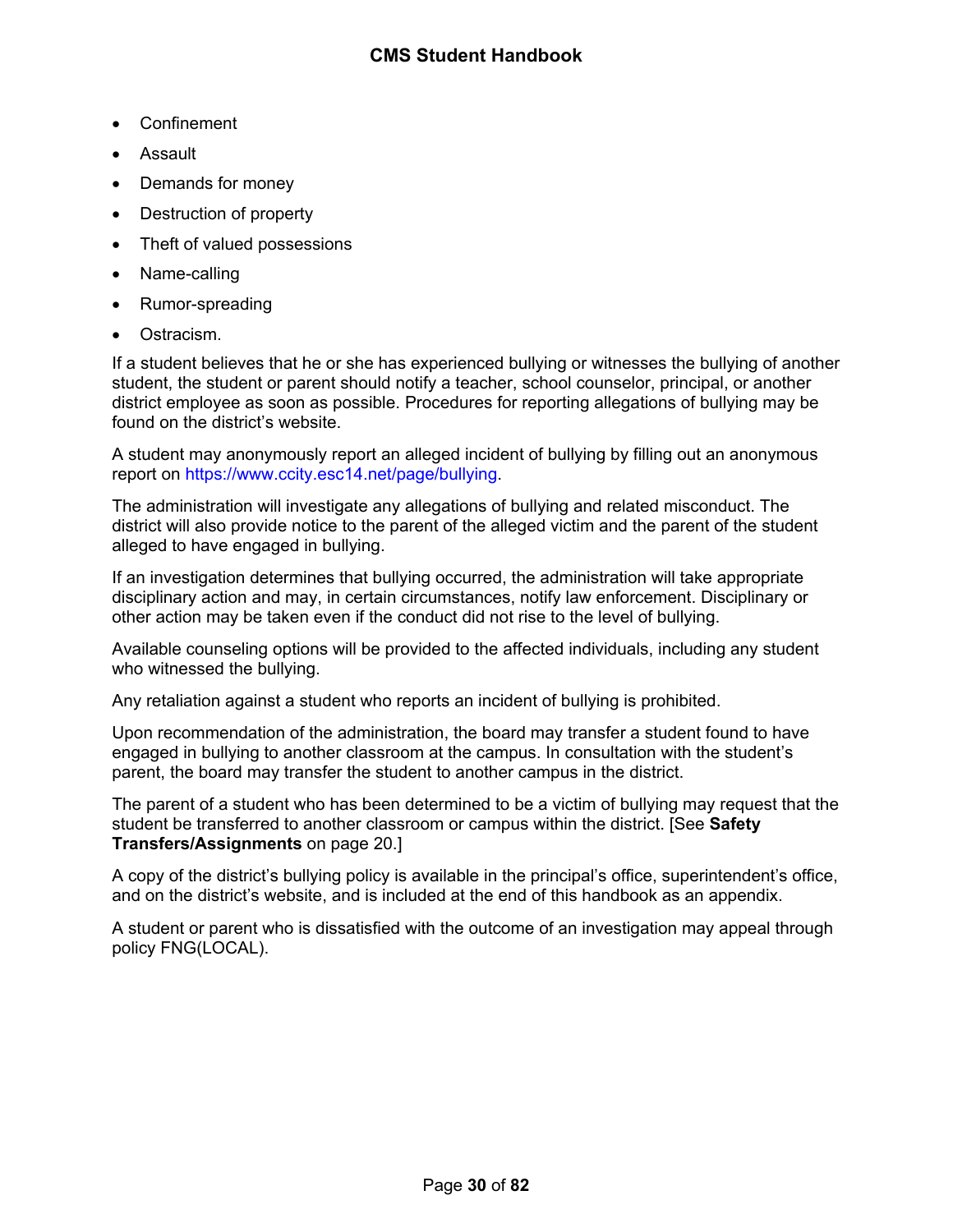[See **Safety Transfers/Assignments** on page [20](#page-20-2), **Dating Violence, Discrimination, Harassment, and Retaliation** on page [37](#page-37-3), **Hazing** on page [47](#page-48-1), policy FFI, the district's Student Code of Conduct, and the district improvement plan, a copy of which can be viewed in the campus office.]

## <span id="page-31-0"></span>**Celebrations (All Grade Levels)**

Although a parent or grandparent may provide food to share for a school-designated function or for a student's birthday, please be aware that children in the school may have severe allergies to certain food products. Therefore, it is imperative to discuss any classroom allergies with the teacher before bringing food to share.

Occasionally, the school or a class may host functions or celebrations tied to the curriculum that involve food. The school or teacher will notify students and parents of any known food allergies when soliciting potential volunteers to provide food. [See **Food Allergies** on page [53](#page-54-3).]

## <span id="page-31-1"></span>**Child Sexual Abuse, Trafficking, and Other Maltreatment of Children (All Grade Levels)**

The district has established a plan for addressing child sexual abuse, trafficking, and other maltreatment of children, which may be accessed at www.ccity.esc14.net.Trafficking includes both sex and labor trafficking.

## <span id="page-31-2"></span>**Warning Signs of Sexual Abuse**

Sexual abuse in the Texas Family Code is defined as any sexual conduct harmful to a child's mental, emotional, or physical welfare as well as a failure to make a reasonable effort to prevent sexual conduct with a child. A person who compels or encourages a child to engage in sexual conduct commits abuse. It is illegal to make or possess child pornography or to display such material to a child.

Anyone who suspects that a child has been or may be abused or neglected has a legal responsibility, under state law, to report the suspected abuse or neglect to law enforcement or to Child Protective Services (CPS).

A child who has been or is being sexually abused may exhibit physical, behavioral, or emotional warning signs, including:

- Difficulty sitting or walking, pain in the genital areas, and claims of stomachaches and headaches;
- Verbal references or pretend games of sexual activity between adults and children, fear of being alone with adults of a particular gender, or sexually suggestive behavior; or
- Withdrawal, depression, sleeping and eating disorders, and problems in school.

Be aware that children and adolescents who have experienced dating violence may show similar physical, behavioral, and emotional warning signs. [See **Dating Violence, Discrimination, Harassment, and Retaliation** on page [37.](#page-37-3)]

## <span id="page-31-3"></span>**Warning Signs of Trafficking**

Child trafficking of any sort is prohibited by the Penal Code. Sex trafficking involves forcing a person, including a child, into sexual abuse, assault, indecency, prostitution, or pornography. Labor trafficking involves forcing a person, including a child, to engage in forced labor or services.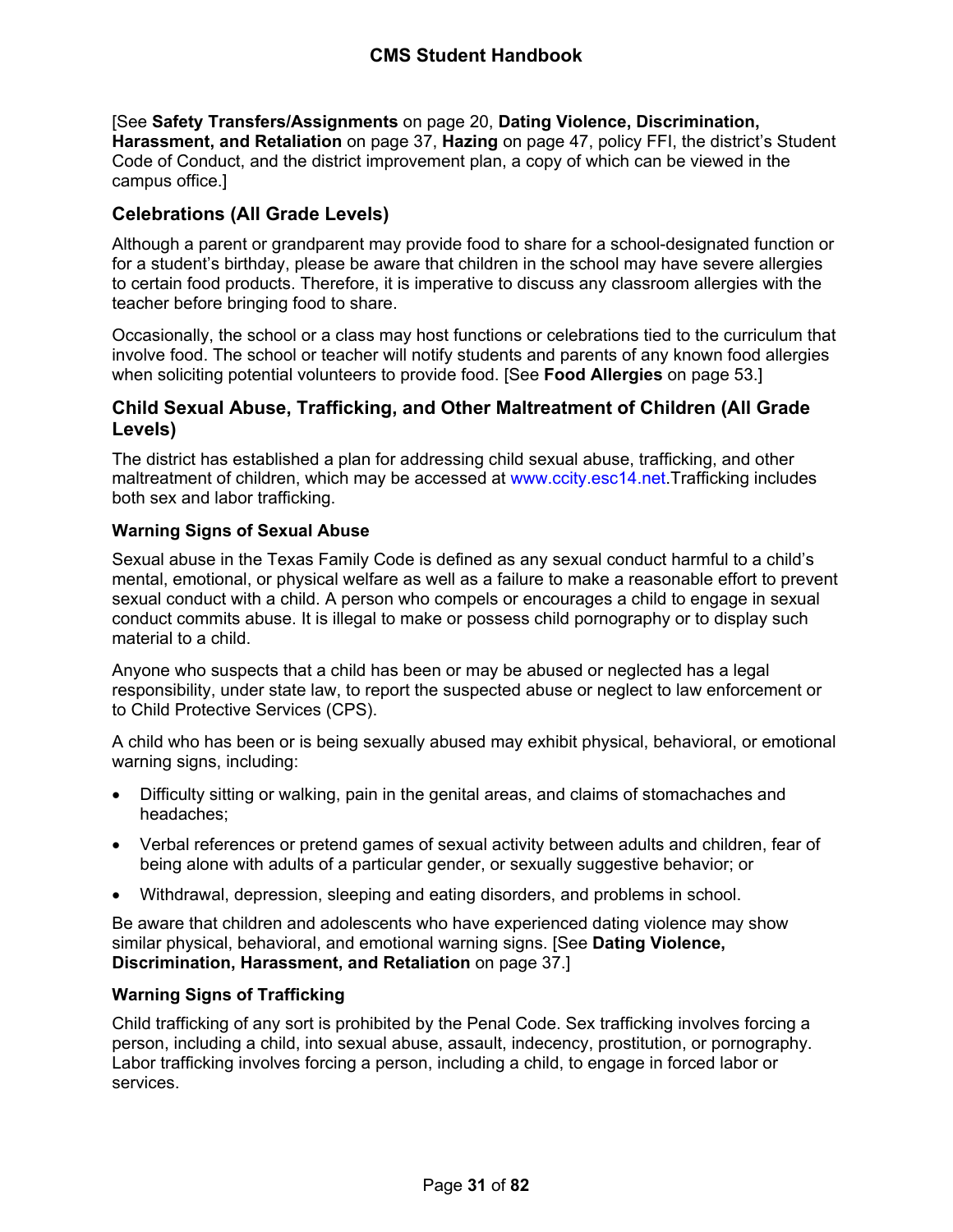Traffickers are often trusted members of a child's community, such as friends, romantic partners, family members, mentors, and coaches, although traffickers frequently make contact with victims online.

Possible warning signs of sexual trafficking in children include:

- Changes in school attendance, habits, friend groups, vocabulary, demeanor, and attitude;
- Sudden appearance of expensive items (for example, manicures, designer clothes, purses, technology);
- Tattoos or branding;
- Refillable gift cards;
- Frequent runaway episodes;
- Multiple phones or social media accounts;
- Provocative pictures posted online or stored on the phone;
- Unexplained injuries;
- Isolation from family, friends, and community; and
- Older boyfriends or girlfriends.

Additional warning signs of labor trafficking in children include:

- Being unpaid, paid very little, or paid only through tips;
- Being employed but not having a school-authorized work permit;
- Being employed and having a work permit but clearly working outside the permitted hours for students;
- Owing a large debt and being unable to pay it off;
- Not being allowed breaks at work or being subjected to excessively long work hours;
- Being overly concerned with pleasing an employer and/or deferring personal or educational decisions to a boss;
- Not being in control of his or her own money;
- Living with an employer or having an employer listed as a student's caregiver; and
- A desire to quit a job but not being allowed to do so.

## <span id="page-32-0"></span>**Reporting and Responding to Sexual Abuse, Trafficking, and Other Maltreatment of Children**

Anyone who suspects that a child has been or may be abused, trafficked, or neglected has a legal responsibility, under state law, to report the suspected abuse or neglect to law enforcement or to Child Protective Services (CPS).

A child who has experienced sexual abuse or any other type of abuse or neglect should be encouraged to seek out a trusted adult. Children may be more reluctant to disclose sexual abuse than physical abuse and neglect and may only disclose sexual abuse indirectly. As a parent or trusted adult, it is important to be calm and comforting if your child or another child confides in you. Reassure the child that he or she did the right thing by telling you.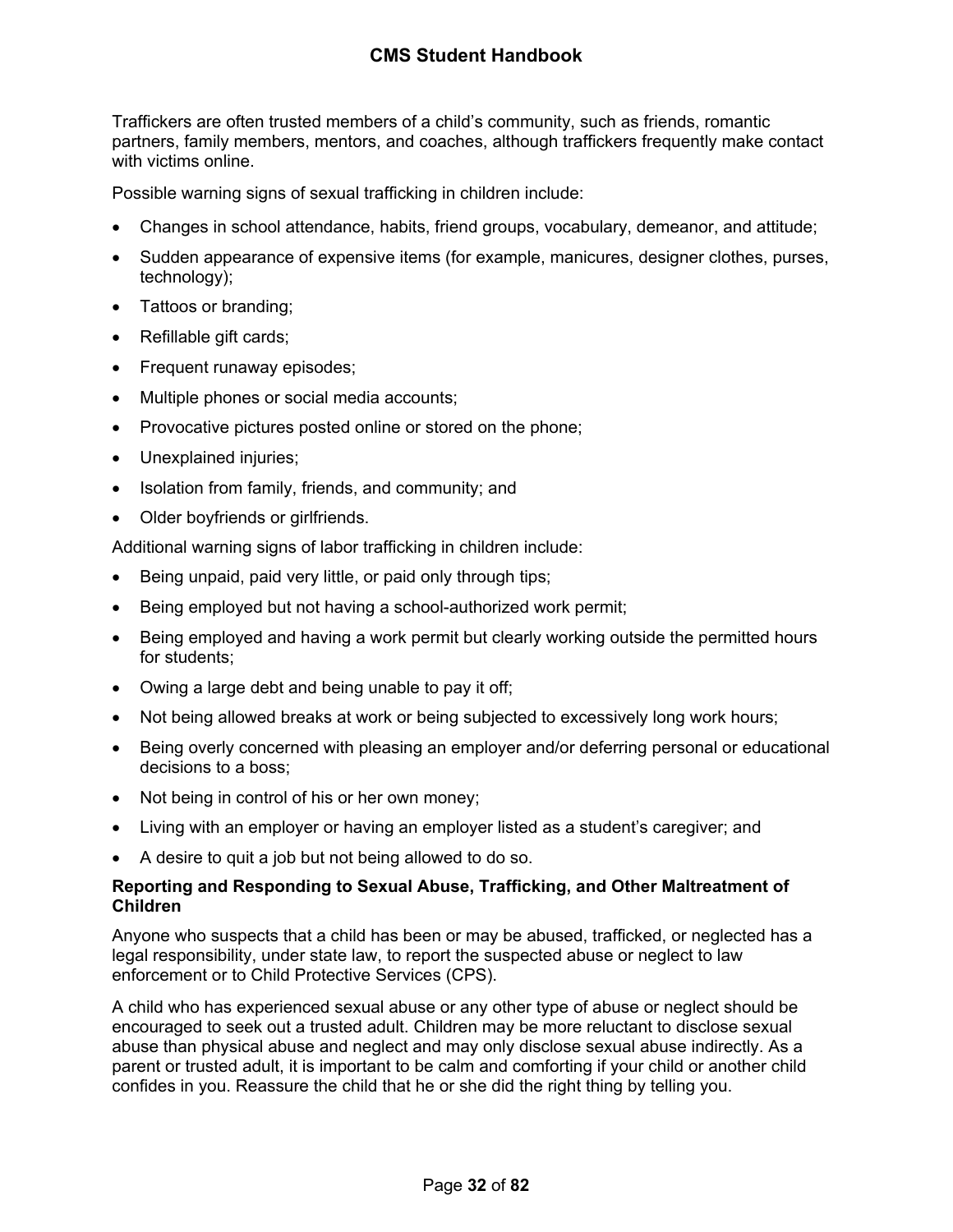If your child is a victim of sexual abuse, trafficking, or other maltreatment, the school counselor or principal will provide information on counseling options for you and your child available in your area. The Texas Department of Family and Protective Services (DFPS) also manages early intervention counseling programs.

To find out what services may be available in your county, see [Texas Department of Family and](http://www.dfps.state.tx.us/Prevention_and_Early_Intervention/Programs_Available_In_Your_County/default.asp)  [Protective Services, Programs Available in Your County](http://www.dfps.state.tx.us/Prevention_and_Early_Intervention/Programs_Available_In_Your_County/default.asp).

Reports of abuse, trafficking, or neglect may be made to the CPS division of the DFPS at1-800- 252-5400 or on the web at [Texas Abuse Hotline Website.](http://www.txabusehotline.org/)

#### <span id="page-33-0"></span>**Further Resources on Sexual Abuse, Trafficking, and Other Maltreatment of Children**

The following websites might help you become more aware of child abuse and neglect, sexual abuse, trafficking, and other maltreatment of children:

- [Child Welfare Information Gateway Factsheet](https://www.childwelfare.gov/pubs/factsheets/whatiscan.pdf)
- [KidsHealth, For Parents, Child Abuse](http://kidshealth.org/en/parents/child-abuse.html)
- [Office of the Texas Governor's Child Sex Trafficking Team](https://gov.texas.gov/organization/cjd/childsextrafficking)
- [Human Trafficking of School-aged Children](https://tea.texas.gov/About_TEA/Other_Services/Human_Trafficking_of_School-aged_Children/)
- [Child Sexual Abuse: A Parental Guide from the Texas Association Against Sexual Assault](http://taasa.org/product/child-sexual-abuse-parental-guide/)
- [National Center of Safe Supportive Learning Environments: Child Labor Trafficking](https://safesupportivelearning.ed.gov/human-trafficking-americas-schools/child-labor-trafficking)

#### <span id="page-33-1"></span>**Communications (All Grade Levels)**

#### <span id="page-33-2"></span>**Parent Contact Information**

A parent is legally required to provide in writing the parent's contact information, including address, phone number, and email address.

A parent must provide the contact information to the district upon enrollment and again within two weeks after the beginning of each following school year while the student is enrolled in the district.

If the parent's contact information changes during the school year, the parent must update the information in writing no more than two weeks after the date the information changes.

A parent may update contact information by coming to the Colorado Middle School Office or emailing our school registrar, Lisa Flores, at *Iflores@ccity.esc14.net.* 

#### <span id="page-33-3"></span>**Automated Emergency Communications**

The district will rely on contact information on file with the district to communicate with parents in an emergency situation, which may include real-time or automated messages. An emergency situation may include early dismissal, delayed opening, or restricted access to the campus due to severe weather, another emergency, or a security threat. It is crucial to notify your child's school when a phone number changes.

[See **Safety** on page [63](#page-63-3) for information regarding contact with parents during an emergency situation.]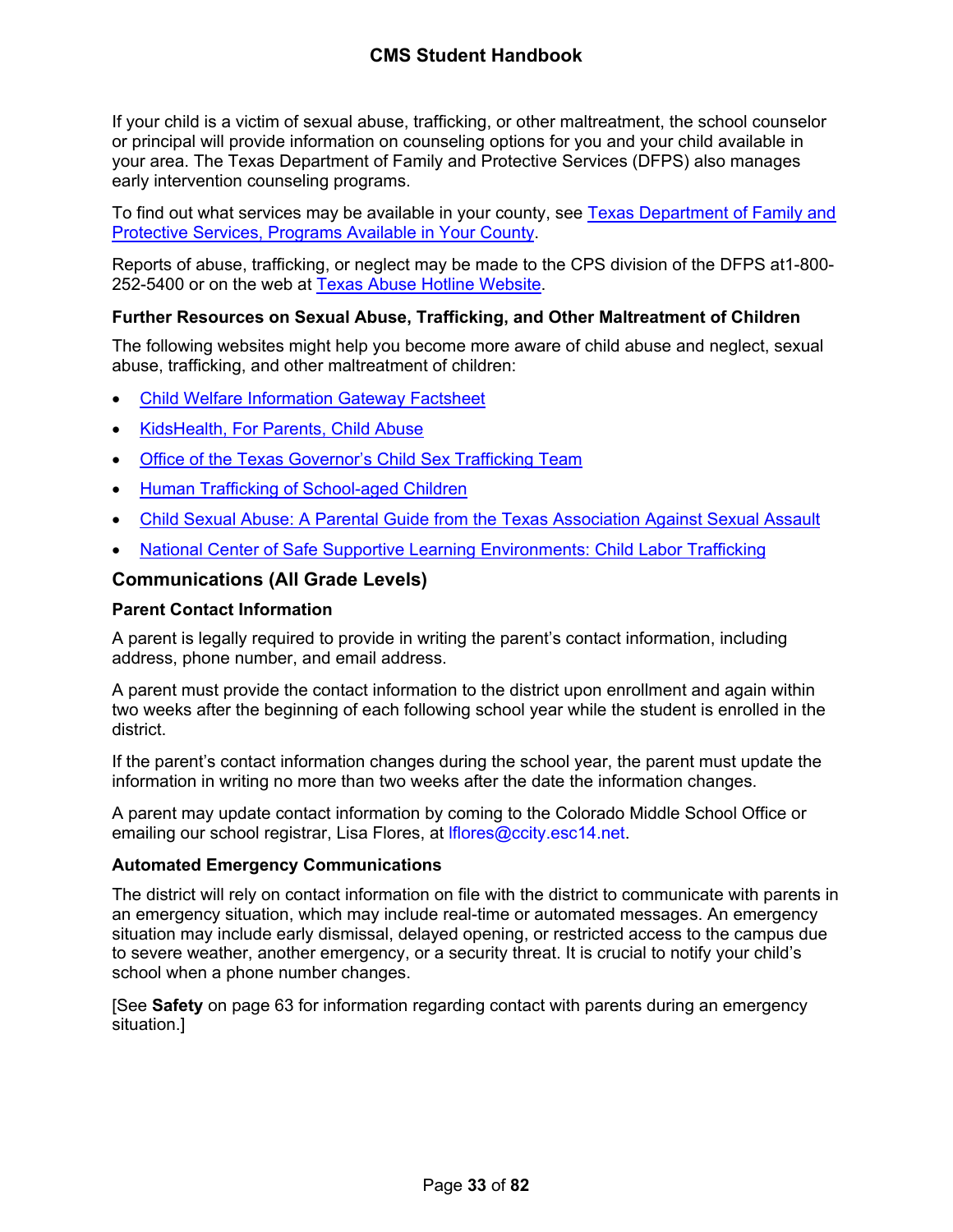## <span id="page-34-0"></span>**Automated Nonemergency Communications**

Your child's school periodically sends information by automated or pre-recorded messages, text messages, or real-time phone or email communications that are closely related to the school's mission and specific to your child, your child's school, or the district.

Standard messaging rates of your wireless phone carrier may apply.

If you do not wish to receive such communications, please contact your child's principal. [See **Safety** on page [63](#page-63-3) for information regarding contact with parents during an emergency.]

## <span id="page-34-1"></span>**Complaints and Concerns (All Grade Levels)**

Usually student or parent complaints or concerns can be addressed informally by a phone call or a conference with the teacher or principal.

For those complaints and concerns that cannot be resolved informally, the board has adopted a Student and Parent Complaints/Grievances policy FNG(LOCAL). This policy can be viewed in the district's policy manual, available online at [www.ccity.esc14.net](http://www.ccity.esc14.net/). The complaint forms can be accessed at the principal's or superintendent's office.

To file a formal complaint a parent or student should complete and submit the complaint form. In general, the written complaint form should be completed and submitted to the campus principal in a timely manner.

If the concern is not resolved, a parent or student may request a conference with the superintendent.

If the concern is still unresolved, the district provides a process for parents and students to appeal to the board of trustees.

## <span id="page-34-2"></span>**Conduct (All Grade Levels)**

## <span id="page-34-3"></span>**Applicability of School Rules**

The board has adopted a Student Code of Conduct that defines standards of acceptable behavior—on and off campus, during remote and in-person instruction, and on district vehicles—and outlines consequences for violation of these standards. The district has disciplinary authority over a student in accordance with the Student Code of Conduct. Students and parents should be familiar with the standards set out in the Student Code of Conduct, as well as campus and classroom rules.

During summer instruction, the Student Handbook and Student Code of Conduct in place for the school year immediately preceding the summer period shall apply, unless the district amends either or both documents for the purposes of summer instruction.

## <span id="page-34-4"></span>**Campus Behavior Coordinator**

Each campus has a campus behavior coordinator to apply discipline management techniques and administer consequences for certain student misconduct, as well as provide a point of contact for student misconduct. The contact information for each campus behavior coordinator is available on the district's website at www.ccity.esc14.net and the coordinator for this campus is listed below:

*Robby Russell, 3rd thru 6th principal; russell@ccity.esc14.net*

*Lorianne Toombs, 7th/8th principal; ltoombs@ccity.esc14.net*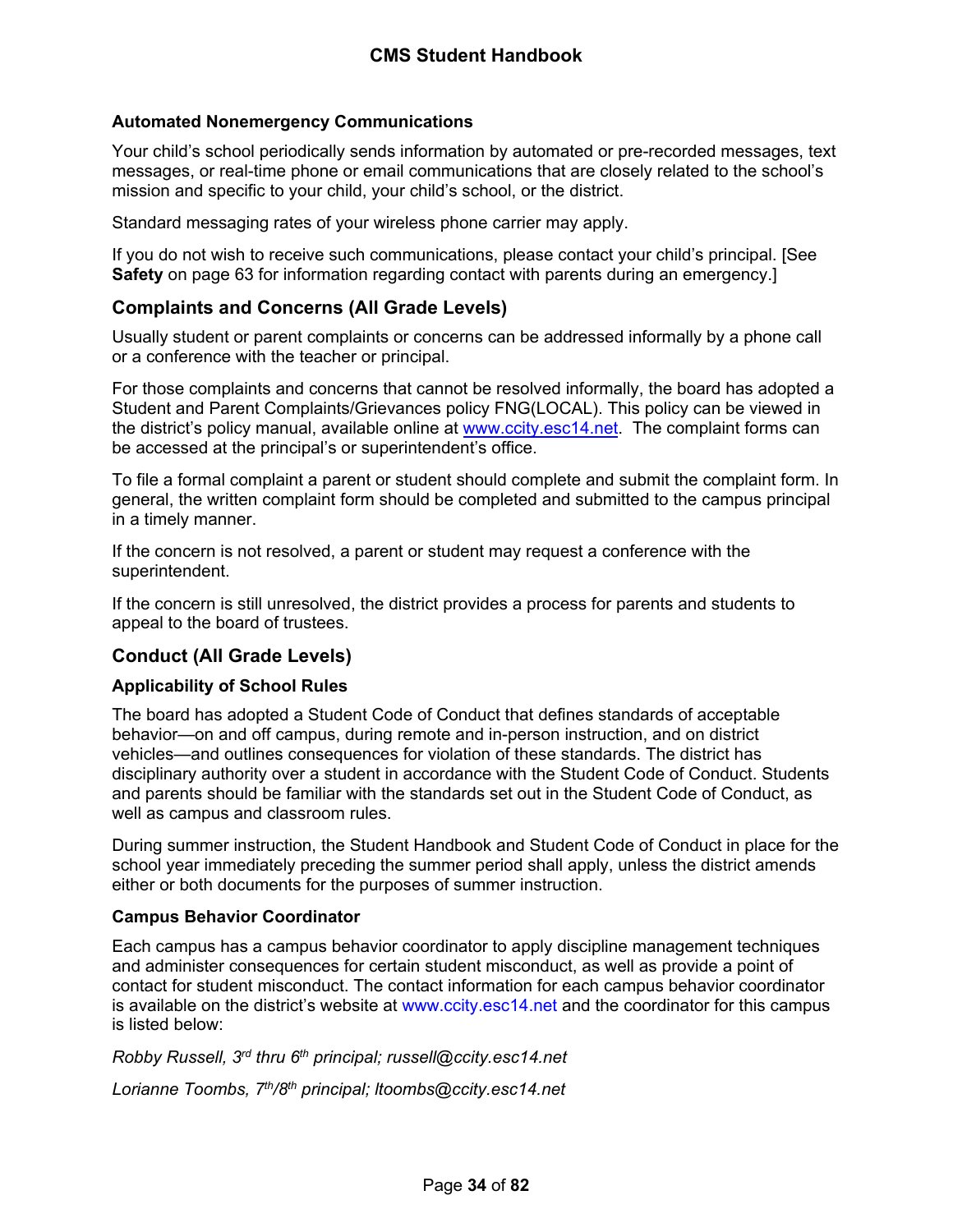*1244 E. 10th, Colorado City, TX 79512*

## *325-728-2673*

#### <span id="page-35-0"></span>**Deliveries**

Except in emergencies, delivery of messages or packages to students will not be allowed during instructional time. A parent may leave a message or a package, such as a forgotten lunch, for the student to pick up from the front office during a passing period or lunch.

### <span id="page-35-1"></span>**Disruption of School Operations**

Disruption of school operations is not tolerated and may constitute a misdemeanor offense. As identified by state law, disruptions include the following:

- Interference with the movement of people at an exit, entrance, or hallway of a district building without authorization from an administrator.
- Interference with an authorized activity by seizing control of all or part of a building.
- Use of force, violence, or threats in an attempt to prevent participation in an authorized assembly.
- Use of force, violence, or threats to cause disruption during an assembly.
- Interference with the movement of people at an exit or an entrance to district property.
- Use of force, violence, or threats in an attempt to prevent people from entering or leaving district property without authorization from an administrator.

Disruption of classes or other school activities while on or within 500 feet of district property includes:

- Making loud noises;
- Trying to entice a student away from, or to prevent a student from attending, a required class or activity; and
- Entering a classroom without authorization and disrupting the activity with loud or profane language or any misconduct.

Interference with the transportation of students in vehicles owned or operated by the district is also considered a disruption.

#### <span id="page-35-2"></span>**Social Events**

School rules apply to all school social events. Guests attending these events are expected to observe the same rules as students, and a student inviting a guest will share responsibility for the conduct of his or her guest.

A student attending a social event will be asked to sign out when leaving before the end of the event and will not be readmitted.

A parent interested in serving as a chaperone for any school social events should contact the campus principal.

## <span id="page-35-3"></span>**Counseling**

The district has a comprehensive school counseling program that includes: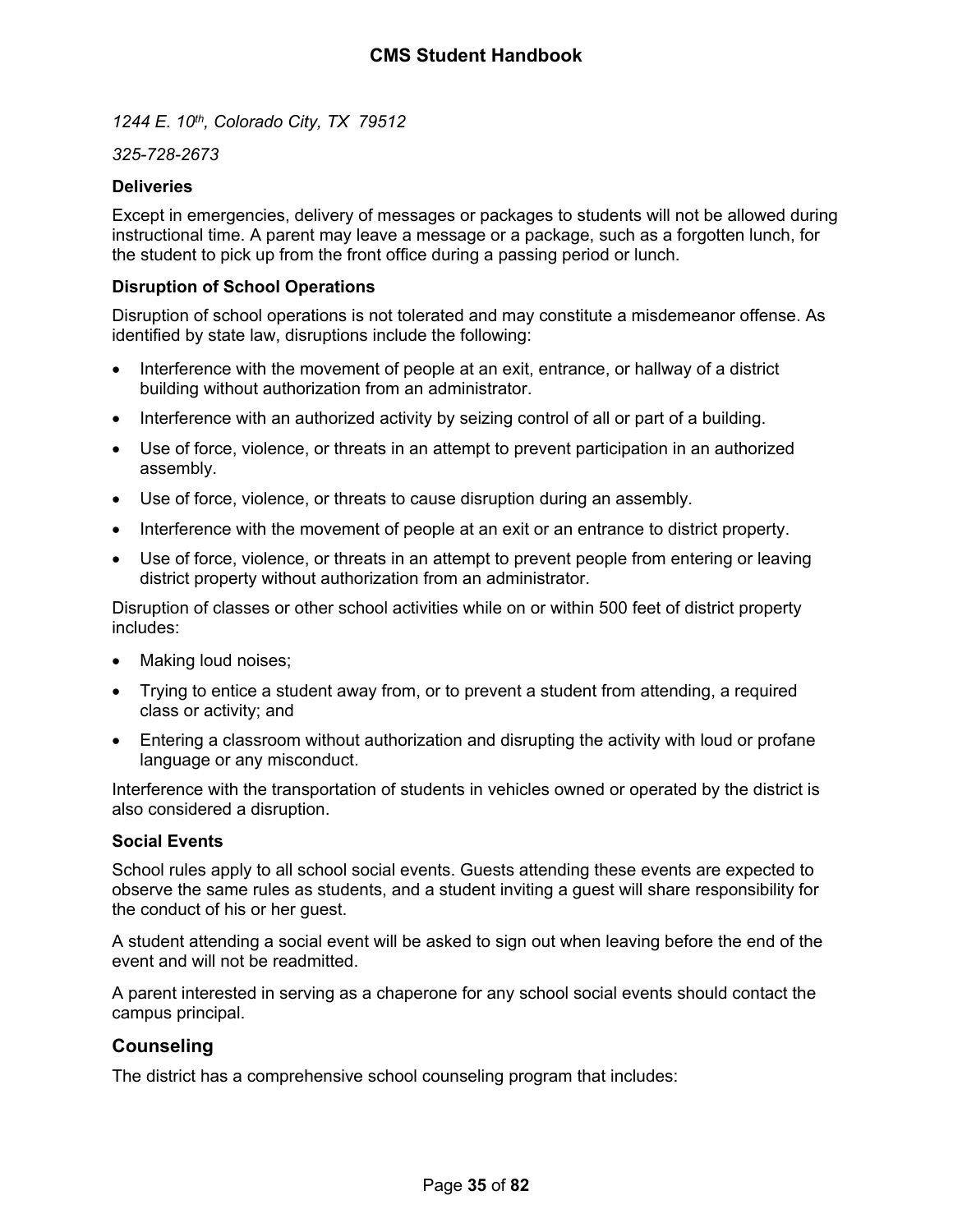- A guidance curriculum to help students develop their full educational potential, including the student's interests and career objectives;
- A responsive services component to intervene on behalf of any student whose immediate personal concerns or problems put the student's continued educational, career, personal, or social development at risk;
- An individual planning system to guide a student as the student plans, monitors, and manages the student's own educational, career, personal, and social development; and
- Systems to support the efforts of teachers, staff, parents, and other members of the community in promoting the educational, career, personal, and social development of students.

The district will make a preview of the program, including all materials and curriculum, available to parents to review during school hours.

#### <span id="page-36-0"></span>**Academic Counseling**

#### *Elementary and Middle/Junior High School Grade Levels*

The school counselor will provide information to students and parents about college and university admissions and the importance of planning for postsecondary education, including appropriate coursework and financial aid availability and requirements.

In either grade 7 or 8, each student will receive instruction on how best to prepare for high school, college, and a career.

#### **Personal Counseling (All Grade Levels)**

The school counselor is available to assist students with a wide range of personal, social, and family concerns, including emotional or mental health issues and substance abuse. A student who wishes to meet with the school counselor should contact Jody Womack, school counselor. As a parent, if you are concerned about your child's mental or emotional health, please speak with the school counselor for a list of resources that may be of assistance.

If your child has experienced trauma, contact the school counselor for more information.

[See **Mental Health Support** on page [51,](#page-51-0) and **Child Sexual Abuse, Trafficking, and Other Maltreatment of Children** on page [31](#page-31-0) and **Dating Violence** on page [37.](#page-38-0)]

### **Credit by Examination—If a Student Has Taken the Course/Subject (Grades 6–12)**

A student who has previously taken a course or subject but did not receive credit or a final grade for it may, in circumstances determined by the principal or attendance committee, be permitted to earn credit or a final grade by passing an examination approved by the district's board of trustees on the essential knowledge and skills defined for that course or subject.

Examples of prior instruction include incomplete coursework due to a failed course or excessive absences, homeschooling, or coursework by a student transferring from a non-accredited school. The opportunity to earn credit by examination after the student has had prior instruction is sometimes referred to as "credit recovery."

The attendance review committee may also offer a student with excessive absences an opportunity to earn credit for a course by passing an examination.

If a student is granted approval to take an examination for credit, the student must score at least 70 on the examination to receive credit for the course or subject.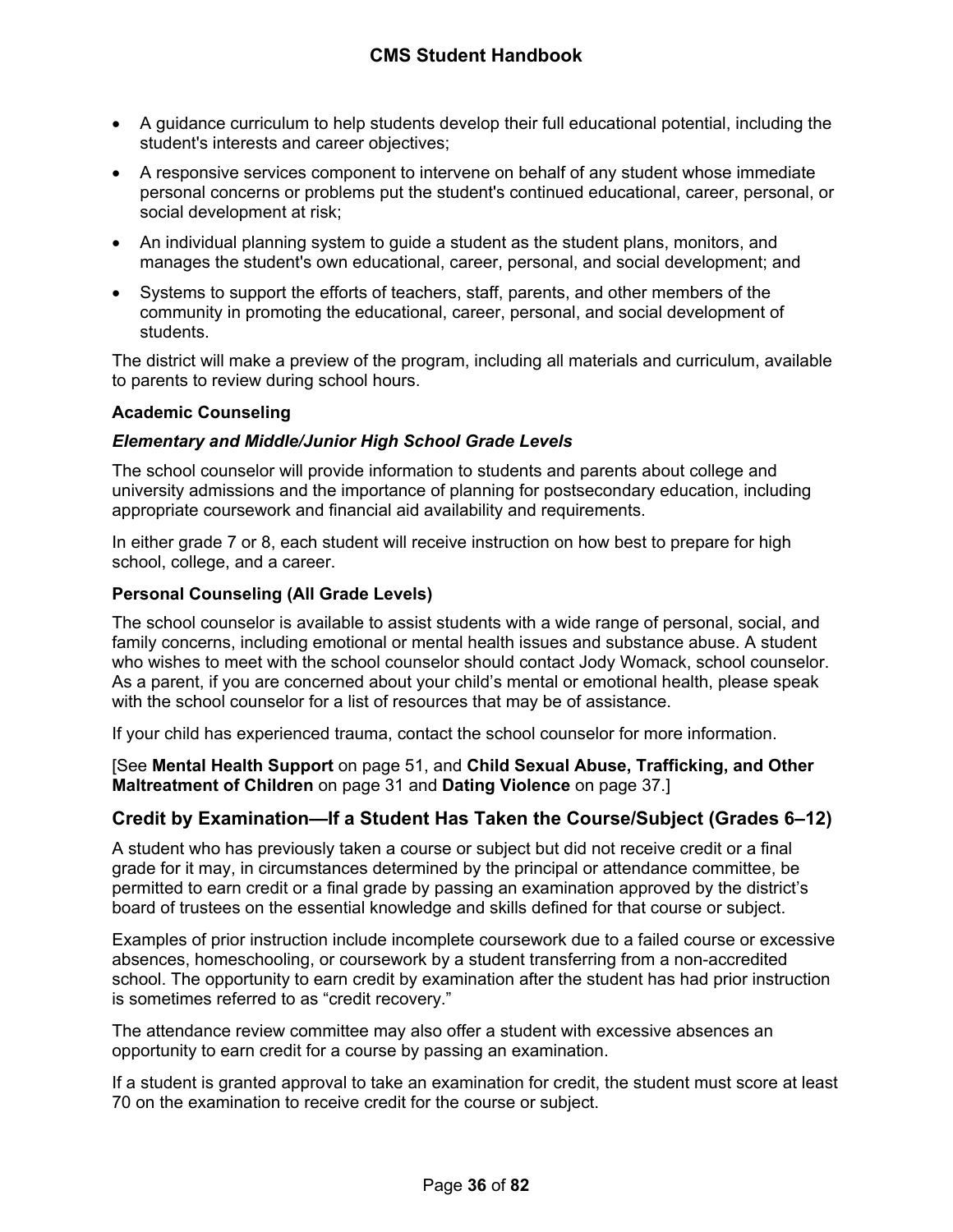[See the school counselor and policy EHDB(LOCAL) for more information.]

## **Credit by Examination for Advancement/Acceleration—If a Student Has Not Taken the Course/Subject**

A student will be permitted to earn credit by examination for an academic course or subject area for which the student had no prior instruction for advancement or to accelerate to the next grade level.

The examinations offered by the district are approved by the district's board of trustees. Testing windows for these examinations will be published in district publications and on the district's website. A student may take a specific examination only once per testing window.

The only exceptions to the published testing windows will be for examinations administered by another entity or to accommodate a student experiencing homelessness or a student involved in the foster care system.

When another entity administers an examination, the student and the district must comply with the testing schedule of the other entity.

If a student plans to take an examination, the student or parent must register with the school counselor no later than 30 days prior to the scheduled testing date. [See policy EHDC for more information.]

## **Students in Grades 1–5**

A student in elementary school is eligible to accelerate to the next grade level if:

- The student scores at least an 80 on each examination in the subject areas of language arts, mathematics, science, and social studies;
- A district administrator recommends that the student be accelerated; and
- The student's parent gives written approval of the grade advancement.

### **Students in Grades 6–12**

A student in grade 6 or above is eligible to earn course credit with:

- A passing score of at least 80 on an examination approved by the board; or
- A scaled score of 50 or higher on an examination administered through the College Level Examination Program (CLEP), or
- A score of 3 or higher on an AP examination, as applicable.

A student may take an examination to earn high school course credit no more than twice. If a student fails to achieve the designated score on the applicable exam before the beginning of the school year in which the student would need to enroll in the course according to the school's high school course sequence, the student must complete the course.

# <span id="page-37-0"></span>**Dating Violence, Discrimination, Harassment, and Retaliation (All Grade Levels)**

Students learn best, and their welfare is best served, in a school environment that is free from dating violence, discrimination, harassment, and retaliation.

Students are expected to treat peers and district employees with courtesy and respect, avoid offensive behaviors, and stop those behaviors as directed. District employees are likewise expected to treat students with courtesy and respect.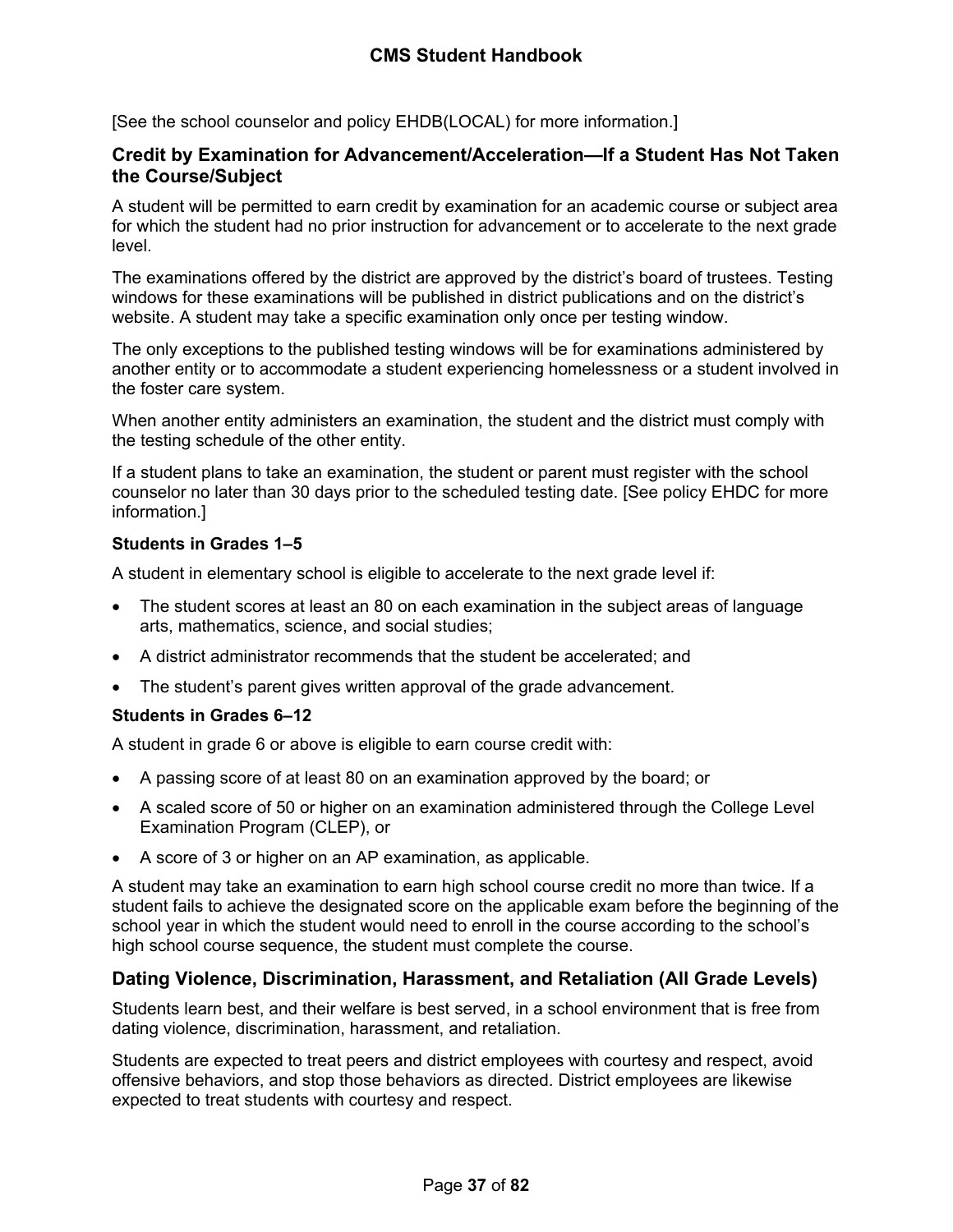The board has established policies and procedures to prohibit and promptly address inappropriate and offensive behaviors that are based on a person's race, color, religion, sex, gender, national origin, age, disability, or any other basis prohibited by law. A copy of the district's policy is available in the principal's office and in the superintendent's office or on the web at www.ccity.esc14.net. [See policy FFH for more information.]

## <span id="page-38-0"></span>**Dating Violence**

Dating violence occurs when a person in a current or past dating relationship uses physical, sexual, verbal, or emotional abuse to harm, threaten, intimidate, or control the other person in the relationship or any of the person's past or subsequent partners. This type of conduct is considered harassment if it is so severe, persistent, or pervasive that it affects a student's ability to participate in or benefit from an educational program or activity; creates an intimidating, threatening, hostile, or offensive educational environment; or substantially interferes with the student's academic performance.

Examples of dating violence against a student may include, but are not limited to:

- Physical or sexual assaults;
- Name-calling;
- Put-downs;
- Threats to hurt the student, the student's family members, or members of the student's household;
- Destroying property belonging to the student;
- Threats to commit suicide or homicide if the student ends the relationship;
- Threats to harm a student's past or current dating partner;
- Attempts to isolate the student from friends and family;
- Stalking; or
- **Encouraging others to engage in these behaviors.**

A [flier](https://www.texasattorneygeneral.gov/sites/default/files/files/child-support/papa/session%2010/recognizing-relationship-violence-en.pdf) from the Texas Attorney General's office includes information on recognizing and responding to dating violence, including contact information for help. The counselor's office has additional information about the dangers of dating violence and resources for seeking help.

For more information on dating violence, see the CDC's [Preventing Teen Dating Violence.](https://www.cdc.gov/violenceprevention/intimatepartnerviolence/teendatingviolence/fastfact.html)

### **Discrimination**

Discrimination is defined as any conduct directed at a student on the basis of race, color, religion, sex, gender, national origin, age, disability, or any other basis prohibited by law that negatively affects the student.

#### **Harassment**

Harassment, in general terms, is conduct so severe, persistent, or pervasive that it affects a student's ability to participate in or benefit from an educational program or activity; creates an intimidating, threatening, hostile, or offensive educational environment; or substantially interferes with the student's academic performance.

Examples of harassment may include, but are not limited to: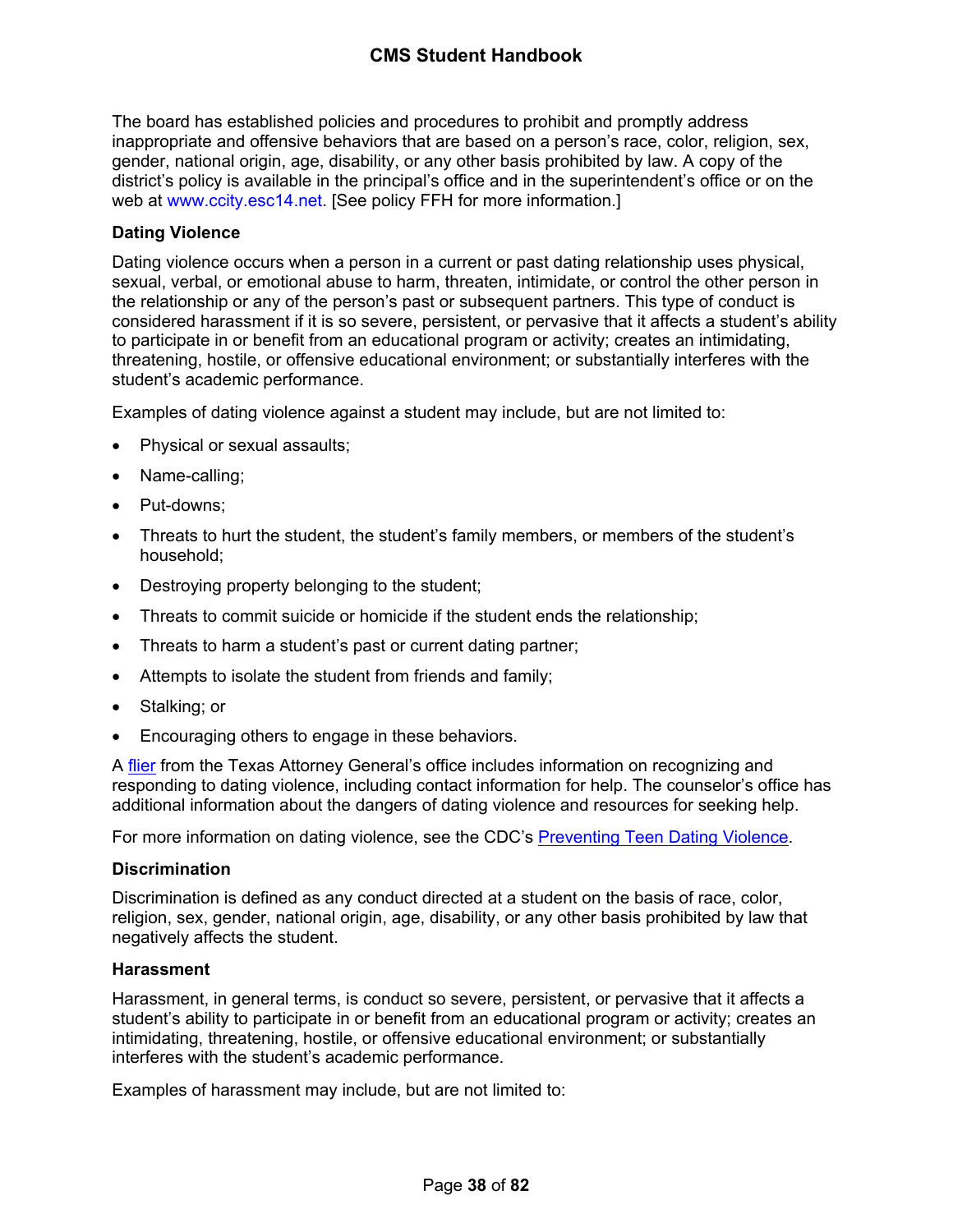- Offensive or derogatory language directed at a person's religious beliefs or practices, accent, skin color, or need for accommodation;
- Threatening, intimidating, or humiliating conduct;
- Offensive jokes, name-calling, slurs, or rumors;
- Physical aggression or assault;
- Graffiti or printed material promoting racial, ethnic, or other negative stereotypes; or
- Other kinds of aggressive conduct such as theft or damage to property.

### **Sexual Harassment and Gender-Based Harassment**

Sexual harassment and gender-based harassment of a student by an employee, volunteer, or another student are prohibited.

Examples of sexual harassment may include, but are not limited to:

- Touching private body parts or coercing physical contact that is sexual in nature;
- Sexual advances;
- Jokes or conversations of a sexual nature; and
- Other sexually motivated conduct, communications, or contact.

Sexual harassment of a student by an employee or volunteer does not include necessary or permissible physical contact that a reasonable person would not construe as sexual in nature, such as comforting a child with a hug or taking the child's hand. However, romantic, sexual, and other inappropriate social relationships between students and district employees are prohibited, even if consensual.

Gender-based harassment includes physical, verbal, or nonverbal conduct based on a student's gender, the student's expression of characteristics perceived as stereotypical for the student's gender, or the student's failure to conform to stereotypical notions of masculinity or femininity.

Gender-based harassment can occur regardless of the student's or the harasser's actual or perceived sexual orientation or gender identity. Examples of gender-based harassment directed against a student may include, but are not limited to:

- Offensive jokes, name-calling, slurs, or rumors;
- Physical aggression or assault;
- Threatening or intimidating conduct; or
- Other kinds of aggressive conduct such as theft or damage to property.

#### **Retaliation**

Retaliation against a person who makes a good-faith report or participates in an investigation of discrimination, harassment, or dating violence is prohibited. A person who makes a false claim, offers false statements, or refuses to cooperate with a district investigation, however, may be subject to appropriate discipline.

Examples of retaliation may include threats, rumor spreading, ostracism, assault, destruction of property, unjustified punishments, or unwarranted grade reductions. Unlawful retaliation does not include petty slights or annoyances.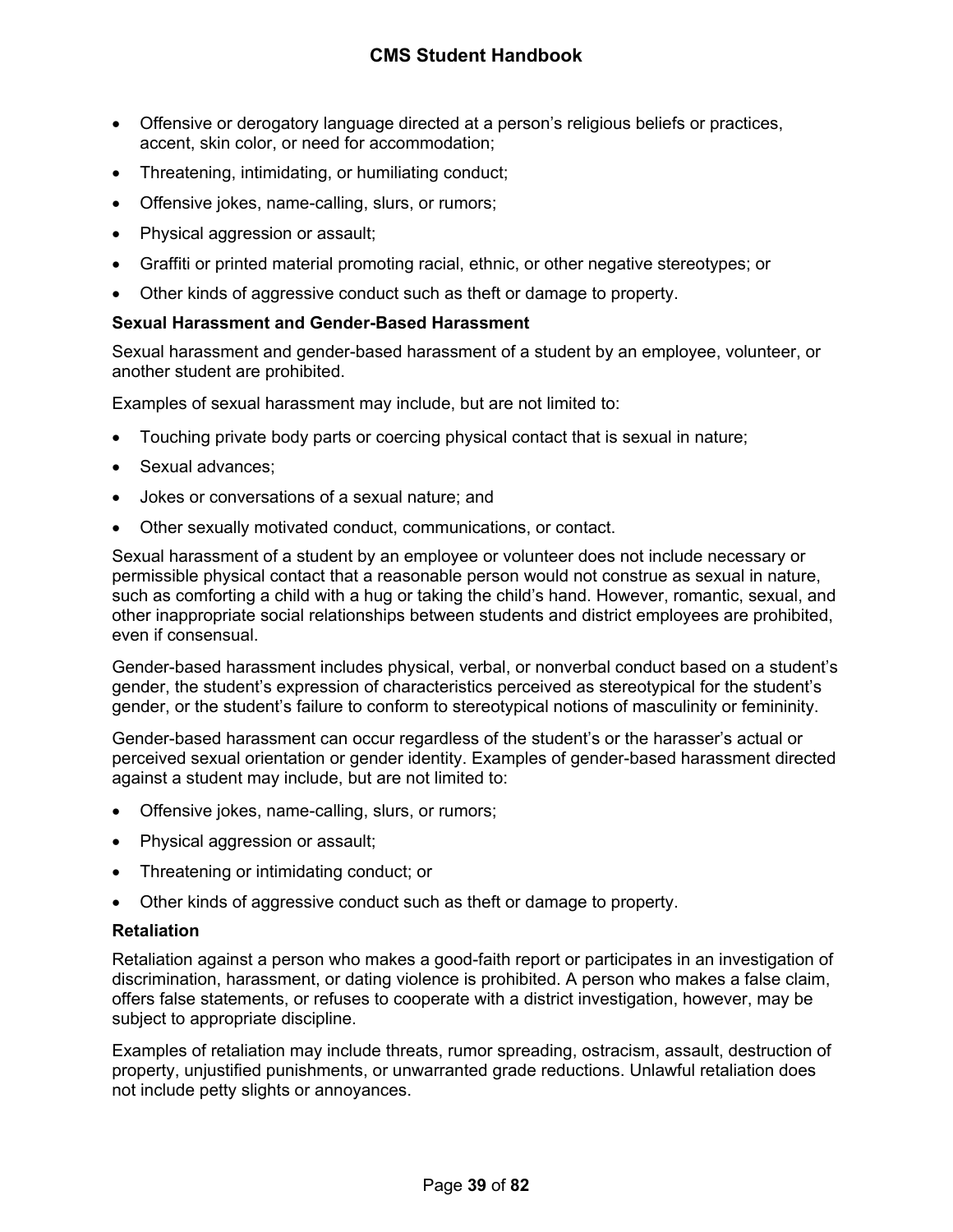## **Reporting Procedures**

Any student who believes that he or she has experienced dating violence, discrimination, harassment, or retaliation should immediately report the problem to a teacher, school counselor, principal, or other district employee. The report may be made by the student's parent. [See policy FFH(LOCAL) and (EXHIBIT) for other appropriate district officials to whom to make a report.]

Upon receiving a report, the district will determine whether the allegations, if proven, constitute prohibited conduct as defined by policy FFH. If not, the district will refer to policy FFI to determine whether the allegations, if proven, constitute bullying, as defined by law and policy FFI. If the alleged prohibited conduct also meets the statutory and policy definitions for bullying, an investigation of bullying will also be conducted. [See **Bullying** on page [29\]](#page-29-0)

The district will promptly notify the parent of any student alleged to have experienced prohibited conduct involving an adult associated with the district. In the event alleged prohibited conduct involves another student, the district will notify the parent of the student alleged to have experienced the prohibited conduct when the allegations, if proven, would constitute a violation as defined by policy FFH.

## **Investigation of Report**

Allegations of prohibited conduct, which includes dating violence, discrimination, harassment, and retaliation, will be promptly investigated.

To the extent possible, the district will respect the privacy of the student. However, limited disclosures may be necessary to conduct a thorough investigation and comply with law.

If a law enforcement or other regulatory agency notifies the district that it is investigating the matter and requests that the district delay its investigation, the district will resume its investigation at the conclusion of the agency's investigation.

During the course of an investigation and when appropriate, the district will take interim action to address the alleged prohibited conduct.

If the district's investigation indicates that prohibited conduct occurred, appropriate disciplinary action and, in some cases, corrective action will be taken to address the conduct. The district may take disciplinary and corrective action even if the conduct was not unlawful.

All involved parties will be notified of the outcome of the district investigation within the parameters and limits allowed under the Family Educational Rights and Privacy Act (FERPA).

A student or parent who is dissatisfied with the outcome of the investigation may appeal in accordance with policy FNG(LOCAL).

# **Discrimination**

[See **Dating Violence, Discrimination, Harassment, and Retaliation** on page [37.](#page-37-0)]

# **Distance Learning (All Grade Levels)**

Distance learning and correspondence courses include courses that encompass the staterequired essential knowledge and skills but are taught through multiple technologies and alternative methodologies such as mail, satellite, internet, video-conferencing, and instructional television.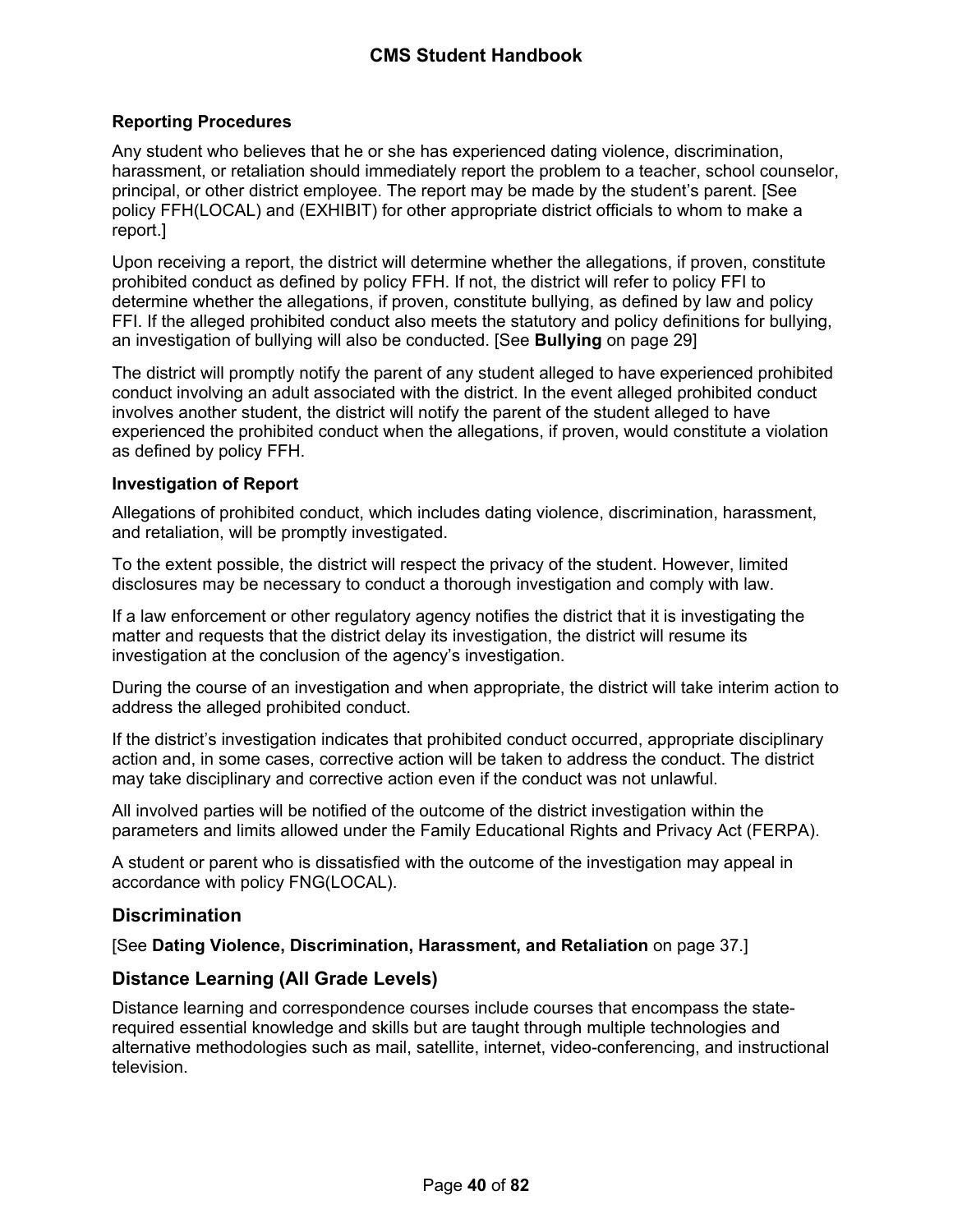If a student wishes to enroll in a correspondence course or a distance learning course that is not provided through the Texas Virtual School Network (TXVSN), as described below, to earn credit in a course or subject, the student must receive permission from the principal prior to enrolling in the course or subject. If the student does not receive prior approval, the district may not recognize and apply the course or subject toward graduation requirements or subject mastery.

#### [See **Remote Instruction** on page **Error! Bookmark not defined.**.]

#### **Texas Virtual School Network (TXVSN) (Secondary Grade Levels)**

The Texas Virtual School Network (TXVSN) has been established by the state as one method of distance learning. A student has the option, with certain limitations, to enroll in a course offered through the TXVSN to earn course credit for graduation.

Depending on the TXVSN course in which a student enrolls, the course may be subject to the "no pass, no play" rules. [See **Extracurricular Activities, Clubs, and Organizations** on page [45](#page-45-0).] In addition, a student who enrolls in a TXVSN course for which an end-of-course (EOC) assessment is required must still take the corresponding EOC assessment.

A parent may ask questions or request that their child be enrolled in a TXVSN course by contacting the school counselor. Unless an exception is made by the principal, a student will not be allowed to enroll in a TXVSN course if the school offers the same or a similar course.

A copy of policy EHDE addressing distance learning will be distributed to parents of middle and high school students at least once each year. If you do not receive a copy or have questions about this policy, please contact *the principal.*

## **Distribution of Literature, Published Materials, or Other Documents (All Grade Levels)**

#### **School Materials**

Publications prepared by and for the school may be posted or distributed, with the prior approval of the principal, sponsor, or teacher. Such items may include school posters, newspapers, yearbooks, brochures, flyers, etc.

All school publications are under the supervision of a teacher, sponsor, and the principal.

#### **Non-school Materials**

#### *From Students*

Students must obtain prior approval from the campus principal before selling, posting, circulating, or distributing copies of written or printed materials, handbills, photographs, pictures, films, tapes, or other visual or auditory materials that were not developed under the oversight of the school. To be considered, any non-school material must include the name of the sponsoring person or organization. Approval will be granted or denied within two school days.

The principal and/or superintendent will designate the Middle School office for approved nonschool materials to be placed for voluntary viewing or collection by students. [See policy FNAA for more information.]

A student may appeal a decision in accordance with policy FNG(LOCAL). Any student who sells, posts, circulates, or distributes non-school material without prior approval will be subject to disciplinary action in accordance with the Student Code of Conduct. Materials displayed without approval will be removed.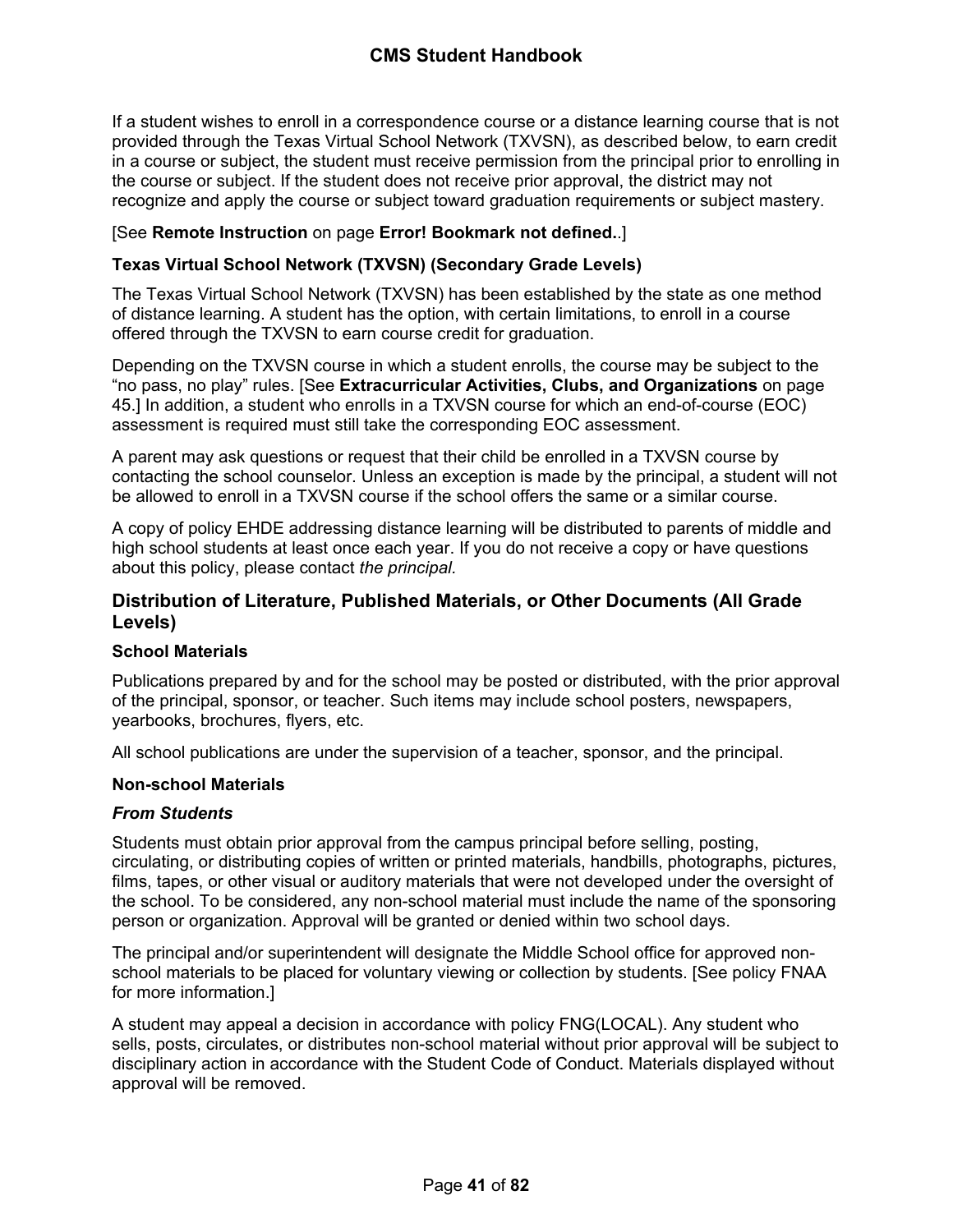[See policy FNG(LOCAL) for student complaint procedures.]

## *From Others*

No person or group will sell, circulate, distribute, or post on any district premises written or printed materials, handbills, photographs, pictures, films, tapes, or other visual or auditory materials that is not sponsored by the district or by a district-affiliated school-support organization, except as permitted by policy GKDA.

To be considered for distribution, any non-school material must meet the limitations on content established in the policy, include the name of the sponsoring person or organization, and be submitted to principal and/or superintendent for prior review. The principal and/or superintendent will approve or reject the materials within two school days of the time the materials are received. The requestor may appeal a rejection in accordance with the appropriate district complaint policy. [See policies DGBA or GF for more information.]

The principal and/or superintendent has designated Colorado Middle School office as the location for approved non-school materials to be placed for voluntary viewing or collection.

Prior review will not be required for:

- Distribution of materials by an attendee to other attendees of a school-sponsored meeting intended for adults and held after school hours.
- Distribution of materials by an attendee to other attendees of a community group meeting held after school hours in accordance with policy GKD(LOCAL) or a non-curriculum-related student group meeting held in accordance with policy FNAB(LOCAL).
- Distribution for electioneering purposes during the time a school facility is being used as a polling place, in accordance with state law.

All non-school materials distributed under these circumstances must be removed from district property immediately following the event at which the materials are distributed.

# **Dress and Grooming (All Grade Levels)**

The district's dress code teaches grooming and hygiene, prevents disruption, minimizes safety hazards, and maintains a positive learning climate. Students and parents may determine a student's personal dress and grooming standards, provided that they comply with the following:

- Attire, grooming, and/or jewelry does not lead school officials to believe that such dress and/or grooming will disrupt, interfere with, disturb, or detract from a learning environment.
- Attire should reflect in a positive way towards self, other and school.
- Adheres to the more specific guidelines listed below:

Students should appear neat and well-groomed both at school and at all school functions. Sudden unbecoming fashions/hairstyles or anything designed to attract undue attention to the individual will not be allowed unless the principal or the principal's designee has given prior approval.

#### Hair Coloring/Highlighting

Students may highlight and/or color their hair if they adhere to certain guidelines. Only natural hair tone or colors will be permitted. No more than 2 hair colors will be allowed. Any type of hair coloring that creates a distraction will not be allowed. The school administration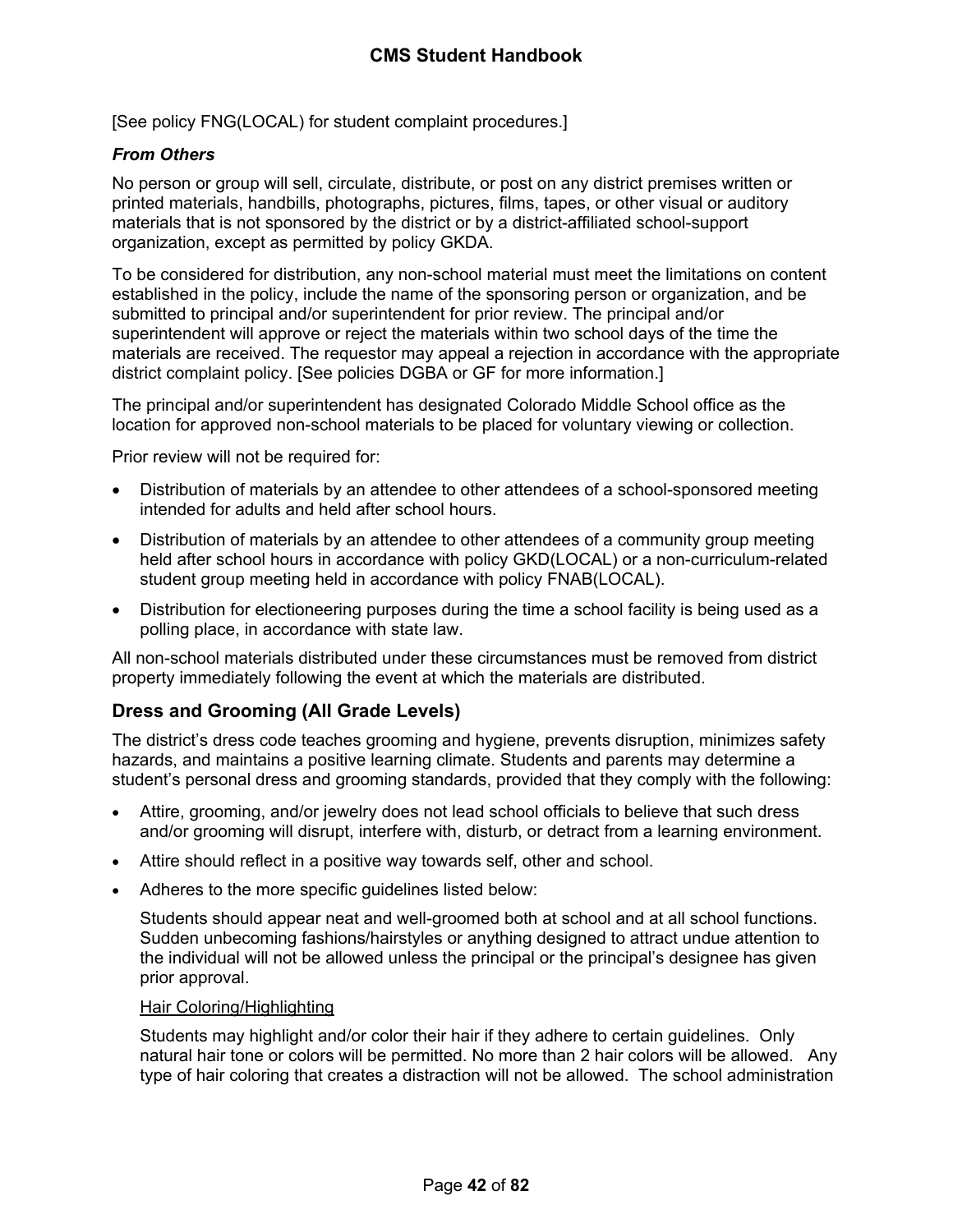# **CMS Student Handbook**

will determine if the guidelines for hair coloring/highlighting have been met. Also included are any unusual head shaving, haircuts or hair accessories.

Other Guidelines Are:

- Students' hair should be combed out of the eyes and remain out of the eyes during the school day.
- Students may have ear piercings only. No tongue ring, nose ring, gauges, bars or other visible piercings will be allowed.
- All tattoos must be covered the entire school day.
- Students may not wear any type of head covering in the building unless it's a school sponsored event.
- Shorts and dresses must extend below the student fingertips when standing.
- Shirts with straps, the strap must be 4 fingers wide and remain on the shoulder.
- Shirts with see through mesh or fabric should not be worn to school.
- Legging may be worn with a shirt that comes to the student fingertips when standing.
- Legging material must be thick enough to conceal all undergarments. No see through mesh or materials will be allowed.
- Jeans with holes may be worn so long as no skin is visible above the knee.
- Clothing that displays vulgar or unsuitable language or pictures or drug or alcohol advertisements may not be worn.
- Appropriate footwear should be worn in school at all times. Flip flops and shoes of the shower sandal variety are not appropriate for school.
- These guidelines are subject to administrative discretion.

If the principal determines that a student's grooming or clothing violates the school's dress code, the student will be given an opportunity to correct the problem at school and return to the classroom. If the problem cannot be corrected at school, the principal will work with the student and parent to obtain an acceptable change of clothing for the student in a way that minimizes loss of instructional time.

Repeated or severe offenses may result in more serious disciplinary action in accordance with the Student Code of Conduct.

# <span id="page-43-0"></span>**Electronic Devices and Technology Resources (All Grade Levels)**

#### **Possession and Use of Personal Telecommunications Devices, Including Cell Phones, and Other Electronic Devices**

The district permits students to possess personal cell phones for safety purposes; however, these devices must remain turned off during the instructional day, including during all testing, unless they are being used for approved instructional purposes. [See **Textbooks, Electronic Textbooks, Technological Equipment, and Other Instructional Materials** on page [72](#page-72-0) for graphing calculator applications on computing devices.]

A student must have approval to possess other personal telecommunications devices on campus such as laptops, tablets, or other portable computers.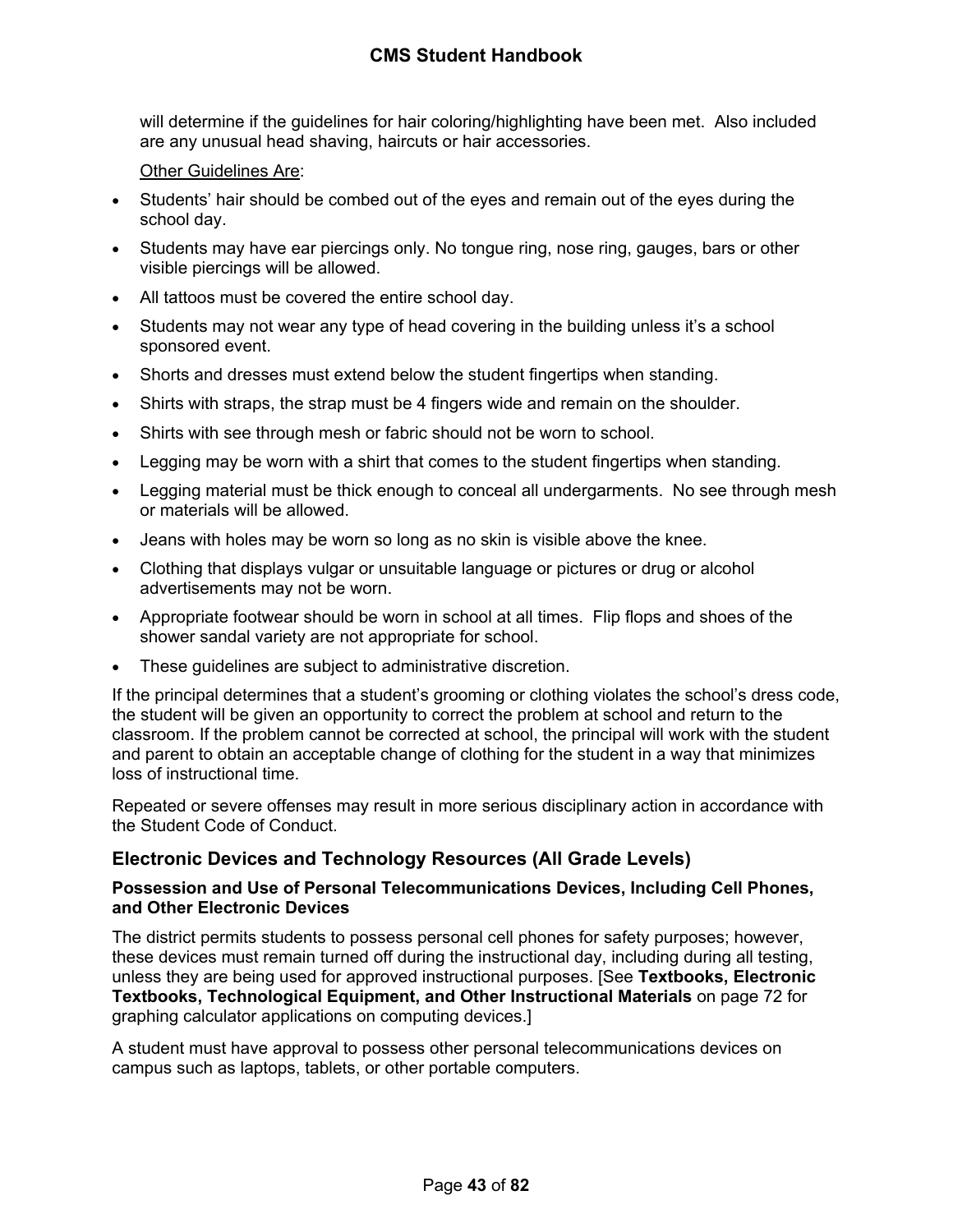Without such permission, teachers will collect the items and turn them in to the principal's office. The principal will determine whether to return items to students at the end of the day or to contact parents to pick up the items.

The use of cell phones or any device capable of capturing images is strictly prohibited in locker rooms or restroom areas while at school or at a school-related or school-sponsored event.

If a student uses a telecommunications device without authorization during the school day, the device will be confiscated. The student may pick up the confiscated telecommunications device from the principal's office for a fee of \$15. On the second offense the parent must pick up the confiscated telecommunications device from the principal's office for a fee of \$15.

Confiscated telecommunications devices that are not retrieved by the student or the student's parent will be disposed of after the notice required by law. [See policy FNCE for more information.]

In limited circumstances and in accordance with law, a student's personal telecommunications device may be searched by authorized personnel. [See **Searches** on page [67](#page-67-0) and policy FNF for more information.]

Any disciplinary action will be in accordance with the Student Code of Conduct. The district is not responsible for damaged, lost, or stolen telecommunications devices.

## **Instructional Use of Personal Telecommunications and Other Electronic Devices**

Students must obtain prior approval to use personal telecommunications or other personal electronic devices for instructional purposes while on campus. Students must also sign a user agreement that contains applicable rules for use (separate from this handbook).

All personal devices must be turned off during the instructional day when not in use for approved instructional purposes. Violations of the user agreement may result in withdrawal of privileges and other disciplinary action.

### **Acceptable Use of District Technology Resources**

District-owned technology resources may be issued to individual students for instructional purposes. Use of the district's network systems and equipment is restricted to approved purposes only. Students and parents will be asked to sign a user agreement (separate from this handbook) regarding use of these district resources. Violations of the user agreement may result in withdrawal of privileges and other disciplinary action.

### **Unacceptable and Inappropriate Use of Technology Resources**

Students are prohibited from possessing, sending, forwarding, posting, accessing, or displaying electronic messages that are abusive, obscene, sexually oriented, threatening, harassing, damaging to another's reputation, or illegal. This prohibition also applies to conduct off school property, whether on district-owned or personally owned equipment, if it results in a substantial disruption to the educational environment.

Any person taking, disseminating, transferring, possessing, or sharing obscene, sexually oriented, lewd, or otherwise illegal images or other content—commonly referred to as "sexting"—will be disciplined in accordance with the Student Code of Conduct, may be required to complete an educational program related to the dangers of this type of behavior, and, in certain circumstances, may be reported to law enforcement.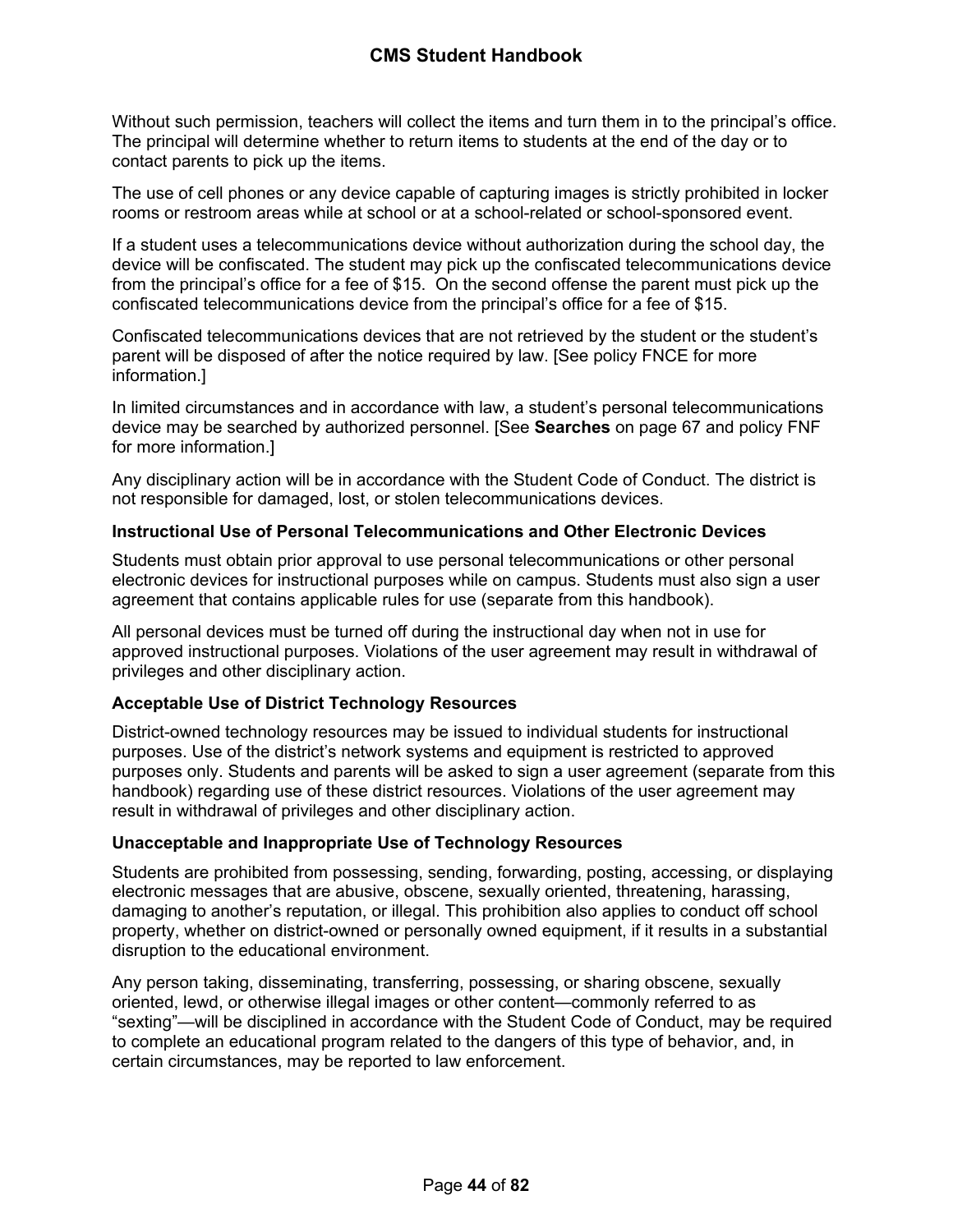This type of behavior may constitute bullying or harassment, as well as impede future endeavors of a student. We encourage parents to review with their child the ["Before You Text"](https://txssc.txstate.edu/tools/courses/before-you-text/)  [Sexting Prevention Course,](https://txssc.txstate.edu/tools/courses/before-you-text/) a state-developed program that addresses the consequences of sexting.

Any student who engages in conduct that results in a breach of the district's computer security will be disciplined in accordance with the Student Code of Conduct. In some cases, the consequence may be expulsion.

If a student is considered an English learner and receives special education services because of a qualifying disability, the student's ARD committee will make instructional and assessment decisions in conjunction with the LPAC.

# <span id="page-45-0"></span>**Extracurricular Activities, Clubs, and Organizations (All Grade Levels)**

Participation in school-sponsored activities is an excellent way for a student to develop talents, receive individual recognition, and build strong friendships.

Some extracurricular activities may include off-campus events. Students are required to use transportation provided by the district to and from the events. Exceptions may only be made with the approval of the activity's coach or sponsor. [See **Transportation** on page [72](#page-73-0).]

Eligibility for many of these activities is governed by state law and the rules of the University Interscholastic League (UIL), a statewide association overseeing inter-district competition. If a student is involved in an academic, athletic, or music activity governed by UIL, the student and parent are expected to know and follow all rules of the UIL organization. Students and parents can access the UIL Parent Information Manual at [UIL Parent Information Manual](https://www.uiltexas.org/athletics/manuals). A hard copy can be provided by the coach or sponsor of the activity on request.

To report alleged noncompliance with required safety training or an alleged violation of safety rules required by law and the UIL, please contact the curriculum division of TEA at (512) 463 9581 or [curriculum@tea.texas.gov.](mailto:curriculum@tea.state.tx.us)

[See [UIL Texas](http://www.uiltexas.org/) for additional information on all UIL-governed activities.]

Student safety in extracurricular activities is a priority of the district. Parents are entitled to review the district's records regarding the age of each football helmet used by the campus, including when a helmet has been reconditioned.

Generally, a student who receives a grade below 70 at the end of a grading period in any academic class may not participate in extracurricular activities for at least three school weeks.

However, if a student receives a grade below 70 at the end of a grading period in an Advanced Placement (AP) or International Baccalaureate (IB) course, or an honors or dual credit course in English language arts, mathematics, science, social studies, economics, or languages other than English, the student remains eligible for participation in all extracurricular activities.

If a student is enrolled in a state-approved course that requires demonstration of the mastery of an essential knowledge and skills in public performance and the student receives a grade below 70 in any course at the end of the grading period, the student may participate in a performance so long as the general public is invited.

If a student is enrolled in a state-approved music course that participates in UIL Concert and Sight reading Evaluation, and the student receives a grade below 70 in any course at the end of a grading period, the student may perform with the ensemble during the UIL evaluation performance, but is ineligible for other extracurricular activities for at least three weeks.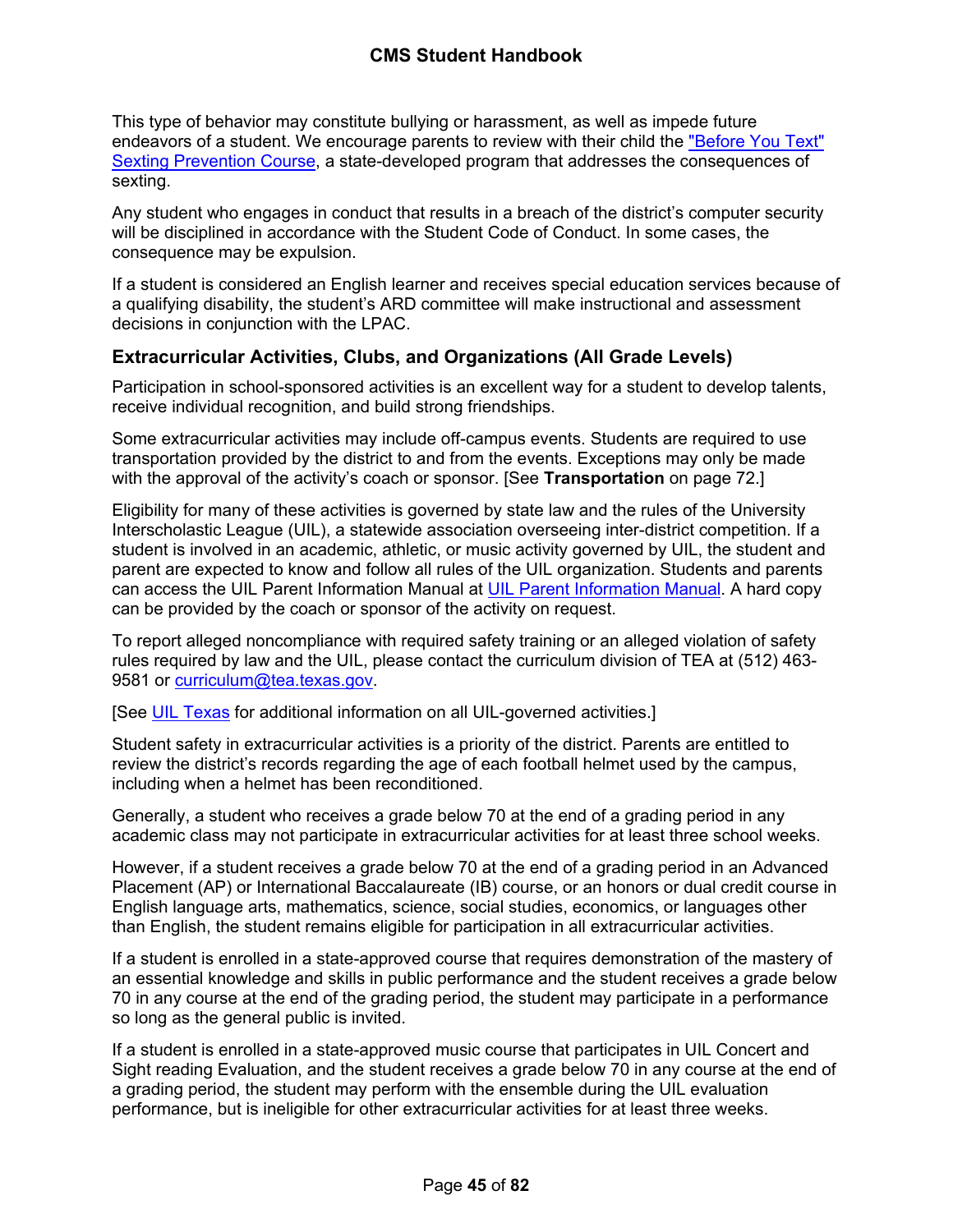In addition, the following applies to all extracurricular activities:

- A student who receives special education services and who fails to meet the standards in the individualized education program (IEP) may not participate for at least three school weeks.
- An ineligible student may practice or rehearse but may not participate in any competitive activity.
- A student is allowed in a school year up to 20 absences not related to post-district competition, a maximum of 5 absences for post-district competition prior to state, and a maximum of 2 absences for state competition. All extracurricular activities and public performances, whether UIL activities or other activities approved by the board, are subject to these restrictions.
- An absence for participation in an activity that has not been approved will be considered an unexcused absence.

#### **Standards of Behavior**

Sponsors of student clubs and performing groups such as the band, choir, and drill and athletic teams may establish standards of behavior—including consequences for misbehavior—that are stricter than those for students in general. If a violation is also a violation of school rules, the consequences specified by the Student Code of Conduct or by board policy will apply in addition to any consequences specified by the organization's standards of behavior.

#### **Offices and Elections**

Certain clubs, organizations, and performing groups will hold elections for student officers. These groups include: National Junior Honor Society, CMS Cheerleading

# **Fees (All Grade Levels)**

Basic educational program materials are provided at no charge to a student. However, a student is expected to provide his or her own supplies, such as pencils, paper, erasers, and notebooks. A student may also be required to pay certain other costs, fees, or deposits, including:

- Materials for a class project that the student will keep.
- Membership dues in voluntary clubs or student organizations.
- Admission fees to extracurricular activities.
- Security deposits.
- Personal physical education and athletic equipment and apparel.
- Voluntarily purchased pictures, publications, class rings, yearbooks, graduation announcements, etc.
- Voluntarily purchased student health and accident insurance.
- Musical instrument rental and uniform maintenance when uniforms are provided by the district.
- Personal apparel used in extracurricular activities that becomes the property of the student.
- Parking fees and student identification cards.
- Fees for lost, damaged, or overdue library books.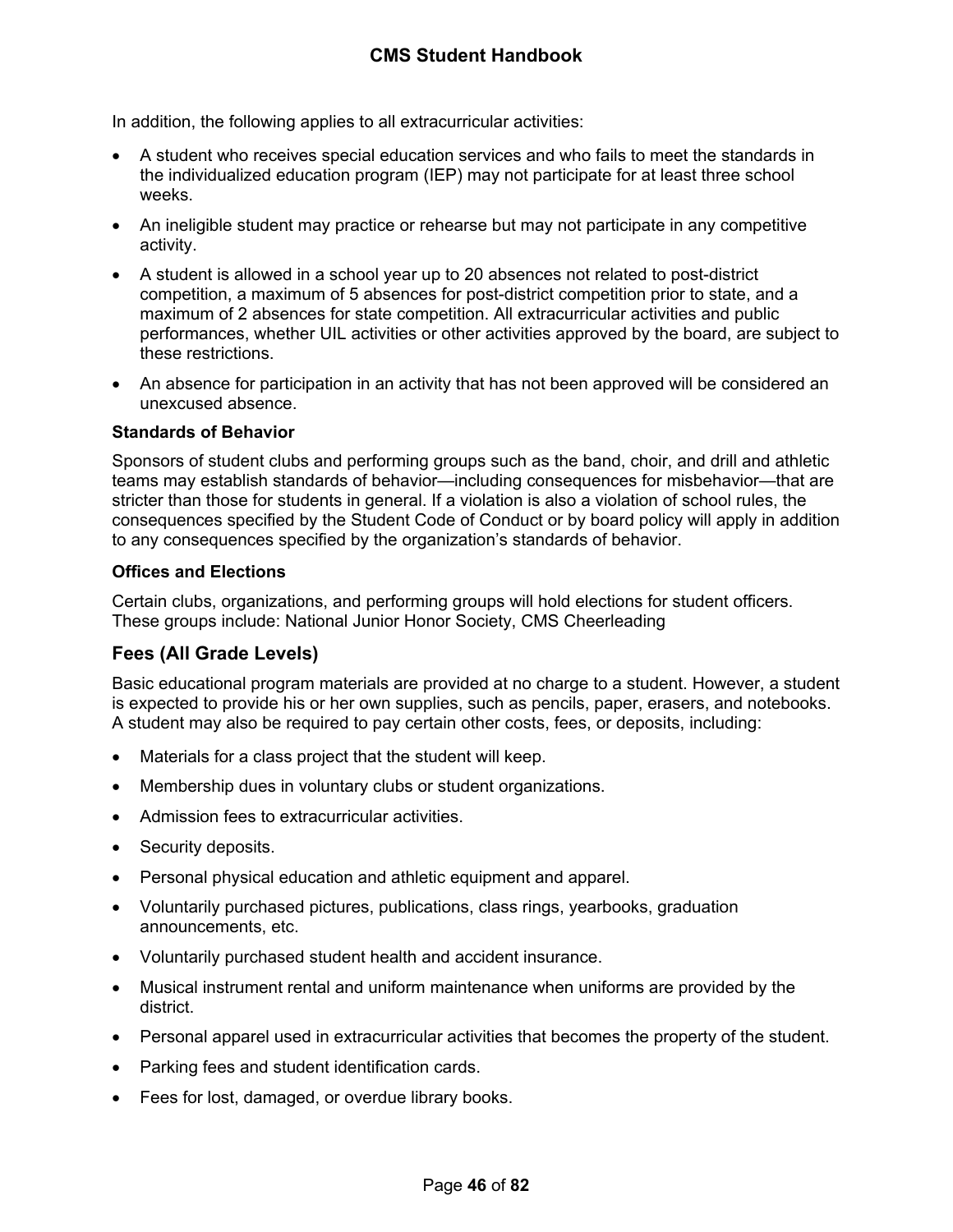- Fees for driver training courses.
- Fees for optional courses offered for credit that require use of facilities not available on district premises.
- Summer school for courses that are offered tuition-free during the regular school year.
- A reasonable fee for providing transportation to a student who lives within two miles of the school. [See **Buses and Other School Vehicles** on page [73](#page-73-1).]
- A fee not to exceed \$50 for an educational program outside of regular school hours for a student who has lost credit or has not been awarded a final grade because of absences and whose parent chooses the program for the student to meet the 90 percent attendance requirement. The fee will be charged only if the parent or guardian signs a district-provided request form.
- In some cases, a fee for a course taken through the Texas Virtual School Network (TXVSN).

Any required fee or deposit may be waived if the student and parent are unable to pay. Application for such a waiver may be made to the principal. [See policy FP for more information.]

# **Fundraising (All Grade Levels)**

Student groups or classes and/or parent groups may be permitted to conduct fundraising drives for approved school purposes in accordance with administrative regulations. [See policies FJ and GE for more information.]

## **Gang-Free Zones (All Grade Levels)**

Certain criminal offenses, including gang-related crimes, will be enhanced to the next-highest category of offense if they are committed in a gang-free zone. Gang-free zones include a school bus and any location in, on, or within 1,000 feet of any district-owned or leased property or campus playground.

### **Gender-Based Harassment**

[See **Dating Violence, Discrimination, Harassment, and Retaliation** on page [37.](#page-37-0)]

# <span id="page-47-0"></span>**Grading Guidelines (All Grade Levels)**

Approved grading guidelines for each grade level or course will be communicated to students and their parents by the classroom teacher. These guidelines establish:

- The minimum number of assignments, projects, and examinations required for each grading period;
- How the student's mastery of concepts and achievement will be communicated (i.e., letter grades, numerical averages, checklist of required skills, etc.);
- Circumstances under which a student will be allowed to redo an assignment or retake an examination the student originally failed; and
- Procedures for a student to follow after an absence.

[See **Report Cards/Progress Reports and Conferences** on page [63](#page-63-0) for additional information on grading guidelines.]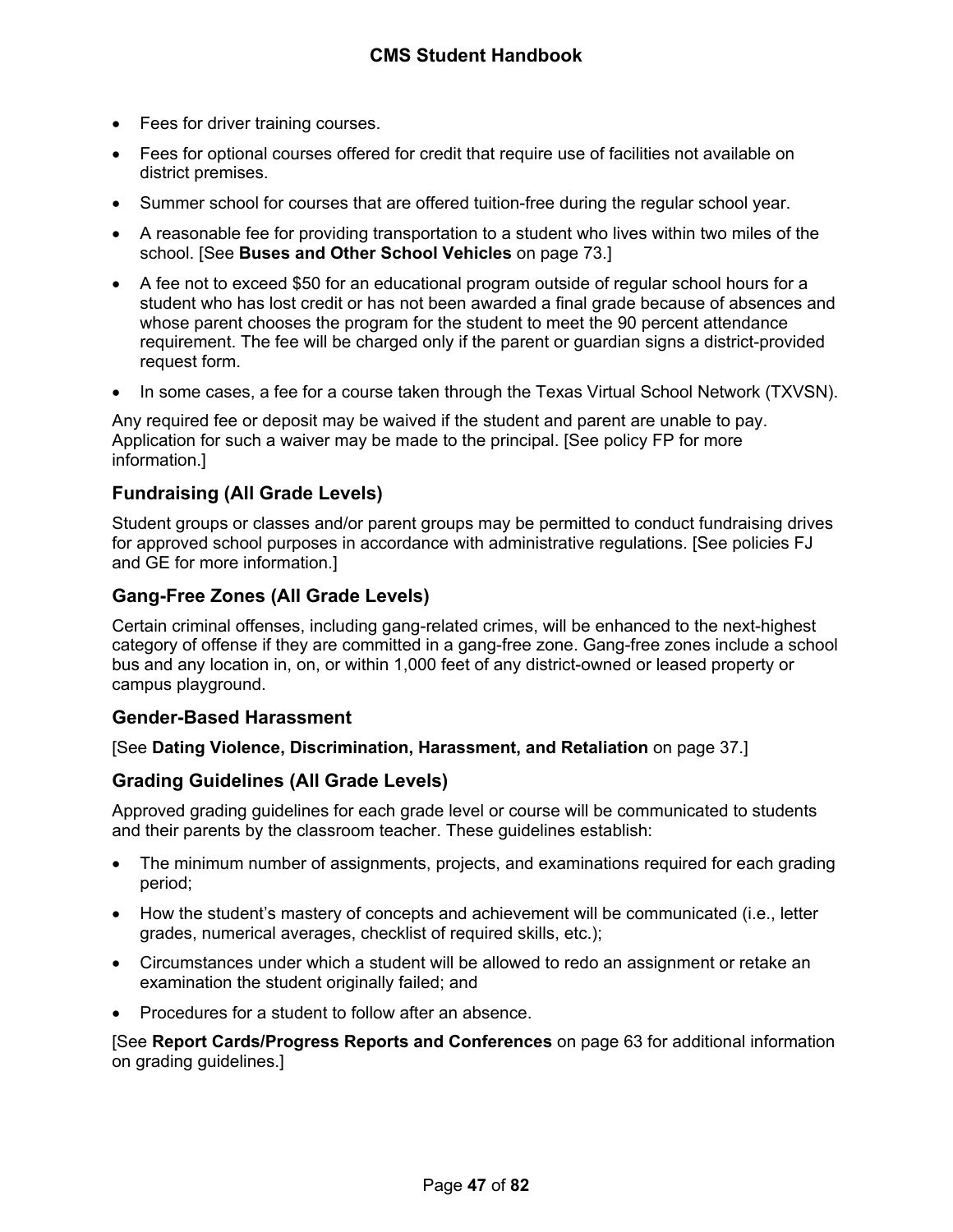# **Harassment**

## [See **Dating Violence, Discrimination, Harassment, and Retaliation** on page [37.](#page-37-0)]

## **Hazing (All Grade Levels)**

Hazing is defined as an intentional, knowing, or reckless act, on or off campus, by one person alone or acting with others, directed against a student for the purpose of pledging, initiation into, affiliation with, holding office in, or maintaining membership in a student organization if the act meets the elements in Education Code 37.151, including:

- Any type of physical brutality;
- An activity that subjects the student to an unreasonable risk of harm or that adversely affects the student's mental or physical health, such as sleep deprivation, exposure to the elements, confinement to small spaces, calisthenics, or consumption of food, liquids, drugs, or other substances;
- An activity that induces, causes, or requires the student to perform a duty or task that violates the Penal Code; and
- Coercing a student to consume a drug or alcoholic beverage in an amount that would lead a reasonable person to believe the student is intoxicated.

The district will not tolerate hazing. Disciplinary consequences for hazing will be in accordance with the Student Code of Conduct. It is a criminal offense if a person engages in hazing; solicits, encourages, directs, aids, or attempts to aid another in hazing; or has firsthand knowledge of an incident of hazing being planned or having occurred and fails to report this to the principal or superintendent.

[See **Bullying** on page [29](#page-29-0) and policies FFI and FNCC for more information.]

### **Health—Physical and Mental**

### **Illness (All Grade Levels)**

When your child is ill, please contact the school to let us know he or she will not be attending that day.

State rules require schools to exclude students with certain illnesses from school for certain periods of time. For example, if a child has a fever over 100 degrees, he or she must stay out of school until fever-free for 24 hours without use of fever-reducing medications. Students with diarrheal illnesses must stay home until they are diarrhea-free without use of diarrheasuppressing medications for 24 hours.

A parent should contact the school nurse if a student has been diagnosed with COVID-19 or may have COVID-19.

A full list of conditions for which the school must exclude children can be obtained from the school nurse.

If a student becomes ill during the school day, and the school nurse determines that the child should go home, the nurse will contact the parent.

The district is required to report certain contagious (communicable) diseases or illnesses to the Department of State Health Services (DSHS) or our local/regional health authority. The school nurse can provide information from DSHS on these notifiable conditions.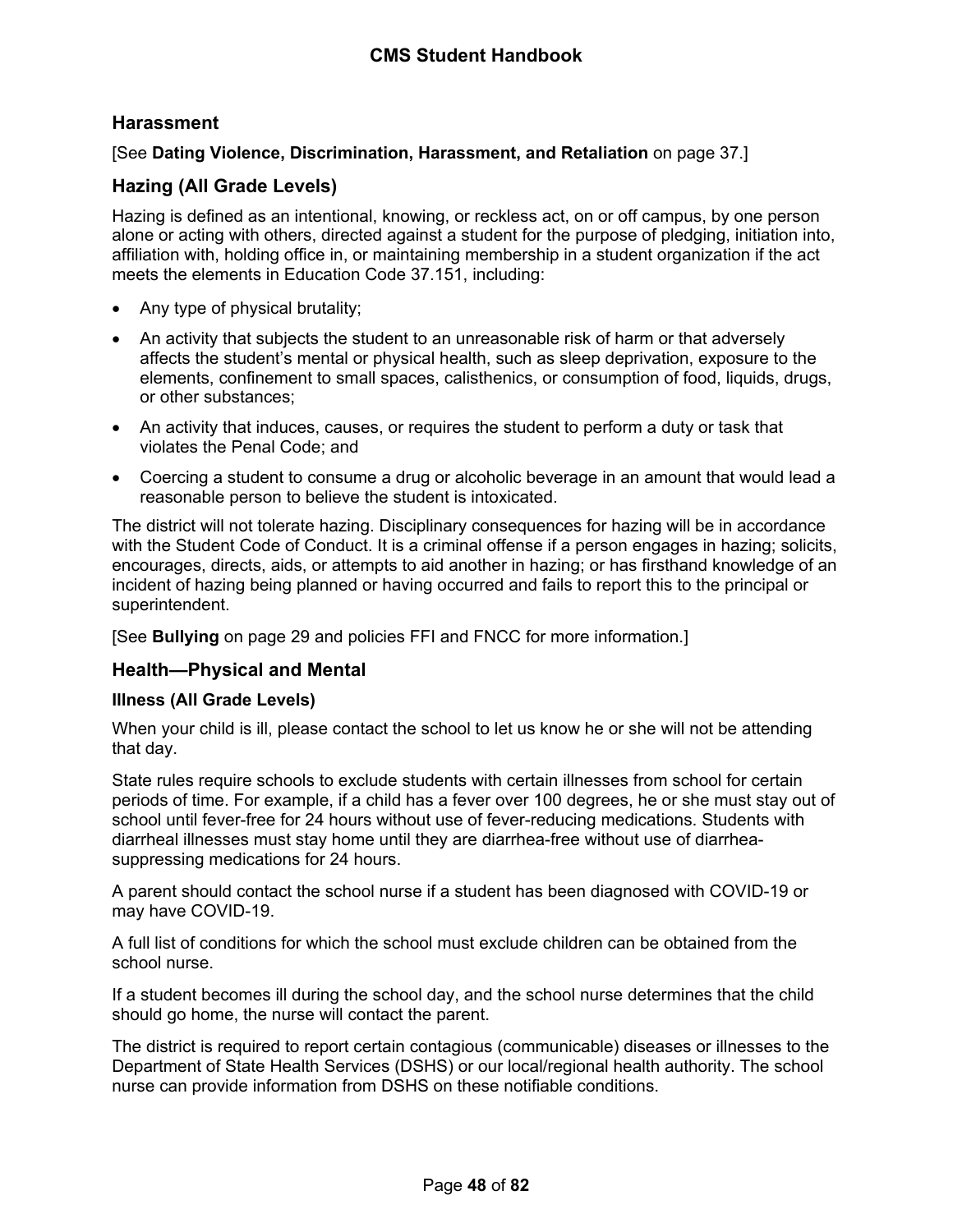The school nurse is available to answer any questions for parents who are concerned about whether or not their child should stay home.

## <span id="page-49-0"></span>**Immunization (All Grade Levels)**

A student must be fully immunized against certain diseases or must present a certificate or statement that, for medical reasons or reasons of conscience, including a religious belief, the student will not be immunized.

For exemptions based on reasons of conscience, only official forms issued by the Texas Department of State Health Services (DSHS), Immunization Branch, can be honored by the district. This form may be obtained online at [Affidavit Request for Exemption from Immunization](https://corequest.dshs.texas.gov/) or by writing the DSHS Immunization Branch (MC 1946), P.O. Box 149347, Austin, Texas 78714-9347. The form must be notarized and submitted to the principal or school nurse within 90 days of notarization. If the parent is seeking an exemption for more than one student in the family, a separate form must be provided for each student.

The immunizations required are:

- Diphtheria, tetanus, and pertussis
- Polio
- Measles, mumps, and rubella
- Hepatitis B
- Varicella (chicken pox)
- Meningococcal
- Hepatitis A

The school nurse can provide information on immunization requirements. Proof of immunization may be established by personal records from a licensed physician or public health clinic with a signature or rubber-stamp validation.

If a student should not be immunized for medical reasons, the student or parent must present a certificate signed by a U.S. registered and licensed physician stating that, in the doctor's opinion, the immunization required is medically contraindicated or poses a significant risk to the health and well-being of the student or a member of the student's family or household. This certificate must be renewed yearly unless the physician specifies a lifelong condition.

As noted at **Bacterial Meningitis** on page [53,](#page-53-0) entering college students must also, with limited exception, furnish evidence of having received a bacterial meningitis vaccination within the five years prior to enrolling in and attending classes at an institution of higher education. A student wanting to enroll in a dual credit course taken off campus may be subject to this or other vaccination requirements.

[See the DSHS website: [Texas School & Child Care Facility Immunization Requirements](http://www.dshs.state.tx.us/immunize/school/default.shtm) and policy FFAB(LEGAL) for more information.]

#### **Lice (All Grade Levels)**

Head lice is very common among children. Although not an illness or a disease, it spreads easily through head-to-head contact during play, sports, nap time, and when children share things like brushes, combs, hats, and headphones.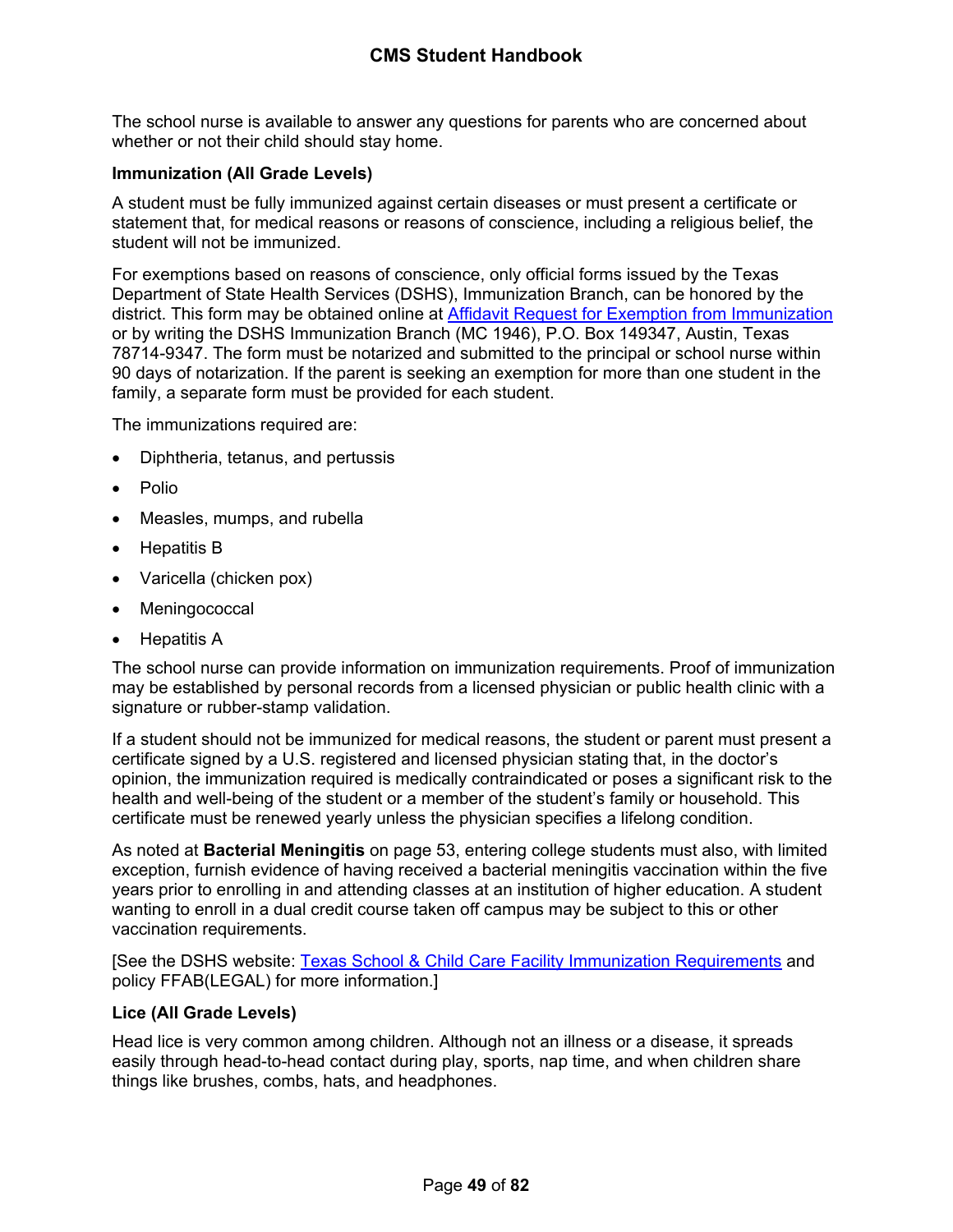The district does not require or recommend that students be removed from school because of lice or nits.

If careful observation indicates that a student has head lice, the school nurse will contact the student's parent to discuss a treatment plan using an FDA-approved medicated shampoo or cream rinse that may be purchased from any drug or grocery store. After the student undergoes one treatment, the parent should contact the school nurse to discuss the treatment used. The nurse can also offer additional recommendations, including subsequent treatments, how best to get rid of lice, and how to prevent lice from returning.

The district will provide notice to parents of elementary school students in an affected classroom without identifying the student with lice.

More information on head lice can be obtained from the DSHS website [Managing Head Lice in](http://www.dshs.state.tx.us/schoolhealth/lice.shtm)  [School Settings and at Home](http://www.dshs.state.tx.us/schoolhealth/lice.shtm).

[See policy FFAA for more information.]

#### **Medicine at School (All Grade Levels)**

If a student must take medication during school hours, the student's parent must provide the medication. All medication, whether prescription or nonprescription, must be kept in the nurse's office and be administered by the nurse or another authorized district employee. A student may be authorized to possess his or her own medication because of asthma or a severe allergy as described below or as otherwise allowed by law.

The district will not purchase nonprescription medication to give to a student.

In accordance with policy FFAC, authorized employees may administer:

- Prescription medication in the original, properly labeled container, provided by the parent, along with a written request.
- Prescription medication from a properly labeled unit dosage container filled by a registered nurse or another qualified district employee from the original, properly labeled container.
- Nonprescription medication in the original, properly labeled container, provided by the parent along with a written request. **Note:** Insect repellant is considered a nonprescription medication.
- Herbal or dietary supplements provided by the parent only if required by the student's individualized education program (IEP) or Section 504 plan for a student with disabilities.

Students whose schedules provide for regular time spent outdoors, including for recess and physical education classes, should apply sunscreen before coming to school.

At the elementary level, a student's teacher or other district personnel will apply sunscreen to the student's exposed skin if the student brings the sunscreen to school and asks for help applying it. A student at this level may apply his or her own sunscreen if the student is able to do so.

At the secondary level, a student may possess and apply sunscreen when necessary. If the student needs assistance with sunscreen application, please address the need with the school nurse.

Whether a student is at the elementary or secondary level, if sunscreen needs to be administered to treat any type of medical condition, this should be handled through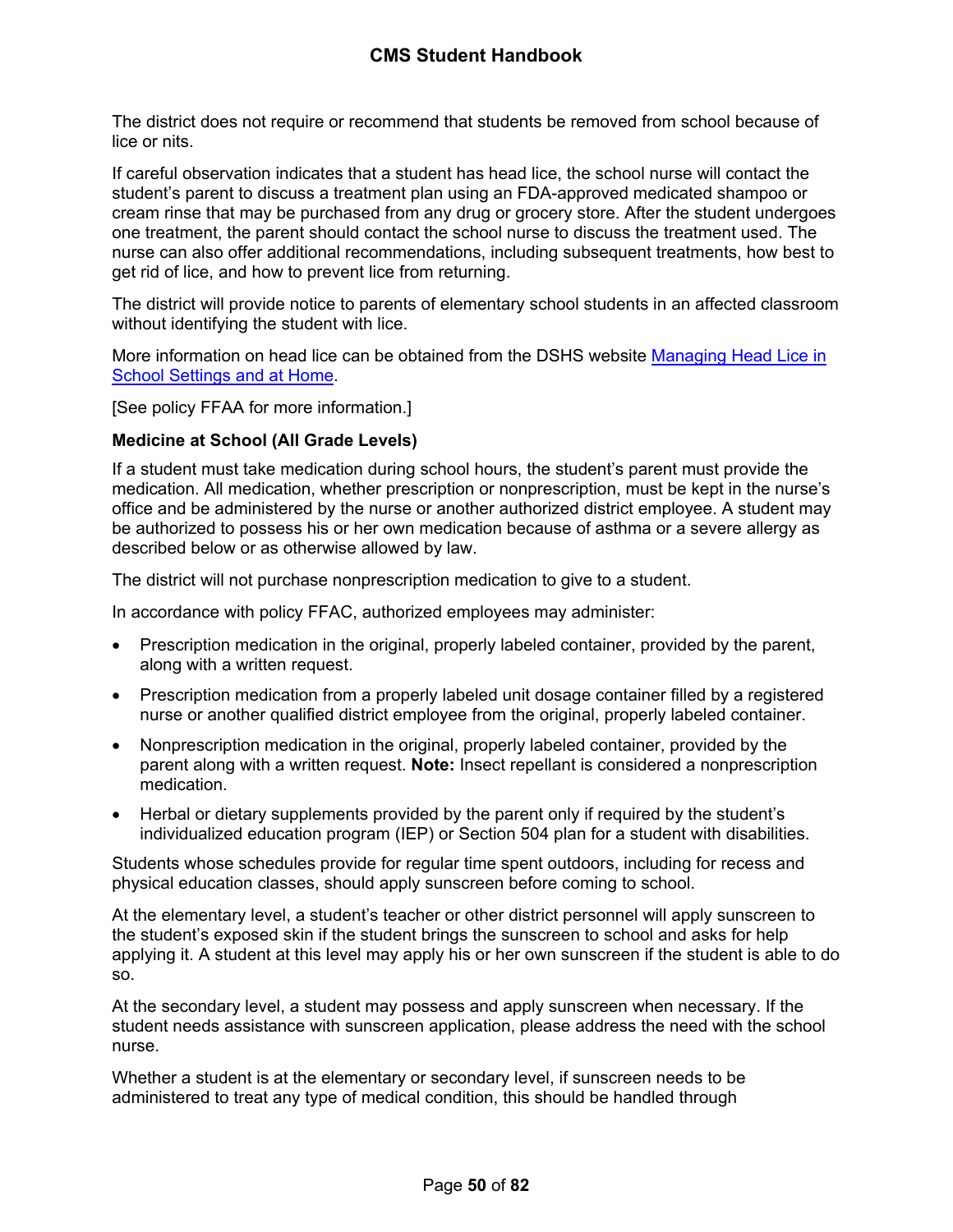communication with the school nurse so that the district is made aware of any safety and medical issues.

### **Asthma and Severe Allergic Reactions**

A student with asthma or severe allergic reaction (anaphylaxis) may possess and use prescribed asthma or anaphylaxis medication at school or school-related events only if he or she has written authorization from his or her parent and a physician or other licensed healthcare provider. The student must also demonstrate to his or her health-care provider and the school nurse the ability to use the prescribed medication, including any device required to administer the medication.

If the student has been prescribed asthma or anaphylaxis medication for use during the school day, the student and parents should discuss this with the school nurse or principal.

See also **Food Allergies** on page [53](#page-54-0).

### <span id="page-51-1"></span>**Steroids (Secondary Grade Levels Only)**

State law prohibits students from possessing, dispensing, delivering, or administering an anabolic steroid. Anabolic steroids are for physician-prescribed medical use only.

Body building, muscle enhancement, or the increase of muscle bulk or strength through the use of an anabolic steroid or human growth hormone by a healthy student is not a valid medical use and is a criminal offense.

### <span id="page-51-0"></span>**Mental Health Support (All Grade Levels)**

The district has implemented programs to address the following mental health, behavioral health, and substance abuse concerns:

- Mental health promotion and early intervention;
- Building skills to manage emotions, establish and maintain positive relationships, and engage in responsible decision-making;
- Substance abuse prevention and intervention;
- Suicide prevention, intervention, and postvention (interventions after a suicide in a community);
- Grief, trauma, and trauma-informed care;
- Positive behavior interventions and supports;
- Positive youth development; and
- Safe, supportive, and positive school climates.

If a student has been hospitalized or placed in residential treatment for a mental health condition or substance abuse, the district has procedures to support the student's return to school. Please contact the district's mental health liaison for further information.

Teachers and other district employees may discuss a student's academic progress or behavior with the student's parents or another employee as appropriate; however, they are not permitted to recommend use of psychotropic drugs. A psychotropic drug is a substance used in the diagnosis, treatment, or prevention of a disease or as a component of a medication that is intended to alter perception, emotion, mood, or behavior.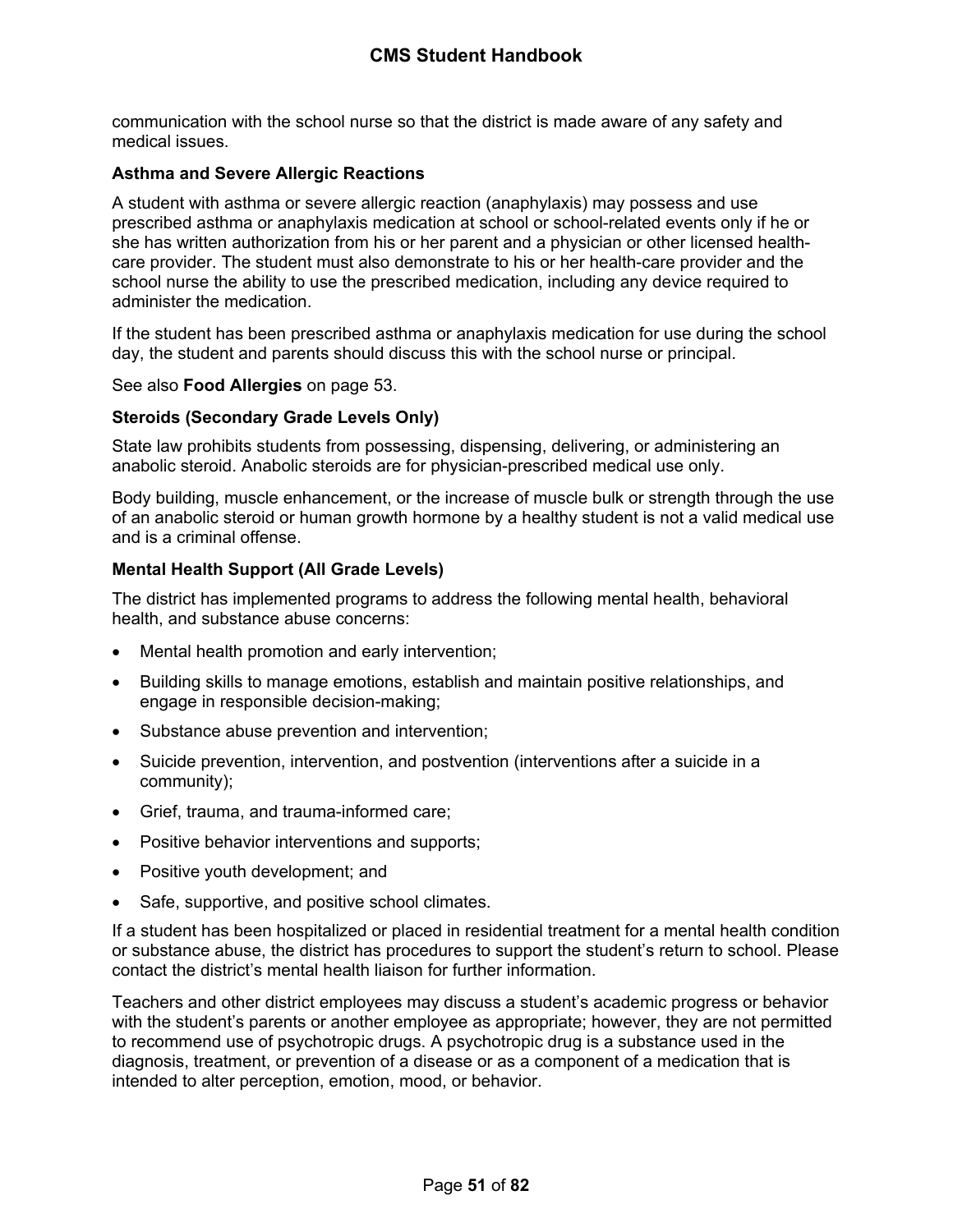A district employee who is a registered nurse, an advanced nurse practitioner, a physician, or a certified or credentialed mental health professional can recommend that a student be evaluated by an appropriate medical practitioner, if appropriate. [See policy FFEB for more information.]

For related information, see:

- **Consent to Conduct a Psychological Evaluation** on page [8](#page-8-0) and **Consent to Provide a Mental Health Care Service** on page [9](#page-9-0) for the district's procedures for recommending a mental health intervention and the mental health liaison's contact information;
- **Counseling** on page [35](#page-35-0) for the district's comprehensive school counseling program;
- **Physical and Mental Health Resources** on page [54](#page-54-1) for campus and community mental and physical health resources; and
- **Policies and Procedures that Promote Student Physical and Mental Health** on page [55](#page-55-0)  for board-adopted policies and administrative procedures that promote student health.

### **Physical Activity Requirements**

#### *Elementary School*

The district will ensure that students in full-day prekindergarten–grade 5 engage in moderate or vigorous physical activity for at least 30 minutes per day or 135 minutes per week, in accordance with policies at EHAB, EHAC, EHBG, and FFA.

For additional information on the district's elementary school student physical activity programs and requirements, please see the principal.

#### *Junior High/Middle School*

The district will ensure that students in middle or junior high school will engage in 30 minutes of moderate or vigorous physical activity per day for at least four semesters, in accordance with policies at EHAB, EHAC, EHBG, and FFA.

For additional information on the district's junior high and middle school student physical activity programs and requirements, please see the principal.

### *Temporary Restriction from Participation in Physical Education*

Students who are temporarily restricted from participation in physical education will not actively participate in skill demonstration but will remain in class to learn the concepts of the lessons.

### **Physical Fitness Assessment (Grades 3–12)**

Annually, the district will conduct a physical fitness assessment of students in grades 3–12 who are enrolled in a physical education course or a course for which physical education credit is awarded. At the end of the school year, a parent may submit a written request to obtain the results of his or her child's physical fitness assessment conducted during the school year by contacting:

*Bradley Graham*

*P.E.*

*1244 E. 10th; Colorado City, TX 79512*

*bgraham@ccity.esc14.net*

*325-728-2673*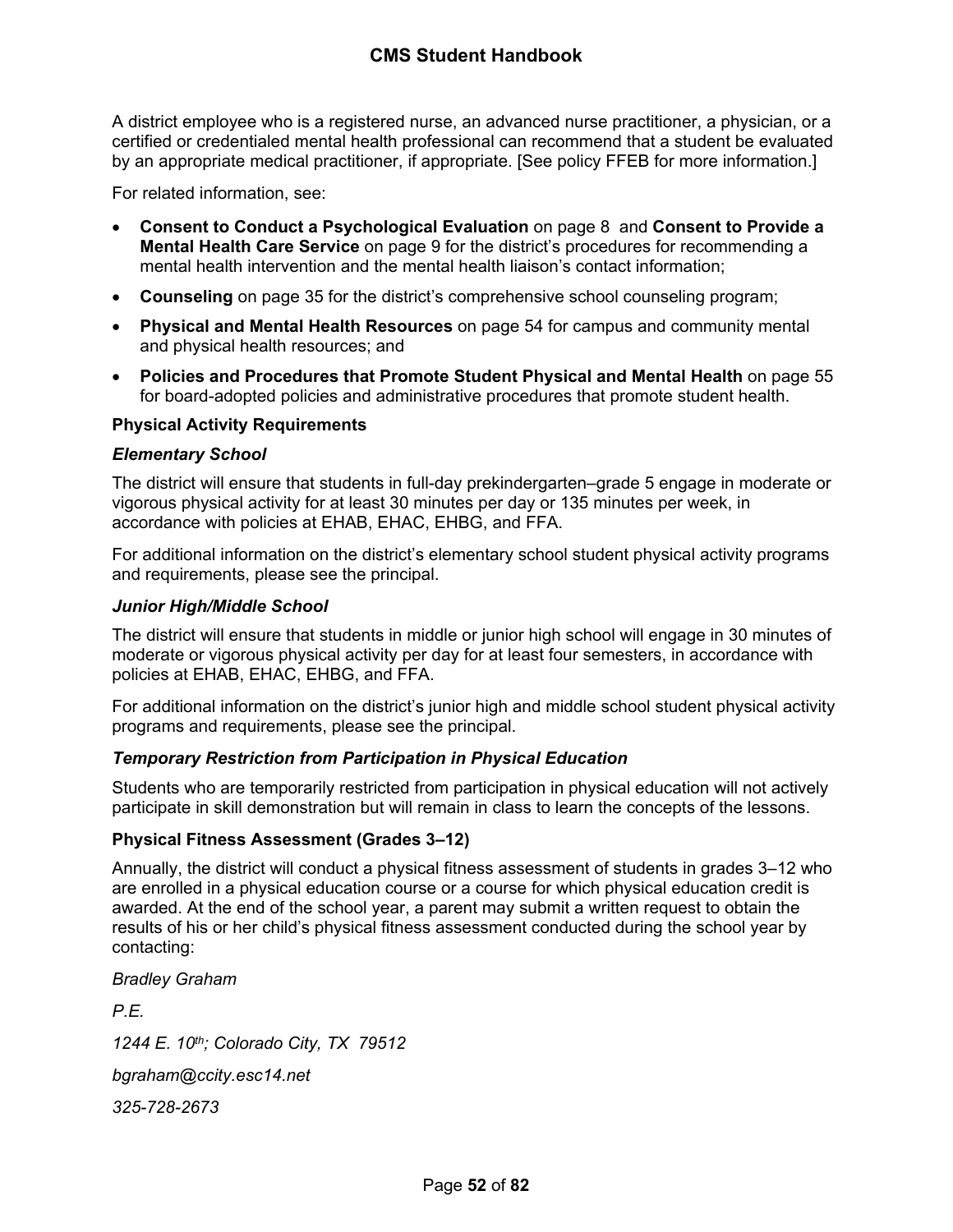## **Physical Health Screenings/Examinations**

## *Athletics Participation (Secondary Grade Levels Only)*

For certain extracurricular activities, a student must submit certification from an authorized health-care provider. The certification must state that the student has been examined and is physically able to participate in the relevant program, including:

- A district athletics program.
- District marching band.
- Any district extracurricular program identified by the superintendent.
- This examination is required in the first year of middle school competition and the first and third years of high school competition. During the alternate years, the student must complete a medical appraisal form, and the results of this appraisal may prompt the district to require a physical examination.

Students should be aware of the rare possibility of sudden cardiac arrest, which in athletes is usually caused by a previously unsuspected heart disease or disorder. A student may request an electrocardiogram (ECG or EKG) to screen for such disorders, in addition to his or her required physical examination.

See the UIL's explanation of [sudden cardiac arrest](https://www.uiltexas.org/health/info/sudden-cardiac-death) for more information.

## *Spinal Screening Program*

School-based spinal screening helps identify adolescents with abnormal spinal curvature at an early stage, when the curve is mild and may go unnoticed. Early detection is key to controlling spinal deformities. Spinal screening is non-invasive and conducted in accordance with the most recent, nationally accepted and peer-reviewed standards.

All students who meet the Texas Department of State Health Services criteria will be screened for abnormal spinal curvature before the end of the school year. As appropriate, students will be referred for follow-up with their physician.

For information on spinal screening by an outside professional or exemption from spinal screening based on religious beliefs, contact the superintendent or see policy FFAA(LEGAL).

### **Special Health Concerns (All Grade Levels)**

### <span id="page-53-0"></span>*Bacterial Meningitis (All Grade Levels)*

Please see the district's website at www.ccity.esc14.net for information regarding meningitis.

**Note:** Entering college students must show, with limited exception, evidence of receiving a bacterial meningitis vaccination within the five-year period prior to enrolling in and taking courses at an institution of higher education. Please see the school nurse for more information, as this may affect a student who wishes to enroll in a dual credit course taken off campus.

### [See **Immunization** on page [48.](#page-49-0)]

### *Diabetes*

In accordance with a student's individual health plan for management of diabetes, a student with diabetes will be permitted to possess and use monitoring and treatment supplies and equipment while at school or at a school-related activity. See the school nurse or principal for information. [See policy FFAF(LEGAL) for more information.]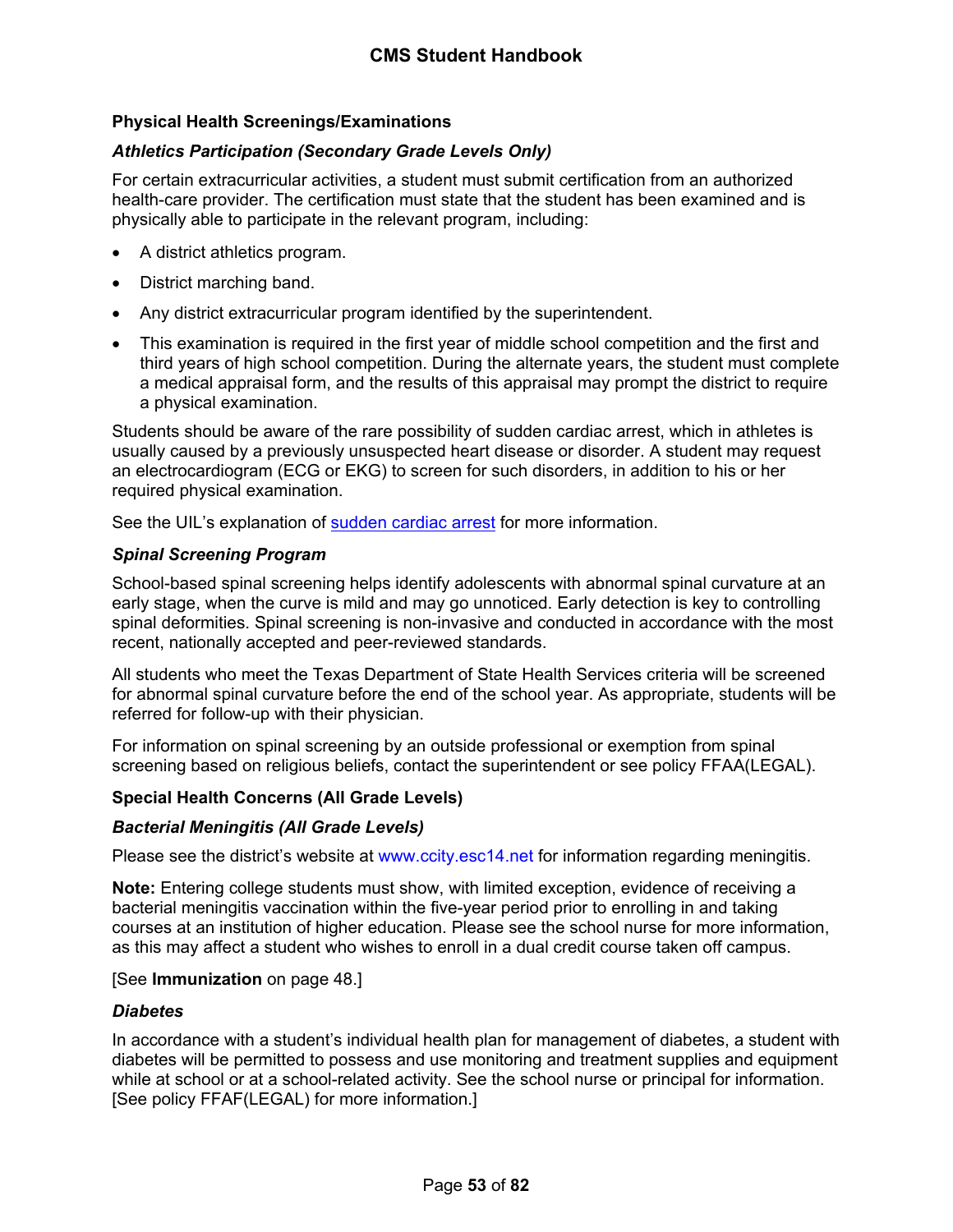## <span id="page-54-0"></span>*Food Allergies (All Grade Levels)*

Parents should notify the district when a student has been diagnosed with a food allergy, especially an allergy that could result in dangerous or life-threatening reactions either by inhalation, ingestion, or skin contact with the particular food. It is important to disclose the food to which the student is allergic as well as the nature of the allergic reaction. Please contact the school nurse or campus principal if your child has a known food allergy or as soon as possible after any diagnosis of a food allergy.

The district has developed and annually reviews a food allergy management plan, based on the Texas Department of State Health Services' (DSHS) "Guidelines for the Care of Students with Food Allergies At-Risk for Anaphylaxis" found on the DSHS website at [Allergies and](https://www.dshs.texas.gov/schoolhealth/allergiesandanaphylaxis/)  [Anaphylaxis](https://www.dshs.texas.gov/schoolhealth/allergiesandanaphylaxis/).

When the district receives information that a student has a food allergy that puts the student at risk for anaphylaxis, an individual care plan will be developed to assist the student in safely accessing the school environment. The district's food allergy management plan can be accessed at *www.ccity.esc14.net.*

[See **Celebrations** on page [30](#page-31-1) and policy FFAF for more information.]

### <span id="page-54-2"></span>*Seizures (All Grade Levels)*

To address the care of a student with a seizure disorder while at school or participating in a school activity, a parent may submit a seizure management and treatment plan to the district before the beginning of the school year, upon enrollment of the student, or as soon as practicable following diagnosis of a seizure disorder.

[See **A Student with Physical or Mental Impairments Protected under Section 504** on page [24](#page-24-0) and contact the school nurse for more information.]

#### **Tobacco and E-Cigarettes Prohibited (All Grade Levels and All Others on School Property)**

Students are prohibited from possessing or using any type of tobacco product, electronic cigarette (e-cigarette), or any other electronic vaporizing device while on school property or while attending an off-campus school-related activity.

The district and its staff strictly enforce prohibitions against the use of all tobacco products, ecigarettes, or any other electronic vaporizing device by students and all others on school property and at school-sponsored and school-related activities. [See the Student Code of Conduct and policies FNCD and GKA for more information.]

### **Health-Related Resources, Policies, and Procedures**

### <span id="page-54-1"></span>**Physical and Mental Health Resources (All Grade Levels)**

Parents and students in need of assistance with physical and mental health concerns may contact the following campus and community resources:

The district full time nurse:

*Kelsee Graham*

*School Nurse*

*1244 E. 10th, Colorado City, TX 79512*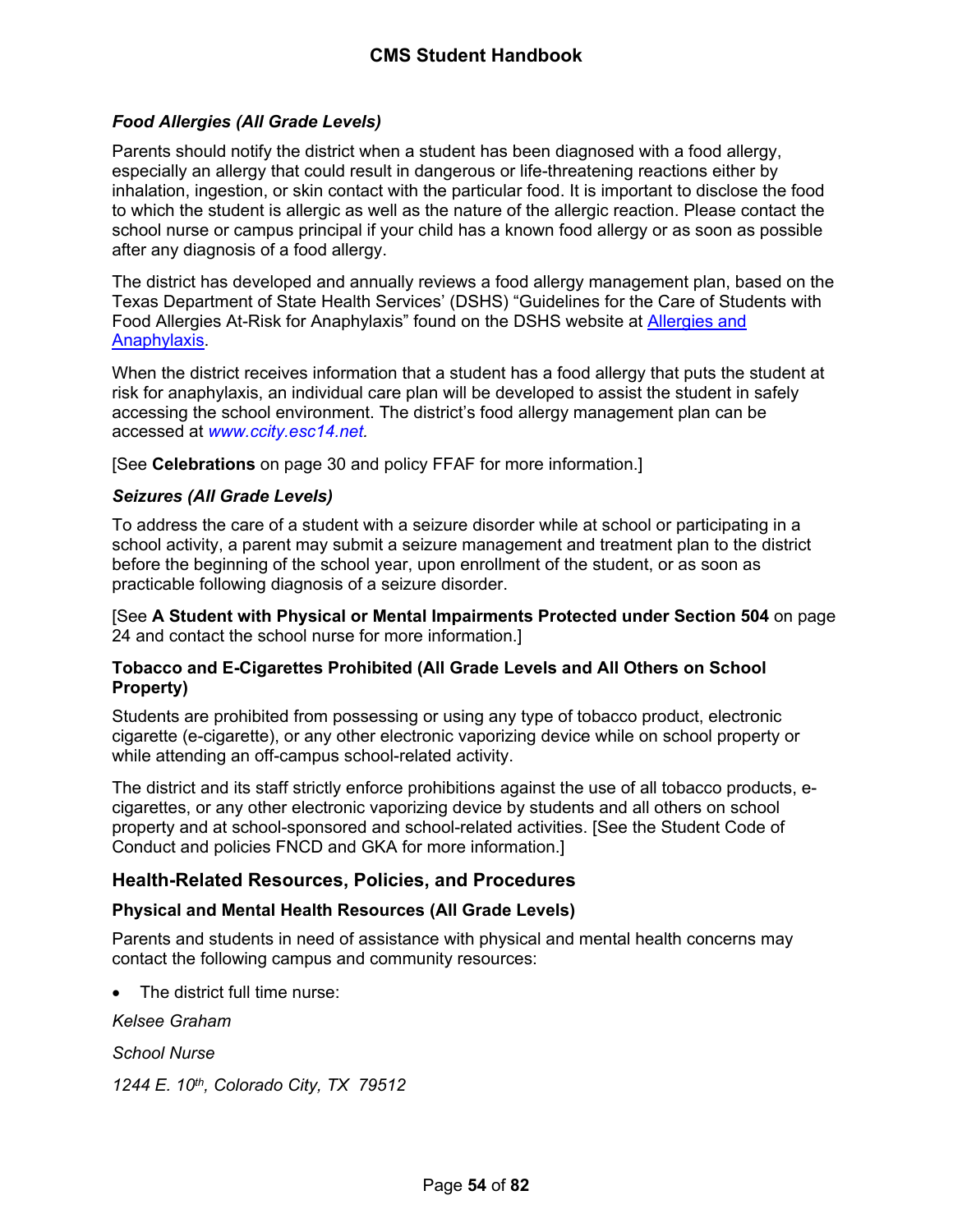*kgraham@ccity.esc14.net*

*325-728-2673*

The district full time school counselor:

*Jody Womack*

*School Counselor*

*1244 E. 10th, Colorado City, TX 79512*

*jwomack@ccity.esc14.net*

## *325-728-2673*

- The local public health authority, Family Medical Associates, which may be contacted at 325-728-2693.
- The local mental health authority, MHMR which may be contacted at 1-800-3754357.

## <span id="page-55-0"></span>**Policies and Procedures that Promote Student Physical and Mental Health (All Grade Levels)**

The district has adopted board policies that promote student physical and mental health. (LOCAL) policies on the topics below can be found in the district's policy manual, available at www.ccity.esc14.net.

- Food and nutrition management: CO, COA, COB
- Wellness and Health Services: FFA
- Physical Examinations: FFAA
- Immunizations: FFAB
- Medical Treatment: FFAC
- Communicable Diseases: FFAD
- School-Based Health Centers: FFAE
- Care Plans: FFAF
- Crisis Intervention: FFB
- Trauma-informed Care: FFBA
- Student Support Services: FFC
- Student Safety: FFF
- Child Abuse and Neglect: FFG
- Freedom from Discrimination, Harassment, and Retaliation: FFH
- Freedom from Bullying: FFI

In addition, the District Improvement Plan details the district's strategies to improve student performance through evidence-based practices that address physical and mental health.

The district has developed administrative procedures as necessary to implement the above policies and plans.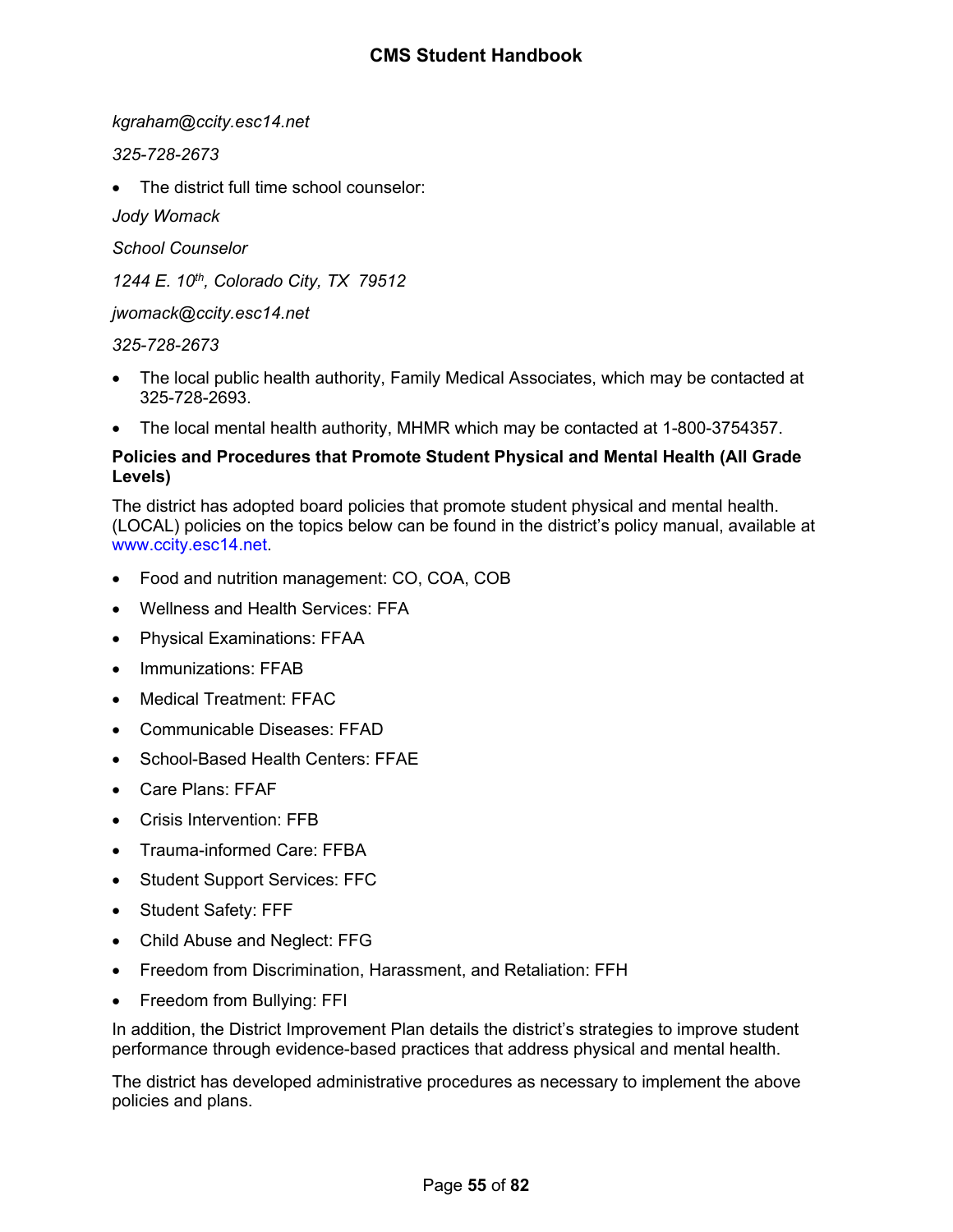For further information regarding these procedures and access to the District Improvement Plan, please contact:

*Denise Farmer*

*Assistant Superintendent*

*531 E. 11th, Colorado City, TX 79512*

*rspencer@ccity.esc14.net*

*325-728-2673*

### **School Health Advisory Council (SHAC) (All Grade Levels)**

During the preceding school year, the district's School Health Advisory Council (SHAC) held 2 meetings. Additional information regarding the district's SHAC is available from the school nurse, Kelsee Graham.

Notification of upcoming SHAC meetings will be posted at each campus administrative office at least 72 hours before the meeting. Notification of upcoming SHAC meetings, meeting minutes, and a recording of each meeting will be posted on the district website at www.ccity.esc14.net.

[See **Consent to Human Sexuality Instruction** on page [8](#page-8-1) and policies BDF and EHAA. for more information.]

### **Student Wellness Policy/Wellness Plan (All Grade Levels)**

To encourage healthy habits in our students, the district has developed a board-adopted wellness policy at FFA(LOCAL) and corresponding plans and procedures to implement it. For questions about the content or implementation of the district's wellness policy and plan, please contact:

*Kelsee Graham*

*School Nurse*

*1244 E. 10th, Colorado City, TX 79512*

*kgraham@ccity.esc14.net*

*325-728-2673*

# **Law Enforcement Agencies (All Grade Levels)**

### **Questioning of Students**

When law enforcement officers or other lawful authorities wish to question or interview a student at school, the principal will cooperate fully regarding the conditions of the interview, including without parental consent, if necessary, if it is part of a child abuse investigation. In other circumstances, the principal will:

- Verify and record the identity of the officer or other authority and ask for an explanation of the need to question the student at school.
- Ordinarily make reasonable efforts to notify the parents, unless the interviewer raises what the principal considers to be a valid objection.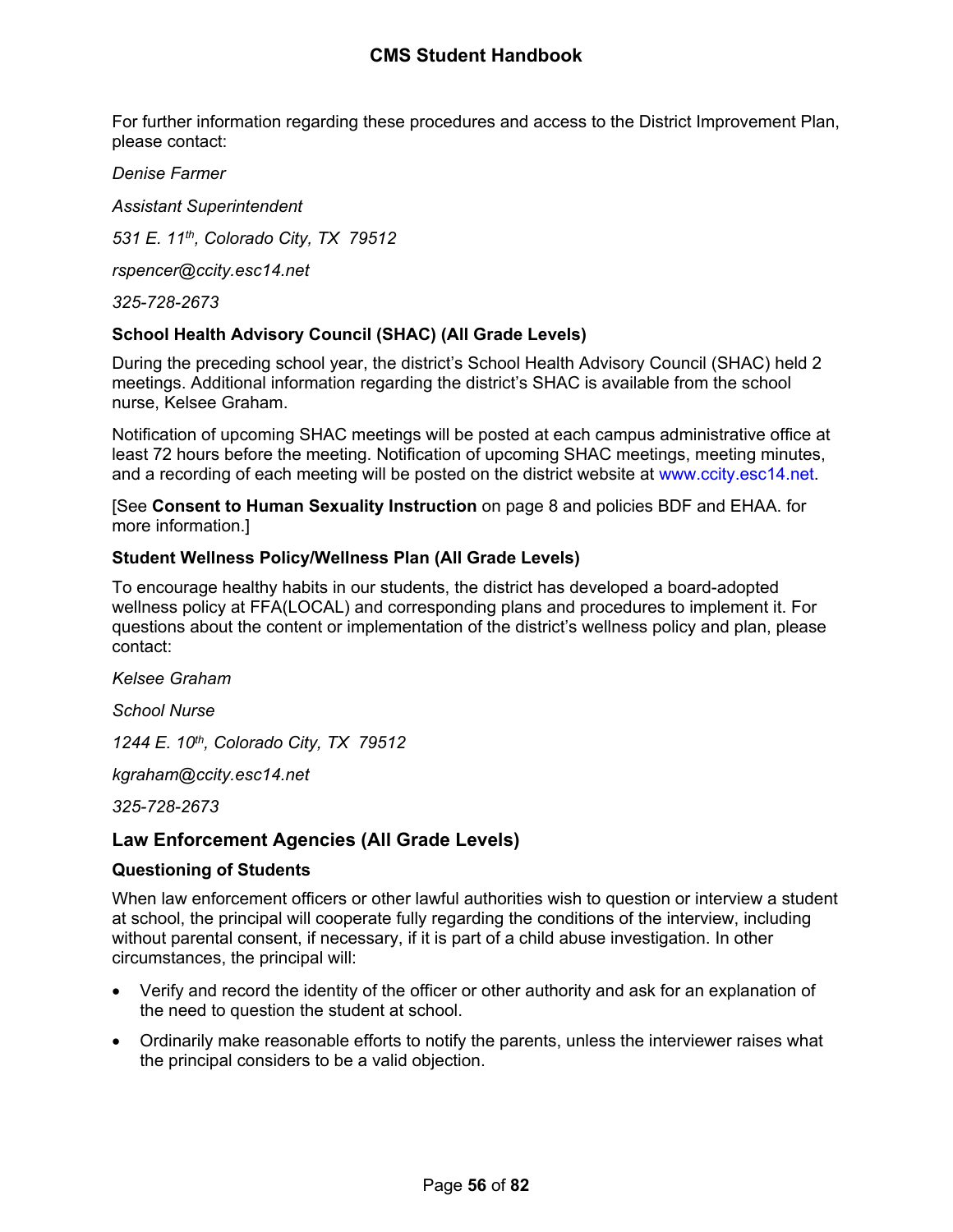Ordinarily be present for the questioning or interview, unless the interviewer raises what the principal considers to be a valid objection.

# **Students Taken into Custody**

State law requires the district to permit a student to be taken into legal custody:

- To comply with an order of the juvenile court.
- To comply with the laws of arrest.
- By a law enforcement officer if there is probable cause to believe the student has engaged in delinquent conduct or conduct in need of supervision.
- By a law enforcement officer to obtain fingerprints or photographs for comparison in an investigation.
- By a law enforcement officer to obtain fingerprints or photographs to establish a student's identity where the child may have engaged in conduct indicating a need for supervision, such as running away.
- By a probation officer if there is probable cause to believe the student has violated a condition of probation imposed by the juvenile court.
- By an authorized representative of Child Protective Services (CPS), Texas Department of Family and Protective Services (DFPS), a law enforcement officer, or a juvenile probation officer, without a court order, under the conditions set out in the Family Code relating to the student's physical health or safety.
- To comply with a properly issued directive from a juvenile court to take a student into custody.

Before a student is released to a legally authorized person, the principal will verify the person's identity and, to the best of his or her ability, will verify the person's authority to take custody of the student.

The principal will immediately notify the superintendent and will attempt to notify the parent, unless the legally authorized person raises what the principal considers to be a valid objection to notifying the parents. Because the principal does not have the authority to prevent or delay a student's release to a legally authorized person, any notification will most likely be after the fact.

### **Notification of Law Violations**

The district is required by state law to notify:

- All instructional and support personnel who have responsibility for supervising a student who has been taken into custody, arrested, or referred to the juvenile court for any felony offense or for certain misdemeanors.
- All instructional and support personnel who have regular contact with a student who has been convicted, received deferred prosecution, received deferred adjudication, or was adjudicated for delinquent conduct for any felony offense or certain misdemeanors that occur in school, on school property, or at a school-sponsored or school-related activity on or off school property. These personnel will also be notified if the principal has reasonable grounds to believe the student has engaged in certain conduct.
- All appropriate district personnel regarding a student who is required to register as a sex offender.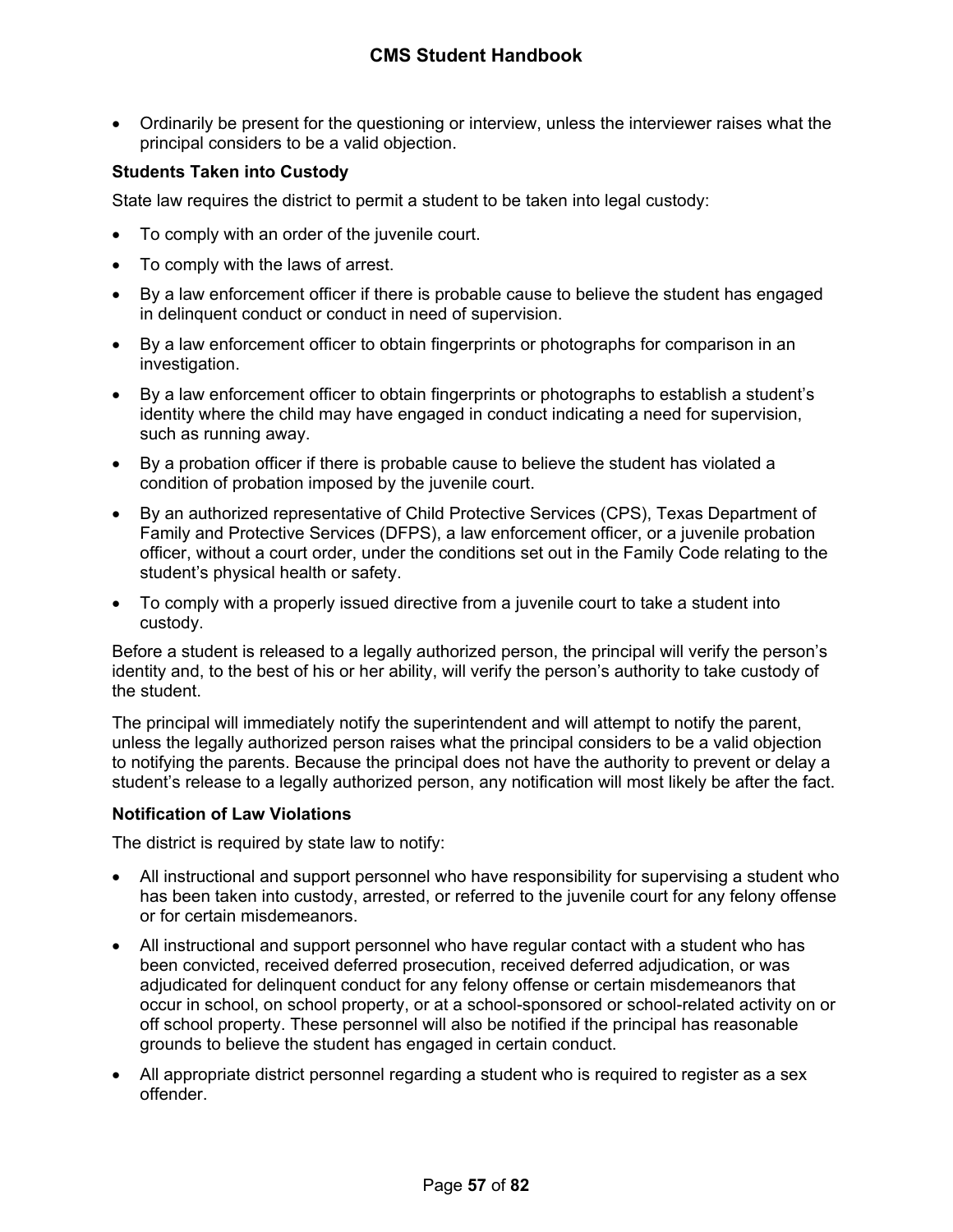[See policy GRAA(LEGAL) for more information.]

# <span id="page-58-0"></span>**Leaving Campus (All Grade Levels)**

Remember that student attendance is crucial. Appointments should be scheduled outside of school hours if possible. Absent extenuating circumstances, students will not regularly be released before the end of the school day.

State rules require parental consent before any student leaves campus for any part of the school day.

For students in elementary and middle school, a parent or authorized adult must come to the office and show identification to sign the student out. A campus representative will ask the student to report to the office. For safety purposes and stability of the learning environment, we cannot allow any unescorted adult to go to the classroom or other area to pick up the student. If the student returns to campus the same day, the parent or authorized adult must sign the student back in through the main office upon the student's return. Documentation regarding the reason for the absence will also be required.

The same process applies to students in high school if a parent picks the student up from campus. If the student's parent authorizes the student to leave campus unaccompanied, a note provided by the parent must be submitted to the main office no later than two hours prior to the student's need to leave campus. A phone call from the parent may be accepted, but the school may ultimately require a note for documentation purposes. The student must sign out through the main office and sign in upon his or her return, if the student returns the same day.

If a student becomes ill during the school day and the school nurse or other district personnel determines that the student should go home, the nurse will contact the student's parent and document the parent's wishes regarding release from school.

Unless the parent directs district personnel to release the student unaccompanied, the parent or other authorized adult must follow the sign-out procedures listed above. If a student is permitted by his or her parent to leave campus unaccompanied, the nurse will document the time of day the student was released. Under no circumstances will a student in elementary or middle school be released unaccompanied.

If a student is 18 years of age or is an emancipated minor, the student may sign him- or herself out of school. Documentation regarding the reason for the absence will be required.

### **During Lunch**

Our c*ampus is a closed campus and students are not allowed to leave during lunch without a parent.*

### **At Any Other Time during the School Day**

Students are not authorized to leave campus during regular school hours for any other reason, except with the permission of the principal.

Students who leave campus in violation of these rules will be subject to disciplinary action in accordance with the Student Code of Conduct.

# **Lost and Found (All Grade Levels)**

A lost and found collection box is located in the campus office. A student who loses an item should check the lost and found box. The district discourages bringing personal items of high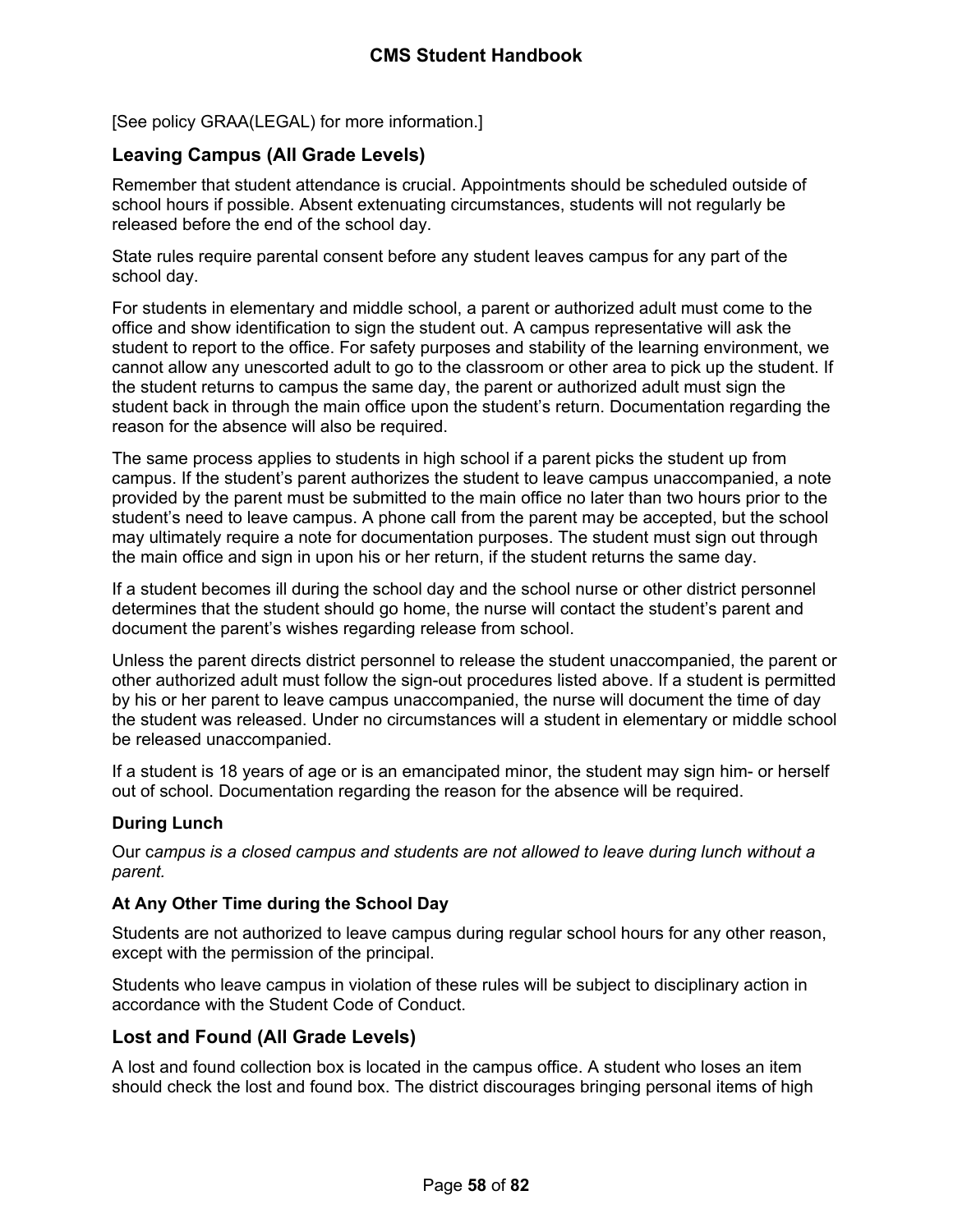monetary value to school, as the district is not responsible for lost or stolen items. The campus will dispose of lost and found items at the end of each semester.

# **Makeup Work**

## **Makeup Work Because of Absence (All Grade Levels)**

A teacher may assign makeup work to a student who misses class based on instructional objectives and the needs of the student in mastering the essential knowledge and skills or meeting subject or course requirements.

The student will be responsible for obtaining and completing the makeup work within the time specified by the teacher. A student who does not make up assigned work within the time allotted by the teacher will receive a grade of zero for the assignment.

The student is encouraged to speak with his or her teacher if the student knows of an absence ahead of time so that the teacher and student may plan any makeup work. Please remember the importance of student attendance at school and that, even though absences may be excused or unexcused, all absences account for the 90 percent threshold regarding the state laws surrounding "attendance for credit or final grade." [See **Attendance for Credit or Final Grade** on page [27.](#page-27-0)]

A student involved in an extracurricular activity must notify his or her teachers ahead of time about any absences.

A student will be permitted to make up tests and turn in projects due in any class missed because of absence. Teachers may assign a late penalty to any long-term project in accordance with timelines approved by the principal and previously communicated to students.

### **DAEP Makeup Work**

### *Elementary and Middle/Junior High School Grade Levels*

*Students placed in DAEP are required to complete all work assigned by the classroom teacher as well as any computer work or extra work deemed necessary by the overseeing DAEP teacher.*

#### **In-School Suspension (ISS) and Out-of-School Suspension (OSS) Makeup Work (All Grade Levels)**

#### *Alternative Means to Receive Coursework*

While a student is in ISS or OSS, the district will provide the student with all course work for the student's foundation curriculum classes that the student misses as a result of the suspension.

### *Opportunity to Complete Courses*

A student removed from the regular classroom to ISS or another setting, other than a DAEP, will have an opportunity to complete before the beginning of the next school year each course the student was enrolled in at the time of removal from the regular classroom. The district may provide the opportunity by any method available, including a correspondence course, another distance learning option, or summer school. The district will not charge the student for any method of completion provided by the district. [See policy FO(LEGAL) for more information.]

### **Nondiscrimination Statement (All Grade Levels)**

In its efforts to promote nondiscrimination and as required by law, the district does not discriminate on the basis of race, religion, color, national origin, gender, sex, age, disability, or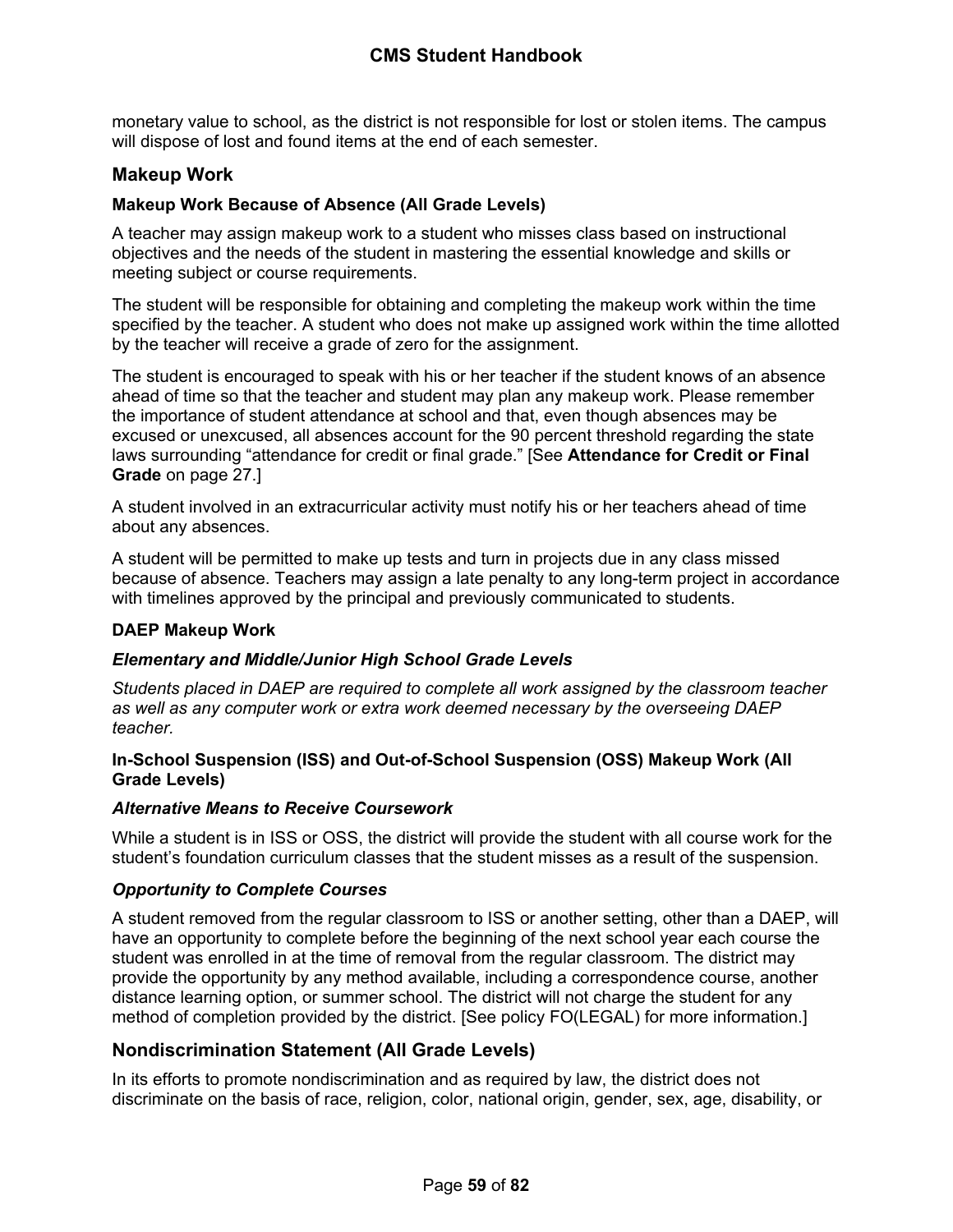any other basis prohibited by law in providing education services, activities, and programs, including Career and Technical Education (CTE) programs. The district provides equal access to the Boy Scouts and other designated youth groups.

In accordance with Title IX, the district does not and is required not to discriminate on the basis of sex in its educational programs or activities. The requirement not to discriminate extends employment. Inquiries about the application of Title IX may be referred to the district's Title IX Coordinator (see below), to the Assistant Secretary for Civil Rights of the Department of Education, or both.

Other federal laws that prohibit discrimination include Title VI, Section 504, the Age Discrimination Act, the Boy Scouts Act, and Title II.

The district has designated and authorized the following employee as the Title IX Coordinator to address concerns or inquiries regarding discrimination on the basis of sex, including sexual harassment, sexual assault, dating violence, domestic violence, stalking, or gender-based harassment:

*Reggy Spencer*

*Superintendent*

*531 E. 11th, Colorado City, TX 79512*

*rspencer@ccity.esc14.net*

*325-728-2673*

Reports can be made at any time and by any person, including during non-business hours, by mail, phone, or email. During district business hours, reports may also be made in person. Upon the district receiving notice or an allegation of sex-based harassment, the Title IX Coordinator will promptly respond in accordance with the process described at FFH(LOCAL).

The following district representatives have been designated to address concerns or inquiries about other kinds of discrimination:

 For concerns regarding discrimination on the basis of disability, see the ADA/Section 504 Coordinator:

*Lorianne Toombs 504 Coordinator 1244 E. 10th, Colorado City, TX 79512 ltoombs@ccity.esc14.net 325-728-2673* For all other concerns regarding discrimination, see the superintendent: *Reggy Spencer Superintendent*

*531 E. 11th, Colorado City, TX 79512*

*rspencer@ccity.esc14.net*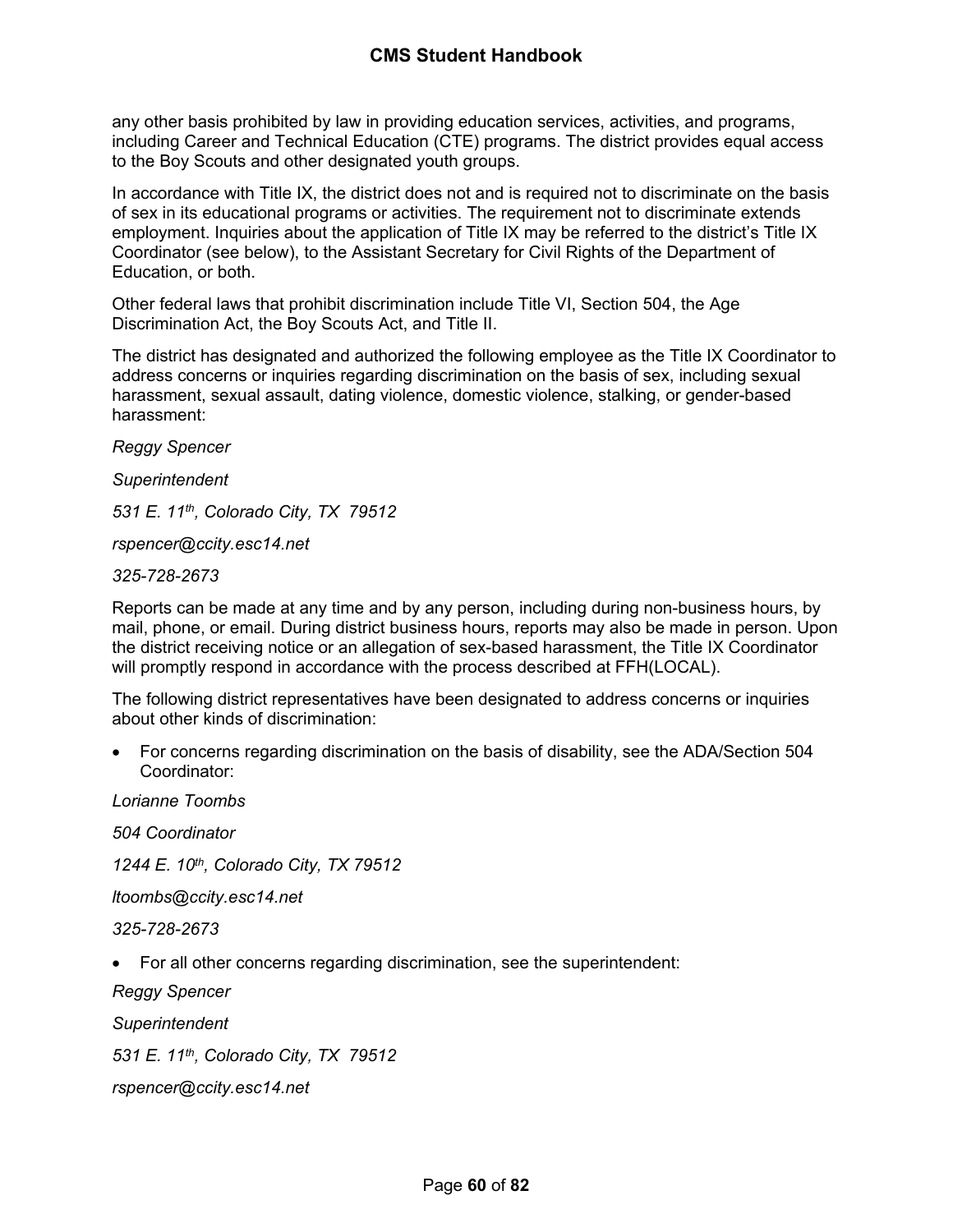#### *325-728-2673*

[See policies FB, FFH, and GKD for more information.]

## **Parent and Family Engagement (All Grade Levels)**

#### <span id="page-61-0"></span>**Working Together**

Experience and research tell us that a child succeeds in education with good communication and a strong partnership between home and school. A parent's involvement and engagement in this partnership may include:

- Encouraging your child to put a high priority on education and working with your child every day to make the most of the educational opportunities the school provides.
- Ensuring that your child completes all homework assignments and special projects and comes to school each day prepared, rested, and ready to learn.
- Becoming familiar with all your child's school activities and with the academic programs, including special programs, offered in the district.
- Discussing with the school counselor or principal any questions you may have about the options and opportunities available to your child.
- Reviewing the requirements and options for graduation with your child in middle school and again while your child is enrolled in high school.
- Monitoring your child's academic progress and contacting teachers as needed. [See **Academic Counseling** on page [36](#page-36-0).]
- Attending scheduled conferences and requesting additional conferences as needed. To schedule a telephone or in-person conference with a teacher, school counselor, or principal, please call the school office at 325-728-2673 for an appointment. The teacher will usually return your call or meet with you during his or her conference period or before or after school. [See **Report Cards/Progress Reports and Conferences** on page [63](#page-63-0).]
- Becoming a school volunteer. [See **Volunteers** on page [75](#page-75-0) and policy GKG for more information.]
- Participating in campus parent organizations. Parent organizations include: PTO
- Serving as a parent representative on the district-level or campus-level planning committees that develop educational goals and plans to improve student achievement. For more information, see policies BQA and BQB and contact:
- *Robby Russell, 3rd thru 6th principal; russell@ccity.esc14.net*
- *Lorianne Toombs, 7th/8th principal; ltoombs@ccity.esc14.net*
- *1244 E. 10th, Colorado City, TX 79512*
- *325-728-2673*
- Serving on the School Health Advisory Council (SHAC) and assisting the district in aligning local community values with health education instruction and other wellness issues. [See **School Health Advisory Council (SHAC)** on page [54](#page-54-2) and policies BDF, EHAA, FFA for more information.]
- Being aware of the school's ongoing bullying and harassment prevention efforts.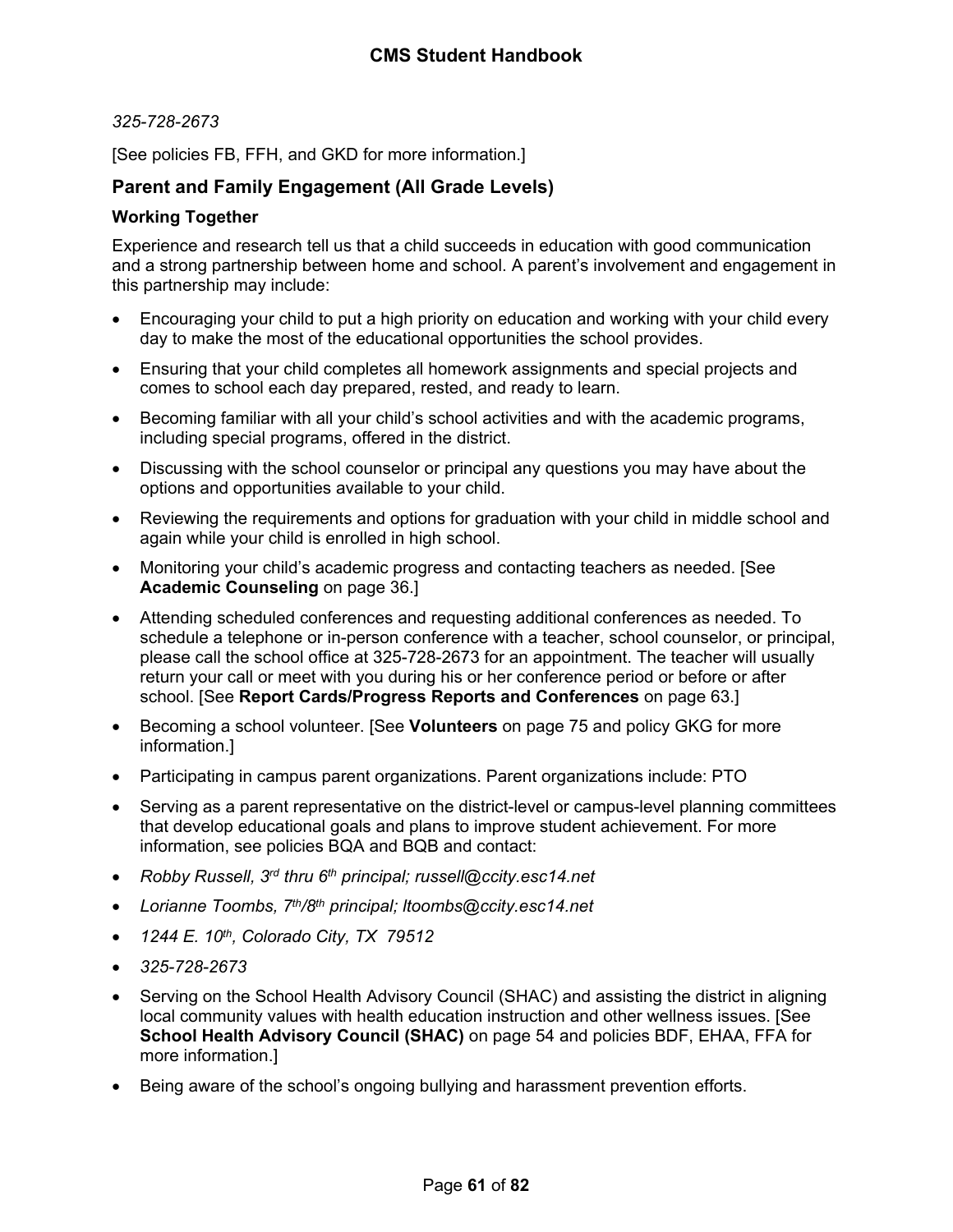- Contacting school officials if you are concerned with your child's emotional or mental wellbeing.
- Attending board meetings to learn more about district operations. Regular board meetings are held on the third Monday of each month at 5:30 p. m. Board Room at the Business Office located at 1132 Hickory, Colorado City, TX 79512. An agenda for a regular or special meeting is posted no later than 72 hours before each meeting at *1132 Hickory, Colorado City, TX* and online at *https://meetings.boardbook.org/Public/Organization/2243.* [See policies BE and BED for more information.]

# **Pledges of Allegiance and a Minute of Silence (All Grade Levels)**

Each school day, students will recite the Pledge of Allegiance to the U.S. flag and the Pledge of Allegiance to the Texas flag. Parents may submit a written request to the principal to excuse their child from reciting a pledge. [See **Reciting the Pledges to the U.S. and Texas Flags** on page [14.](#page-14-0)]

State law requires that one minute of silence follow recitation of the pledges. Each student may choose to reflect, pray, meditate, or engage in any other silent activity during that minute so long as the silent activity does not interfere with or distract others.

In addition, state law requires that each campus provide for the observance of one minute of silence in remembrance of those who lost their lives on September 11, 2001, at the beginning of the first class period when September 11 falls on a regular school day.

[See policy EC for more information.]

# **Prayer (All Grade Levels)**

Each student has a right to pray individually, voluntarily, and silently or to meditate in school in a manner that does not disrupt school activities. The school will not encourage, require, or coerce a student to engage in or refrain from such prayer or meditation during any school activity.

### **Promotion and Retention**

A student will be promoted only on the basis of academic achievement or proficiency. In making promotion decisions, the district will consider:

- Teacher recommendation,
- Grades,
- Scores on criterion-referenced or state-mandated assessments, and
- Any other necessary academic information as determined by the district.

### **Prekindergarten - Grade 3**

A parent may request in writing that a student repeat *prekindergarten,* kindergarten, or grade 1, 2, or 3. Before granting the request, the district may convene a retention committee to meet and discuss the request, and will invite the parent to participate.

#### **Elementary and Middle/Junior High Grade Levels**

In grades 1–5, promotion to the next grade level shall be based on an overall average of 70 on a scale of 100 based on course-level, grade-level standards (essential knowledge and skills) for all subject areas and a grade of 70 or above in language arts, reading, and mathematics.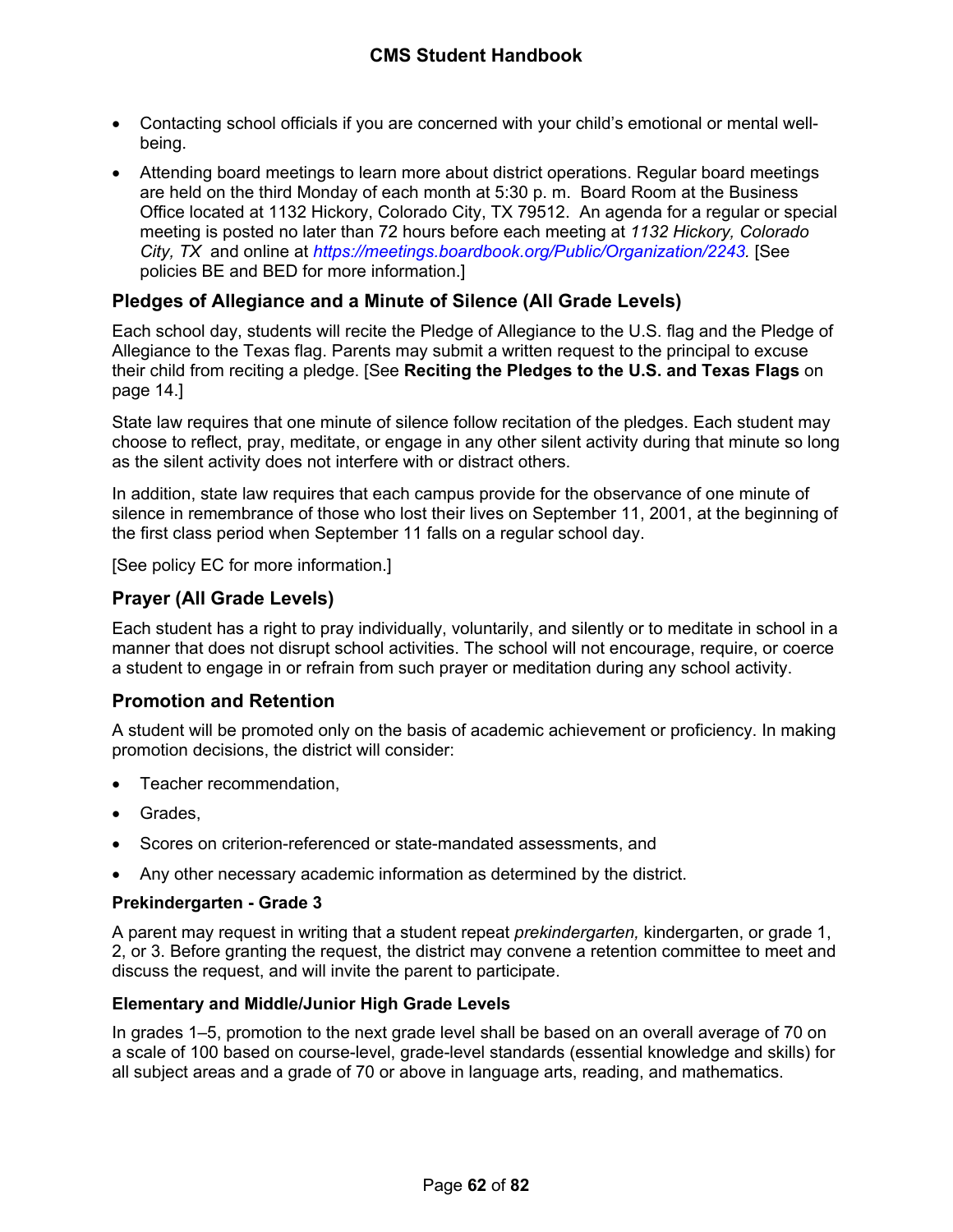In grades 6–8, promotion to the next grade level shall be based on an overall average of 70 on a scale of 100 based on course-level, grade-level standards (essential knowledge and skills) for all subject areas and a grade of 70 or above in three of the following areas: language arts, mathematics, science, and social studies.

For the 2021–22 school year, a parent may request in writing that a student repeat grade 4, 5, 6, 7, or 8 that the student was enrolled in during the 2020-21 school year. Before granting the request, the district may convene a retention committee to meet and discuss the request and will invite the parent to participate.

# **Release of Students from School**

[See **Leaving Campus** on page [57.](#page-58-0)]

# <span id="page-63-0"></span>**Report Cards/Progress Reports and Conferences (All Grade Levels)**

Report cards with each student's performance and absences in each class or subject are issued at least once every 6 weeks.

At the end of the first three weeks of a grading period parents will receive a progress report if their child's performance in any course/subject area *Or* in English language arts, mathematics, science, or social studies is near or below 70 or is below the expected level of performance. If a student receives a grade lower than 70 in any class or subject at the end of a grading period, the parent will be asked to schedule a conference with the teacher. [See **Working Together** on page [60](#page-61-0) for how to schedule a conference.]

Teachers follow grading guidelines that have been approved by the principal pursuant to the board-adopted policy. Grading guidelines are designed to reflect each student's relative mastery of each assignment. State law provides that a test or course grade issued by a teacher cannot be changed unless the board determines that the grade was arbitrary or contains an error, or that the teacher did not follow the district's grading policy. [See **Grading Guidelines** on page [47](#page-47-0) and policy EIA(LOCAL) for more information.]

Questions about grade calculation should first be discussed with the teacher. If the question is not resolved, the student or parent may request a conference with the principal in accordance with FNG(LOCAL).

The report card or unsatisfactory progress report will state whether tutorials are required for a student who receives a grade lower than 70.

Report cards and unsatisfactory progress reports must be signed by the parent and returned to the school within 3 days. The district may communicate academic information about a student electronically, including for progress reporting purposes. An electronic signature will be accepted by the district, but parents are entitled to request a handwritten signature of acknowledgment instead.

# **Retaliation**

[See **Dating Violence, Discrimination, Harassment, and Retaliation** on page [37.](#page-37-0)]

# **Safety (All Grade Levels)**

Student safety on campus, at school-related events, and in district vehicles is a high priority of the district. The cooperation of students is essential to ensuring school safety. A student is expected to: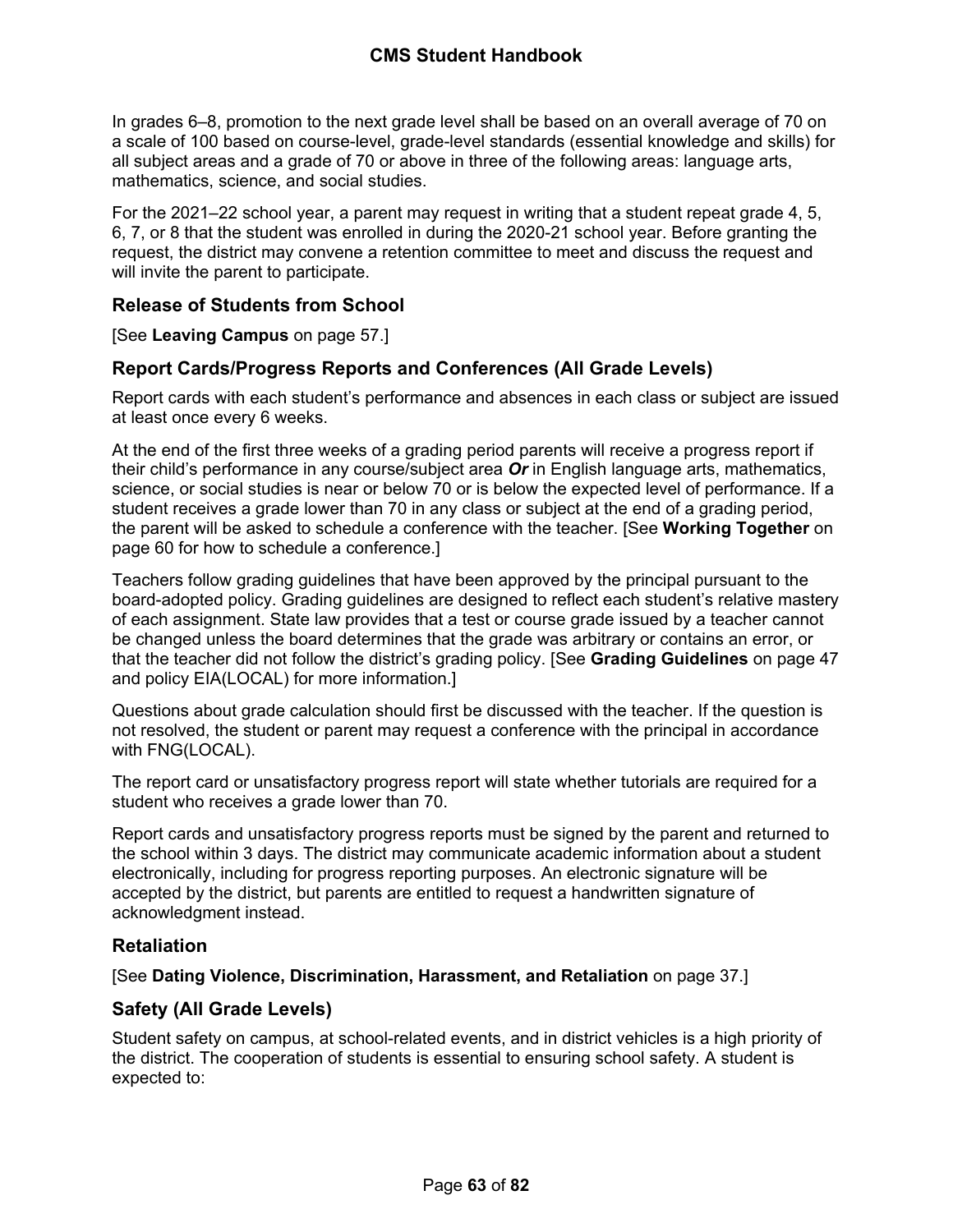- Avoid conduct that is likely to put the student or others at risk.
- Follow all behavioral standards in this handbook and the Student Code of Conduct or set by district employees.
- Remain alert to any safety hazards, such as intruders on campus or threats made by any person toward a student or staff member, and promptly report any incidents to a district employee. A student may make anonymous reports about safety concerns by https://www.ccity.esc14.net/page/bullying.
- Know emergency evacuation routes and signals.
- Follow immediately the instructions of teachers, bus drivers, and other district employees who are overseeing the welfare of students.

#### **Accident Insurance**

Soon after the school year begins, parents will have the opportunity to purchase low-cost accident insurance that would help meet medical expenses in the event of injury to their child.

#### **Insurance for Career and Technical Education (CTE) Programs**

The district may purchase accident, liability, or automobile insurance coverage for students and businesses involved in the district's CTE programs.

#### **Preparedness Drills: Evacuation, Severe Weather, and Other Emergencies**

Periodically, the school will conduct preparedness drills of emergency procedures. When the command is given or alarm is sounded, students need to follow the direction of teachers or others in charge quickly, quietly, and in an orderly manner.

### **Preparedness Training: CPR and Stop the Bleed**

The district will annually offer instruction in CPR at least once to students enrolled in in grades 7–12. The instruction can be provided as part of any course and is not required to result in CPR certification.

The district will annually offer students in grades 7–12 instruction on the use of bleeding control stations to respond to traumatic injury. For more information, see [Homeland Security's Stop the](https://www.dhs.gov/stopthebleed)  [Bleed](https://www.dhs.gov/stopthebleed) and [Stop the Bleed Texas.](https://stopthebleedtx.org/)

### **Emergency Medical Treatment and Information**

All parents are asked each year to complete a medical care authorization form, providing written parental consent to obtain emergency treatment and information about allergies to medications or drugs. Parents should contact the school nurse to update emergency care information (name of doctor, emergency phone numbers, allergies, etc.).

The district may consent to medical treatment, which includes dental treatment, if necessary, for a student if:

- The district has received written authorization from a person having the right to consent;
- That person cannot be contacted; and
- That person has not given the district actual notice to the contrary.

The emergency care authorization form will be used by the district when a student's parent or authorized designee is unable to be contacted. A student may provide consent if authorized by law or court order.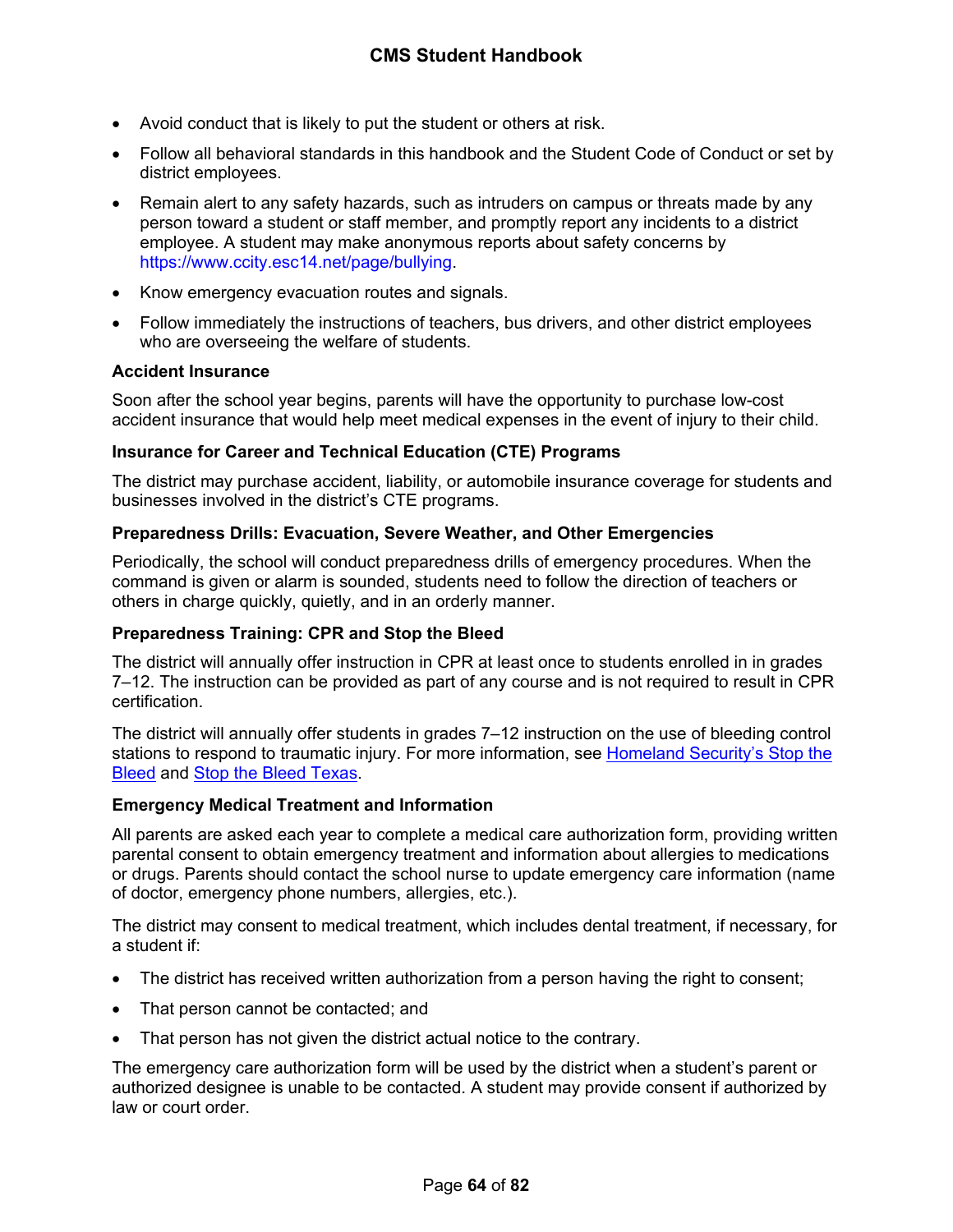Regardless of parental authorization for the district to consent to medical treatment, district employees will contact emergency medical services to provide emergency care when required by law or when deemed necessary, such as to avoid a life-threatening situation.

## **Emergency School Closing Information**

Each year, parents are asked to complete an emergency release form to provide contact information in the event that the district needs to notify parents of early dismissal, delayed opening, or restricted access to a campus because of severe weather, a security threat, or another emergency cause.

The district will rely on contact information on file with the district to communicate with parents in an emergency situation, which may include real-time or automated messages. It is crucial to notify your child's school when a phone number changes. State law requires parents to update contact information within two weeks after the date the information changes.

If the campus must close, delay opening, or restrict access to the building because of an emergency, the district will also alert the community in the following ways: *post a notice on the district website, send alerts via Skylert, or provide notice to local news sources. or "send alerts to local news sources."*].

[See **Automated Emergency Communications** on page [33.](#page-33-0)]

# **SAT, ACT, and Other Standardized Tests**

[See **Standardized Testing** on page [69](#page-69-0).]

# **Schedule Changes (Middle/Junior High and High School Grade Levels)**

Any request for schedule changes should be made to Lorianne Toombs, principal by the first Monday of the second full week.

# **School Facilities**

### **Asbestos Management Plan (All Grade Levels)**

The district works diligently to maintain compliance with federal and state law governing asbestos in school buildings. A copy of the district's asbestos management plan is available in the central administrative office. If you have any questions or would like to examine the district's plan in more detail, please contact the district's designated asbestos coordinator:

*Robert Oliver*

*Maintenance Supervisor*

*1244 Hickory; Colorado City, TX 79512*

*roliver@ccity.esc14.net*

*325-728-2673*

### **Food and Nutrition Services (All Grade Levels)**

The district participates in the School Breakfast Program and National School Lunch Program and offers students nutritionally balanced meals daily in accordance with standards set forth in state and federal law.

Some students are eligible for free and reduced-price meals based on financial need. Information about a student's participation is confidential. The district may share information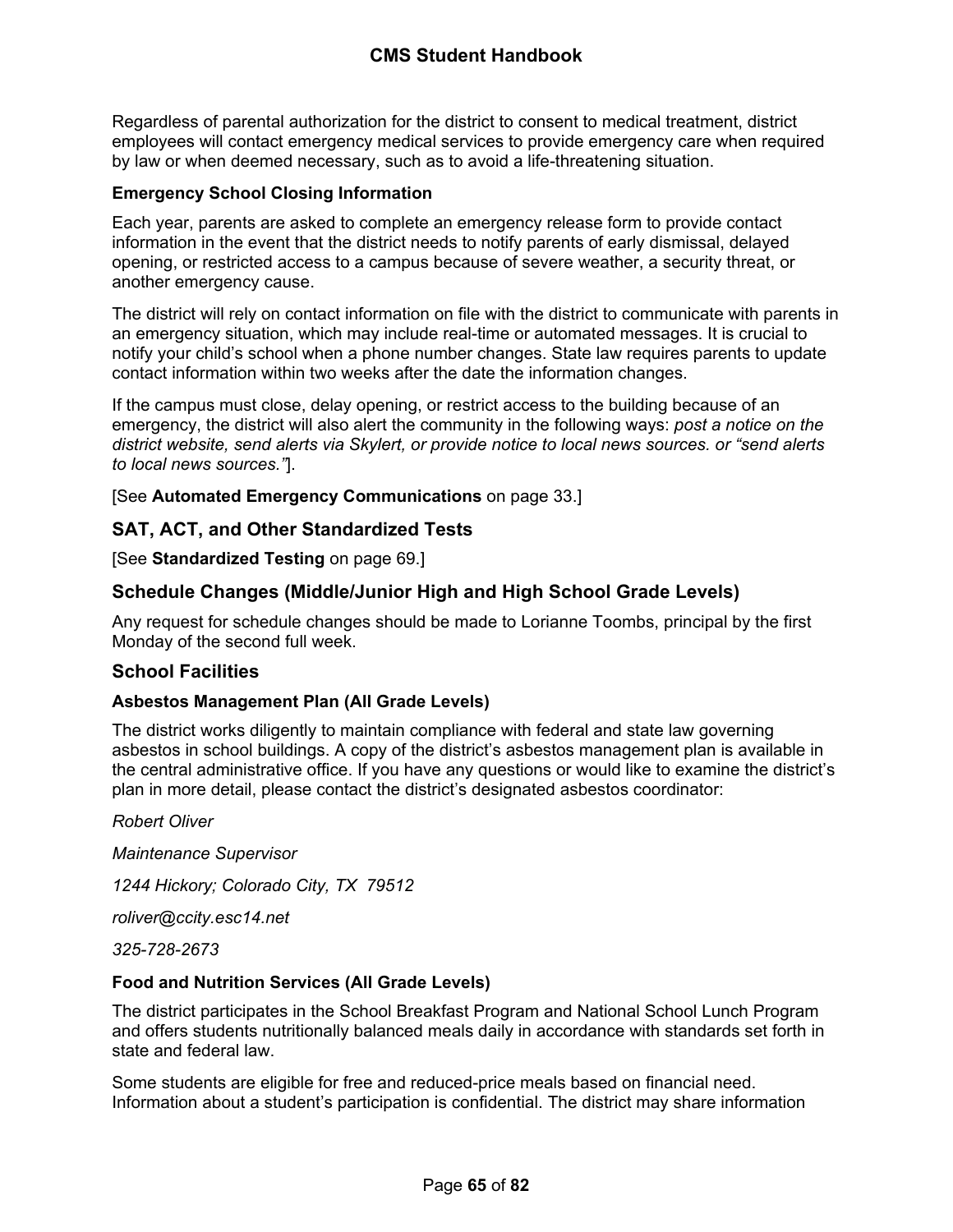# **CMS Student Handbook**

such as a student's name and eligibility status to help enroll eligible children in Medicaid or the state children's health insurance program (CHIP) unless the student's parent requests the student's information not be disclosed.

Participating students will be offered the same meal options as their peers and will not be treated differently from their peers.

To apply for free or reduced-price meal services, contact:

*Becky Sanford)*

*Food Service Coordinator*

*1132 Hickory, Colorado City, TX 79512*

*bsanford@ccity.esc14.net*

*325-728-2673*

[See policy CO for more information.]

Parents should continually monitor their child's meal account balance. When a student's meal account is depleted, the district will notify the parent. The student may continue to purchase meals according to the grace period set by the school board. The district will present the parent with a schedule of repayment for any outstanding account balance and an application for free or reduced meals.

If the district is unable to work out an agreement with the student's parent on replenishment of the meal account and payment of any outstanding balance, the student will receive a meal. The district will make every effort to avoid bringing attention to the student.

#### *Vending Machines (All Grade Levels)*

The district has adopted and implemented the state and federal policies for food service, including guidelines to restrict student access to vending machines. For more information regarding these policies and guidelines, see the principal. [See policy FFA for more information.]

#### **Pest Management Plan (All Grade Levels)**

The district is required to follow integrated pest management (IPM) procedures to control pests on school grounds. Although the district strives to use the safest and most effective methods to manage pests, including a variety of non-chemical control measures, periodic indoor and outdoor pesticide use is sometimes necessary to ensure a safe, pest-free school environment.

All pesticides used are registered for their intended use by the U.S. Environmental Protection Agency and are applied only by certified pesticide applicators. Except in an emergency, signs will be posted 48 hours before indoor application. All outdoor applications will be posted at the time of treatment, and signs will remain until it is safe to enter the area.

Parents who have questions or who want to be notified of the times and types of applications prior to pesticide application inside their child's school assignment area may contact the district's IPM coordinator:

*Ross Andrews*

*Licensed IPM Consultant 1132 Hickory, Colorado City, TX 79512*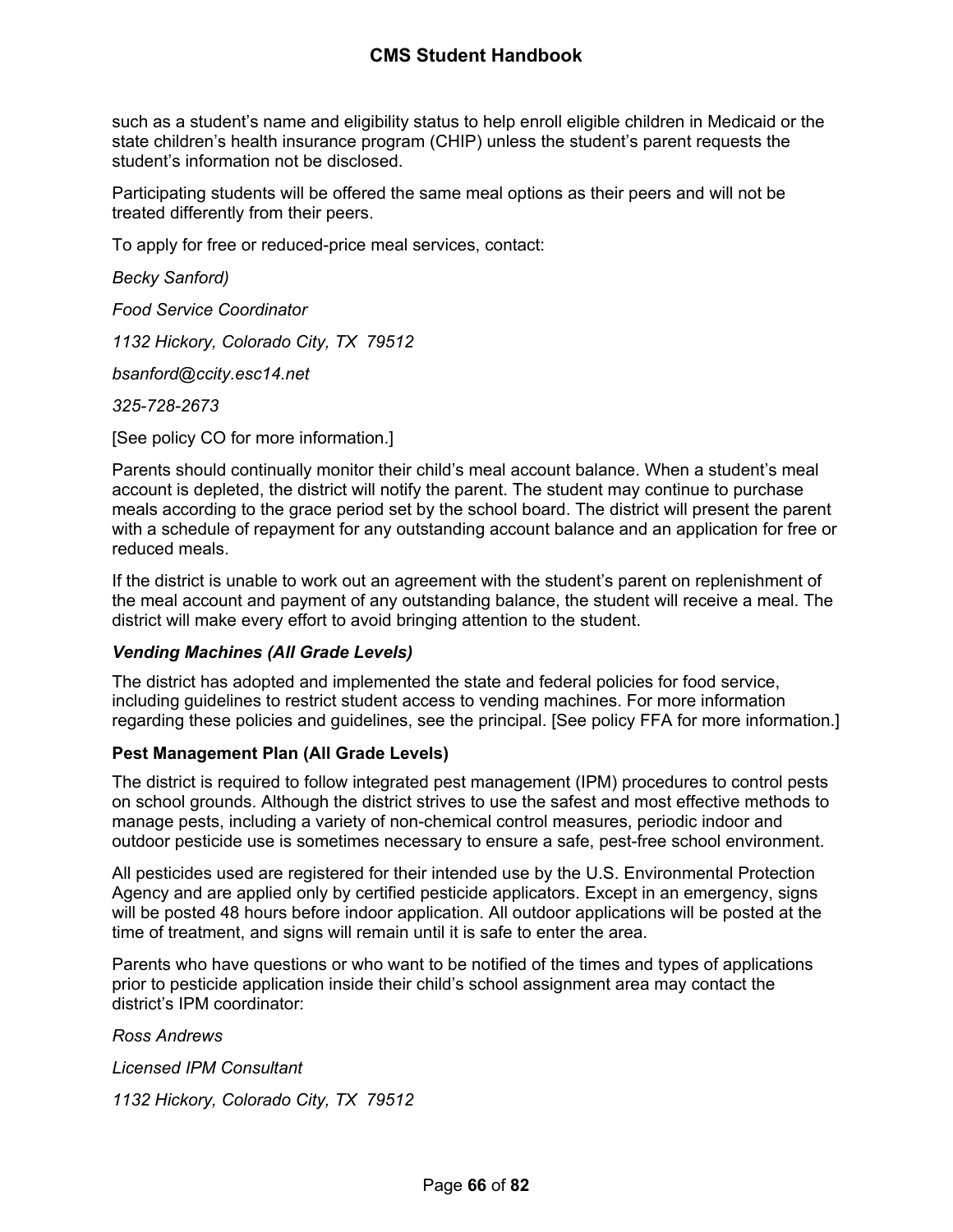*randrews@ccity.esc14.net*

#### 325-728-2673

#### **Conduct Before and After School (All Grade Levels)**

Teachers and administrators have full authority over student conduct at before- or after-school activities. Whether a school activity is on or off district premises, students are subject to the same rules of conduct that apply during the instructional day. Misbehavior will be subject to consequences established by the Student Code of Conduct or any stricter standards of behavior established by the sponsor for extracurricular participants.

#### **Library (All Grade Levels)**

The library is open with a set schedule as well as independent student use during the following times with a teacher permit:

#### **Use of Hallways during Class Time (All Grade Levels)**

During class times, loitering or standing in the halls is not permitted, and a student must have a hall pass to be outside the classroom for any purpose. Failure to obtain a pass will result in disciplinary action in accordance with the Student Code of Conduct.

#### **Meetings of Non-curriculum-Related Groups (Secondary Grade Levels Only)**

Student-organized, student-led non-curriculum-related groups are permitted to meet during the hours designated by the principal before and after school. These groups must comply with the requirements of policy FNAB(LOCAL).

A list of these groups is available in the principal's office.

# **School-Sponsored Field Trips (All Grade Levels)**

The district periodically takes students on field trips for educational purposes.

A parent must provide permission for a student to participate in a field trip.

The district may ask the parent to provide information about a student's medical provider and insurance coverage and may also ask the parent to sign a waiver allowing for emergency medical treatment in the case of a student accident or illness during the field trip.

The district may require a fee for student participation in a field trip that is not required as part of a basic educational program or course to cover expenses such as transportation, admission, and meals; however, a student will not be denied participation because of financial need. The district is not responsible for refunding fees paid directly to a third-party vendor.

### <span id="page-67-0"></span>**Searches**

#### **Searches in General (All Grade Levels)**

In the interest of promoting student safety and drug-free schools, district officials may occasionally conduct searches.

District officials may search students, their belongings, and their vehicles in accordance with law and district policy. Searches of students will be conducted without discrimination, based on, for example, reasonable suspicion or voluntary consent or pursuant to district policy providing for suspicionless security procedures, including the use of metal detectors.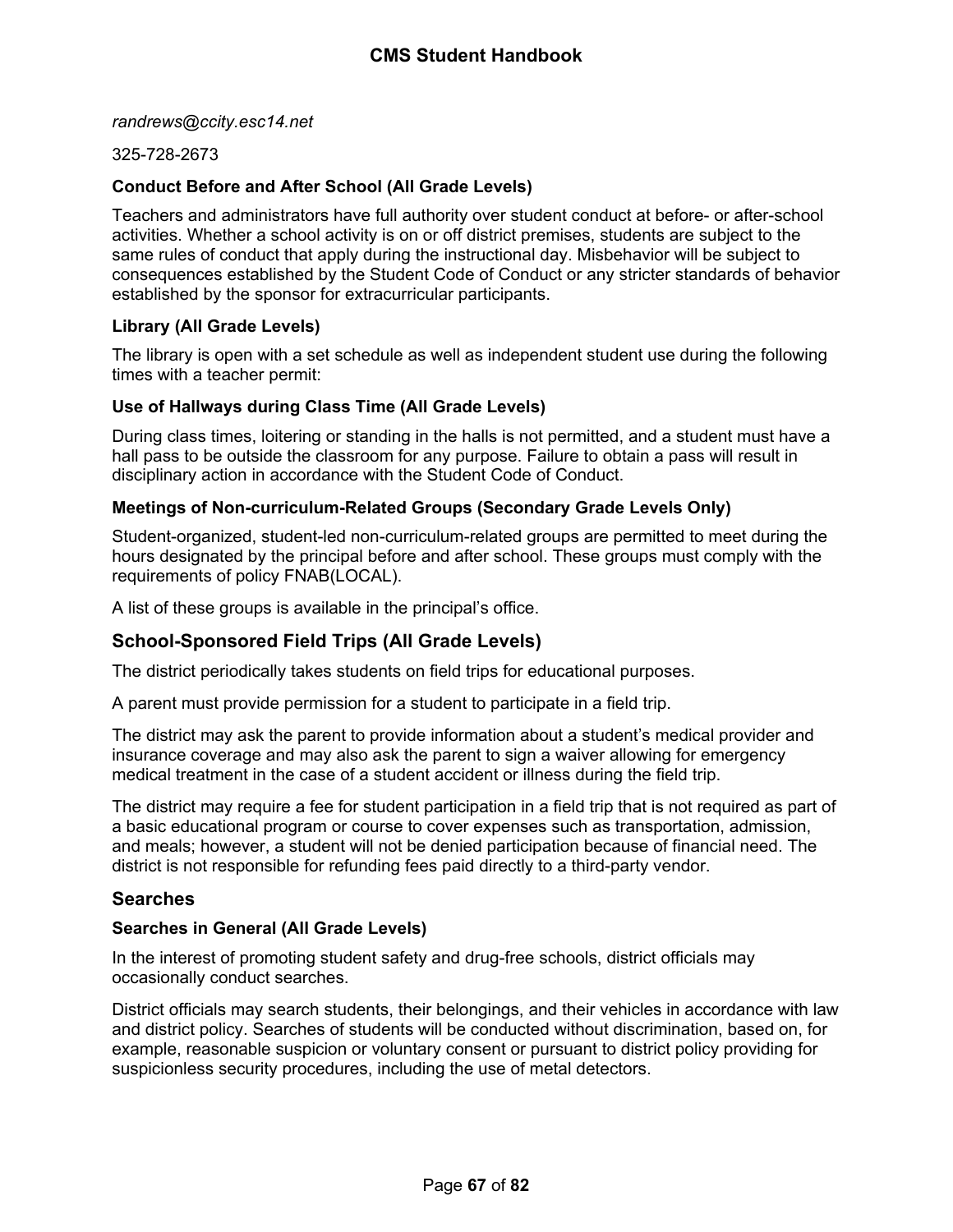In accordance with the Student Code of Conduct, students are responsible for prohibited items found in their possession, including items in their personal belongings or in vehicles parked on district property.

If there is reasonable suspicion to believe that searching a student's person, belongings, or vehicle will reveal evidence of a violation of the Student Code of Conduct, a district official may conduct a search in accordance with law and district regulations.

## **District Property (All Grade Levels)**

Desks, lockers, district-provided technology, and similar items are the property of the district and are provided for student use as a matter of convenience. District property is subject to search or inspection at any time without notice. Students have no expectation of privacy in district property.

Students are responsible for any item found in district property provided to the student that is prohibited by law, district policy, or the Student Code of Conduct.

### **Metal Detectors (All Grade Levels)**

To maintain a safe and disciplined learning environment, the district reserves the right to subject students to metal detector searches when entering a district campus and at off-campus, schoolsponsored activities.

### **Telecommunications and Other Electronic Devices (All Grade Levels)**

Use of district-owned equipment and its network systems is not private and will be monitored by the district. [See policy CQ for more information.]

Any searches of personal electronic devices will be conducted in accordance with law, and the device may be confiscated to perform a lawful search. A confiscated device may be turned over to law enforcement to determine whether a crime has been committed.

[See **Electronic Devices and Technology Resources** on page [43](#page-43-0) and policy FNF(LEGAL) for more information.]

### **Trained Dogs (All Grade Levels)**

The district may use trained dogs to screen for concealed, prohibited items, including drugs and alcohol. Screenings conducted by trained dogs will not be announced in advance. The dogs will not be used with students, but students may be asked to leave personal belongings in an area that is going to be screened, such as a classroom, a locker, or a vehicle. If a dog alerts to an item or an area, it may be searched by district officials.

### **Drug Testing (Secondary Grade Levels Only)**

The District requires the random drug-testing of any student in grades 7-12 who chooses to participate in school-sponsored extracurricular activities or request a permit to park a vehicle on school property.

The Superintendent shall develop regulations for the implementation of the District's random student drug-testing program that address the following:

- 1. Covered activities and purpose of the program;
- 2. Written consent and confidentiality of results;
- 3. Testing procedures and collection process; and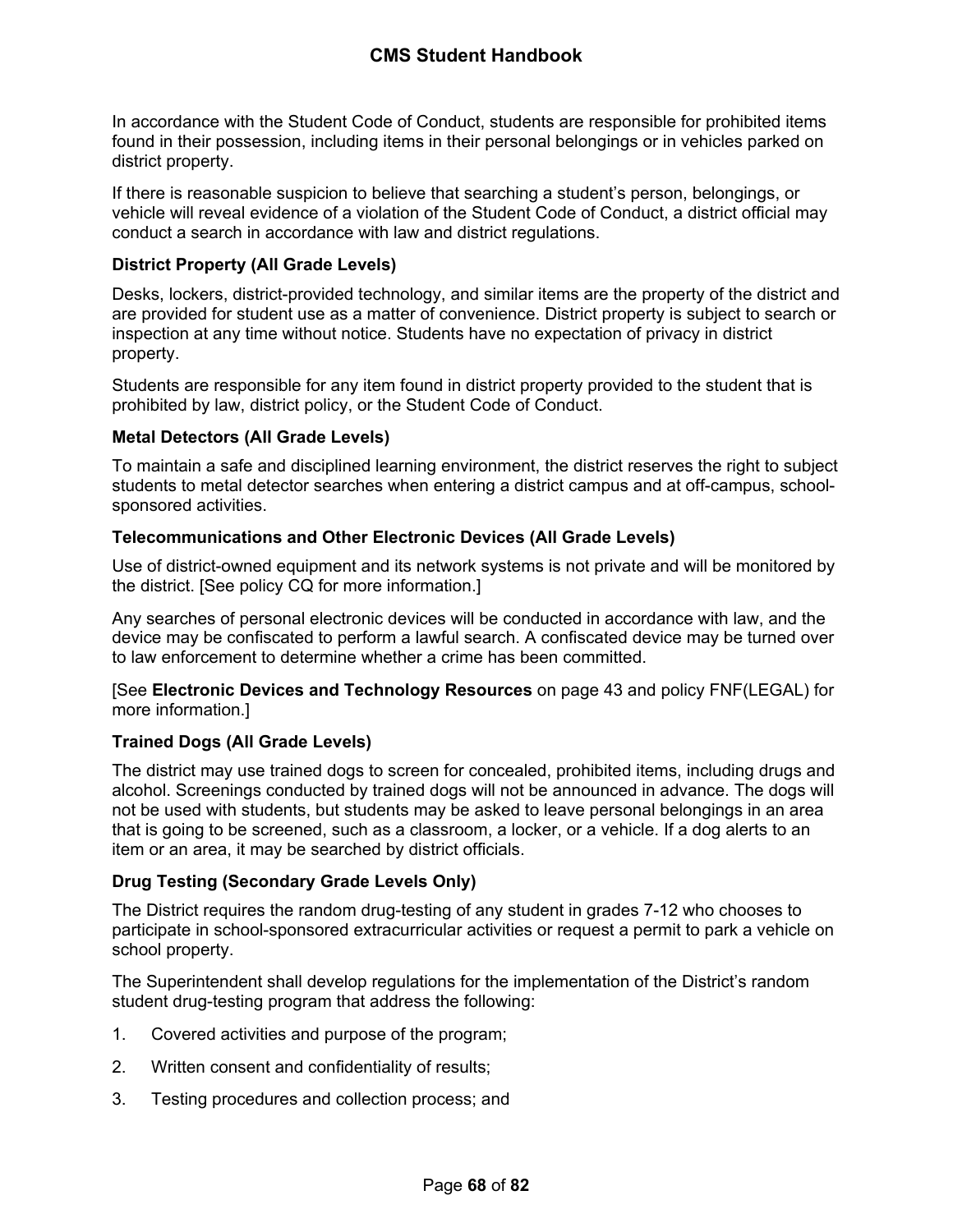4. Applicable consequences.

[See **Steroids** on page [51.](#page-51-1)]

## **Vehicles on Campus (Secondary Grade Levels Only)**

If a vehicle subject to search is locked, the student will be asked to unlock the vehicle. If the student refuses, the district will contact the student's parents. If the parents also refuse to permit the vehicle to be searched, the district may turn the matter over to law enforcement. The district may contact law enforcement even if permission to search is granted.

## **Sexual Harassment**

[See **Dating Violence, Discrimination, Harassment, and Retaliation** on page [37.](#page-37-0)]

# **Special Programs (All Grade Levels)**

The district provides special programs for gifted and talented students, students who are homeless, students in foster care, bilingual students, migrant students, English learners, students diagnosed with dyslexia, and students with disabilities. The coordinator of each program can answer questions about eligibility requirements, as well as programs and services offered in the district or by other organizations. A student or parent with questions about these programs should contact:

*Robby Russell, 3rd thru 6th principal; russell@ccity.esc14.net*

*Lorianne Toombs, 7th/8th principal; ltoombs@ccity.esc14.net*

*1244 E. 10th, Colorado City, TX 79512*

*325-728-2673*

The Texas State Library and Archives Commission's [Talking Book Program](https://www.tsl.texas.gov/tbp/index.html) provides audiobooks free of charge to qualifying Texans, including students with visual, physical, or reading disabilities such as dyslexia.

# <span id="page-69-0"></span>**Standardized Testing**

### **Secondary Grade Levels**

### *SAT/ACT (Scholastic Aptitude Test and American College Test)*

Many colleges require either the American College Test (ACT) or the Scholastic Aptitude Test (SAT) for admission. These assessments are usually taken at the end of the junior year. Students are encouraged to talk with the school counselor early during their junior year to learn about these assessments and determine the appropriate examination to take. The Preliminary SAT (PSAT) and ACT-Aspire are the corresponding preparatory and readiness assessments for the SAT and ACT.

**Note:** These assessments may qualify a student to receive a performance acknowledgment on the student's transcript under the foundation graduation program and may qualify as a substitute for an end-of-course testing requirement in certain circumstances. A student's performance at a certain level on the SAT or ACT also makes the student eligible for automatic admission to a Texas public institution of higher education.

### *TSI (Texas Success Initiative) Assessment*

Prior to enrollment in a Texas public college or university, most students must take a standardized test called the Texas Success Initiative (TSI) assessment. The TSI assesses the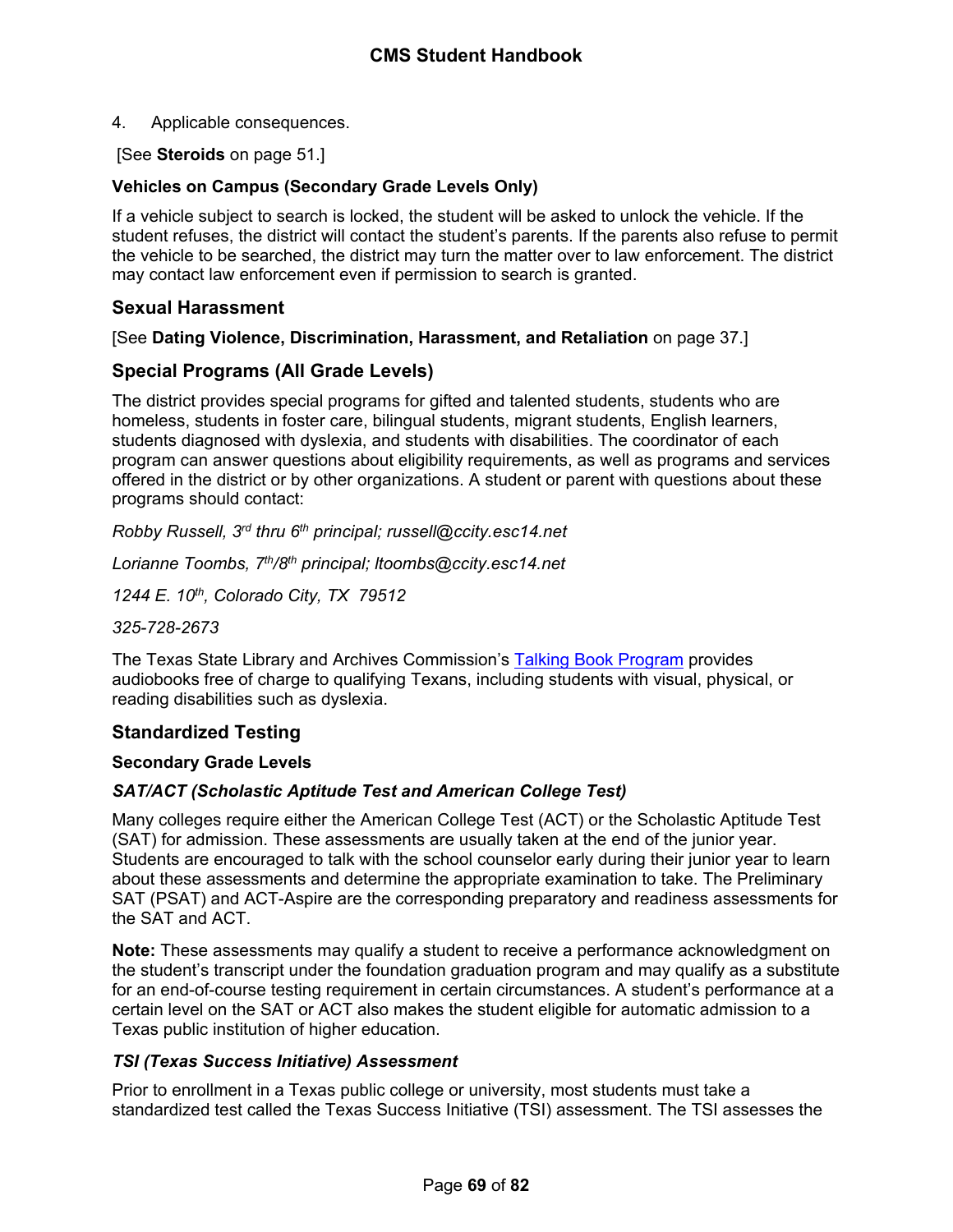reading, mathematics, and writing skills that freshmen-level students need to perform effectively as undergraduates in Texas public colleges and universities. This assessment may also be required before a student enrolls in a dual credit course offered through the district. Achieving certain benchmark scores on this assessment may also waive certain end-of-course assessment requirements in limited circumstances.

## **STAAR (State of Texas Assessments of Academic Readiness)**

## *Grades 3–8*

In addition to routine tests and other measures of achievement, students at certain grade levels are required to take the state assessment, called STAAR, in the following subjects:

- Mathematics, annually in grades 3–8
- Reading, annually in grades 3–8
- Science in grades 5 and 8
- Social Studies in grade 8

STAAR Alternate 2 is available for eligible students receiving special education services who meet certain state-established criteria as determined by the student's ARD committee.

STAAR Spanish is available for eligible students for whom a Spanish version of STAAR is the most appropriate measure of their academic progress.

### *Failure to Perform Satisfactorily on STAAR Reading or Math*

If a student in grades 3–8 does not perform satisfactorily on the state assessment, the district will provide accelerated instruction for the student. A student who does not attend accelerated instruction may violate school attendance requirements.

For a student who does not perform satisfactorily on the math or reading assessment in grades 3, 5, or 8, the district will establish an accelerated learning committee (ALC), which includes the student's parent, to develop an educational plan for accelerated instruction to enable the student to perform at the appropriate grade level by the conclusion of the next school year. The district will document the educational plan in writing and provide a copy to the student's parent.

The parent of a student in grades 3, 5, or 8 who fails to perform satisfactorily on the math or reading assessment may:

- Request that the district consider assigning the student to a particular classroom teacher in the applicable subject area, if more than one classroom teacher is available.
- File a grievance or complaint regarding the content or implementation of the ALC's educational plan. See **Complaints and Concerns (All Grade Levels)** on page [33](#page-34-0) and FNG(LOCAL).

### *Standardized Testing for a Student Enrolled Above Grade Level*

If a student in grades 3–8 is enrolled in a class or course intended for students above his or her current grade level in which the student will be administered a state-mandated assessment, the student will be required to take an applicable state-mandated assessment only for the course in which he or she is enrolled, unless otherwise required to do so by federal law.

A student in grades 3–8 shall be assessed at least once in high school with the ACT or the SAT if the student completes the high school end-of-course assessments in mathematics, reading/language arts, or science prior to high school.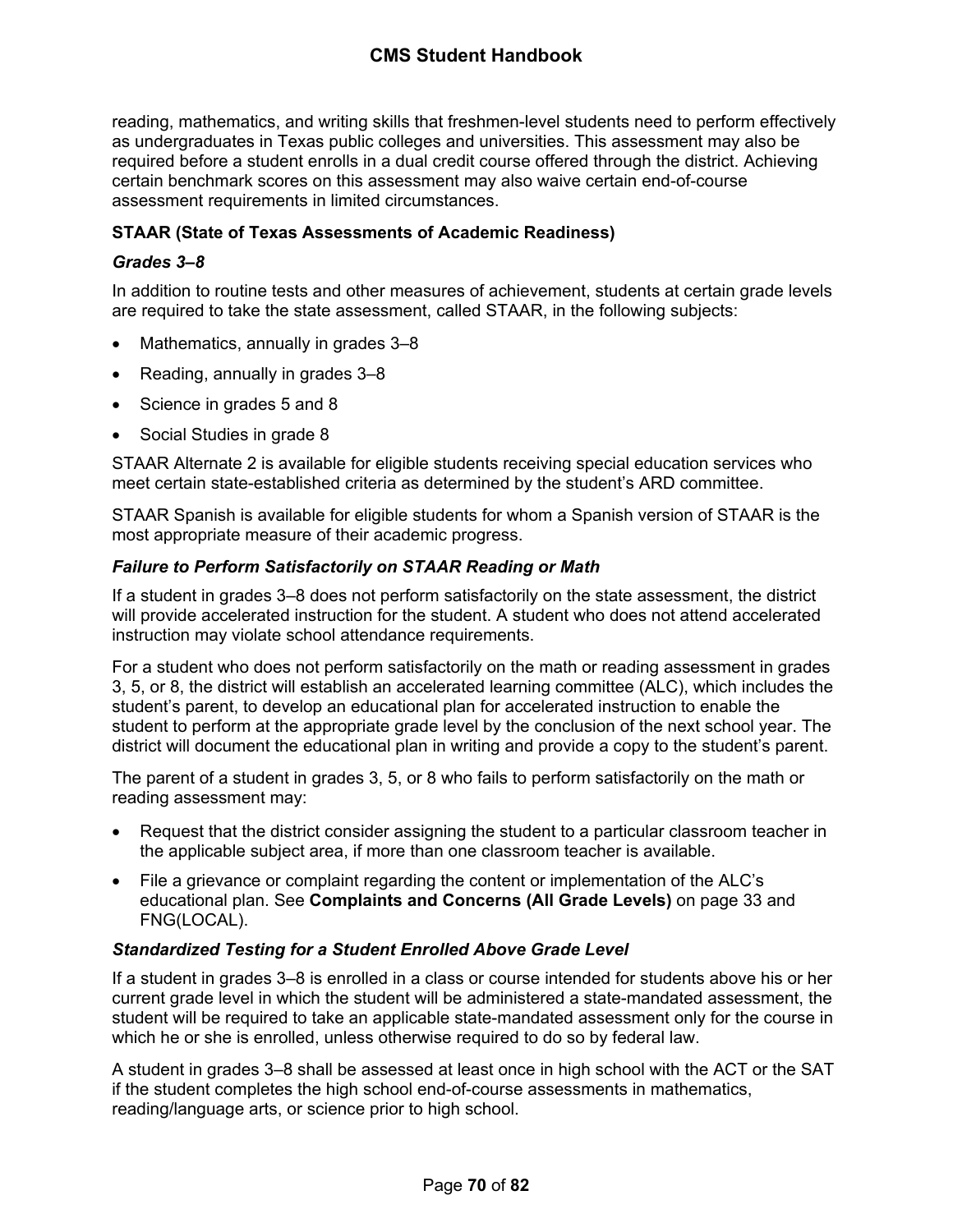## *Standardized Testing for a Student in Special Programs*

Certain students—some with disabilities and some classified as English learners—may be eligible for exemptions, accommodations, or deferred testing. For more information, see the principal, school counselor, or special education director.

### *Personal Graduation Plans - Middle or Junior High School Students*

For a middle school student who does not perform satisfactorily on a state-mandated examination, a school official will prepare a personal graduation plan (PGP).

School officials will also develop a PGP for a middle school student who is determined by the district to be unlikely to earn a high school diploma within five years of high school enrollment. The plan will, among other items;

- Identify the student's educational goals,
- Address the parent's educational expectations for the student, and
- Outline an intensive instruction program for the student.

[See the principal and policy EIF(LEGAL) for more information.]

For a student receiving special education services, the student's IEP may serve as the student's PGP and would therefore be developed by the student's ARD committee.

[See **Personal Graduation Plans** on page **Error! Bookmark not defined.** for information related to the development of personal graduation plans for high school students.]

## **Students in Foster Care (All Grade Levels)**

In an effort to provide educational stability, the district will provide enrollment and registration assistance, as well as other educational services throughout the student's enrollment, to any student who is currently placed or newly placed in foster care (temporary or permanent custody of the state, sometimes referred to as substitute care).

If you have questions, please contact the district's foster care liaison:

*Robby Russell, 3rd thru 6th principal; russell@ccity.esc14.net*

*Lorianne Toombs, 7th/8th principal; ltoombs@ccity.esc14.net*

*1244 E. 10th, Colorado City, TX 79512*

*325-728-2673*

[See **A Student in the Conservatorship of the State (Foster Care)** on page [20](#page-20-0).]

### **Students Who are Homeless (All Grade Levels)**

A parent is encouraged to inform the district if his or her child is experiencing homelessness. District staff can share resources that may be able to assist families.

For more information on services for students who are homeless, contact the district's homeless education liaison:

*Anita Reyna*

*Homeless Liaison*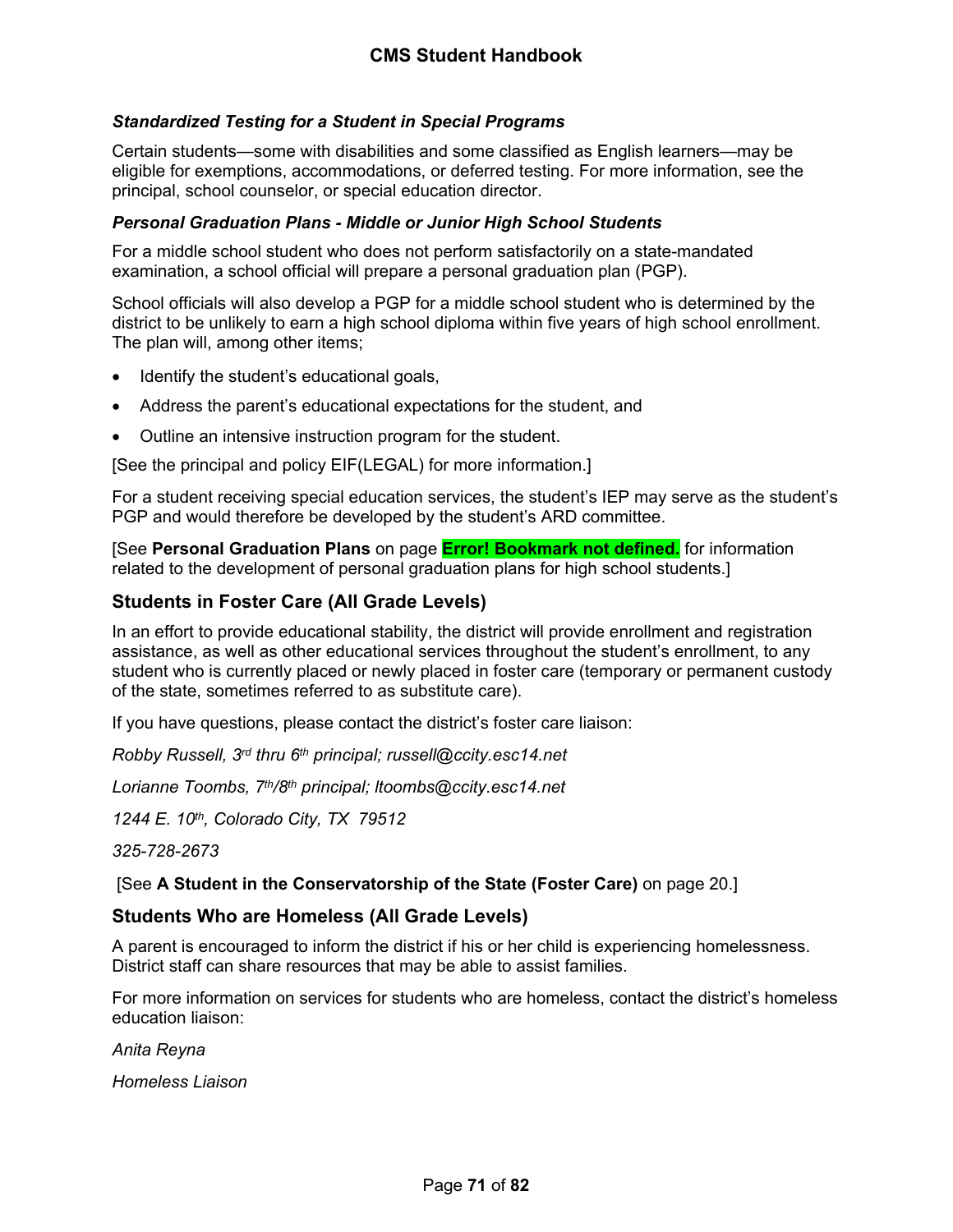*1500 Lone Wolf Blvd., Colorado City, TX 79512*

*areyna@ccity.esc14.net*

*325-728-2673*

[See **A Student Who is Homeless** on page [21.](#page-21-0)]

# **Student Speakers (All Grade Levels)**

The district provides students the opportunity to introduce the school events per the principal and/or superintendent. If a student meets the eligibility criteria and wishes to introduce one of the school events listed above, the student should submit his or her name in accordance with policy FNA(LOCAL).

# **Summer School (All Grade Levels)**

Summer School is offered as a method of accelerated instruction to all students not showing mastery in core classes as well as the STAAR assessment. There is also the ability to take courses during the summer through the Texas Virtual School Network (TXVSN.

# **Tardies (All Grade Levels)**

A student who is more than 5 minutes tardy to class may be assigned to detention hall or given another appropriate consequence.

# **Textbooks, Electronic Textbooks, Technological Equipment, and Other Instructional Materials (All Grade Levels)**

The district provides textbooks and other approved instructional materials to students free of charge for each subject or class. Students must treat any books with care and place covers on them, as directed by the teacher. The district may also provide electronic textbooks and technological equipment to students, depending on course objectives.

If a student needs a graphing calculator for a course and the district does not provide one, the student may use a calculator application with graphing capabilities on a phone, laptop, tablet, or other computing device.

A student who is issued a damaged item should report the damage to the teacher.

Any student who does not return an item or returns an item in an unacceptable condition loses the right to free textbooks and technological equipment until the item is returned or the damage is paid for by the parent. However, the student will be provided the necessary instructional resources and equipment for use at school during the school day.

# **Transfers (All Grade Levels)**

The principal is authorized to transfer a student from one classroom to another.

The superintendent is authorized to investigate and approve transfers between schools.

[See **Safety Transfers/Assignments** on page [20](#page-20-0), **Bullying** on page [29,](#page-29-0) and **A Student Who Has Learning Difficulties or Who Needs Special Education or Section 504 Services** on page [22,](#page-22-0) for other transfer options.]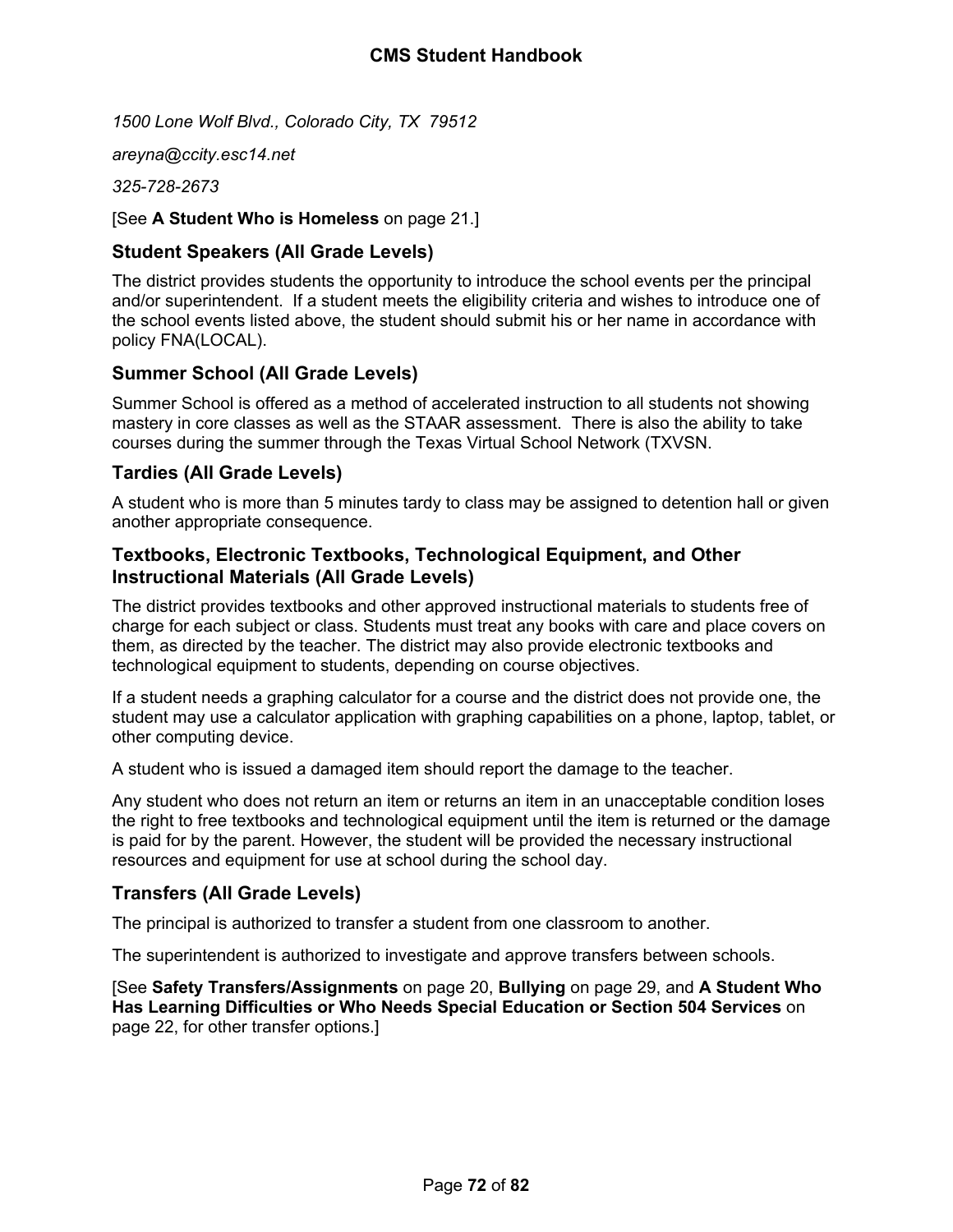# **Transportation (All Grade Levels)**

# **School-Sponsored Trips**

Students who participate in school-sponsored trips are required to use school-provided transportation to and from the event. However, in accordance with campus procedures, a parent may provide written consent for his or her child to ride with or be released after the event to the parent or another adult designated by the parent. [See **School-Sponsored Field Trips** on page [67](#page-67-0).]

## **Buses and Other School Vehicles**

The district makes school bus transportation available to all students living two or more miles from school and to any students who are experiencing homelessness. This service is provided at no cost to students.

Bus routes and stops will be designated annually. Any subsequent changes will be posted at the school and on the district's website. For the safety of the driver and all passengers, students must board district vehicles only at authorized stops and drivers must unload passengers only at authorized stops.

A parent may designate a child-care facility or grandparent's residence as the regular pickup and drop-off location for his or her child. The designated location must be an approved stop on an approved route. For information on bus routes and stops or to designate an alternate pickup or drop-off location, contact 325-728-2673.

Students are expected to assist district staff in ensuring that buses and other district vehicles are clean and safe. When riding in district vehicles, students are held to behavioral standards established in this handbook and the Student Code of Conduct. Students must:

- Follow the driver's directions at all times.
- Enter and leave the vehicle in an orderly manner at the designated stop.
- Keep feet, books, instrument cases, and other objects out of the aisle.
- Not deface the vehicle or its equipment.
- Not put head, hands, arms, or legs out of the window, hold any object out of the window, or throw objects within or out of the vehicle.
- Not possess or use any form of tobacco or e-cigarettes in any district vehicle.
- Observe all usual classroom rules.
- Be seated while the vehicle is moving.
- Fasten their seat belts, if available.
- Wait for the driver's signal upon leaving the vehicle and before crossing in front of the vehicle.
- Follow any other rules established by the operator of the vehicle.

Misconduct will be punished in accordance with the Student Code of Conduct, including loss of the privilege to ride in a district vehicle.

[See the Student Code of Conduct for provisions regarding transportation to the DAEP.]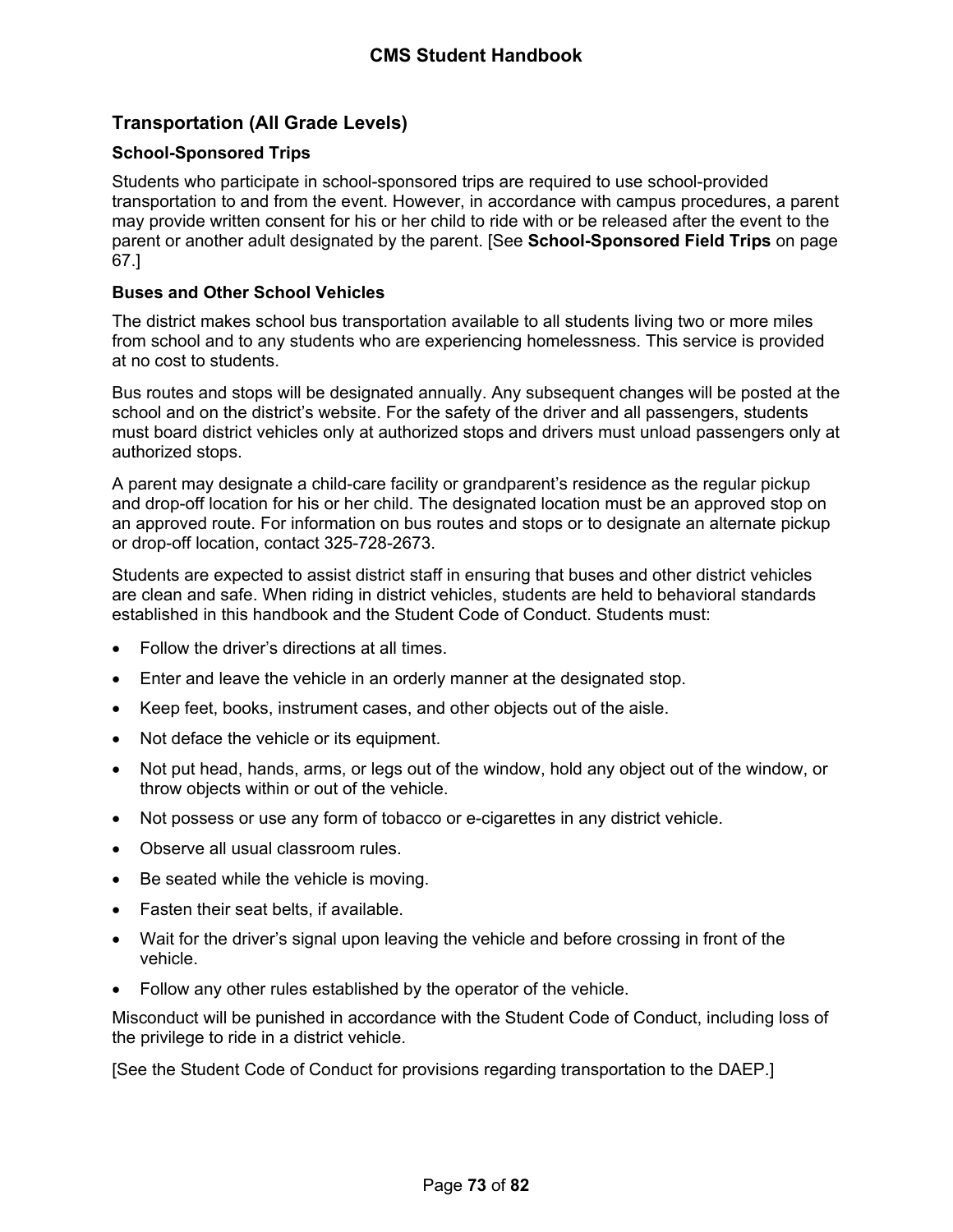# **Vandalism (All Grade Levels)**

Littering, defacing, or damaging school property is not tolerated. Students will be required to pay for damages they cause and will be subject to criminal proceedings as well as disciplinary consequences in accordance with the Student Code of Conduct.

# **Video Cameras (All Grade Levels)**

For safety purposes, the district uses video and audio recording equipment to monitor student behavior, including on buses and in common areas on campus. Students will not be told when the equipment is being used.

The principal will review the video and audio recordings as needed and document student misconduct. Discipline will be in accordance with the Student Code of Conduct.

In accordance with state law, a parent of a student who receives special education services, a staff member (as this term is defined by law), a principal or assistant principal, or the board may make a written request for the district to place video and audio recording equipment in certain self-contained special education classrooms. The district will provide notice before placing a video camera in a classroom or other setting in which a child receives special education services. For more information or to request the installation and operation of this equipment, speak with the principal or superintendent, who the district has designated to coordinate the implementation of and compliance with this law.

[See policy EHBAF(LOCAL) for more information.]

[See **Consent to Video or Audio Record a Student when Not Already Permitted by Law** on page [10](#page-10-0) for video and other recording by parents or visitors to virtual or in-person classrooms.]

# **Visitors to the School (All Grade Levels)**

### **General Visitors**

Parents and others are welcome to visit district schools. For the safety of those within the school and to avoid disruption of instructional time, all visitors must first report to the main office and comply with all applicable district policies and procedures. All visitors should be prepared to show identification.

Individuals may visit classrooms or observe virtual instruction during instructional time only with approval of the principal and teacher. Visitors may not interfere with instruction or disrupt the normal school environment.

All visitors are expected to demonstrate the highest standards of courtesy and conduct. Disruptive behavior or violations of student privacy will not be permitted.

[See **Consent to Video or Audio Record a Student when Not Already Permitted by Law** on page [10](#page-10-0) for video and other recording by parents or visitors to virtual or in-person classrooms.]

### **Unauthorized Persons**

In accordance with Education Code 37.105, a school administrator, school resource officer (SRO), or district police officer has the authority to refuse entry to or eject a person from district property if the person refuses to leave peaceably on request and:

The person poses a substantial risk of harm to any person; or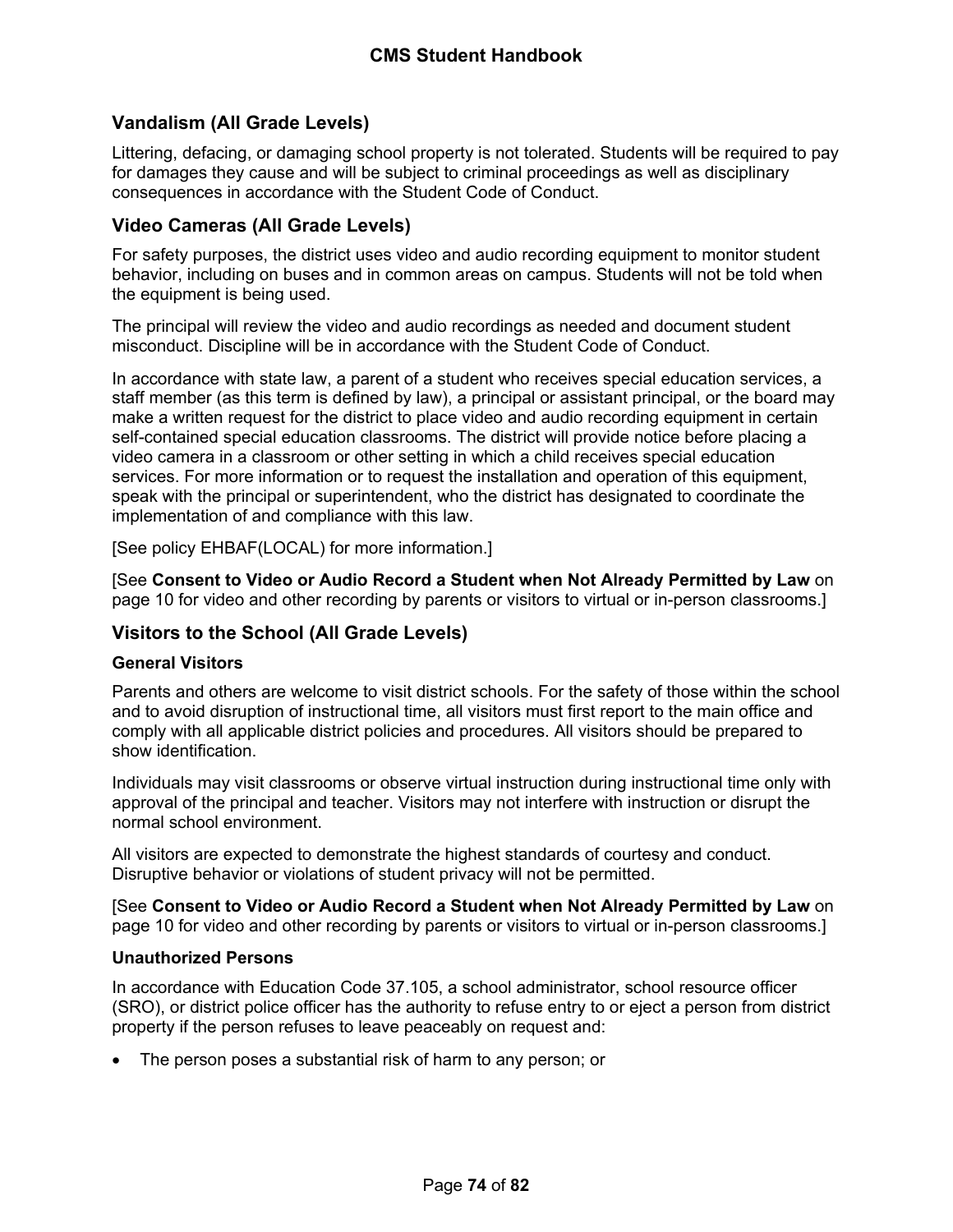The person behaves in a manner that is inappropriate for a school setting and persists in the behavior after being given a verbal warning that the behavior is inappropriate and may result in refusal of entry or ejection.

Appeals regarding refusal of entry or ejection from district property may be filed in accordance with policies FNG(LOCAL) or GF(LOCAL).

[See the Student Code of Conduct.]

# **Visitors Participating in Special Programs for Students**

## *Business, Civic, and Youth Groups*

The district may invite representatives from patriotic societies listed in Title 36 of the United States Code to present information to interested students about membership in the society.

## *Career Day*

On College & Career Day, the third Tuesday of each month, the district may invite representatives from colleges and universities and other higher education institutions, prospective employers, and military recruiters to present information to interested students.

# **Volunteers (All Grade Levels)**

The district invites and appreciates the efforts of volunteers who are willing to serve our district and students.

If you are interested in volunteering, please contact:

*Robby Russell, 3rd thru 6th principal; russell@ccity.esc14.net*

*Lorianne Toombs, 7th/8th principal; ltoombs@ccity.esc14.net*

*1244 E. 10th, Colorado City, TX 79512*

*325-728-2673*

Subject to exceptions in accordance with state law and district procedures, the district requires a state criminal history background check for each volunteer, including parents, guardians, or grandparents of a child enrolled in the district. The volunteer must pay all costs for the background check.

# **Withdrawing from School (All Grade Levels)**

To withdraw a student under age 18 from school, the parent or guardian must submit a written request to the principal specifying the reasons for withdrawal and the final day the student will be in attendance. Withdrawal forms are available from the principal's office.

A student who is age 18 or older, who is married, or who has been declared by a court to be an emancipated minor may withdraw without parental signature.

Please provide the school at least three days' notice of withdrawal so that records and documents may be prepared.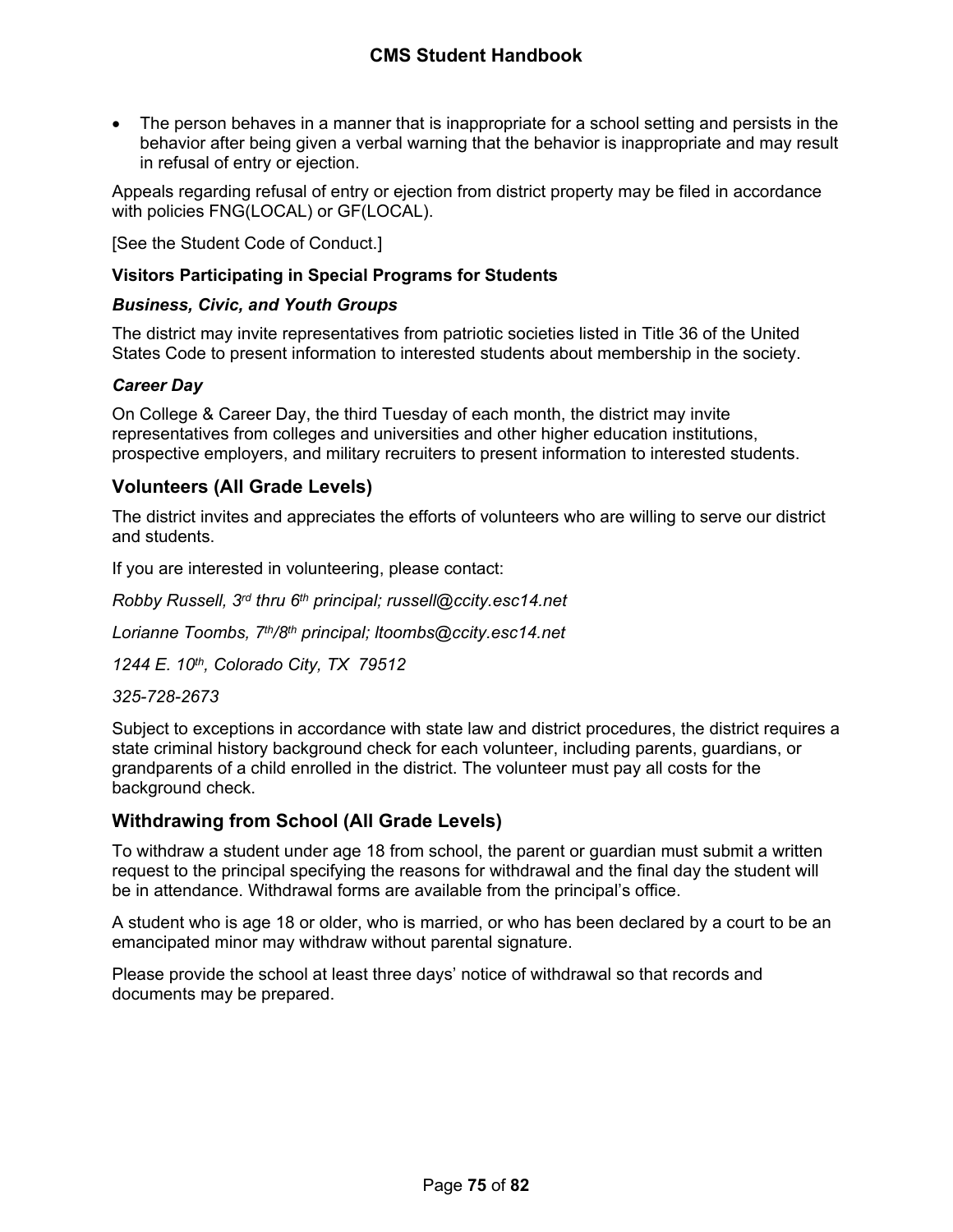# **Glossary**

**Accelerated instruction,** also referred to as **supplemental instruction,** is an intensive supplemental program designed to help an individual student acquire the knowledge and skills required at his or her grade level. It is required when a student does not meet the passing standard on a state-mandated assessment.

**ACT,** or the American College Test, is one of the two most frequently used college or university admissions examinations. The test may be required for admission to certain colleges or universities.

**ACT-Aspire** is designed as a preparatory and readiness assessment for the ACT. This is usually taken by students in grade 10.

**ARD** stands for admission, review, and dismissal. The ARD committee convenes for each student who is identified as needing a full and individual evaluation for special education services. The eligible student and his or her parents are members of the committee.

**Attendance review committee** is responsible for reviewing a student's absences when the student's attendance drops below 90 percent, or in some cases 75 percent, of the days the class is offered. Under guidelines adopted by the board, the committee will determine whether there were extenuating circumstances for the absences and whether the student needs to complete certain conditions to master the course and regain credit or a final grade lost because of absences.

**CPS** stands for Child Protective Services.

**DAEP** stands for disciplinary alternative education program, a placement for students who have violated certain provisions of the Student Code of Conduct.

**DFPS** stands for the Texas Department of Family and Protective Services.

**DPS** stands for the Texas Department of Public Safety.

**DSHS** stands for the Texas Department of State Health Services.

**ED** stands for the U.S. Department of Education.

**EOC (end-of-course) assessments** are state-mandated and are part of the STAAR program. Successful performance on EOC assessments are required for graduation. These examinations will be given in English I, English II, Algebra I, Biology, and U.S. History.

**ESSA** is the federal Every Student Succeeds Act.

**FERPA** refers to the federal Family Educational Rights and Privacy Act, which grants specific privacy protections to student records. The law contains certain exceptions, such as for directory information, unless a student's parent or a student 18 years of age or older directs the school not to release directory information.

**IEP** stands for individualized education program and is the written record prepared by the ARD committee for a student with disabilities who is eligible for special education services.

**IGC** is the individual graduation committee, formed in accordance with state law, to determine a student's eligibility to graduate when the student has failed to demonstrate satisfactory performance on no more than two of the required state assessments.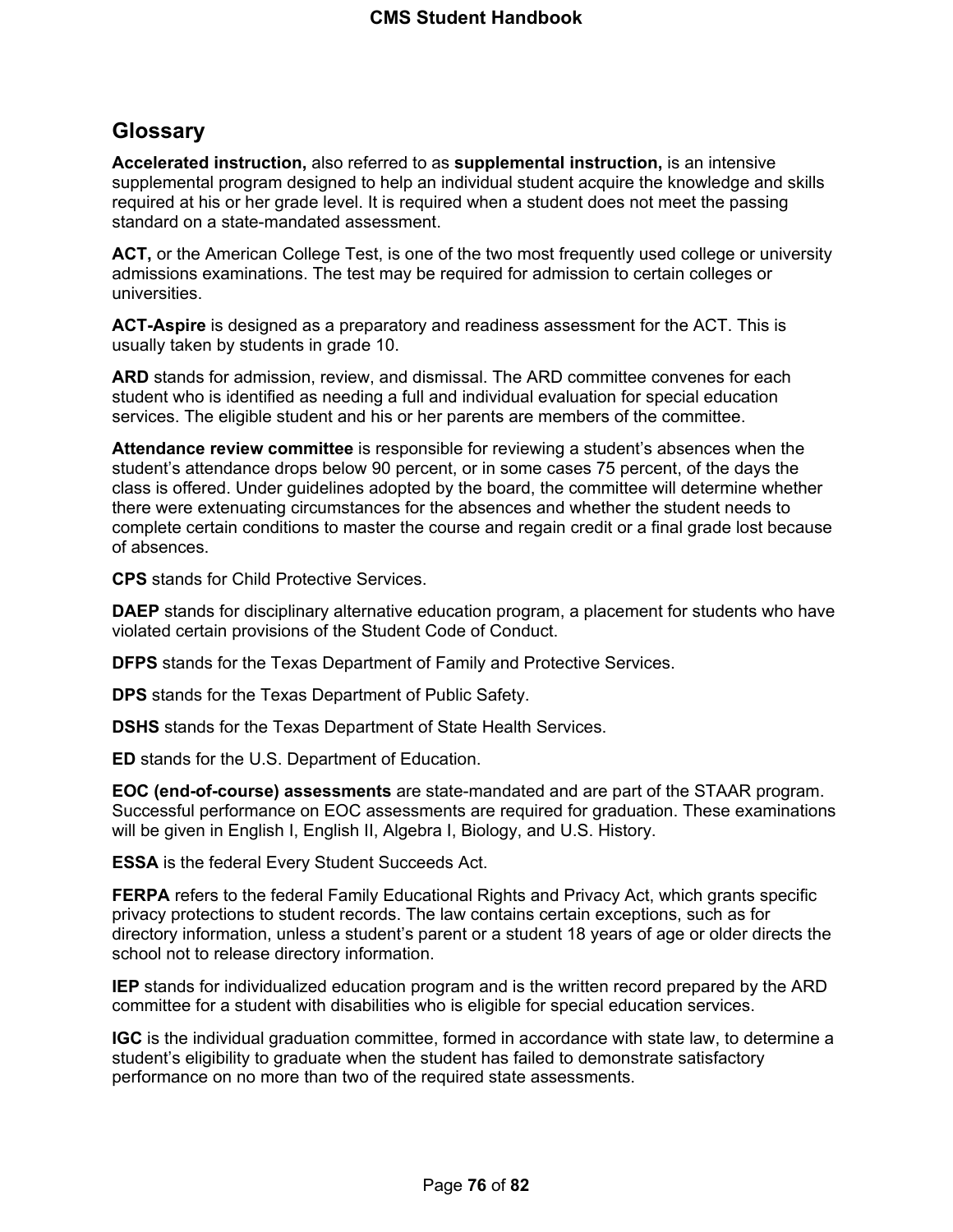**ISS** refers to in-school suspension, a disciplinary technique for misconduct found in the Student Code of Conduct. Although different from out-of-school suspension and placement in a DAEP, ISS removes the student from the regular classroom.

**PGP** stands for personal graduation plan, which is required for high school students and for any student in middle school who fails a section on a state-mandated test or is identified by the district as not likely to earn a high school diploma before the fifth school year after he or she begins grade 9.

**PSAT** is the preparatory and readiness assessment for the SAT. It also serves as the basis for the awarding of National Merit Scholarships.

**SAT** refers to the Scholastic Aptitude Test, one of the two most frequently used college or university admissions examinations. The test may be required for admissions to certain colleges or universities.

**SHAC** stands for School Health Advisory Council, a group of at least five members, a majority of whom must be parents, appointed by the school board to help ensure that local community values and health issues are reflected in the district's health education instruction, as well as assist with other student and employee wellness issues.

**Section 504** is the federal law that prohibits discrimination against a student with a disability, requiring schools to provide opportunities for equal services, programs, and participation in activities. Unless the student is determined to be eligible for special education services under the Individuals with Disabilities Education Act (IDEA), general education with appropriate instructional accommodations will be provided.

**STAAR** is the State of Texas Assessments of Academic Readiness, the state's system of standardized academic achievement assessments.

**STAAR Alternate 2** is an alternative state-mandated assessment designed for students with severe cognitive disabilities receiving special education services who meet the participation requirements, as determined by the student's ARD committee.

**STAAR Spanish** is an alternative state-mandated assessment administered to eligible students for whom a Spanish version of STAAR is the most appropriate measure of their academic progress.

**State-mandated assessments** are required of students at certain grade levels and in specified subjects. Except under limited circumstances, students must pass the STAAR EOC assessments to graduate. Students have multiple opportunities to take the tests, if necessary, for graduation.

**Student Code of Conduct** is developed with the advice of the district-level committee and adopted by the board and identifies the circumstances, consistent with law, when a student may be removed from a classroom, campus, or district vehicle; sets out the conditions that authorize or require the principal or another administrator to place the student in a DAEP; and outlines conditions for out-of-school suspension and for expulsion. The Student Code of Conduct also addresses notice to the parent regarding a student's violation of one of its provisions.

**TAC** stands for the Texas Administrative Code.

**TEA** stands for the Texas Education Agency, which oversees primary and secondary public education in Texas.

**TEC** stands for the Texas Education Code.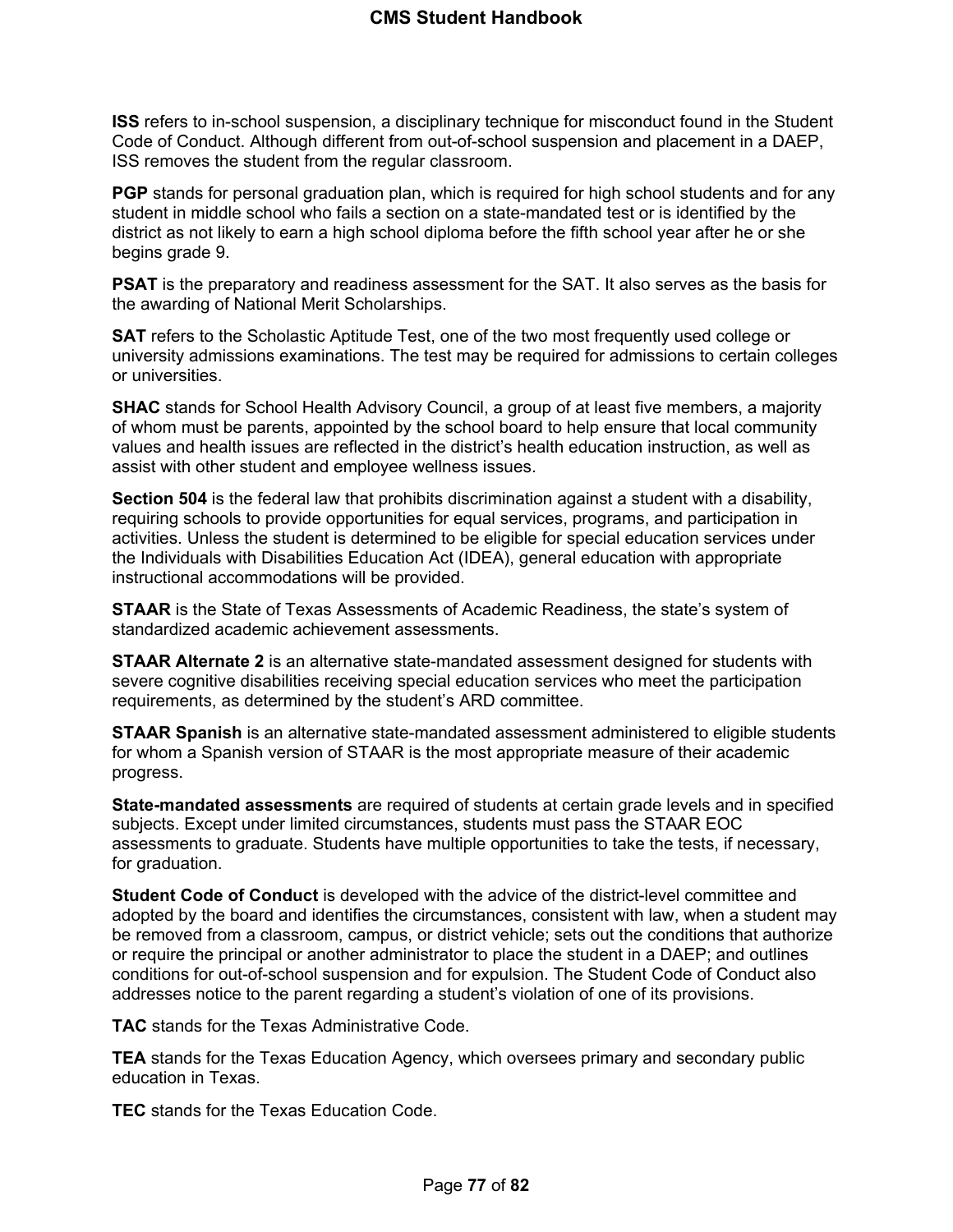**TELPAS** stands for the Texas English Language Proficiency Assessment System, which assesses the progress that English learners make in learning the English language and is administered for those who meet the participation requirements in kindergarten–grade 12.

**TSI** stands for the Texas Success Initiative, an assessment designed to measure the reading, mathematics, and writing skills that entering college-level freshmen students should have if they are to be successful in undergraduate programs in Texas public colleges and universities.

**TXVSN** stands for the Texas Virtual School Network, which provides online courses for Texas students to supplement the instructional programs of public school districts. Courses are taught by qualified instructors and are equivalent in rigor and scope to a course taught in a traditional classroom setting.

**UIL** refers to the University Interscholastic League, the statewide, voluntary nonprofit organization that oversees educational extracurricular academic, athletic, and music contests.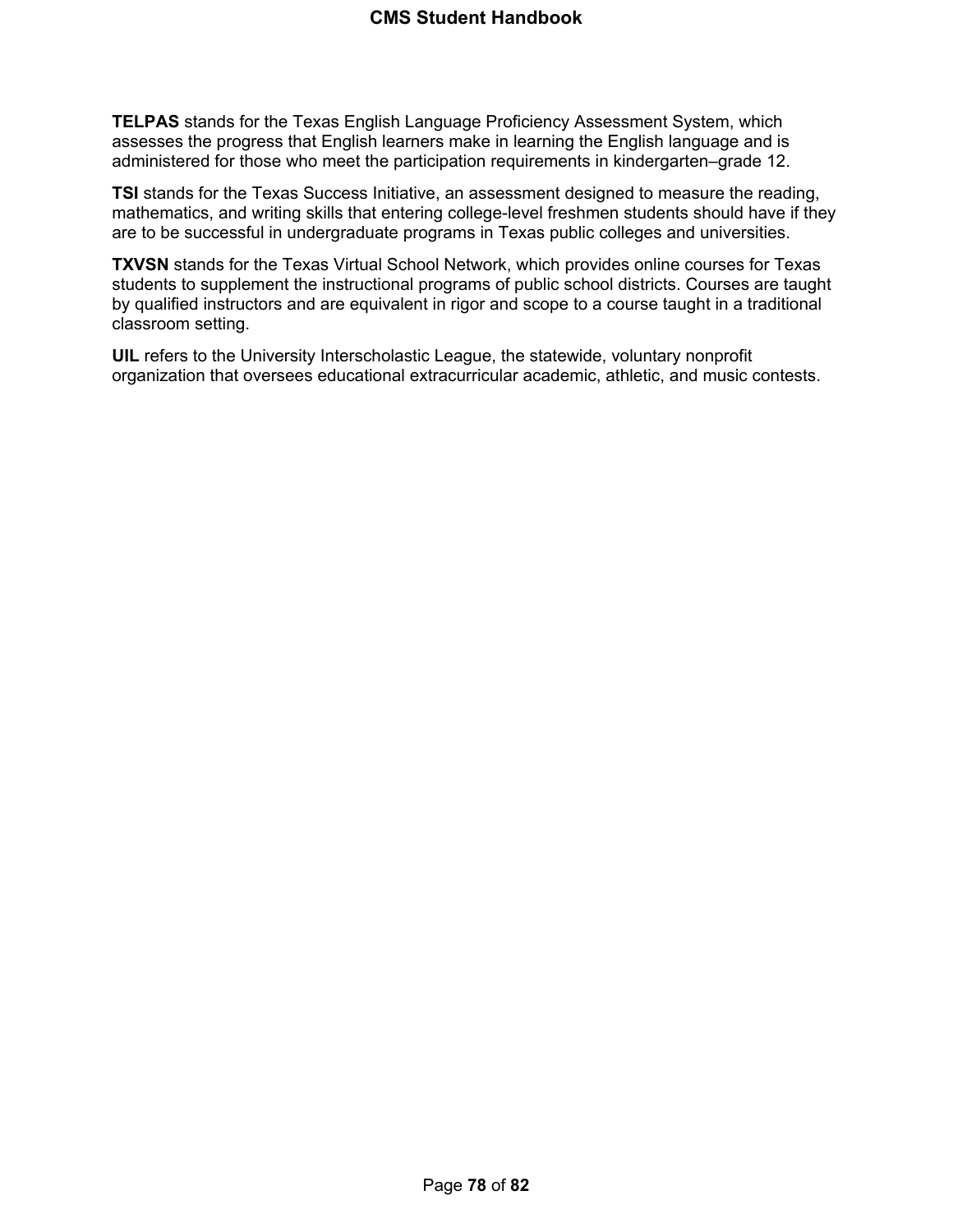# **Freedom from Bullying Policy**

Note: This policy address bullying of District students. For purposes of this policy, the term buying includes cyberbullying.

For provisions regarding discrimination and harassment involving District students, see FFH. Note that FFI shall be used in conjunction with FFH for certain prohibited conduct. For reporting requirements related to child abuse and neglect, see FFG.

**Bullying Prohibited -** The District prohibits bullying, including cyberbullying, as defined by state law. Retaliation against anyone involved in the complaint process is a violation of District policy and is prohibited.

Examples: Bullying of a student could occur by physical contact or through electronic means and may include hazing, threats, taunting, teasing, confinement, assault, demands for money, destruction of property, theft of valued possessions, name calling, rumor spreading, or ostracism.

**Retaliation -** The District prohibits retaliation by a student or District employee against any person who in good faith makes a report of bullying, serves as a witness, or participates in an investigation.

Examples of retaliation may include threats, rumor spreading, ostracism, assault, destruction of property, unjustified punishments, or unwarranted grade reductions. Unlawful retaliation does not include petty slights or annoyances.

**False Claim -** A student who intentionally makes a false claim, offers false statements, or refuses to cooperate with a District investigation regarding bullying shall be subject to appropriate disciplinary action.

### **Timely Reporting -**

Reports of bullying shall be made as soon as possible after the alleged act or knowledge of the alleged act. A failure to immediately report may impair the District's ability to investigate and address the prohibited conduct.

### **Reporting Procedures -**

#### Student Report

To obtain assistance and intervention, any student who believes that he or she has experienced bullying or believes that another student has experienced bullying should immediately report the alleged acts to a teacher, school counselor, principal, or other District employee. The Superintendent shall develop procedures allowing a student to anonymously report an alleged incident of bullying.

### Employee Report

Any District employee who suspects or receives notice that a student or group of students has or may have experienced bullying shall immediately notify the principal or designee.

### Report Format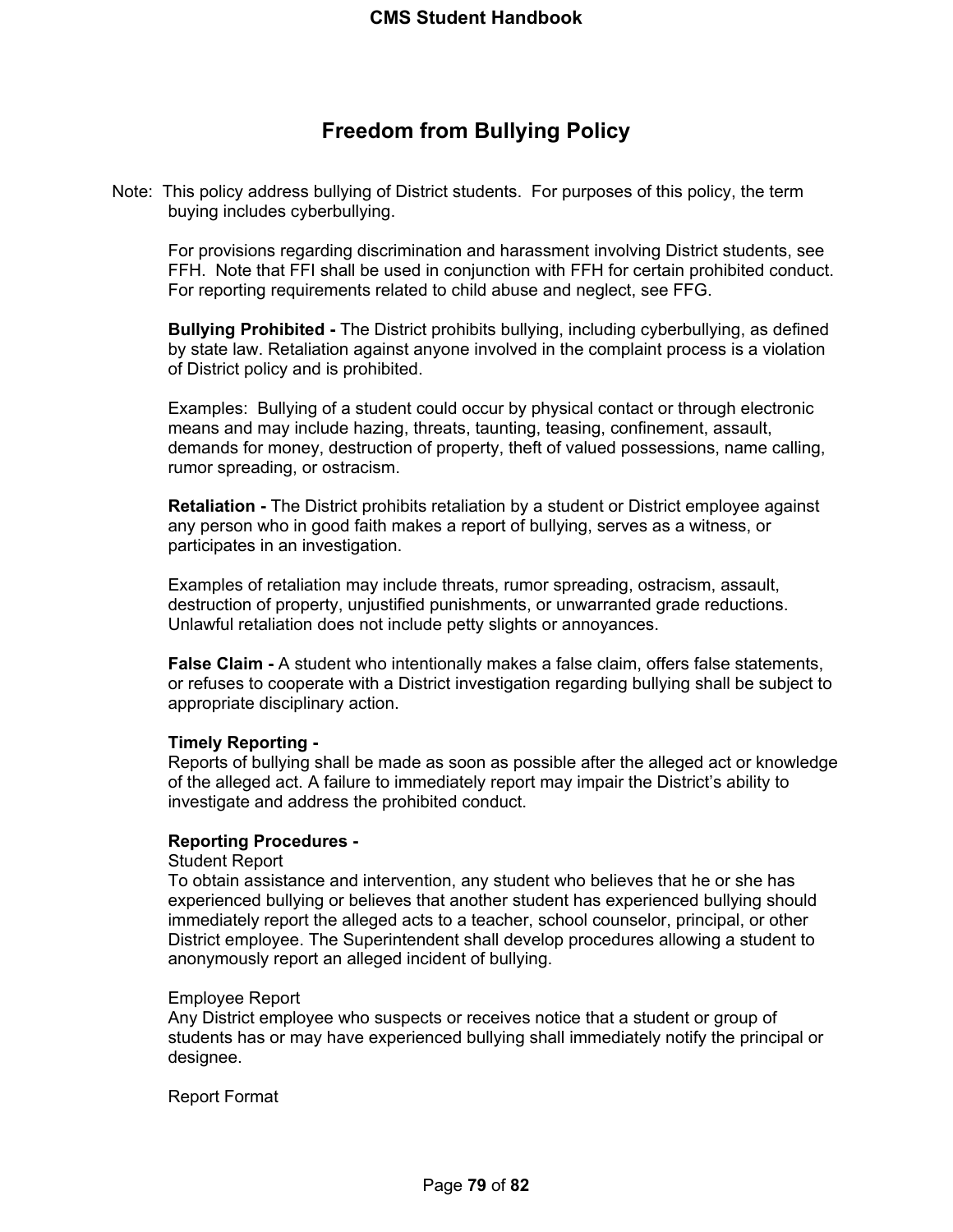A report may be made orally or in writing. The principal or designee shall reduce any oral reports to written form.

**Notice of Report -** When an allegation of bullying is reported, the principal or designee shall notify a parent of the alleged victim on or before the third business day after the incident is reported. The principal or designee shall also notify a parent of the student alleged to have engaged in the conduct within a reasonable amount of time after the incident is reported.

**Prohibited Conduct** The principal or designee shall determine whether the allegations in the report, if proven, would constitute prohibited conduct as defined by policy FFH, including dating violence and harassment or discrimination on the basis of race, color, religion, sex, gender, national origin, or disability. If so, the District shall proceed under policy FFH. If the allegations could constitute both prohibited conduct and bullying, the investigation under FFH shall include a determination on each type of conduct.

**Investigation of Report -** The principal or designee shall conduct an appropriate investigation based on the allegations in the report. The principal or designee shall promptly take interim action calculated to prevent bullying during the course of an investigation, if appropriate.

**Concluding the Investigation -** Absent extenuating circumstances, the investigation should be completed within ten District business days from the date of the initial report alleging bullying; however, the principal or designee shall take additional time if necessary to complete a thorough investigation.

The principal or designee shall prepare a final, written report of the investigation. The report shall include a determination of whether bullying occurred, and if so, whether the victim used reasonable self-defense. A copy of the report shall be sent to the Superintendent or designee.

**Notice to Parents -** If an incident of bullying is confirmed, the principal or designee shall promptly notify the parents of the victim and of the student who engaged in bullying.

# **District Action –**

### **Bullving**

If the results of an investigation indicate that bullying occurred, the District shall promptly respond by taking appropriate disciplinary action in accordance with the District's Student Code of Conduct and may take corrective action reasonably calculated to address the conduct. The District may notify law enforcement in certain circumstances.

### *Discipline*

A student who is a victim of bullying and who used reasonable self-defense in response to the bullying shall not be subject to disciplinary action.

The discipline of a student with a disability is subject to applicable state and federal law in addition to the Student Code of Conduct.